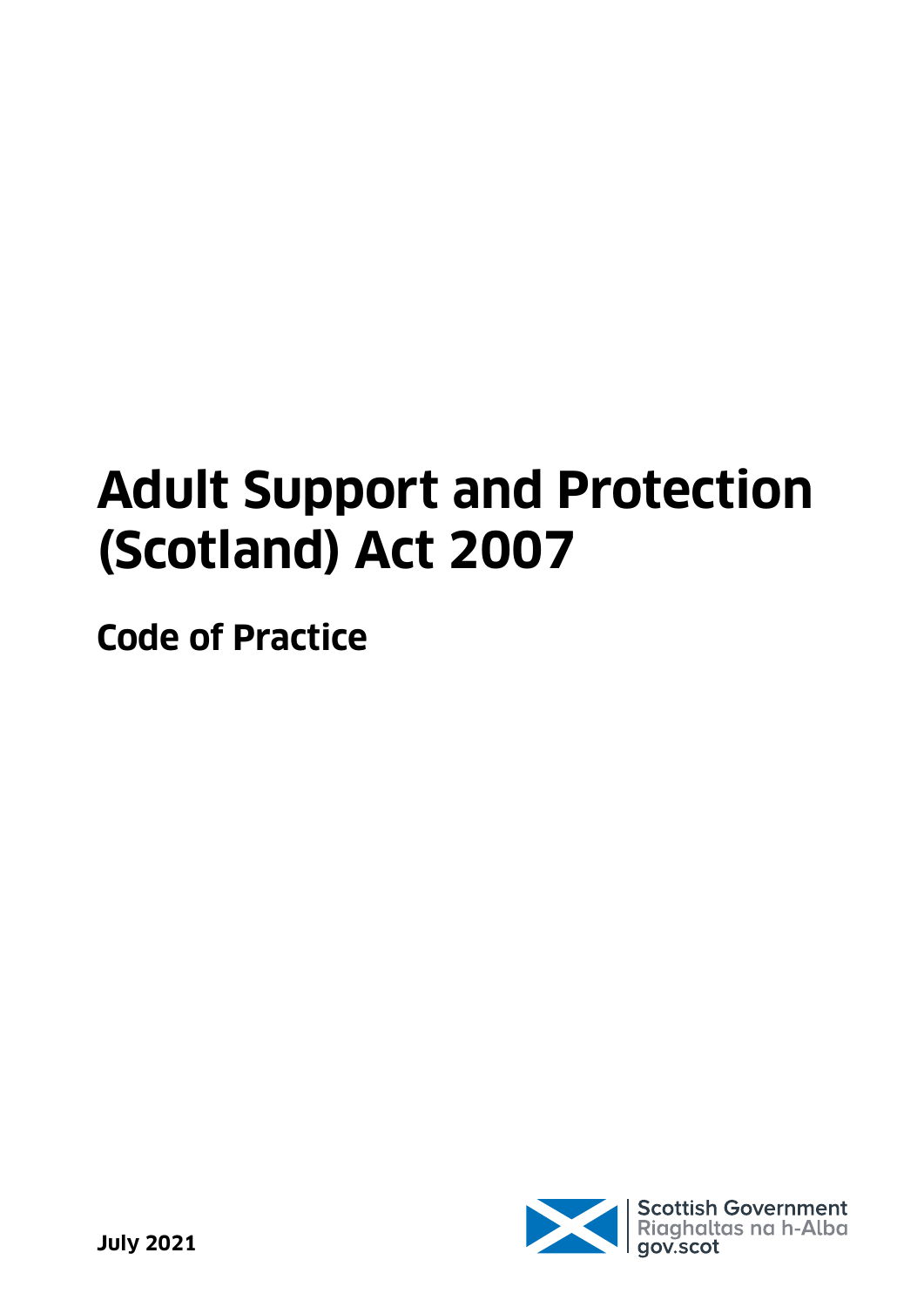<span id="page-1-0"></span>

|                     | Table of Contents - click on links to                    |  |
|---------------------|----------------------------------------------------------|--|
| <b>Chapters</b>     | navigate document                                        |  |
|                     | <b>Preface</b>                                           |  |
|                     | <b>Changes to the Code of Practice</b>                   |  |
| <b>Chapter</b>      | Introduction to the Act and the Code of                  |  |
| 1                   | <b>Practice</b>                                          |  |
|                     | <b>The Act</b>                                           |  |
|                     | The European Convention on Human Rights                  |  |
|                     | and the United Nations Convention on the                 |  |
|                     | <b>Rights of Persons with Disabilities</b>               |  |
|                     | <b>The Code of Practice</b>                              |  |
|                     | Who is the Code for?                                     |  |
|                     |                                                          |  |
| <b>Chapter</b><br>2 | Principles and definition of adult at risk               |  |
|                     | Taking account of the principles of the Act              |  |
|                     | Who is an adult at risk?                                 |  |
|                     | <b>Particular circumstances</b>                          |  |
|                     |                                                          |  |
| <b>Chapter</b>      | Duties and powers of the council and                     |  |
| 3                   | other agencies, the role of the                          |  |
|                     | council officer and the independent                      |  |
|                     | and third sectors, and cooperation                       |  |
|                     | and information sharing across                           |  |
|                     | organisations and professionals.                         |  |
|                     | What are a council's duties under the Act?               |  |
|                     | What are a council's powers under the Act?               |  |
|                     | Who can act as a council officer for the purposes of the |  |
|                     | Act?                                                     |  |
|                     | Duty to refer and co-operate                             |  |
|                     | <b>General practitioners</b>                             |  |
|                     | Scottish Fire and Rescue, the Scottish                   |  |
|                     | <b>Ambulance Service and the Scottish Prisons</b>        |  |
|                     | <b>Service</b>                                           |  |
|                     | Independent and third sector providers and               |  |
|                     | other organisations                                      |  |
|                     | Information sharing                                      |  |
|                     |                                                          |  |
| <b>Chapter</b>      | <b>Adult Participation</b>                               |  |
| 4                   |                                                          |  |
|                     | Independent advocacy services                            |  |
|                     | <b>Appropriate adults</b>                                |  |
|                     | Meetings of agencies with the adult at risk              |  |
|                     | Audit of adult participation                             |  |
|                     |                                                          |  |
| <b>Chapter</b><br>5 | <b>Inquiries</b>                                         |  |
|                     | When should a council make inquiries?                    |  |
|                     | <b>Referrals</b>                                         |  |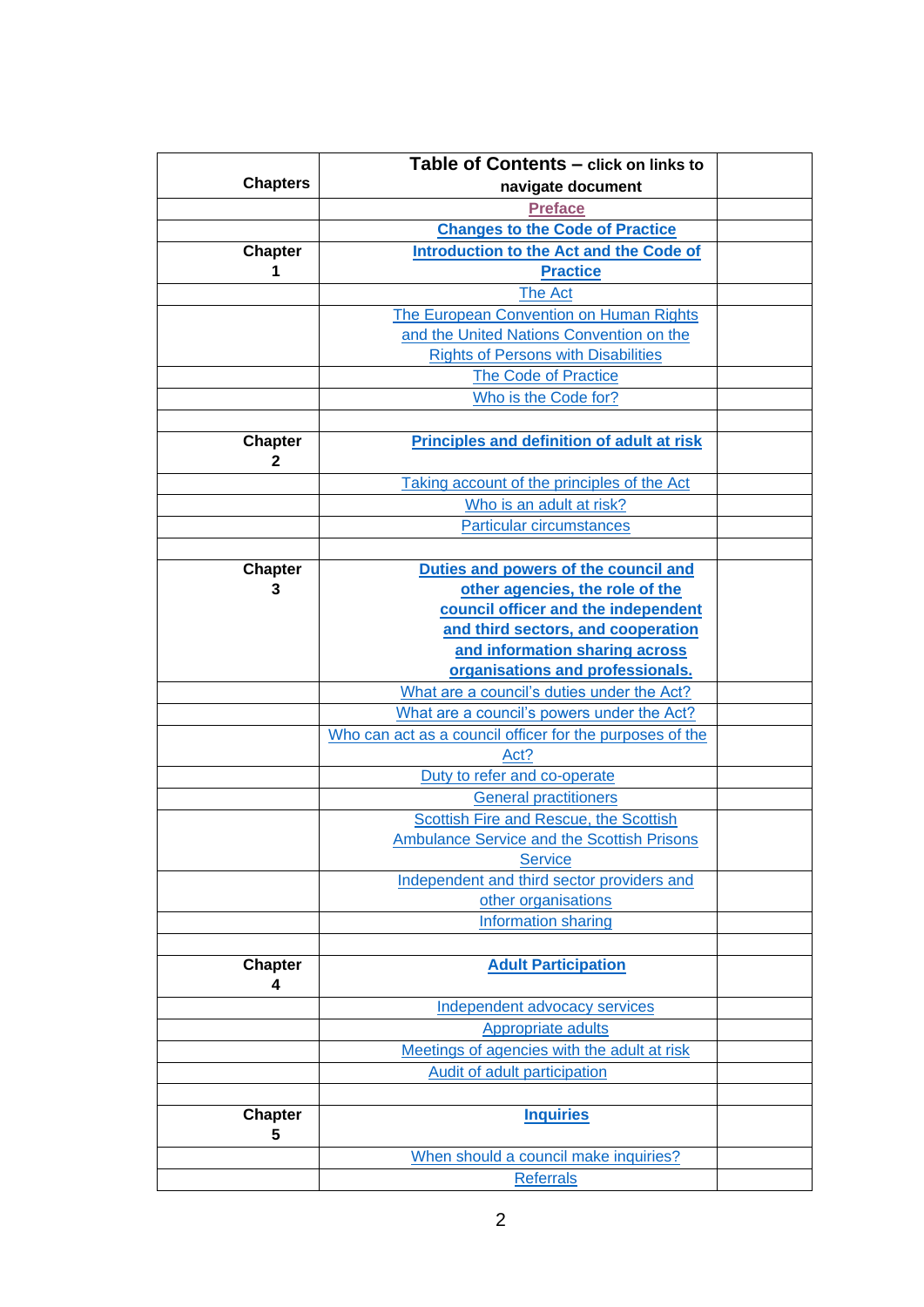|                     | <b>Inquiries</b>                                   |  |
|---------------------|----------------------------------------------------|--|
|                     | <b>Welfare Concerns</b>                            |  |
|                     | <b>Inter-agency Referral Discussions</b>           |  |
|                     | Where an adult at risk declines to participate     |  |
|                     | Where no further action is required                |  |
|                     |                                                    |  |
| <b>Chapter</b><br>6 | <b>Adult protection investigations and visits</b>  |  |
|                     | Investigations                                     |  |
|                     | What is the purpose of a visit?                    |  |
|                     | What should be considered prior to a visit?        |  |
|                     | Who may undertake the visit?                       |  |
|                     | What places may be visited?                        |  |
|                     | When can a council officer visit?                  |  |
|                     | What evidence must a council officer produce?      |  |
|                     | What if entry is refused?                          |  |
|                     | What does a warrant allow?                         |  |
|                     | Granting of a warrant                              |  |
|                     | What can be done in cases of urgency?              |  |
|                     |                                                    |  |
| <b>Chapter</b>      | Interviews conducted as part of an adult           |  |
| 7                   | protection investigation                           |  |
|                     | What is an interview?                              |  |
|                     | Where can an adult be interviewed?                 |  |
|                     | Considering the adult's rights during an interview |  |
|                     | Capacity                                           |  |
|                     | Participation                                      |  |
|                     | Can an adult be interviewed with others present?   |  |
|                     | Can anyone else be interviewed?                    |  |
|                     |                                                    |  |
| <b>Chapter</b><br>8 | <b>Assessing and managing the risk of</b><br>harm  |  |
|                     | <b>Risk assessment</b>                             |  |
|                     | <b>Case conferences</b>                            |  |
|                     | Large scale investigations                         |  |
|                     | Initial and significant case reviews               |  |
|                     |                                                    |  |
| <b>Chapter</b>      | <b>Medical examinations conducted as part</b>      |  |
| 9                   | of an adult protection investigation               |  |
|                     | Who may conduct a medical examination and what is  |  |
|                     | its purpose?                                       |  |
|                     | Considering the adult's wishes with regard to a    |  |
|                     | medical examination                                |  |
|                     |                                                    |  |
| <b>Chapter</b>      | Examination of records as part of an               |  |
| 10                  | adult protection investigation                     |  |
|                     | Information sharing and confidentiality            |  |
|                     | Does an adult have to consent to access to         |  |
|                     | records?                                           |  |
|                     | Who may access and inspect records?                |  |
|                     | How may records be accessed?                       |  |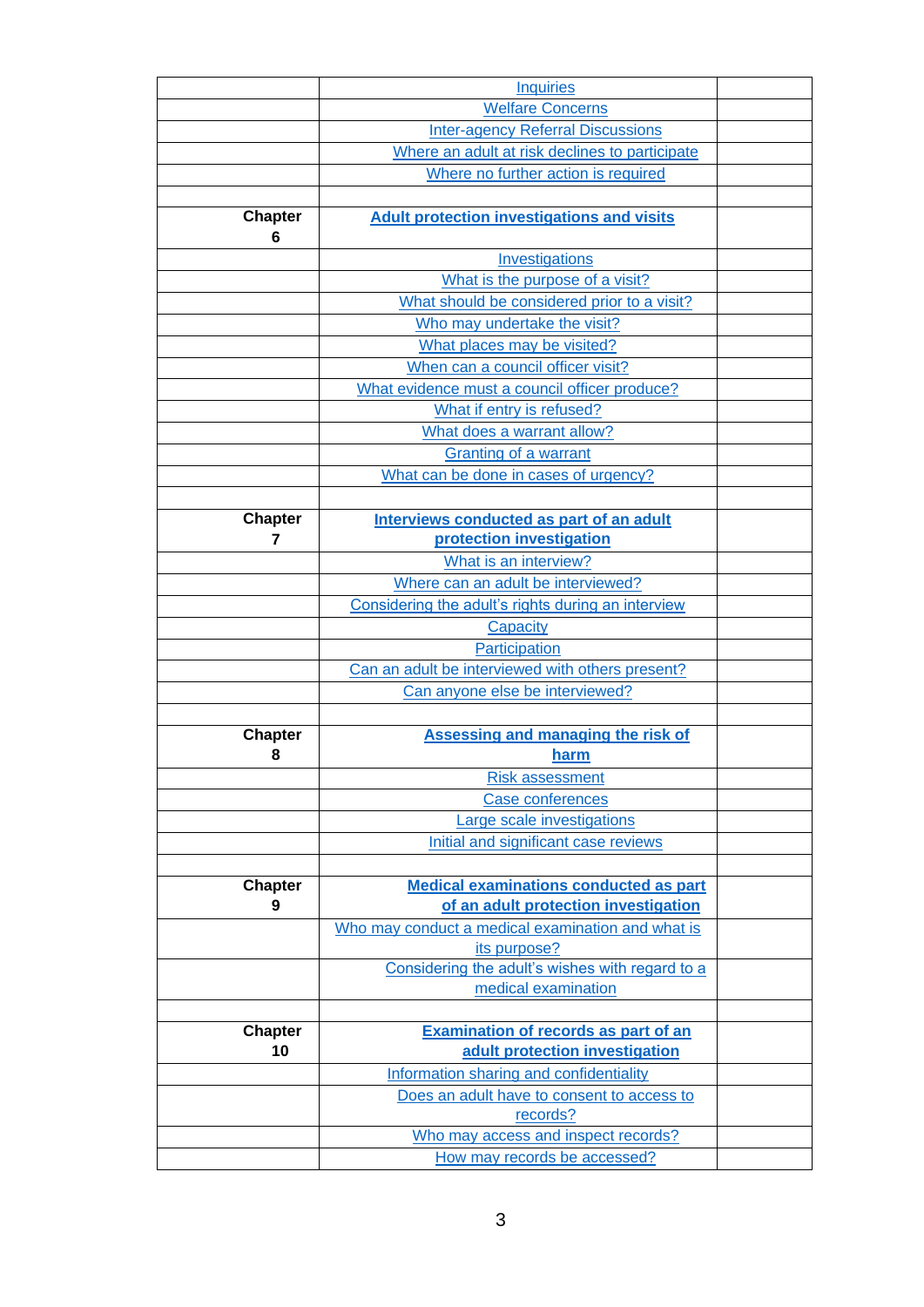|                      | Must the record keeper comply with a request for                                  |  |
|----------------------|-----------------------------------------------------------------------------------|--|
|                      | access?                                                                           |  |
|                      |                                                                                   |  |
| <b>Chapter</b><br>11 | <b>Protection orders</b>                                                          |  |
|                      | General considerations for all protection orders                                  |  |
|                      | What to consider before applying for a                                            |  |
|                      | protection order?                                                                 |  |
|                      | Can an order be granted or enforced without                                       |  |
|                      | an adult's consent?                                                               |  |
|                      |                                                                                   |  |
| <b>Chapter</b><br>12 | <b>Assessment orders</b>                                                          |  |
|                      | What is an assessment order?                                                      |  |
|                      | What are the criteria for granting an assessment order?                           |  |
|                      | Notification                                                                      |  |
|                      | Timescales within which an order must be carried out                              |  |
|                      | <b>Warrant for entry</b>                                                          |  |
|                      | What can be done in cases of urgency?                                             |  |
|                      | What happens after the order expires or the<br>adult wishes to leave?             |  |
|                      |                                                                                   |  |
| <b>Chapter</b><br>13 | <b>Removal orders</b>                                                             |  |
|                      | What is a removal order?                                                          |  |
|                      | Who can apply for a removal order?                                                |  |
|                      | What are the criteria for granting a removal                                      |  |
|                      | order?                                                                            |  |
|                      | Notifications and hearing                                                         |  |
|                      | Can conditions be attached to a removal                                           |  |
|                      | order?                                                                            |  |
|                      | <b>Warrant for entry</b>                                                          |  |
|                      | Timescales within which an order must be                                          |  |
|                      | carried out<br>What if the adult at risk moves before the                         |  |
|                      | removal order can be carried out?                                                 |  |
|                      | Can a removal order be varied or recalled?                                        |  |
|                      | Who has responsibility for caring for the adult's                                 |  |
|                      | property?                                                                         |  |
|                      | What happens after the order expires or the                                       |  |
|                      | adult wishes to leave?                                                            |  |
|                      | What can be done in cases of urgency?                                             |  |
|                      |                                                                                   |  |
| <b>Chapter</b><br>14 | <b>Banning and temporary banning orders</b>                                       |  |
|                      | What is a banning order or temporary banning order?                               |  |
|                      | Who can apply for an order?                                                       |  |
|                      | What are the criteria for granting a banning<br>order or temporary banning order? |  |
|                      | Who can be banned from a property?                                                |  |
|                      | How long can a banning order be granted for?                                      |  |
|                      | How long can a temporary banning order be granted                                 |  |
|                      | for?                                                                              |  |
|                      | What conditions can be attached to an order?                                      |  |
|                      | 4                                                                                 |  |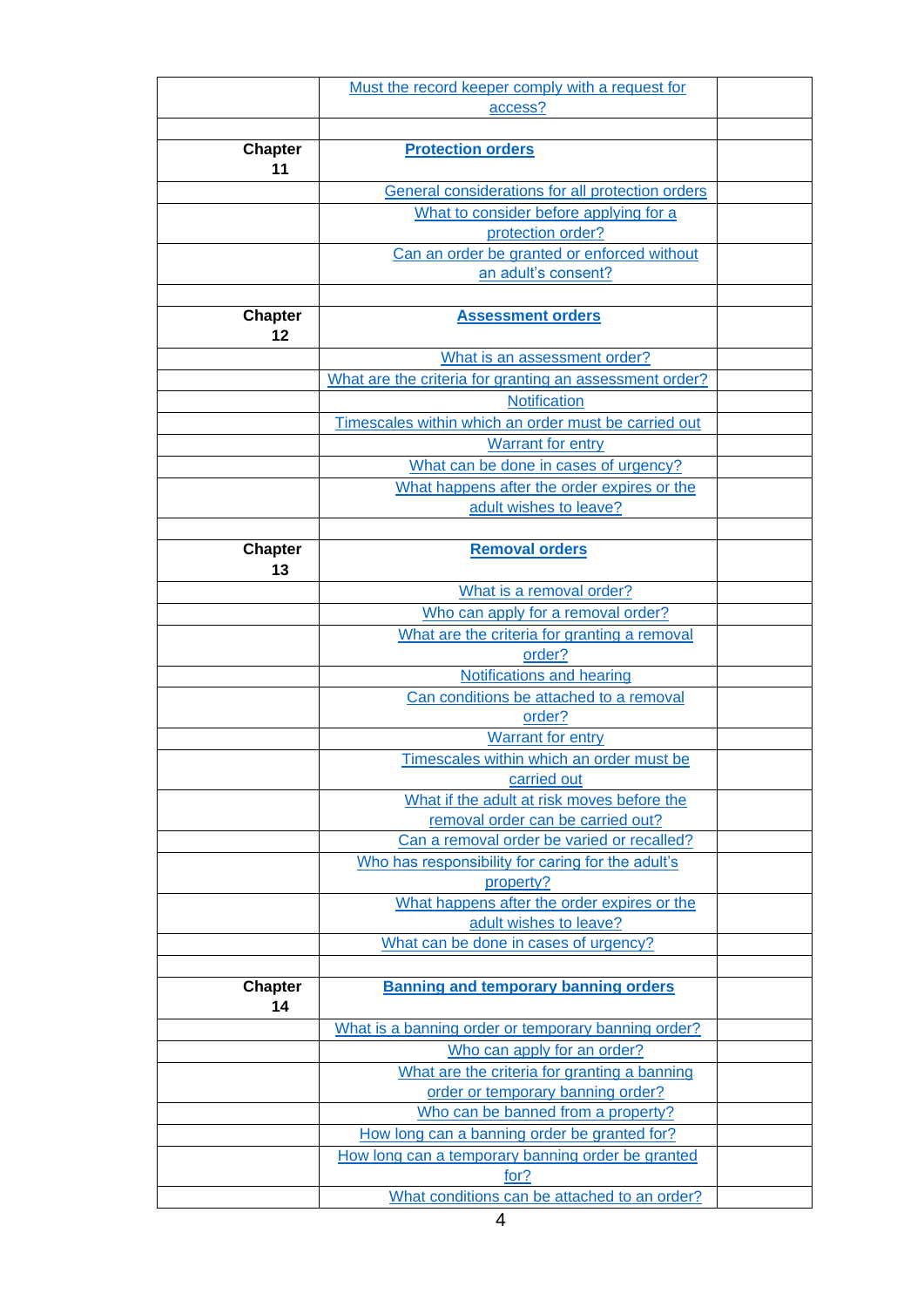|                      | Attaching a power of arrest                            |  |
|----------------------|--------------------------------------------------------|--|
|                      | Notifications and hearings                             |  |
|                      | Disapplication of notification and intimation          |  |
|                      | Application for variation or recall of an order        |  |
|                      | Right of appeal against a decision to grant or a       |  |
|                      | refusal to grant an order or temporary order           |  |
|                      | How long does an order continue to have effect?        |  |
|                      | Who does the applicant have to notify of the granting. |  |
|                      | variation or recall of an order?                       |  |
|                      | Who is responsible for preserving the banned           |  |
|                      | person's property during an order?                     |  |
|                      | What happens if an order without an attached power of  |  |
|                      | arrest is breached?                                    |  |
|                      | What happens if an order with an attached power of     |  |
|                      | arrest is breached?                                    |  |
|                      | What must the police do when someone is arrested       |  |
|                      | under Section 28?                                      |  |
|                      | Breaching of order with an attached power of           |  |
|                      | arrest - child                                         |  |
|                      | Police duty to keep record of detention                |  |
|                      | Duty to bring detained person before sheriff           |  |
|                      | Information to be presented to sheriff                 |  |
|                      | Authorisation of further detention period by Sheriff   |  |
|                      | Expiry of an order prior to any criminal proceedings   |  |
|                      |                                                        |  |
|                      | <b>Offences</b>                                        |  |
| <b>Chapter</b><br>15 |                                                        |  |
|                      | <b>Obstruction</b>                                     |  |
|                      | Offences by corporate bodies etc.                      |  |
|                      |                                                        |  |
|                      |                                                        |  |
| <b>Annexes</b>       | A: Links to other legislation and                      |  |
|                      | guidance                                               |  |
|                      | <b>B: Glossary</b>                                     |  |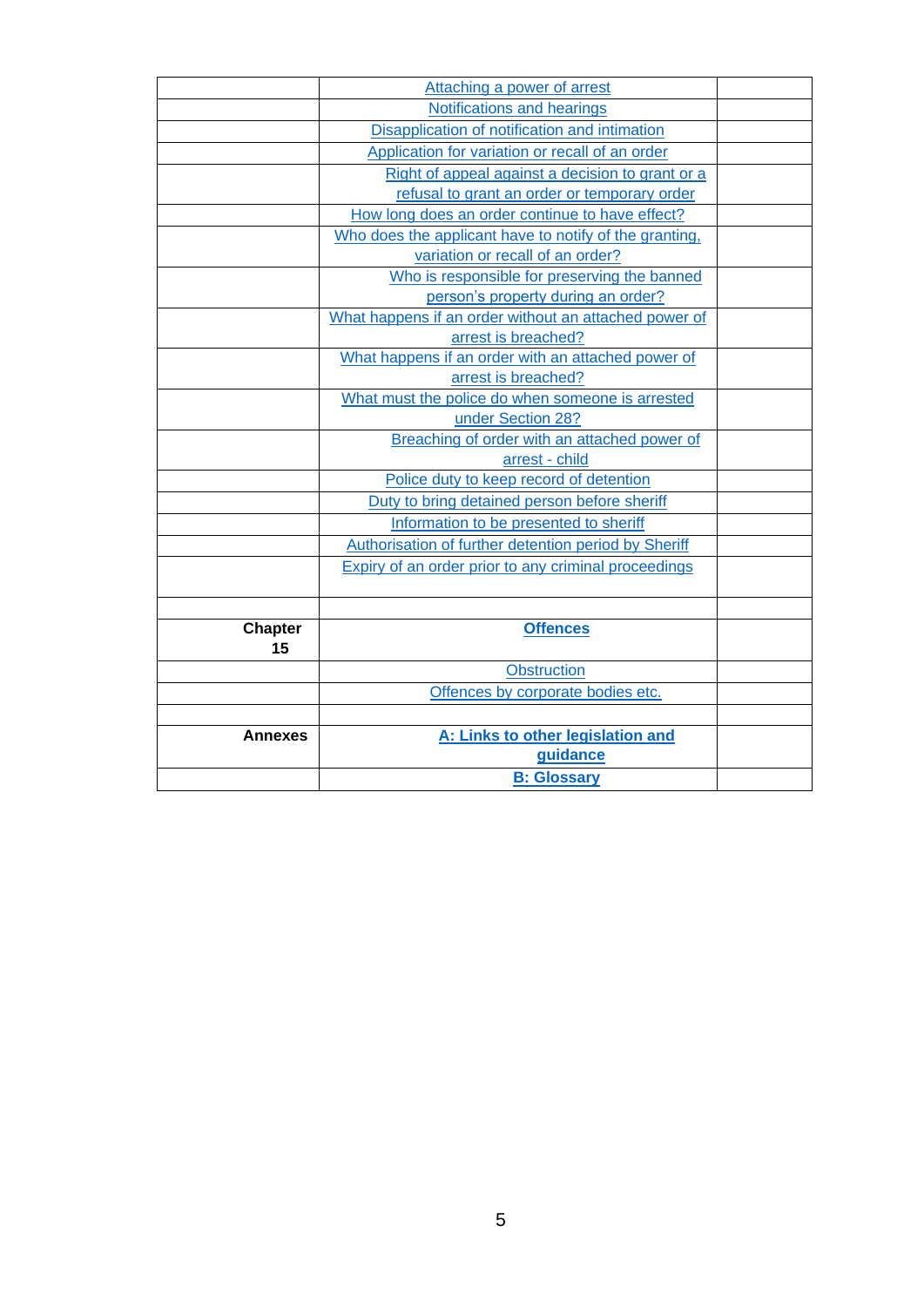### **Preface** *Contents*

- <span id="page-5-0"></span>1. The Adult Support and Protection (Scotland) Act 2007 [\(the Act\)](https://www.legislation.gov.uk/asp/2007/10/contents) was implemented in 2008, at which time the Scottish Government published an Adult Support and Protection Code of Practice (which included a section on Adult Protection Committees) and also Guidance for Adult Protection Committees. A [revised Code of Practice](https://www.gov.scot/publications/adult-support-and-protection-revised-code-of-practice/pages/3/) was published in 2014.
- 2. Since the implementation of the Act there have been a number of developments both within the overall context of Adult Support and Protection and in day-to-day practice that are not fully reflected in the Code of Practice, which was last revised in 2014, or in the Adult Protection Committee (APC) guidance.
- 3. There is now a growing appreciation that Adult Support and Protection can have direct relevance to a broader range of people than originally anticipated including some people who have addiction problems or who are homeless. It can also potentially apply to people who may be being placed at risk and having their human rights infringed through inappropriate arrangements for their care.
- 4. APCs are now firmly located within local public protection governance structures that in all areas include reporting arrangements to Chief Officer Groups, and then variously through Integration Authorities and/or Community Planning Partnerships, matters which are not reflected in the current Code of Practice or Guidance.
- 5. The [Adult Support and Protection National Strategic Forum ,](https://www.gov.scot/groups/adult-support-and-protection-national-strategic-forum/) chaired by the Minister for Mental Health, has recognised this changing landscape within which Adult Support and Protection now operates. It therefore agreed that this was an appropriate time to undertake a review of the Adult Support and Protection Code of Practice. It further agreed that similar work will be undertaken to revise the guidance for APCs.
- 6. The Code has been redrafted and refreshed after full consultation with members of the Strategic Forum and a range of other key stakeholders, and a number of national workshops have been held to help identify and refine key areas for amendment.
- 7. If there is one overarching theme to have come from this engagement process it is the need to continue to emphasise the message that Adult Support and Protection is everyone's business and that it involves support as well as protection.
- 8. This revised Code of Practice therefore seeks to strengthen the guidance given regarding inter-agency co-operation and related matters. It also seeks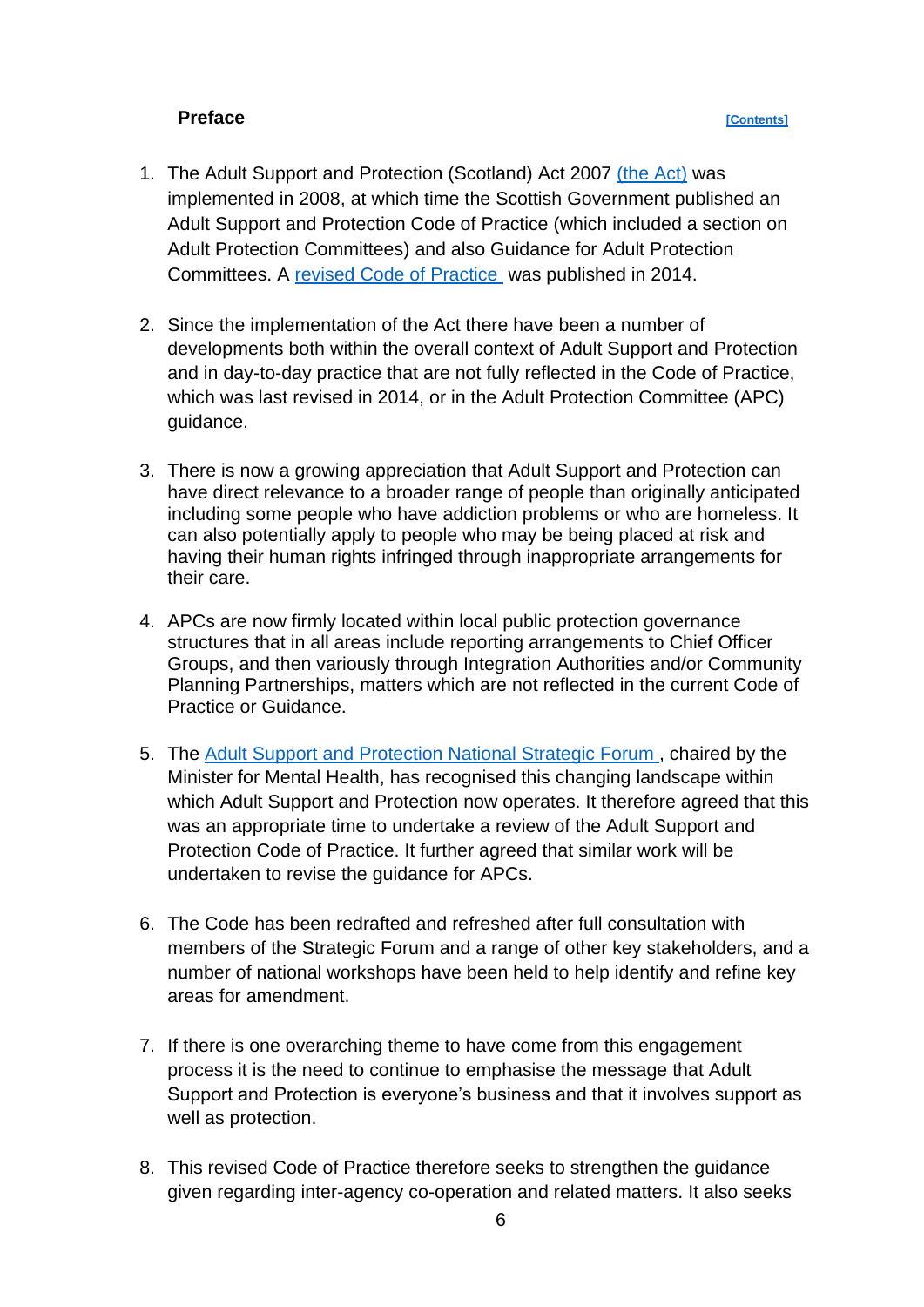to clarify guidance regrading some adult protection processes and to achieve greater clarity in relation to capacity and consent as these terms apply to adult support and protection.

- 9. The Act requires that a Code of Practice be published containing guidance about the performance of functions under the Act by councils, their officers and health professionals, and these are therefore the primary audience for this Code. However some parts of the Act have specific relevance to the Police that councils, their officers and health professionals should be aware of, and these aspects are therefore included in the Code.
- 10.Other public bodies, and other agencies in the statutory, third and voluntary sectors will have a direct interest in the contents of this revised Code which should also inform their own internal procedures for adult support and protection.

# <span id="page-6-0"></span>**What changes have been made to the Code of Practice?**

#### **[\[Contents\]](#page-1-0)**

11.A range of updating amendments have been made across many chapters

The substantive amendments are:

- More detail about the three-point test
- Clarification on capacity and consent
- Emphasis on the duty to refer and co-operate in inquiries
- Clarification regarding information sharing expectations
- Clarification of relationship between inquiries and investigations
- New sections on referrals and related matters
- Further detail and clarification on visits and interviews
- New chapter on assessing and managing risk including case reviews and large scale investigations
- The sections on protection orders have been rationalised
- The chapter on Adult Protection Committees has been removed and is now contained within the redrafted Guidance for Adult Protection **Committees**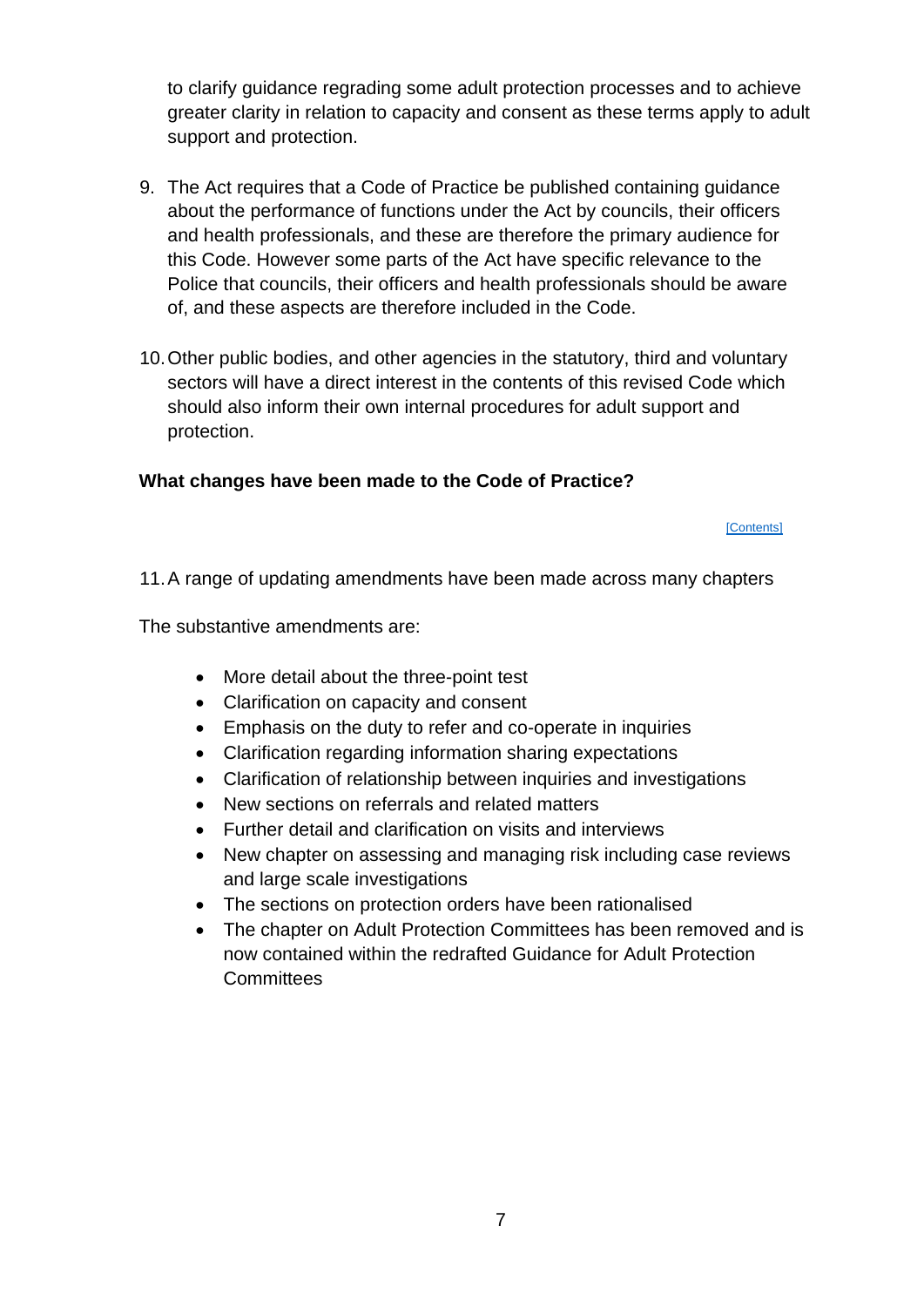### <span id="page-7-1"></span><span id="page-7-0"></span>**The Act**

1. The Adult Support and Protection (Scotland) Act 2007 (referred to as [the Act\)](https://www.legislation.gov.uk/asp/2007/10/contents) was passed by the Scottish Parliament in spring 2007. The Act introduces provisions intended to protect those adults who are unable to safeguard their own interests and who are at risk of harm because they are affected by disability, mental disorder, illness or physical or mental infirmity.

> The review of Scottish Mental Health Legislation which was commissioned in 2019 will be considering the [Mental Health \(Care and](https://www.legislation.gov.uk/asp/2003/13/contents)  [Treatment\) \(Scotland\) Act 2003,](https://www.legislation.gov.uk/asp/2003/13/contents) the [Adults with Incapacity \(Scotland\)](https://www.legislation.gov.uk/asp/2000/4/contents)  [Act 2000](https://www.legislation.gov.uk/asp/2000/4/contents) and the [Adult Support and Protection Act 2007.](https://www.legislation.gov.uk/asp/2007/10/contents) There are strong links between the three Acts, and the provisions of each Act are often considered when considering the needs of a particular individual.

- 2. The principal aim of this review is to ensure a person-centred rights-based approach to the protection of persons who may be subject to the existing provisions of mental health, incapacity or adult support and protection legislation.
- 3. The Act is in five parts, and all the aspects relevant to Adult Support and Protection are contained in Part 1 of the Act. In this Code of Practice references to the Act therefore refer to part 1 of the Act.
- 4. The Act provides new measures to identify, and to provide support and protection for, those individuals who are vulnerable to being harmed whether as a result of their own or someone else's conduct. These measures include:
	- a set of principles which must be taken into account when performing functions under the Act;
	- placing a duty on Councils to make the necessary inquiries to establish whether or not an adult is at risk from harm and whether further action is required to protect the adult's well-being, property, or financial affairs;
	- placing a duty on certain public bodies and office holders to cooperate in inquiries;
	- introducing a duty to consider the provision of advocacy or other services after a decision has been made to intervene;
	- permitting, in certain circumstances, for a medical examination of a person known or believed to be at harm;
	- requiring access to records held by agencies in pursuance of an inquiry;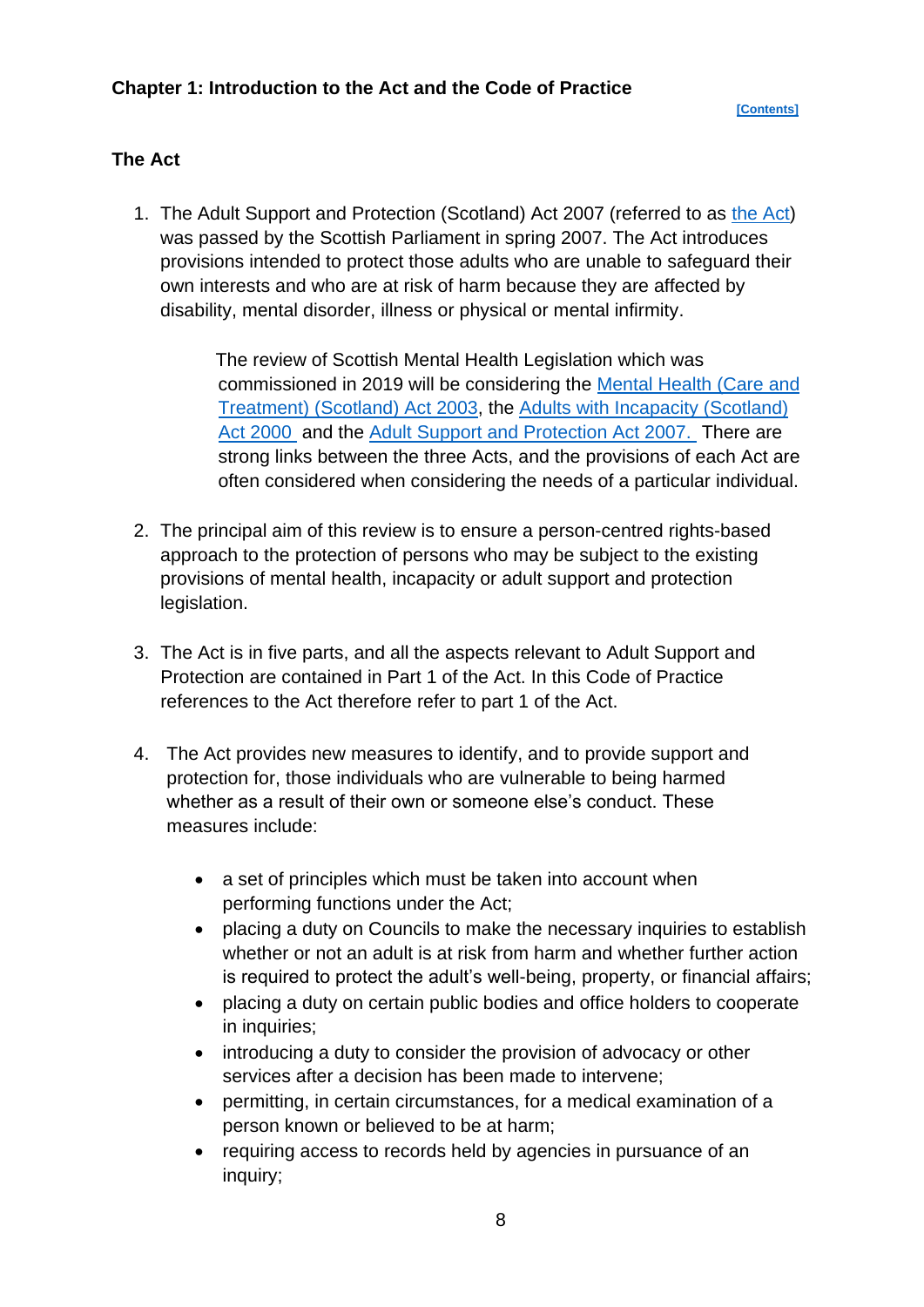- introducing a range of protection orders which are defined in the Act, namely
	- o assessment orders;
	- o removal orders;
	- o banning orders
	- o requiring the establishment of multi-agency Adult Protection Committees.

# <span id="page-8-0"></span>**The European Convention on Human Rights and the United Nations Convention on the Rights of Persons with Disabilities**

**[\[contents\]](#page-1-0)**

5. All Acts of the Scottish Parliament under the terms of the [Scotland Act 1998](https://www.legislation.gov.uk/ukpga/1998/46/contents)  are required to comply with the requirements of the [European Convention on](https://www.equalityhumanrights.com/en/what-european-convention-human-rights#:~:text=The%20European%20Convention%20The%20European%20Convention%20on%20Human,the%20Protection%20of%20Human%20Rights%20and%20Fundamental%20Freedoms%E2%80%99.)  [Human Rights \(ECHR\).](https://www.equalityhumanrights.com/en/what-european-convention-human-rights#:~:text=The%20European%20Convention%20The%20European%20Convention%20on%20Human,the%20Protection%20of%20Human%20Rights%20and%20Fundamental%20Freedoms%E2%80%99.) All bodies and practitioners must also ensure that they conduct their duties in a way, which would be ECHR compliant. The Scottish Government is currently looking to incorporate the principles of the [United](https://www.un.org/development/desa/disabilities/convention-on-the-rights-of-persons-with-disabilities.html)  [Nations Convention on the Rights of Persons with Disabilities \(UNCRPD\)](https://www.un.org/development/desa/disabilities/convention-on-the-rights-of-persons-with-disabilities.html) into Scots law. While the UNCRPD does not expressly call for the abolition of substitute decision making regimes, there is an implicit requirement for their replacement with supported decision making regimes.

# <span id="page-8-1"></span>**The Code of Practice** *contents*

- 6. The Act was passed by the Scottish Parliament in spring 2007 and implemented in 2008. Section 48 of the Act imposed a duty on Scottish Ministers to prepare a code of practice containing guidance about the performance of functions under the Act by councils, their officers and health professionals, and placed a duty on them to have regard to the Code of Practice, if relevant. The Scottish Government published an Adult Support and Protection Code of Practice in 2008. The Act also placed Scottish Ministers under a duty to review the Code from time to time and provided a power following such review to revise it, and a revised Code of Practice was published in 2014.
- 7. The Act provides the legislative framework for Adult Support and Protection in Scotland. This code of practice (referred to as the Code) provides guidance about the performance of functions by councils, their officers, and other professionals under the Act. It provides information and guidance on the principles of the Act, and about the measures contained within the Act including when and where it would be appropriate to use such powers.
- 8. It is for local partnerships to develop their own inter agency procedures for Adult Support and Protection, either for themselves or in conjunction with other partnerships. In so doing they should, as above, have regard to this Code of Practice, if relevant.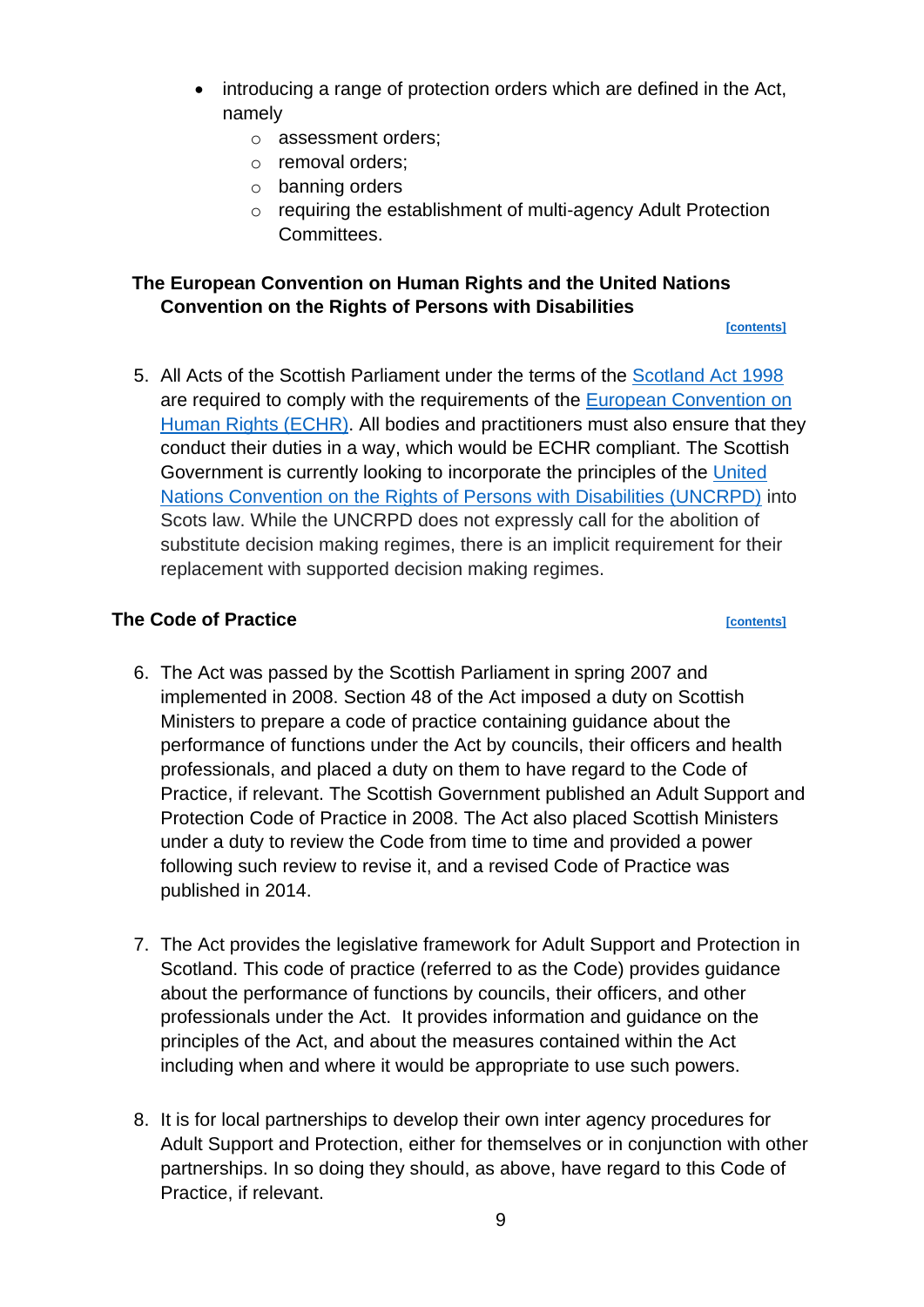9. This Code must be used in conjunction with other relevant codes of practice as appropriate, such as those developed to support the Mental Health (Care and Treatment) (Scotland) Act 2003 and the Adults with Incapacity (Scotland) Act 2000, and any other relevant professional codes of practice.

## <span id="page-9-0"></span>**Who is this Code for?** *CODE CON***<sub>2</sub> <b>***CON***<sub>2</sub>** *CON***<sub>2</sub>** *CON***<sub>2</sub> <b>***CON***<sub>2</sub>** *CON***<sub>2</sub>** *CON***<sub>2</sub>** *CON***<sub>2</sub>** *CON***<sub>2</sub>**

- 10. This Code is addressed to councils, their officers and health professionals who perform any of the functions under the Act. There are a range of other statutory bodies identified later in this Code, including the Police, who will have an interest in the contents of the Code. It should also be considered by those working in the independent and third sector.
- **Note**: The Act, which places particular duties on Councils and makes frequent references to Councils and their officers, was passed and enacted prior to Health and Social Care integration. In the Code references to Councils should therefore be taken to include bodies and partnerships that have delegated social work functions.

## <span id="page-9-1"></span>**Chapter 2: Principles and definition of adult at risk**

This chapter provides a description of the principles of the legislation as set out in sections 1 and 2 of the Act and the outlines the definitions of 'Adults at risk' and 'harm' (Sections 3 and 53 of the Act).

# <span id="page-9-2"></span>**Taking account of the principles of the Act** *[\[contents\]](#page-1-0)*

- 1. [Sections 1 and 2](https://www.legislation.gov.uk/asp/2007/10/section/1) set out the general principles of the Act. These apply to any public body or office holder authorising any intervention or carrying out a function under the Act in relation to an adult. For example, they apply to any social worker, care provider or health professional intervening or performing functions under the Act.
- 2. This means that the following persons are not bound by these principles: the adult; the adult's nearest relative; the adult's primary carer; an independent advocate; the adult's legal representative; and any guardian or attorney of the adult. (These latter groups will, however, be bound either by their own codes of conduct and principles, or the principles of the legislation that resulted in their appointment).

**[\[contents\]](#page-1-0)**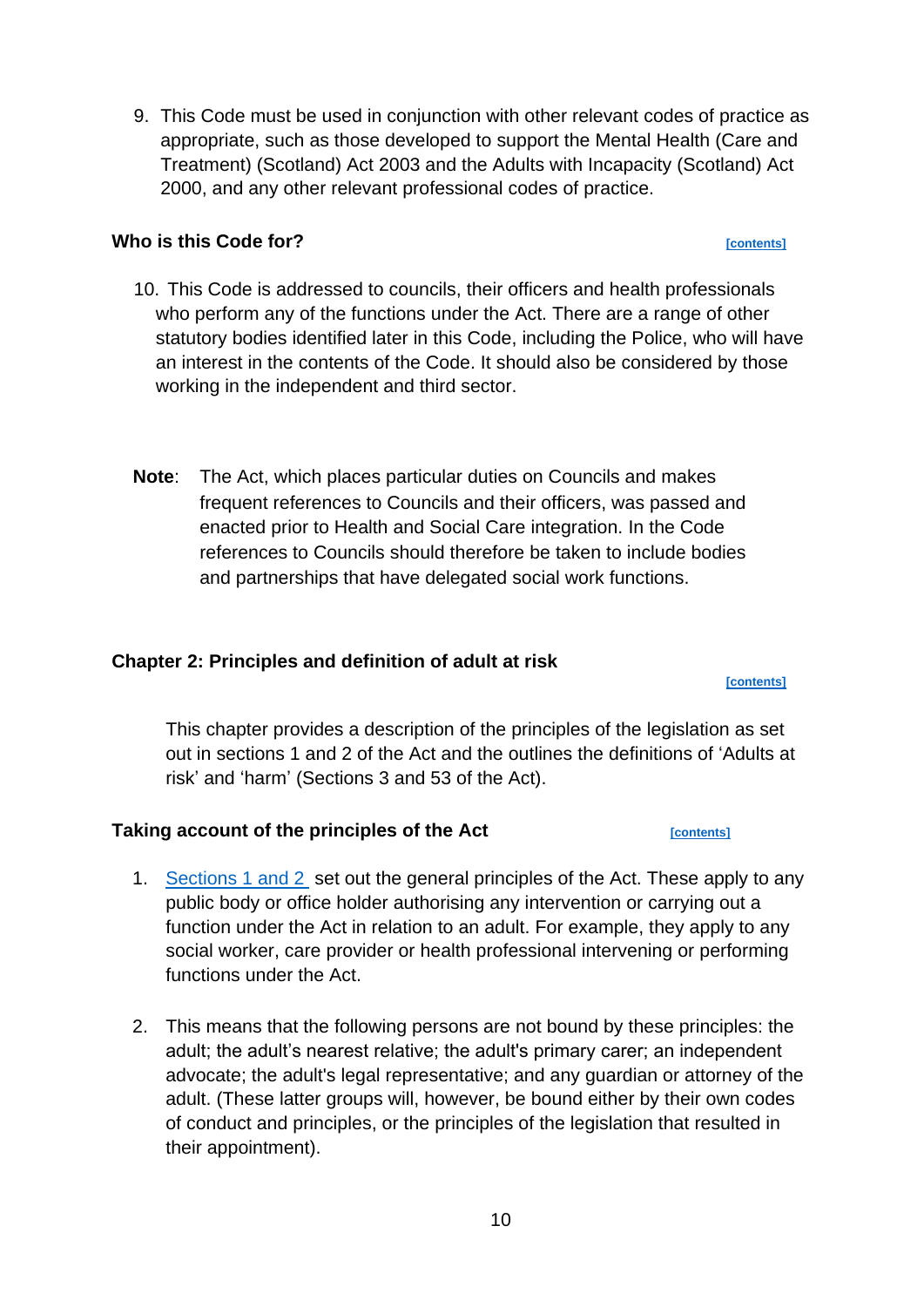- 3. The Act requires the principles to be applied when deciding which measure will be most suitable for meeting the needs of the individual. Any person or body taking a decision or action under the Act must be able to demonstrate that the principles in sections 1 and 2 have been applied.
- 4. The principles in section 1 require that any intervention in an adult's affairs under the Act should:
	- provide **benefit** to the adult which could not reasonably be provided without intervening in the adult's affairs; and be the option that is **least restrictive** to the adult's freedom.
- 5. The **principles in section 2** require that any public body or office holder performing a function under the Act must have regard to the following:

The **general principles** in Section 1.

• the wishes of the adult - any public body or office holder performing a function or making a decision must have regard to the present and past wishes and feelings of the adult, where they are relevant to the exercise of the function, and in so far as they can be ascertained. Efforts should be made to assist and facilitate communication using whatever method is appropriate to the needs of the individual. Also, where the adult has an Advance Statement made under Section 275 of the Mental Health (Care and Treatment) (Scotland) Act 2003 then this should be given due consideration. Advance Statements should be considered as part of any care plan.

• the views of others – the views of the adult's nearest relative, primary carer, a guardian or attorney, and any other person who has an interest in the adult's well-being or property, must be taken into account if such views are relevant. It is important that the adult has the choice to maintain existing family and social contacts. What the Act seeks to provide is support additional to the networks that may already be in place. Thus, a person who may be an adult at risk may have neighbours or friends who have an interest in their wellbeing and are willing to give support. Every effort should be made to ensure that any action taken under the Act does not have an adverse effect on this.

**the importance of the adult participating as fully as possible**  (also refer to Chapter 4) – the adult should be enabled to participate as fully as possible in any decisions being made. It is therefore essential that the adult is also provided with support and information to help that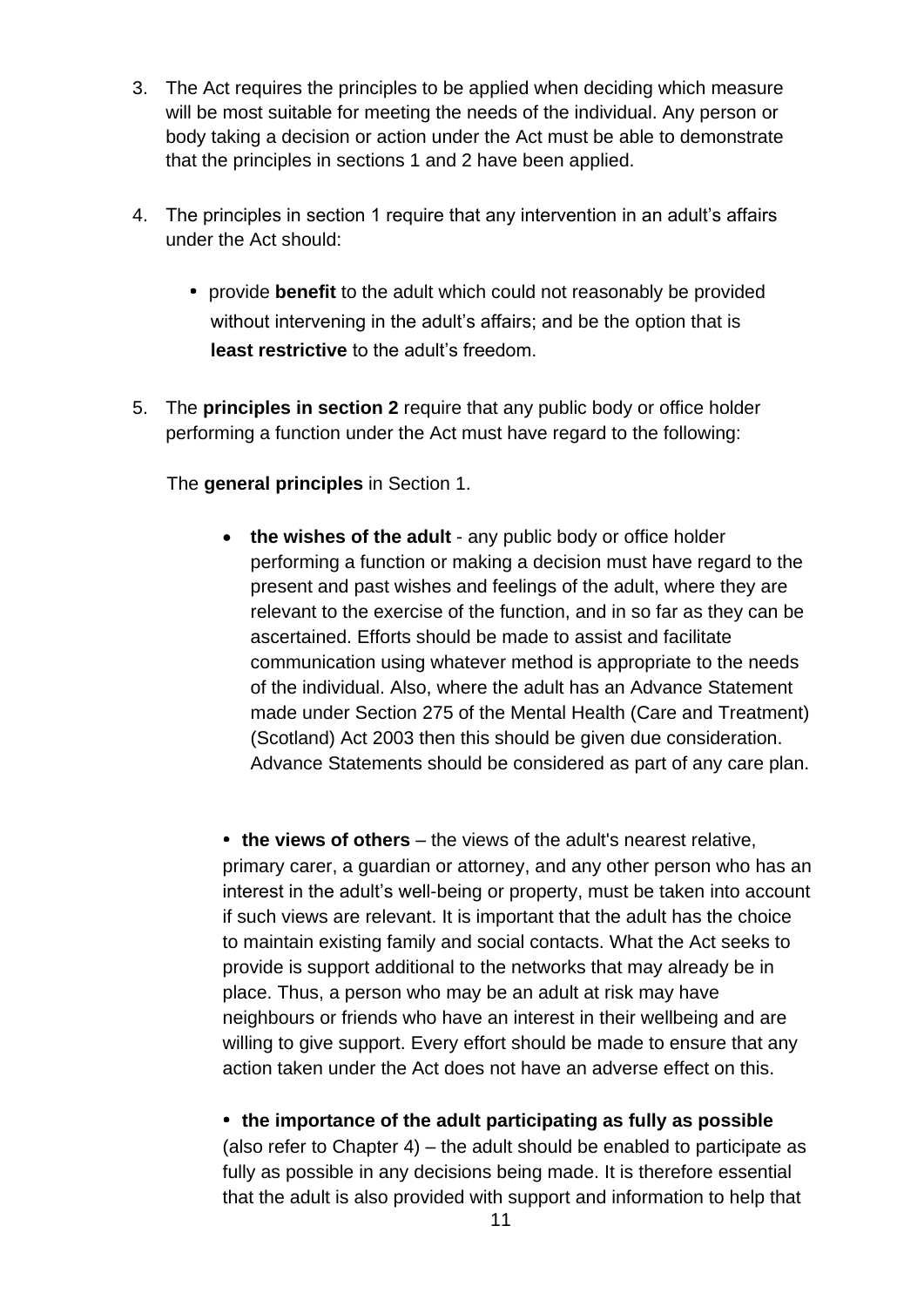participation, and in a way that is most likely to be understood by the adult. Any needs the adult may have for help with communication (for example, translation services or signing) should be met. Any unmet need should be recorded. Wherever practicable the adult should be kept fully informed at every stage of the process. This includes information about their right to refuse to participate.

• that the adult is not treated less favourably – there is a need to ensure that the adult is not treated, without justification, any less favourably than the way in which a person who is not an 'adult at risk' would be treated in a comparable situation.

**the adult's abilities, background and characteristics** – including the adult's age, sex, sexual orientation, religious persuasion, racial origin, ethnic group, and cultural and linguistic heritage. The full list of protected characteristics in the Equality Act 2010 is available [here.](https://www.equalityhumanrights.com/en/equality-act/protected-characteristics)

- 7. These principles should always be considered when decisions are required about action that may be taken to protect an adult. However, there will be situations where their consideration produces potential conflicts, such as occasions when the adult at risk refuses any form of intervention but the professionals involved believe that adult protection interventions would provide a benefit to them. In such circumstances, the expectation is that decision-making should take place on a multi-agency basis to enable full and complete discussion of potential protective actions and the application of the principles set out above.
- 8. For the purposes of these principles, making a decision not to act is still considered as taking a decision and the reasons for taking this course of action should be recorded as a matter of good practice.

### **Who is an adult at risk?** *[\[contents\]](#page-1-0)*

<span id="page-11-0"></span>9. The Act refers throughout to an 'adult'. In terms of Section 53 of the Act, 'adult' means a person aged 16\* or over.

[Section 3\(1\) d](https://www.legislation.gov.uk/asp/2007/10/section/3)efines an 'adult at risk' as someone who meets **all** of the following three criteria (commonly known as the three-point test):

- that they are unable to safeguard their own well-being, property, rights or other interests;
- that they are at risk of harm; and
- that because they are affected by disability, mental disorder, illness or physical or mental infirmity they are more vulnerable to being harmed than adults who are not so affected.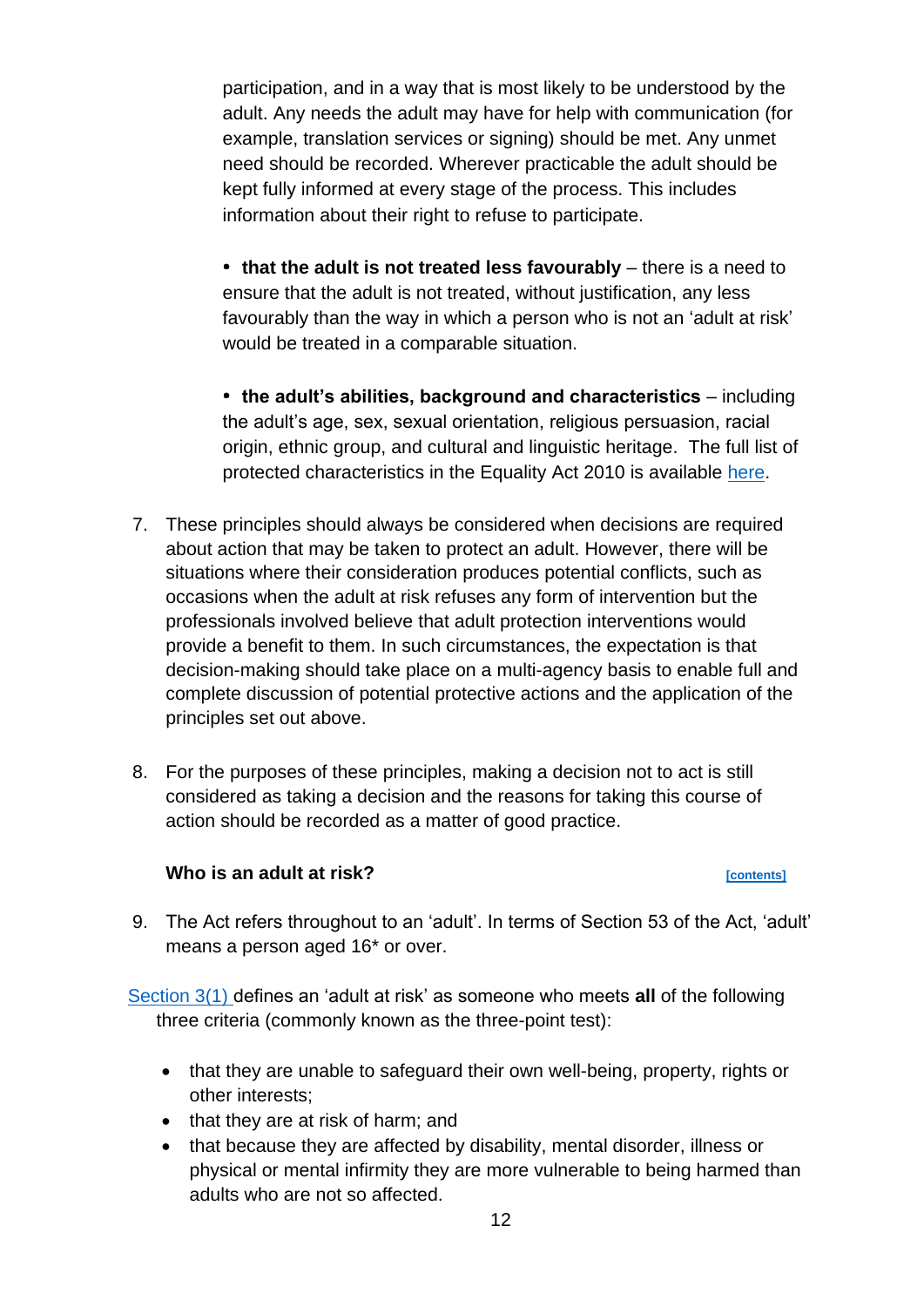- It should be noted and strongly emphasised that the three criteria above make no reference to capacity. Capacity is not, and never should be, a consideration in the three-point test.
- It should be noted that the Scottish Government is currently progressing plans to implement the [UNCRC \(Incorporation\) \(Scotland\) Bill.](https://www.gov.scot/publications/united-nations-convention-rights-child-incorporation-scotland-bill-leaflet/) The Bill incorporates into Scots law rights and obligations set out in the United Nations Convention on the Rights of the Child. This includes defining a child as a human being below the age of eighteen years. [This will be updated in due course]

### **Unable to safeguard** *contents*

- 10. The first point of the three-point test relates to whether the adult is unable to safeguard their own well-being, property, rights and other interests. Most people will be able to safeguard themselves through being able to take clear and well thought through decisions about matters to do with their health and safety, and as such could not be regarded as adults at risk of harm within the terms of the Act. However this will not be the case for all people, and when a person is deemed unable to safeguard themselves they will meet the first point of the three point test.
- 11. 'Unable' is not further defined in the Act, but is defined in the Oxford English Dictionary as 'lacking the skill, means or opportunity to do something'. A **distinction may therefore be drawn** between an adult who lacks these skills and is therefore unable to safeguard themselves, and one who is deemed to have the skill, means or opportunity to keep themselves safe, but who may still then place themselves in unsafe situations.
- 12. **This distinction requires careful consideration**. All adults who have capacity have the right to make their own choices about their lives and these choices should be respected if they are made freely. However, for many people the effects of trauma and adverse childhood experiences can introduce levels of complexity into the circumstances within which adults are taking decisions, and which decisions they find themselves taking. In this context it is reasonable to envisage situations in which these experiences and the cumulative impact of them through life may very well have rendered some people effectively unable to safeguard themselves to the extent that some will repeatedly take decisions that place them at risk.
- 13. It is therefore important as part of the assessment to understand the person's decision-making processes. This should include an understanding of any factors which may have impacted upon them with the effect of impinging on, or detracting from, their ability to make free and informed decisions to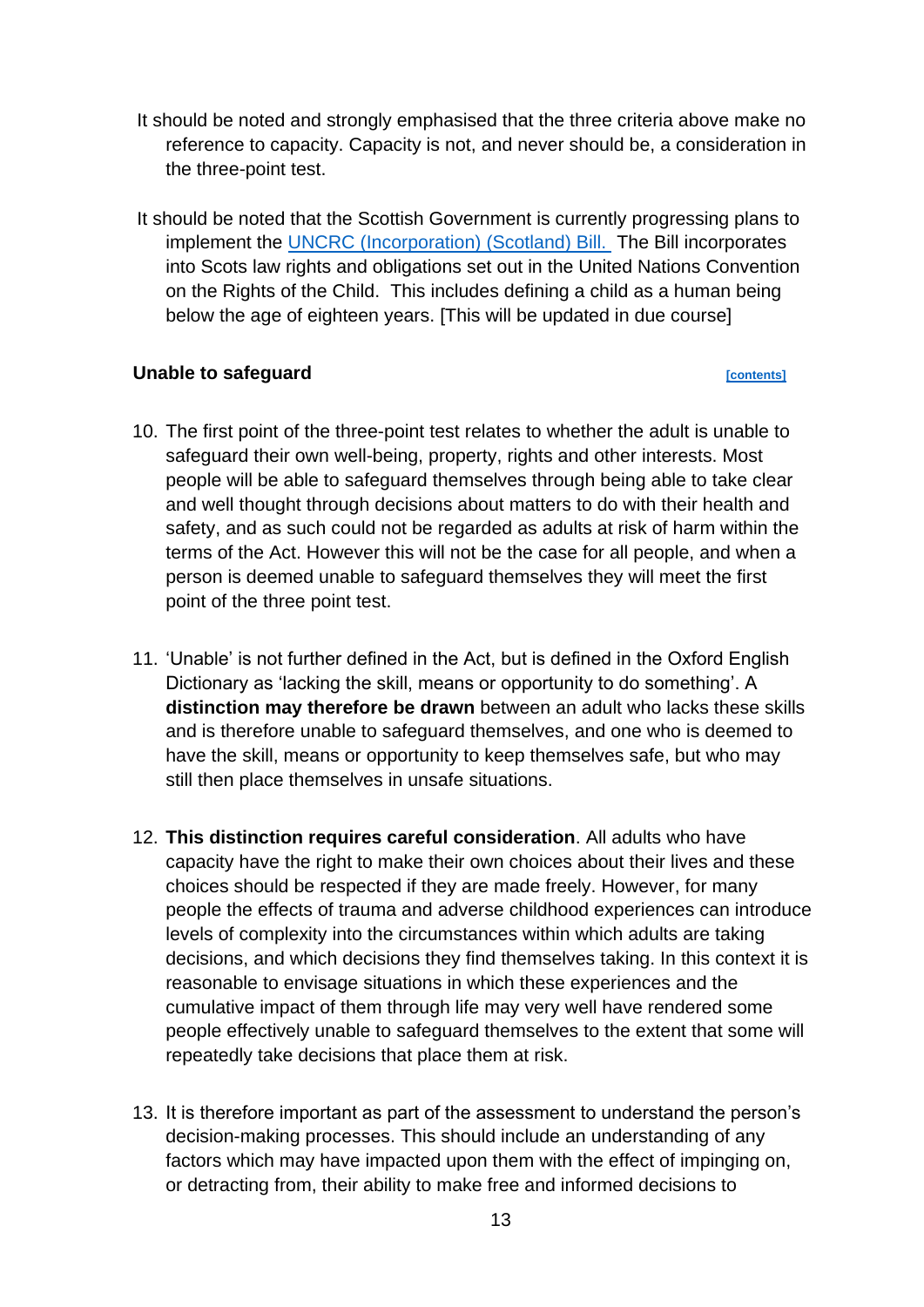safeguard themselves. This could therefore mean that in these circumstances they should be regarded as unable to safeguard themselves.

- 14. Similar considerations apply to coercive control or undue pressure. In such situations the control exercised over a vulnerable person may also effectively render them unable to take decisions that would protect them from harm.
- 15. Other circumstances can impact on the extent to which a person is meaningfully able to safeguard themselves. Refusing to give a random stranger money is very far removed from the situation where it is the person's grandson who is making such a request and when the adult is dependent on the grandson for support and may feel fearful of refusing the request.
- 16. It is also important to bear in mind that an inability to safeguard oneself is not the same as an adult lacking mental capacity. For example a person may have relevant mental capacity, but also have physical limitations that restrict their ability to implement actions to safeguard themselves.
- 17. The considerations above require that practitioners should take a person's overall circumstances into account, and take great care before determining whether or not an adult is genuinely able to take decisions about safeguarding themselves.

# **Risk of harm and harm**

- 18. To meet the second point of the three-point test the adult must be assessed as being at risk of harm. [Section 3\(2\) d](https://www.legislation.gov.uk/asp/2007/10/section/3)efines an adult as being at risk of harm if:
	- another person's conduct is causing (or is likely to cause) the adult harm; or
	- the adult is engaging (or is likely to engage) in conduct which causes (or is likely to cause) self-harm.
- 19. Adults can be at risk of harm in various settings be it in their own home, or in the wider community. They also may be being placed at risk through inappropriate arrangements for their care in a range of social or health care settings. Perpetrators of harm can include families and friends, informal and formal carers, fellow users of residential and day care services, fraudsters and members of the public.
- 20. Section 53 states that "harm" includes all harmful conduct and, gives the following examples: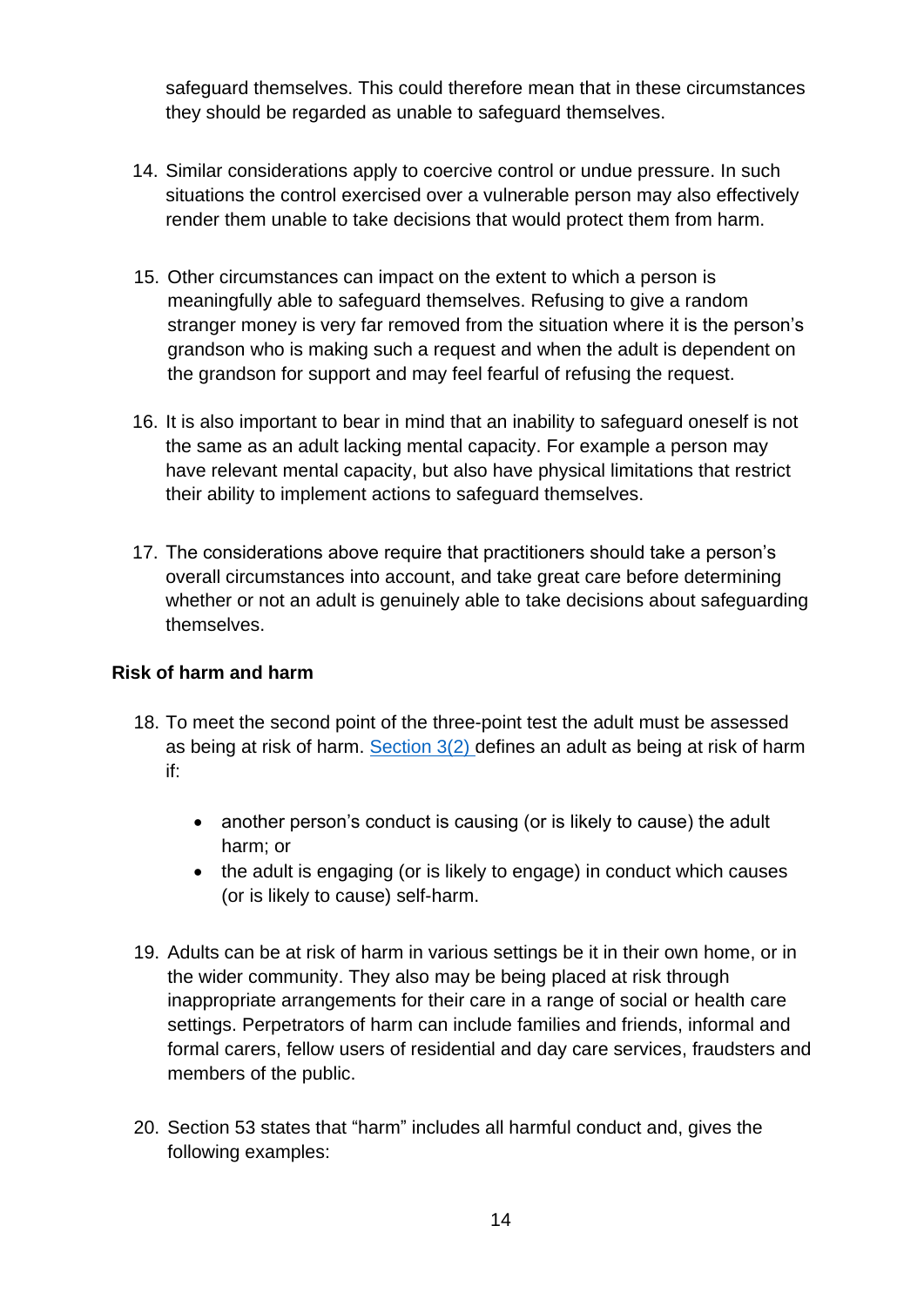- conduct which causes physical harm;
- conduct which causes psychological harm (for example by causing fear, alarm or distress);
- unlawful conduct which appropriates or adversely affects property, rights or interests (for example theft, fraud, embezzlement or extortion);
- conduct which causes self-harm.
- 21. The list is not exhaustive and no category of harm is excluded simply because it is not explicitly listed. In general terms, behaviours that constitute harm to a person can be physical, sexual, psychological, financial, or a combination of these. The harm can be accidental or intentional, as a result of self-neglect or neglect by a carer or caused by self-harm and/or attempted suicide. Other forms of harm can include domestic abuse, gender-based violence, forced marriage, female genital mutilation (FGM), human trafficking, stalking, scam trading and hate crime. Some such cases will result in adults being identified as at risk of harm under the terms of the Act, but this will not always be the case.
- 22. Some forms of harm may result in criminal charges being brought against the person perpetrating the harm under appropriate legislation, including the provisions of the [Health \(Tobacco, Nicotine etc., and Care\) \(Scotland\) Act](https://www.legislation.gov.uk/asp/2016/14/contents#:~:text=Health%20%28Tobacco%2C%20Nicotine%20etc.%20and%20Care%29%20%28Scotland%29%20Act,accessible%20to%20readers%20who%20are%20not%20legally%20qualified.)  [2016](https://www.legislation.gov.uk/asp/2016/14/contents#:~:text=Health%20%28Tobacco%2C%20Nicotine%20etc.%20and%20Care%29%20%28Scotland%29%20Act,accessible%20to%20readers%20who%20are%20not%20legally%20qualified.) as it relates to the ill -treatment of wilful neglect of a mentally disordered person. If, in dealing with a person under the terms of the Act, there is reason to suspect that a crime has been committed then the police should be advised without delay. The [Counter-Terrorism and Security Act 2015](https://www.legislation.gov.uk/ukpga/2015/6/contents/enacted) places a duty on specified authorities in Scotland such as local authorities to have due regard to the need to prevent people from being drawn into terrorism. It also places an obligation on local authorities to ensure that a panel of persons is in place for its area to assess the extent to which identified individuals are vulnerable to being drawn into terrorism and, where appropriate, arrange for support to be provided. [Guidance on Prevent Multi-Agency panels](https://www.gov.uk/government/publications/channel-and-prevent-multi-agency-panel-pmap-guidance) is now available. When assessing referrals to such panels, local authorities and their partners should consider how best to align such assessments with child protection legislation and guidance.

### **Being more vulnerable to harm** *property [\[contents\]](#page-1-0)*

The third point requires that because the adult is affected by disability, mental disorder, illness, or physical or mental infirmity they are more vulnerable to being harmed than adults who are not so affected. Physical or mental infirmity are distinct from disability and disorder and are not defined in the Act. The Oxford English Dictionary defines infirmity as, 'weakness (or want of strength), inability or lack of power to do something'. Infirmity does not therefore necessarily rely upon a medical diagnosis in the way that disorder or illness do.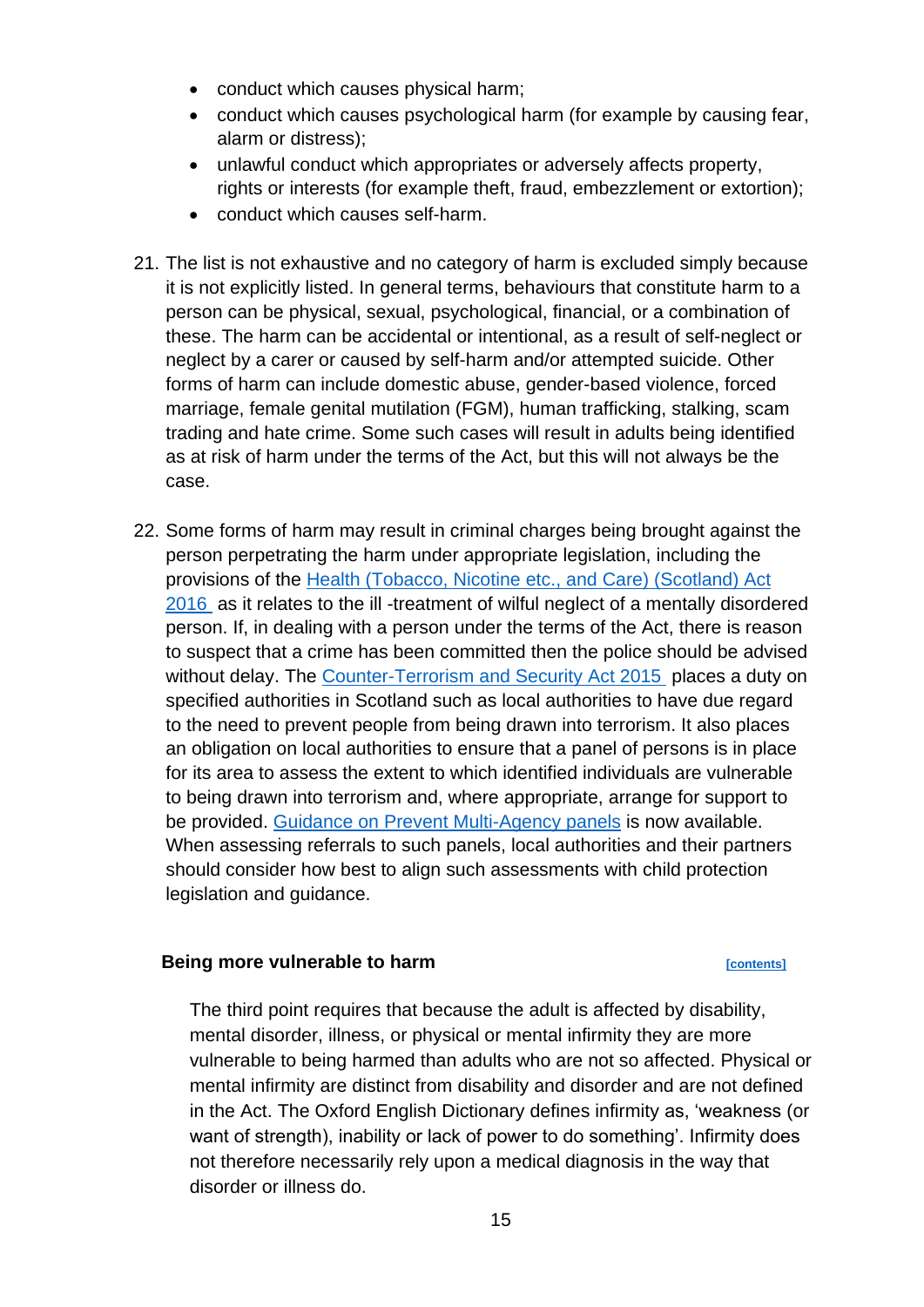# **It is recognised that "infirmity" is a term that is no longer favoured when describing disability.**

23. Having a particular condition or being a disabled person does not mean automatically mean someone is unable to safe-guard their own wellbeing.

# **Use of the three-point test**

- 24. It is important to stress that all of the three criteria must be met. It is the whole of an adult's particular circumstances, which can combine to make them more vulnerable to harm than others.
- 25. It should be recognised that an individual's vulnerabilities, medical conditions and abilities can fluctuate and change over time, and practitioners should be alert to the need for re-assessment or for re-evaluation of an individual's circumstances against the three-point test.
- 26. Equally a person's capacity can vary over time and in respect of different types of decision making. While not relevant to the three-point test, capacity is relevant in relation to the ability to consent to, for example, a medical examination or to take decisions relating to care arrangements or financial dealings.
- 27. The three-point test should be used to determine whether an adult is at risk of harm, and from this will follow decisions regarding what steps can be taken to protect that adult from harm. The three-point test is not, and should not be used as, an eligibility test for access to services.
- 28. An assessment that intervention under the Act is not necessary or appropriate does not absolve authorities of responsibility to consider intervention under any other legislation, including the general provisions in section 12 of the Social Work (Scotland) Act 1968, or to offer any other services in order to provide care and support. Consideration should be given to support provided by social work, health, independent and third sector providers.
- 29. In particular where a person has been assessed as at risk of harm but does not meet either or both of the other two elements of the three-point test, then partnerships would still be expected to pursue all avenues in order to protect that person from harm.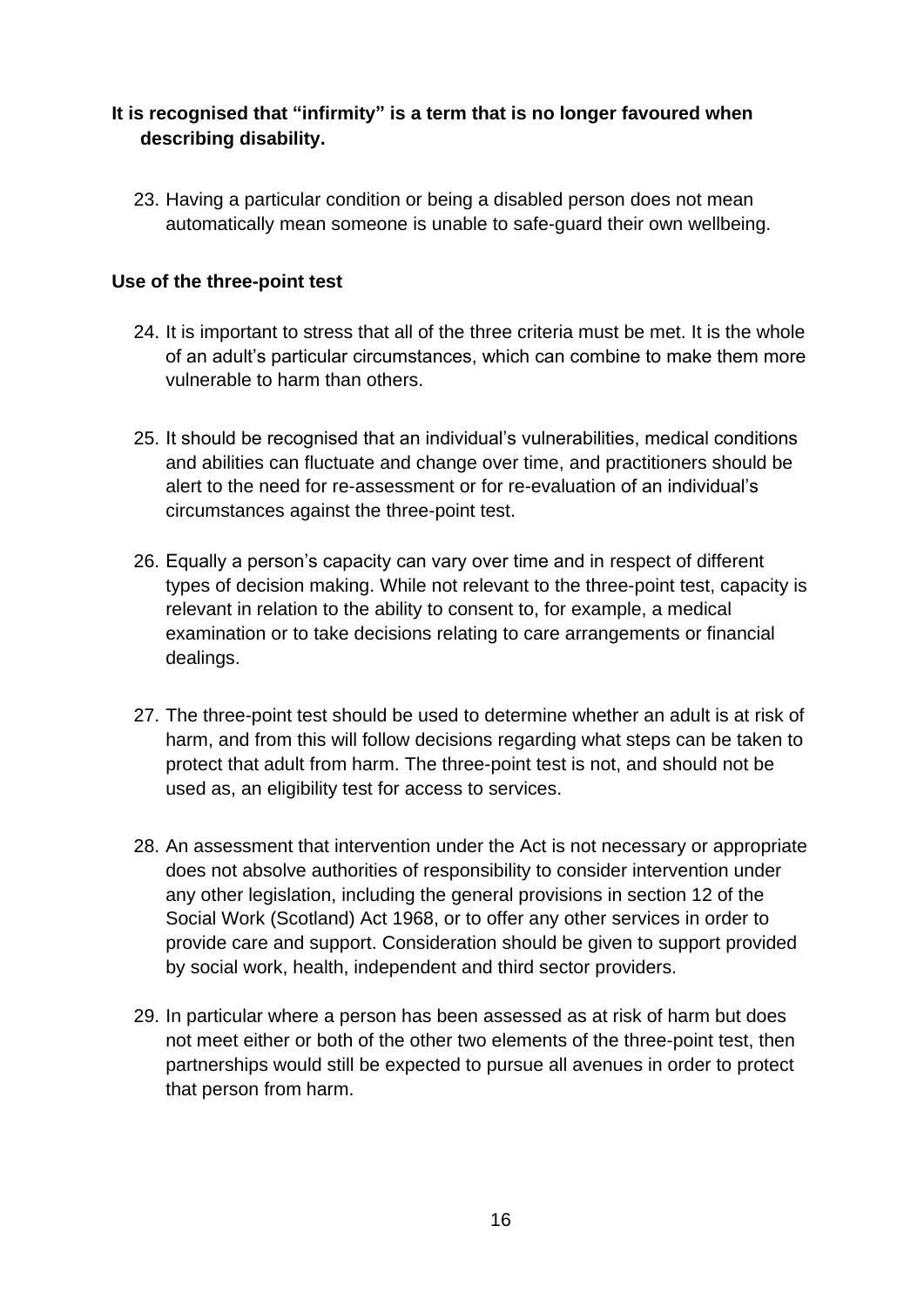### <span id="page-16-0"></span>**Trauma**

- 30. The majority of adults who are, or are believed to be, at risk of harm will be people for whom the application of the three-point test will be relatively straightforward. This in turn will lead to consideration of options for intervention whether under the provisions of the Act or otherwise.
- 31. There are however a significant number of people where this is not always the case and some of these people may remain in situations which continue to compromise their health, wellbeing and safety. This has in the past been particularly linked to the use of alcohol or drugs.
- 32. A [trauma informed approach](https://www.gov.scot/publications/trauma-informed-practice-toolkit-scotland/) would understand the range of adaptations and survival strategies that people have made to cope with or survive trauma, for example maintaining contact with an abuser, use of drugs or alcohol, hoarding or non-engagement with services. This relates directly to the earlier suggestion that in these circumstances some people's ability to take decisions about safeguarding themselves may have effectively been compromised.
- 33. Practitioners should be trauma aware in their work in adult support and protection and alert to the impact trauma can have on people's lifestyles and their ability to make decisions regarding their own health and safety.

### **Addictions, homelessness and hoarding**

- 34. Not all people with addictions, or who are homeless or who hoard, will be considered as at risk of harm under the Act. However many such people will find themselves leading difficult and at times chaotic lives. The long term and cumulative nature of these problems can include periods when the person would not be regarded as being able to take decisions affecting their health and wellbeing and this can have serious consequences for own health and safety. They will certainly be likely to be more vulnerable to harm than others.
- 35. The use of drugs or alcohol may take place alongside (and on occasions contribute to) a physical or mental illness, mental disorder or a condition such as alcohol related brain damage. If this is the case an adult may be considered an adult at risk under the Act. It may also be that the impact of a person's addiction may render them subject to physical or mental infirmity, and place them at risk of harm.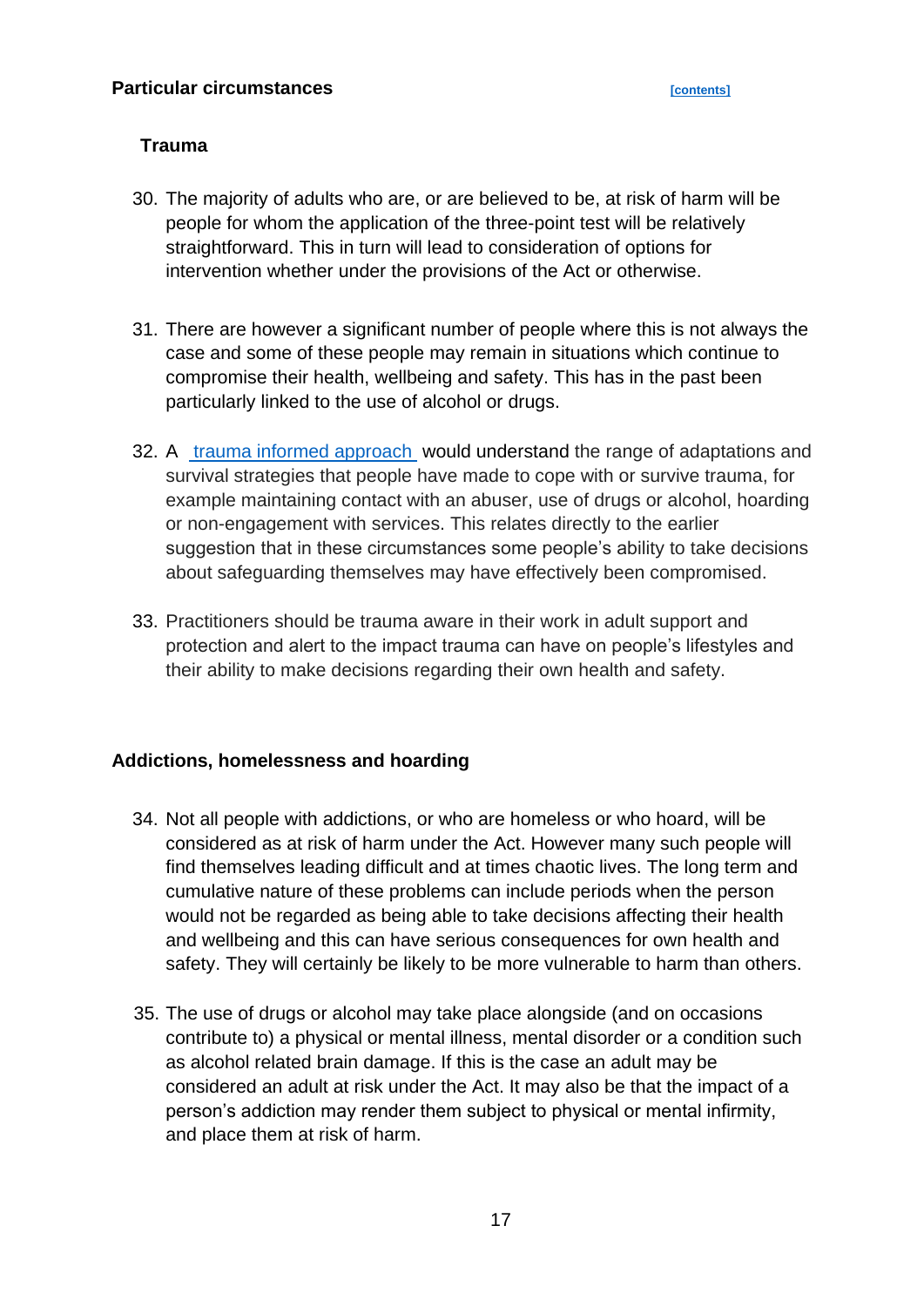- 36. People who are homeless are increasingly being recognised as likely to be considered as adults at risk under the terms of the Act, as many homeless people will be affected by disability, mental or physical illness of infirmity including addiction problems.
- 37. Since the inception of the Act hoarding has been recognised as a classified disorder in its own right, often alongside other conditions. In extreme cases, it can lead to some people living in dangerous and unhealthy conditions and at risk of harm.
- 38. It is not appropriate to use the existence of any of the circumstances outlined above to conclude that a person would not fall within the scope of the Act. All the circumstances in a person's life must be considered when applying the three-point test.

# **Financial harm**

- 39. Financial harm takes many forms including theft, fraud including being scammed at the doorstep - by post, over the phone, online or through a combination of these methods, pressure to hand over or sign over property or money, misuse of property or welfare benefits, stopping someone getting their money or possessions. Not all people subject to financial harm will be regarded as adults at risk but the Act can be used to protect those people who are so regarded. In such cases the potential for coercive control will be a likely factor for consideration for agencies
- 40. In cases where there is thought there may be a misuse of formal powers (Power of Attorney or Financial Guardianship), in addition to any immediate matters that they may be addressing practitioners should be alert to the need to refer matters to the [Office of the Public Guardian \(Scotland\)](http://www.publicguardian-scotland.gov.uk/) for investigation.
- 41. Many Adult Protection Committees have instituted Financial Harm sub groups and developed local Financial Harm Strategies with the strong support and assistance of the police and local Trading Standards officers.

### **Young people** *contents*

42. The definition of an adult at risk includes people aged 16 and over with disabilities and or mental disorders, illness, or physical or mental infirmity and who are at risk of harm from themselves or others. Adult Protection practitioners should pay particular attention to the needs and risks experienced by young people in transition from youth to adulthood, who are more vulnerable to harm than others. As other legislation and provisions exist which include persons up to 18 (and sometimes up to age 26 or even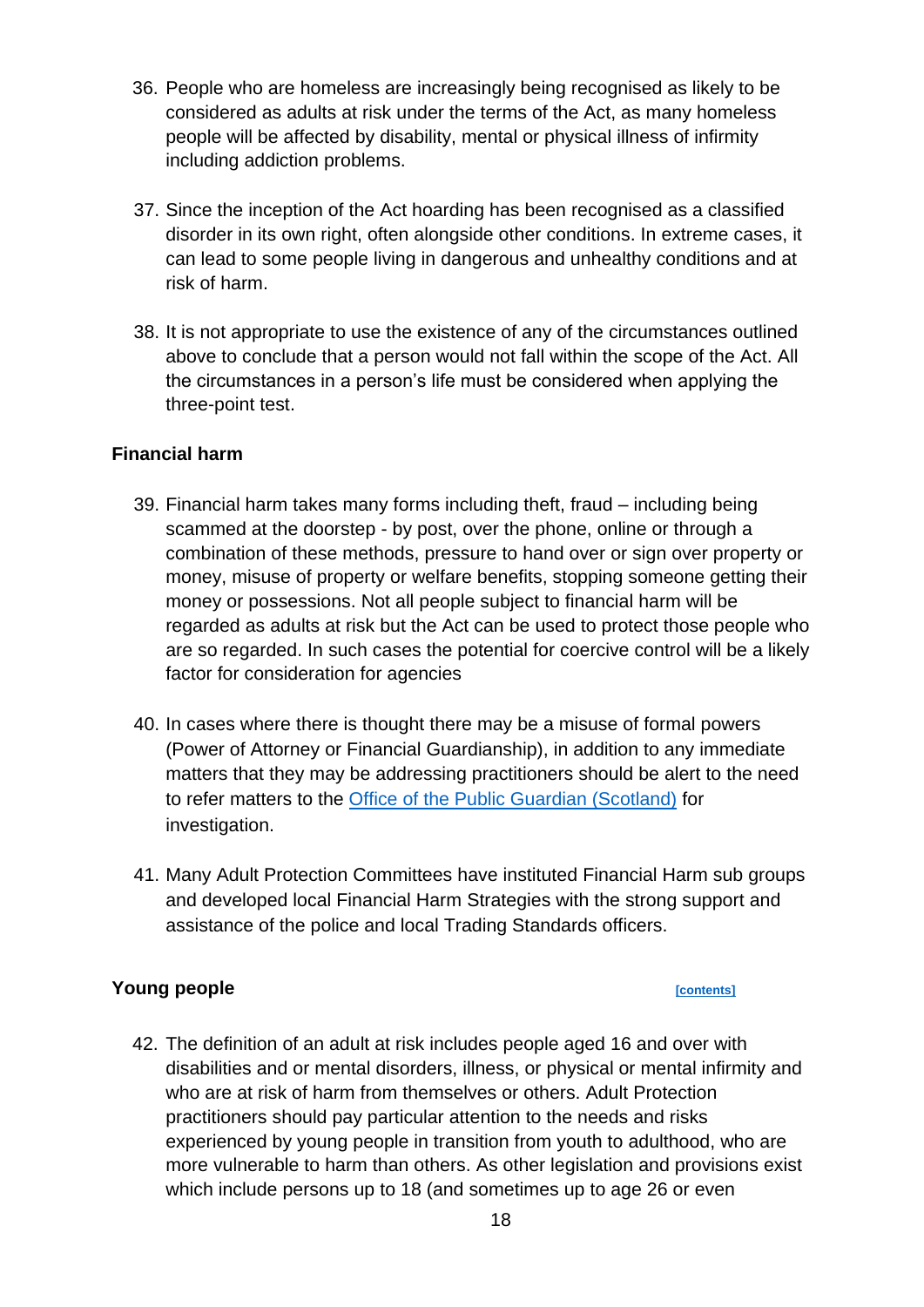beyond), support under these other provisions may be more appropriate for some young persons. The responsibilities of the council and other agencies for persons aged 16-18 will extend beyond adult protection legislation.

- 43. Young people may already be receiving services from a range of children's services, or as looked after children. This is not to say that they will or will not become adults at risk in terms of the Act simply because they have reached a particular age. Each case will need to be considered individually.
- 44. Adult Protection Committees, in conjunction with Child Protection Committees, and similar partnerships or authorities, should ensure that young people who are considered at risk of harm are identified at the earliest possible stage and appropriate support and protection put in place during and after the transition to adult services. There will need to be robust systems in place for the sharing of information and any necessary transfer of responsibilities between agencies and services.
- 45. Local partnerships may wish to develop guidance for staff in relation to transitions between children and adult services where there are protection issues to be considered, which focuses upon the child's needs in relation to their transition to adulthood as opposed to their transition between services.
- 46. Local partnerships should also ensure that practitioners are alert to all forms of harm when dealing with particular cases. An adult may be deemed at risk of harm and may also be placing their children at risk of harm. Children may live in homes where there is an adult at risk of harm. When making inquiries as a result of either adult or child protection referrals, consideration should also be given to the potential vulnerability of other members of the household.
	- More information on the relevant legislation that supports planning around good transitions for young people with additional support needs is available [HERE.](https://www.gov.scot/publications/supporting-disabled-children-young-people-and-their-families/pages/transitions/)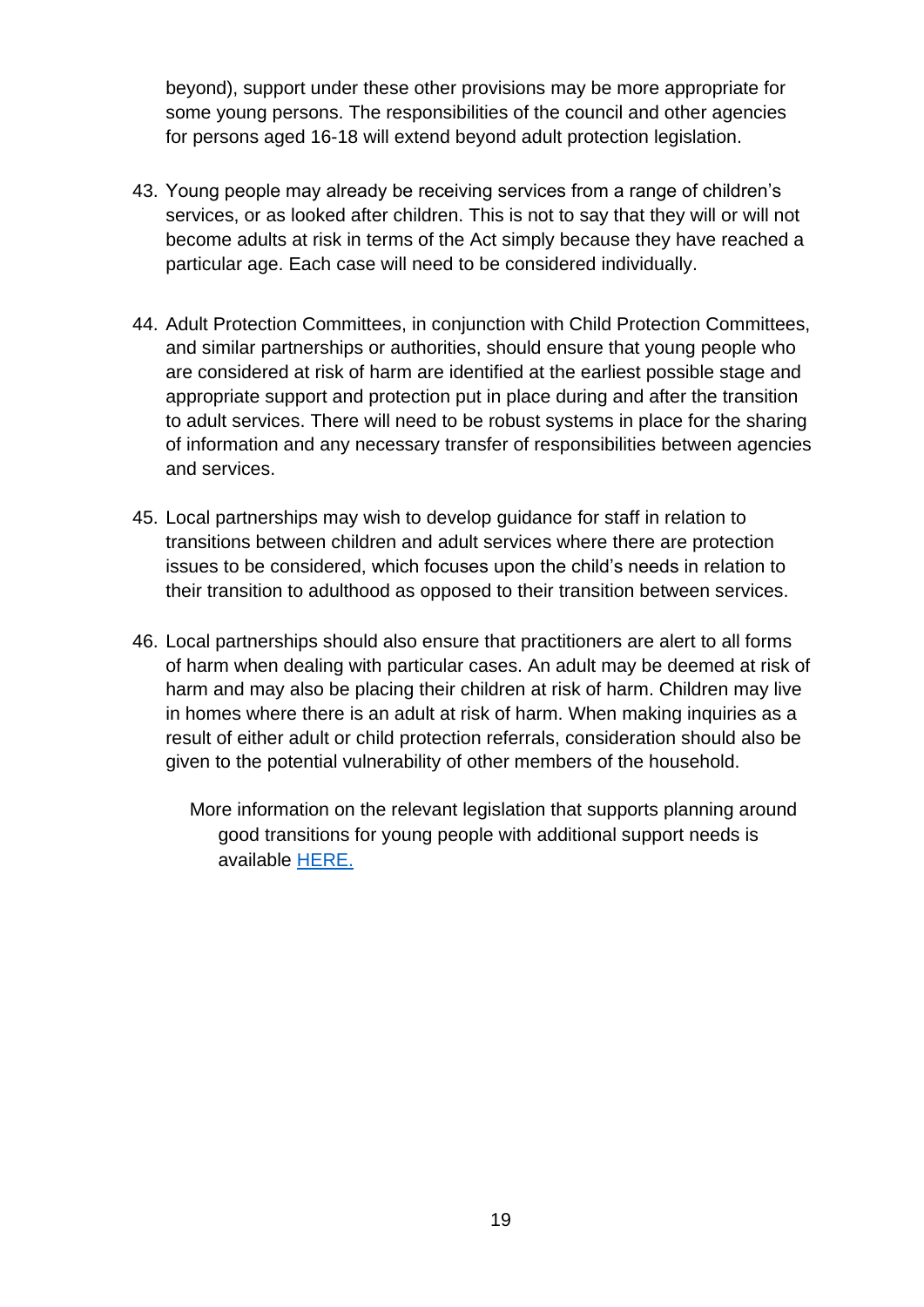<span id="page-19-0"></span>**Chapter 3: Duties and powers of the council and other agencies, the role of the council officer and the independent and third sectors, and cooperation and information sharing across organisations and professionals.**

**[\[contents\]](#page-1-0)**

### <span id="page-19-1"></span>**What are a council's duties under the Act?**

- 1. The [Act](https://www.legislation.gov.uk/asp/2007/10/contents) places duties upon the council that relate to, or flow from, the duties to:
	- make inquiries if it knows or believes that a person is an adult at risk of harm and that it might need to intervene under the Act or otherwise to protect the person's wellbeing, property or financial affairs (Section 4);
	- undertake investigations, as part of its inquiries, involving council officers who have certain powers under the Act (Sections 7-10);
	- co-operate with other councils and other listed (or prescribed) bodies and office holders (Section 5);
	- have regard to the importance of the provision of appropriate services (including, in particular, independent advocacy services), where the council considers that it needs to intervene in order to protect an adult at risk of harm (Section 6);
	- make visits, with right of entry, for the purpose of conducting interviews and arranging medical examinations (sections 7, 8, 9 & 36 - 40);
	- protect property owned or controlled by an adult who is removed from a place under a removal order (Section 18);
	- set up an Adult Protection Committee to carry out various functions in relation to adult protection in its area, and to review procedures under the Act (Section 42).

### <span id="page-19-2"></span>**What are a council's powers under the Act?**

- 2. Where it is known or believed that an adult is at risk from harm and the council might need to intervene, the Act places a duty on the council to make the necessary inquiries to establish whether or not action is required to stop or prevent harm occurring.
- 3. The Act makes frequent reference to actions that can be taken where a council 'knows or believes' that an adult is at risk of harm. It is clear that 'know' and 'believe' are not intended to be used interchangeably, and that the intention is to allow for engagement with people where it has yet to be determined whether they are an adult at risk. Partnerships should ensure that their procedures are clear that inquiries will often take place before a determination has been made that the adult is at risk of harm.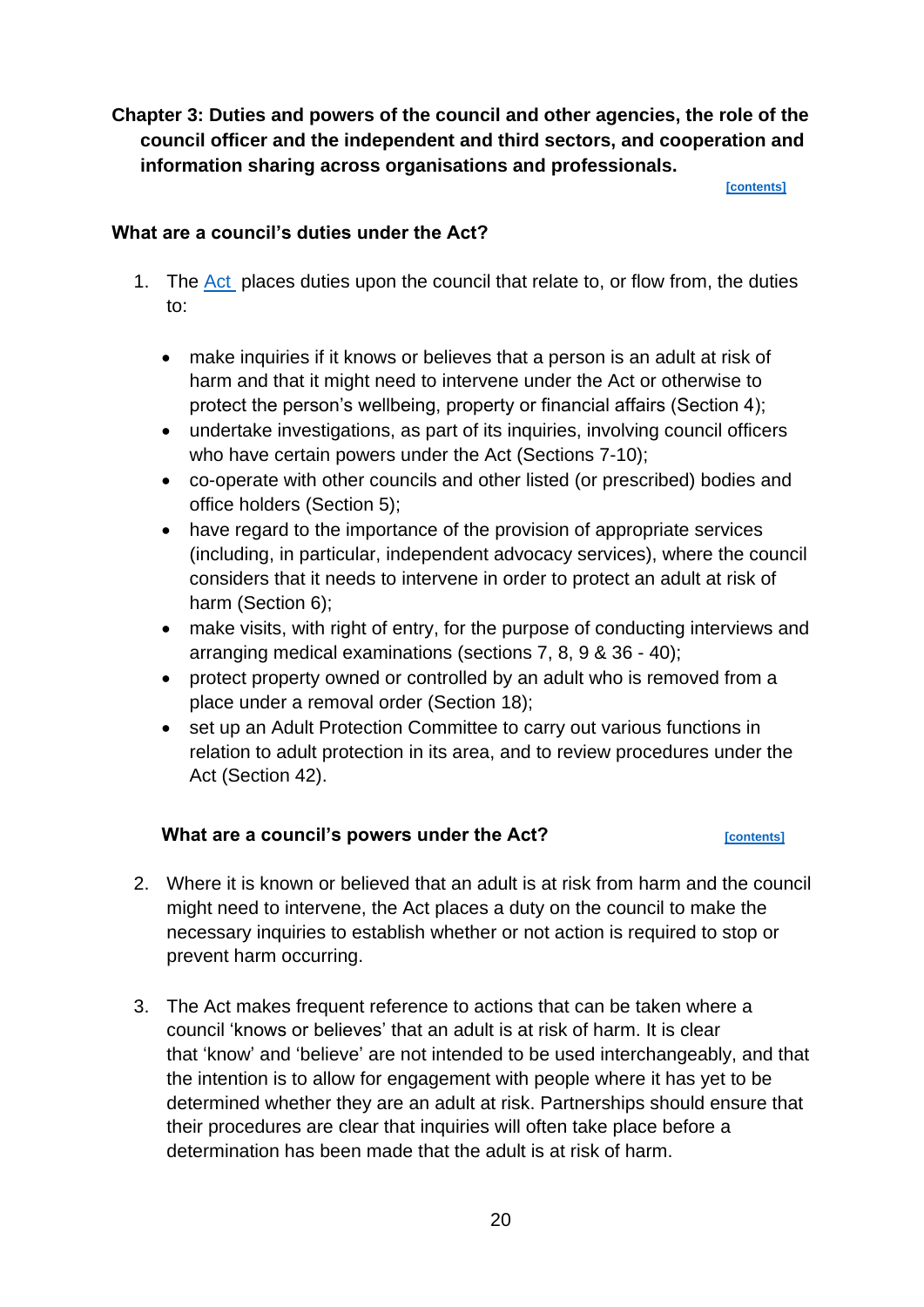- 4. The Act enables a council to:
	- through the offices of a council officer, visit any place necessary to assist with inquiries under section 4. Council officers may interview, in private, any adult found at the place being visited, and may arrange for a medical examination of an adult known or believed to be at risk to be carried out by a health professional. Health, financial and other records relating to an adult at risk may be requested and examined. Note that the Council Officer is empowered by the Act to identify, take or copy medical records held by a service but having obtained them must ensure they are interpreted by a health professional.; and
	- apply to the sheriff for the granting of a protection order.
- 5. Council officers have rights of entry to places where adults are known or believed to be at risk of harm. If, following inquiries a council officer believes that action is required, the council can apply to the sheriff for a protection order. The range of protection orders include assessment orders (which may be to carry out an interview or medical examination of a person); removal orders (removal of an adult at risk) and banning orders or temporary banning orders (banning of the person causing, or likely to cause, the harm from being in a specified place) (Sections 11-22).

# <span id="page-20-0"></span>**Who can act as a council officer for the purposes of the Act?**

 **[\[contents\]](#page-1-0)**

- 6. Section 53 (1) of the Act defines a council officer as an individual appointed by a council under Section 64 of the [Local Government \(Scotland\) Act 1973 .](https://www.legislation.gov.uk/ukpga/1973/65/contents) Section 52(1) of the Act enables Ministers to restrict the type of individual who may be authorised by a council to perform council officer functions under the Act.
- 7. Scottish Ministers subsequently made an order that prescribed that a council must not authorise a person to perform the functions of a council officer under sections 7 to 10 of the Act (investigative functions) unless the person:
	- is registered in the part of the SSSC register maintained in respect of social workers or social service workers or is the subiect of an equivalent registration;
	- is registered as an occupational therapist in the register maintained under article 5(1) (establishment and maintenance of register) of the Health Professions Order 2001; or
	- is a nurse; and
	- the person has at least 12 months' post qualifying experience of identifying, assessing and managing adults at risk.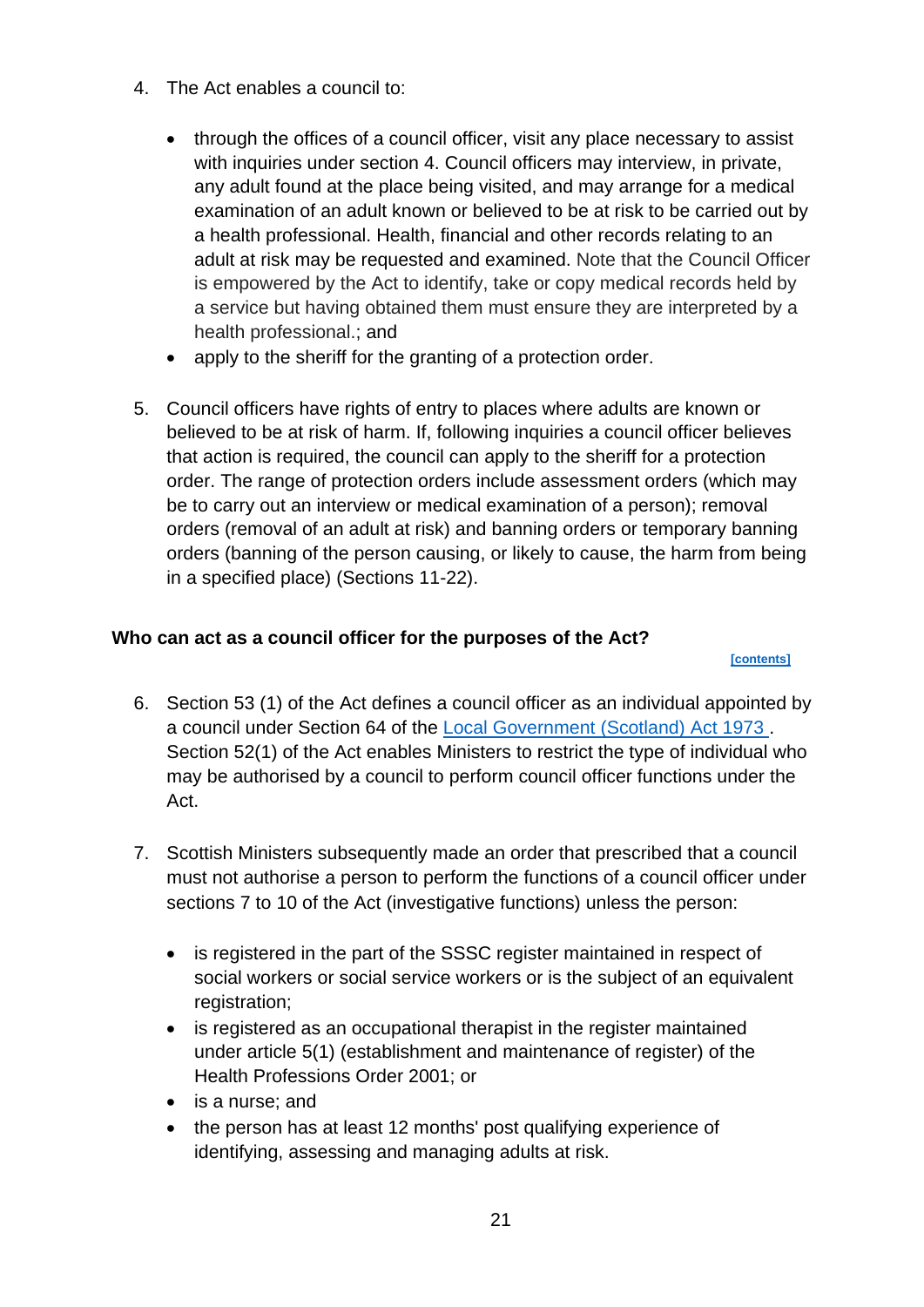- 8. A council may withdraw the authority of a person to perform the functions of a council officer if the person no longer meets the relevant requirements.
- 9. The [Public Bodies \(Joint Working\) \(Scotland\) Act 2014](https://www.legislation.gov.uk/asp/2014/9/contents/enacted) placed a new requirement on all Health Boards and councils to make arrangements for adult health and social care services to be provided in an integrated way within each local authority area. Section 23 of the 2014 Act will allow Ministers to make regulation to allow suitably qualified individuals who are employed by a Health Board to exercise the functions of a council officer.

# **Duty to refer and co-operate**

- <span id="page-21-0"></span>10. While councils have the lead role in adult protection, effective intervention will only come about as a result of productive co-operation and communication between a range of agencies and professionals. What one person or public body knows may only be part of a wider picture. The multi-agency nature of adult support and protection work is crucial to the work of protecting adults from harm.
- 11. Section 5(3) of the Act places a duty on public bodies or office holders who know or believe that a person is an adult at risk of harm and that action needs to be taken to protect them from harm, to make a referral by reporting the facts and circumstances of the case to the council for the area in which the person is considered to be located. Public bodies should ensure that their staff are aware of the duty to refer and co-operate, and to encourage vigilance in relation to adults who may be at risk of harm.
- 12. Good practice would dictate that even if in doubt the referral should be made and should be counted as a referral by the council. The council must then make inquiries and may take such investigative steps as considered necessary to establish whether the adult is an adult at risk of harm and what action should be taken.
- 13. Section 5 provides that certain bodies and office holders **must**, so far as is consistent with the proper exercise of their functions, co-operate with a council making inquiries under [Section 4](https://www.legislation.gov.uk/asp/2007/10/section/4) of the Act and with each other where this is likely to enable or assist the council making the inquiries. A proper exercise of a public body's functions may include being bound by a duty of confidentiality.
- 14. The bodies listed in Section 5 are:
	- The Mental Welfare Commission for Scotland;
	- The Care Inspectorate;
	- Healthcare Improvement Scotland;
	- The Office of the Public Guardian: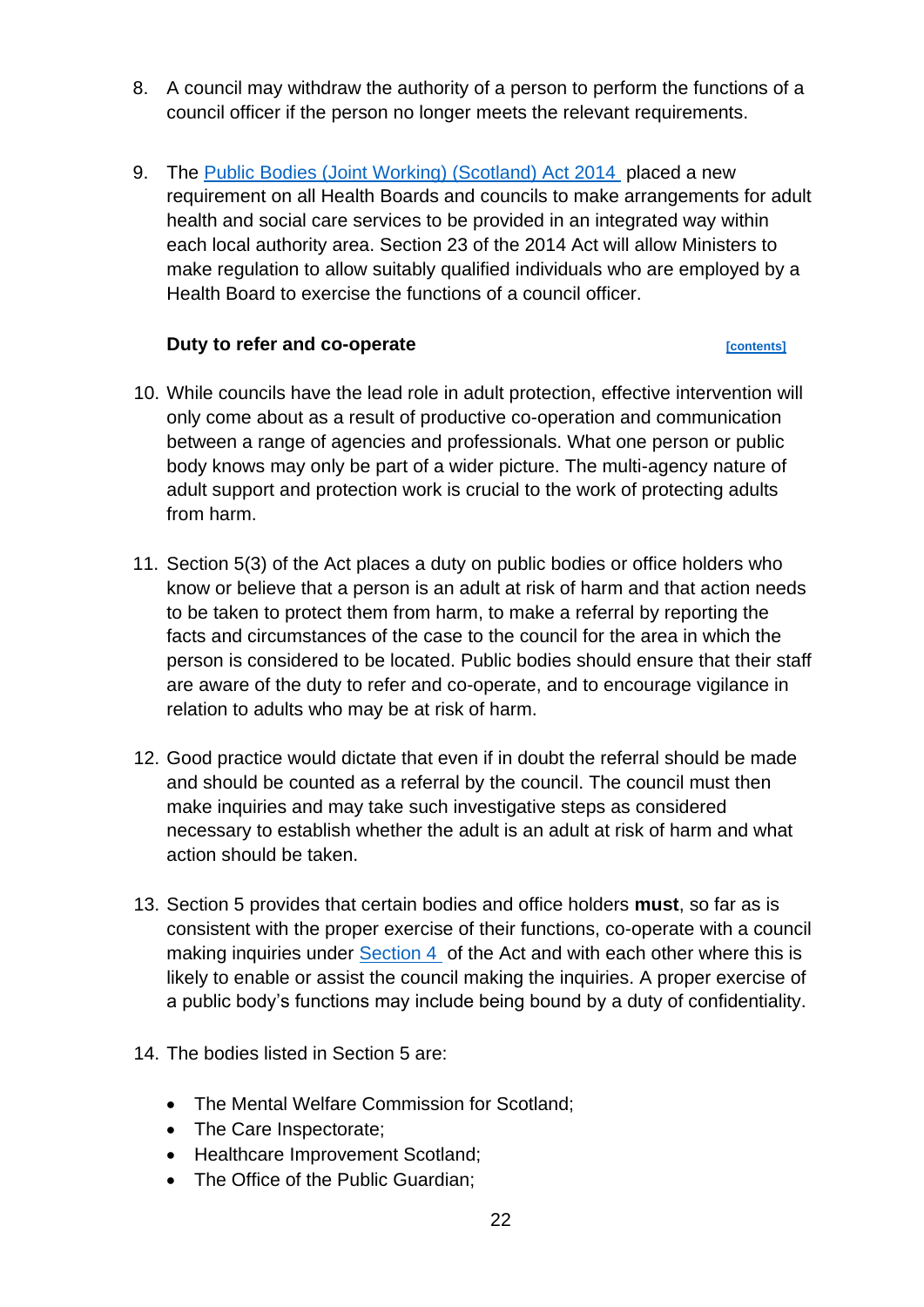- All councils;
- The Chief Constable of Police Scotland;
- All Health Boards; and
- any other public body or office-holder as the Scottish Ministers may by order specify.

(As at December 2020, Scottish Ministers have not specified any other bodies)

As outlined above all **these bodies have a duty to refer** where they know or believe an adult to be at risk of harm, and to co-operate with councils in their inquiries.

- 15. Where staff in named bodies have to report suspected cases of adults at risk of harm within their own organisations, they should be clear to whom they have a duty to report. Staff also have a duty to co-operate with those working in the wider services within councils, including services for adults, children and families, criminal justice, housing, education, trading standards and consumer protection, and a range of services provided by health and specialist health boards, including acute and psychiatric hospitals and community health services.
- 16. Good practice should be that all relevant stakeholders will co-operate with making referrals and assisting with inquiries, not only those who have a duty to do so under the Act. Adult Protection Committees will wish to consider how best they can engage with this broader group of agencies in order to ensure that they are aware of the provisions of the Act, and that they have appropriate procedures in place.
- 17. While it is not specified in the Act, a wide range of other services also contribute to the protection of adults at risk. These include:
	- Independent health practitioners, including GPs and some allied health professionals, who are not directly employed by health boards.
	- Scottish Fire and Rescue;
	- The Scottish Ambulance Service;
	- The Scottish Prison Service.
- 18. The above services and agencies may all become involved with adults whom they know or believe as being at risk, and may therefore have cause to refer people to the council, and as such have a direct part to play in protecting people from risk of harm. Such services and agencies are expected to cooperate with assisting inquiries and to provide services to assist adults at risk of harm.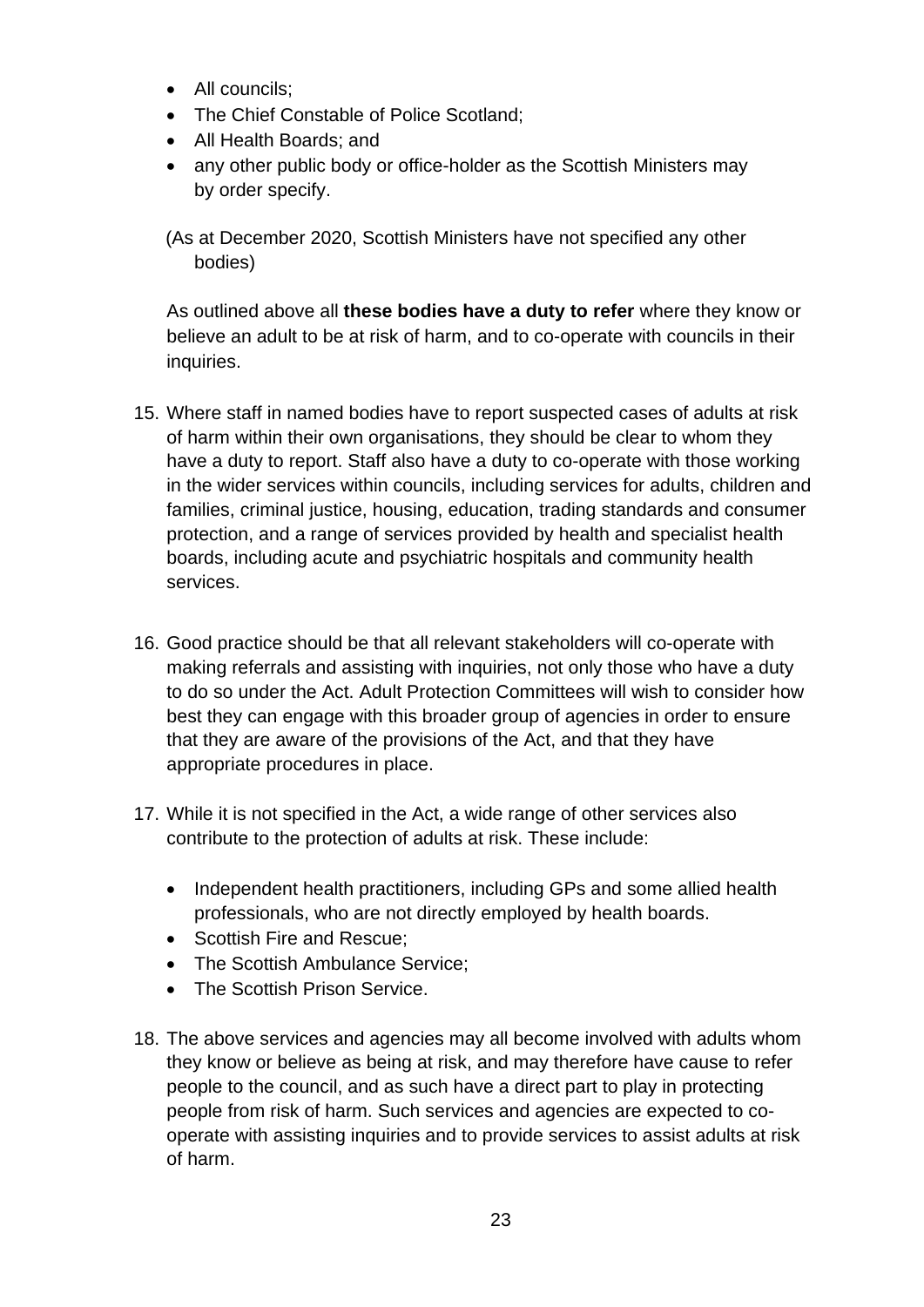- 19. Some agencies, which have a UK-wide jurisdiction or remit, may not be bound by the [Act.](https://www.legislation.gov.uk/asp/2007/10/contents) However they are likely to be bound by other legislation or specific protocols agreed with the Scottish Government.
- 20. [Section 49](https://www.legislation.gov.uk/asp/2007/10/section/49) of the Act provides that it is an offence to prevent or obstruct any person from doing anything they are authorised or entitled to do under the Act (see Chapter 15 of this Code).

# **General practitioners** *contents*

- <span id="page-23-0"></span>21. The Scottish Government is currently revising Adult Support and Protection Guidance on the involvement of GPs and Primary Care teams in multi-agency protection arrangements. This is intended to support the involvement of GPs Primary Care teams in fulfilling their roles which arise from the Act and in making a broader contribution to adult protection beyond that required by statute. [a link will be provided when available]
- 22. It is expected it will provide advice on how to make referrals and to note that
	- GPs and Primary Care Staff are well placed to identify adults at risk of harm and are a vital component in the multiagency arrangements to support and protect where it is necessary
	- Adult Support and Protection applies to those with and without mental capacity
	- As with other referrers, GPs do not need to have evidence that all elements of the three-point test are met in order to make a referral. Their information may form part of a larger picture. In this regard, it is ultimately the responsibility of the council or delegated agency to decide whether an adult meets the definition of an adult at risk of harm
	- GPs and Primary Health Care staff will be expected to co-operate with inquiries including with the examination of records. This cooperation will based upon the Council's knowledge or belief that that the person is at risk of harm. The purpose of providing the information will assist the Council in determining whether or not the person is at risk, or later in the process to understand how to support and protect them from those risks.

# <span id="page-23-1"></span>**Scottish Fire and Rescue, the Scottish Ambulance Service and the Scottish Prisons Service**<br> **Contents**

23. Scottish Fire and Rescue have a key role to play in keeping people safe from harm particularly in relation to fire safety. They are an important source of referrals in regard to adults as a result of their fire safety advice activity and can identify some people who may be at risk of harm for other reasons. Scottish Fire and Rescue is represented on many Adult Protection Committees across Scotland.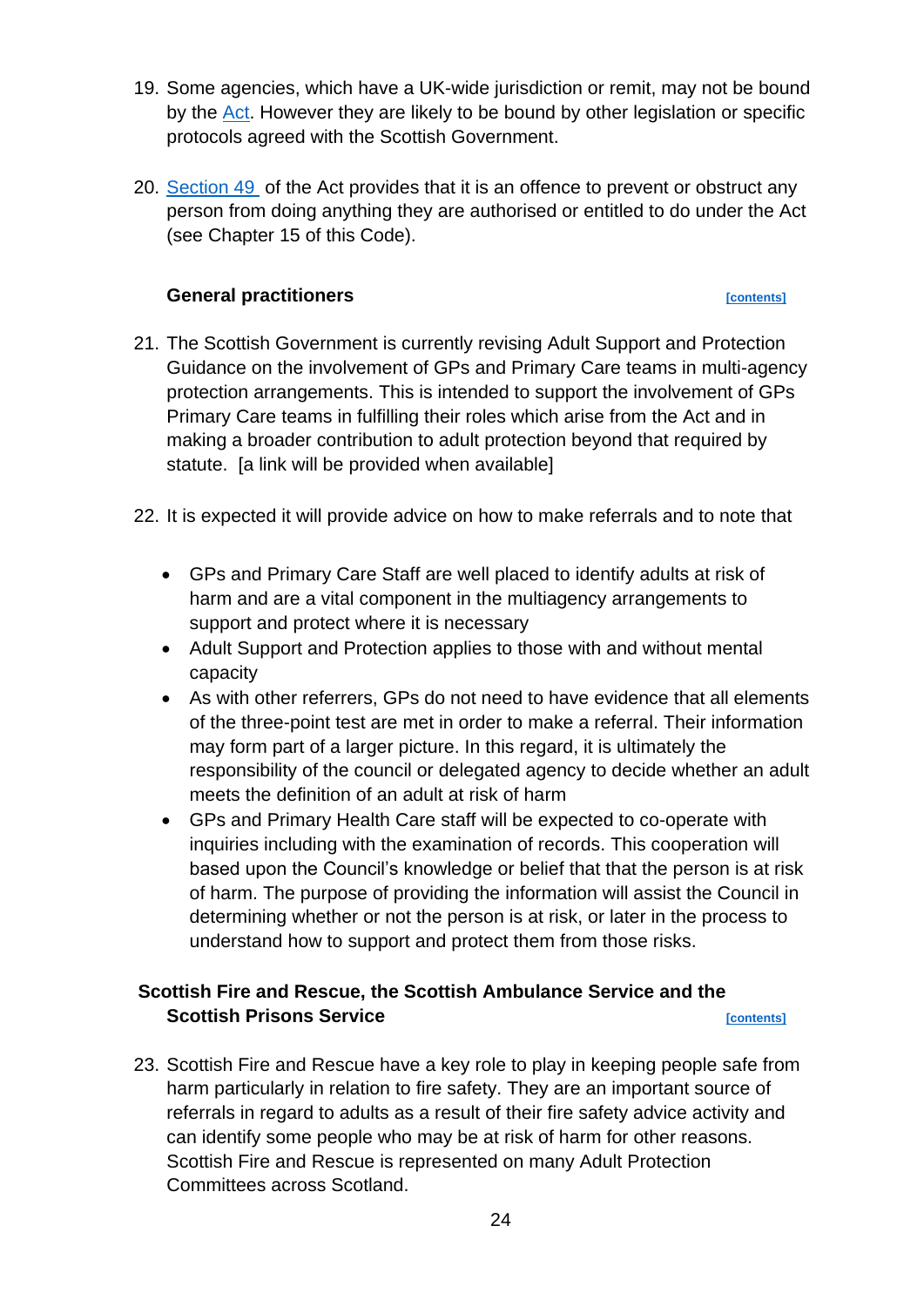- 24. The Scottish Ambulance Service is designated a special health board which is therefore included in the Section 5 duties as outlined above. It operates as an emergency service, and has contact with a wide range of people many of whom will likely be adults at risk. They are therefore a source of information about some people, potential referrers in relation to other people and, as with Fire and Rescue, can often act as early warning system for some people at risk of harm. There is scope for greater understanding of the role they can play and for greater engagement between the Scottish Ambulance Service and Adult Support and Protection at both local and national levels.
- 25. The Prison Service will be aware of many adults who may be at risk of harm both as new and existing inmates and also as some people are being readied for release. As such they should remain alert to the potential for links to be made with Adult Protection services at a local level, and local services should have protocols in place for advising the Prison Service of any new prisoners who are regarded as being at risk of harm.

### <span id="page-24-0"></span>**Independent and third-sector providers and other organisations**

 **[\[contents\]](#page-1-0)**

- 26. Additionally, and importantly:
	- there will be a range of service providers and service user and carer organisations in the independent and third sectors who will have a direct service provision role in relation to adults who may be at risk of harm; and
	- adults who may be at risk of financial harm may have dealings with a range of agencies including financial institutions such as banks, building societies, credit unions, post offices, Royal Mail and the Department of Work and Pensions.
- 27. While independent organisations do not have specific legal duties or powers under the Act, care providers have a responsibility to involve themselves with the Act where appropriate by making referrals, assisting inquiries and through the provision of services to assist people at risk of harm. These organisations should discuss and share with relevant statutory agencies information they may have about adults who may be at risk of harm.
- 28. These providers and other service provider and user and carer groups may also be a source of advice and expertise for statutory agencies working with adults with disabilities, communication difficulties or other needs. Organisations will have a legal duty to comply with requests for examination of records.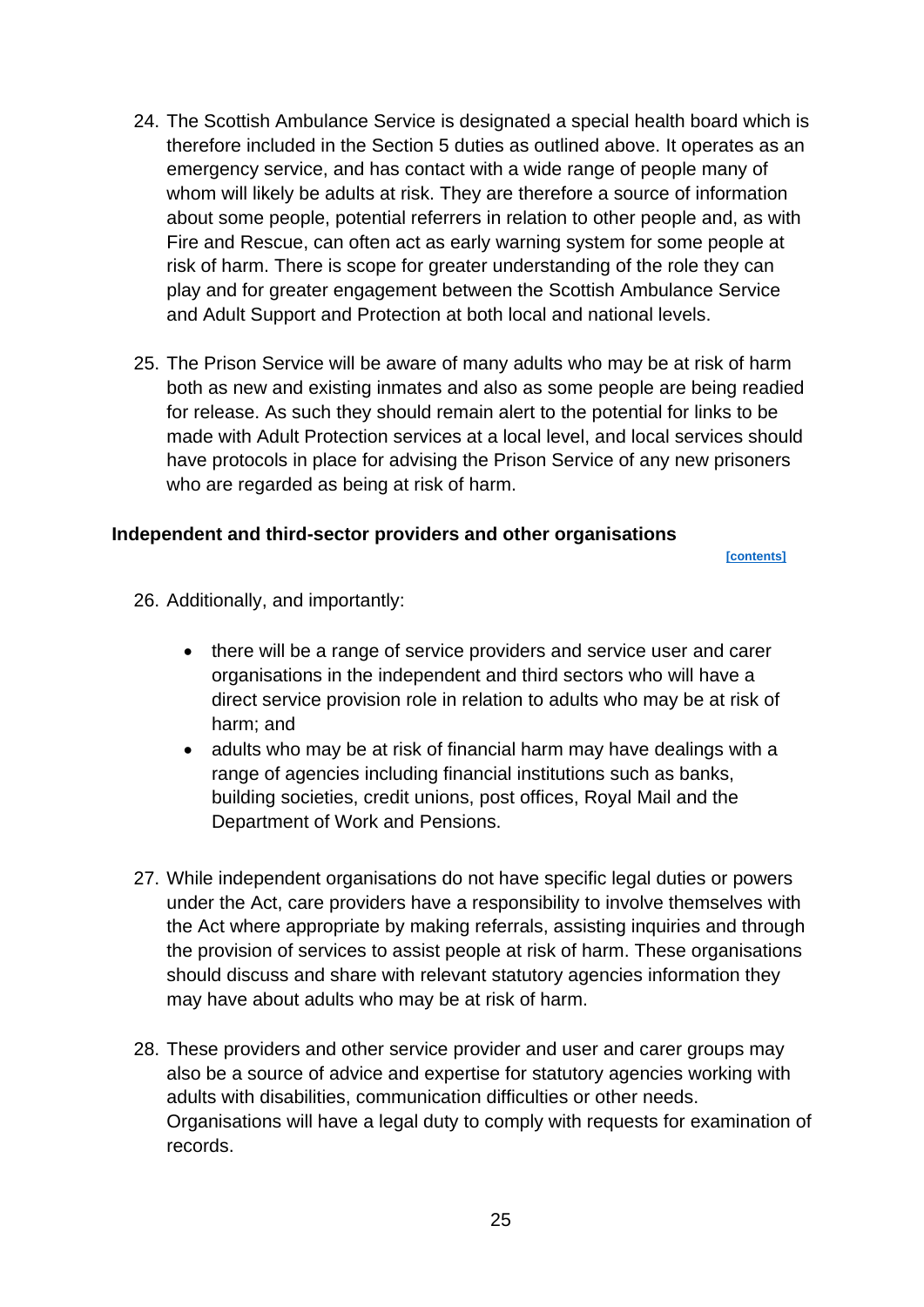- 29. Councils will wish to keep under constant review their contract agreements with the independent and third sector providers to ensure that their services are consistent with the principles of this Act.
- 30. Chapter 10 of the Code provides further guidance on the examination of records and refers to Social Work Scotland's *Protocol for Requesting Information under Section 10 of the Act*, which is for use by local partnerships as a template for their own procedures.

## **Information sharing** *contents*

- <span id="page-25-0"></span>31. **The protection of adults at risk of harm is everyone's responsibility and everyone's job**. This cuts across all aspects of private life and professional business. We all have a responsibility duty, individually and collectively, to protect vulnerable people in our communities.
- 32. Whilst confidentiality is important, it is not an absolute right. Co-operation in sharing information is necessary to enable a council to undertake the required inquiries and investigations.
- 33. Where there is concern about an adult at risk of harm, or an awareness of such a concern, there is a **responsibility to share and exchange relevant information with other professionals**. This should be done without delay and with confidence, following local agency or service procedures.
- 34. Information should be shared only when:
- it will provide benefit to the adult which could not reasonably be provided without such an intervention, and
- the amount of information shared should be proportionate to addressing the concerns relating to protecting the adult from harm.
- 35. Existing legislation, including the UK General Data Protection Regulation (UK [GDPR\)](https://ico.org.uk/for-organisations/guide-to-data-protection/guide-to-the-general-data-protection-regulation-gdpr/) and the [Data Protection Act 2018 ,](https://www.legislation.gov.uk/ukpga/2018/12/contents/enacted) **does not prevent sharing** and/or exchanging relevant information where there is belief or concern about the protection of adults at risk. In addition, an individual is lawfully able to process confidential information where disclosure is necessary to protect the individual or another third party in order to facilitate a 'public task'. This extends to all practitioners working with adults who may be at risk of harm. The Act provides a legal gateway for information sharing. Wherever possible, the adult who may be at risk should be informed of the sharing of the information and the reasons why. The information sharing must be necessary (i.e. proportionate and targeted) for the purpose of carrying out the task. Local Authorities may use a Section 10 request to facilitate the gathering of information to support their inquiry, to determine if further action is required to protect the adult of concern. It is worth noting here that section 49(2) of the ASP Act makes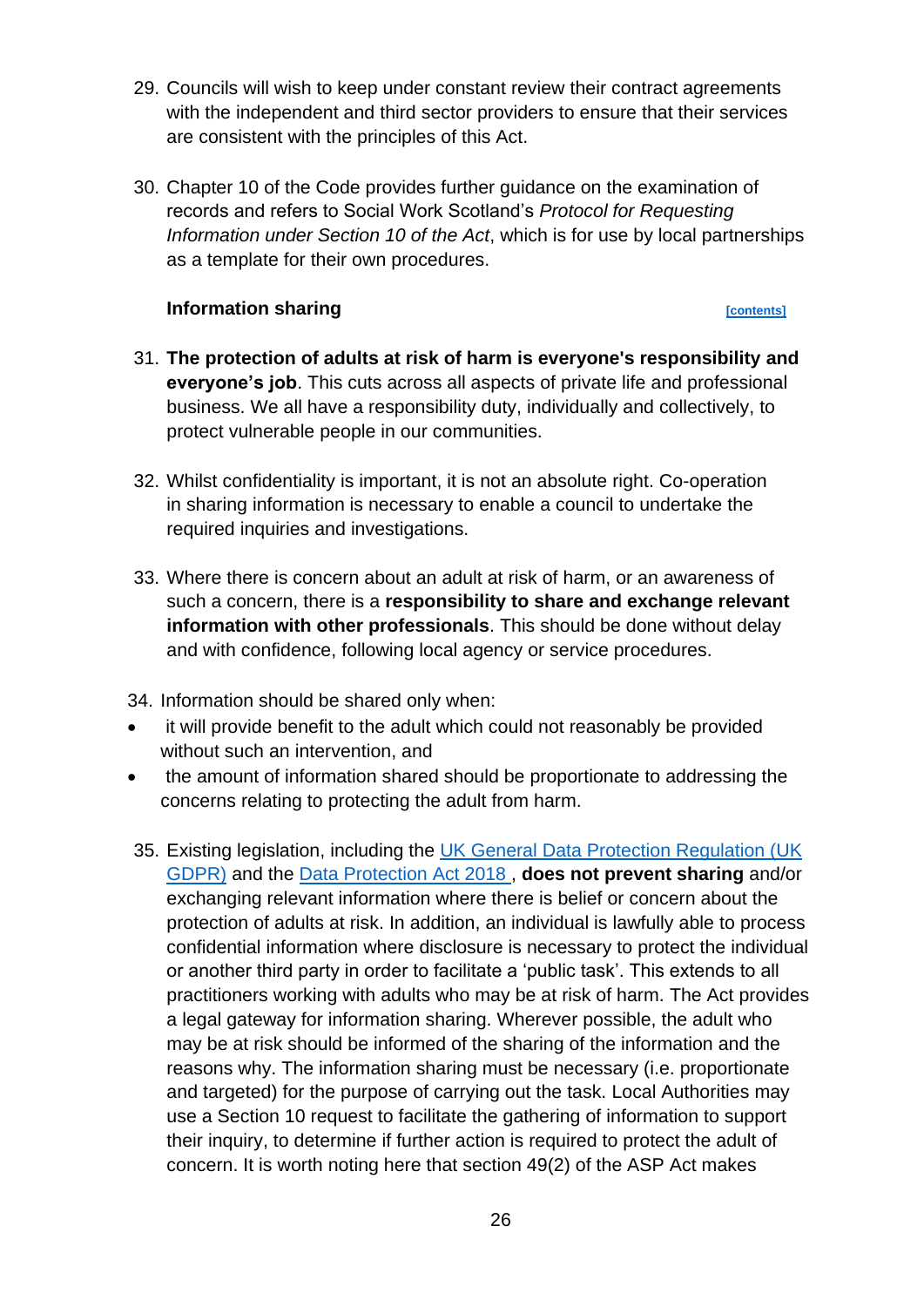refusal or failure to comply with a section 10 requirement, without reasonable excuse, an offence.

- 36. Where information contains **special categories of personal data**, having firstly identified a lawful basis for processing data , an additional condition (under Article 9 (2) of GDPR) must also be met in order to share data lawfully. Special Category data includes: Racial or ethnic origin; Political opinions; Religious or philosophical beliefs; Trade Union Membership; Genetic data; Biometric data (when used for ID purposes); Health (physical or mental); and, Sexual life or orientation. In the context of special category data, an individual should consider Article 9(2) UK GDPR together with paragraph 6 of Schedule 1 of the Data Protection Act 2018. These conditions do not replace or override the usual lawful basis for processing, they act as an additional layer of conditions on top of the usual rules.
- 37. The vires to share information should be considered carefully and UK GDPR/DPA 2018 applied, with particular regard to "special category data" [\(The](https://ico.org.uk/for-organisations/guide-to-data-protection/guide-to-the-general-data-protection-regulation-gdpr/principles/#the_principles)  [principles](https://ico.org.uk/for-organisations/guide-to-data-protection/guide-to-the-general-data-protection-regulation-gdpr/principles/#the_principles) set out at Article 5(1) UK GDPR). One potential lawful basis is [Public Task,](https://ico.org.uk/for-organisations/guide-to-data-protection/guide-to-the-general-data-protection-regulation-gdpr/lawful-basis-for-processing/public-task/) and the ICO state that when considering Public Task as the lawful basis for sharing information this applies to "any organisation who is exercising official authority or carrying out a specific task in the public interest. The focus is on the nature of the **function,** not the nature of the **organisation***"*
- 38. The Act specifically allows for disclosure of information with or without consent where a person knows or believes an adult is at risk of harm. This information should be shared only with those who need to know, be proportionate to the harm it will prevent, and be relevant to the concern. Each case should be considered individually.
- 39. When considering whether to share concerns, if possible, the individual's consent should be attained prior to sharing information but, for the avoidance of doubt, where disclosing information to the appropriate authorities seeks to address a **perceived risk of harm** to that individual, it is in the public interest to do so and a referral should be made. This legal duty applies to all employees and officers of the relevant public bodies and overrides any general duty of confidentiality.
- 40. Many partnerships have circulated letters, signed by the Chief Officers, to staff of the main relevant public bodies locally (i.e. the Council, the Health Board and Police Scotland) affirming the position stated above, and advising their staff that their own agency will support them if they have shared personal information in these circumstances using their professional judgement. All partnerships should consider circulating such letters to their staff, confirming this position and the expectation as outlined in the section of the Code.
- 41. This section of the Code has already referenced a range of other agencies and services not specifically named as public bodies. These may all become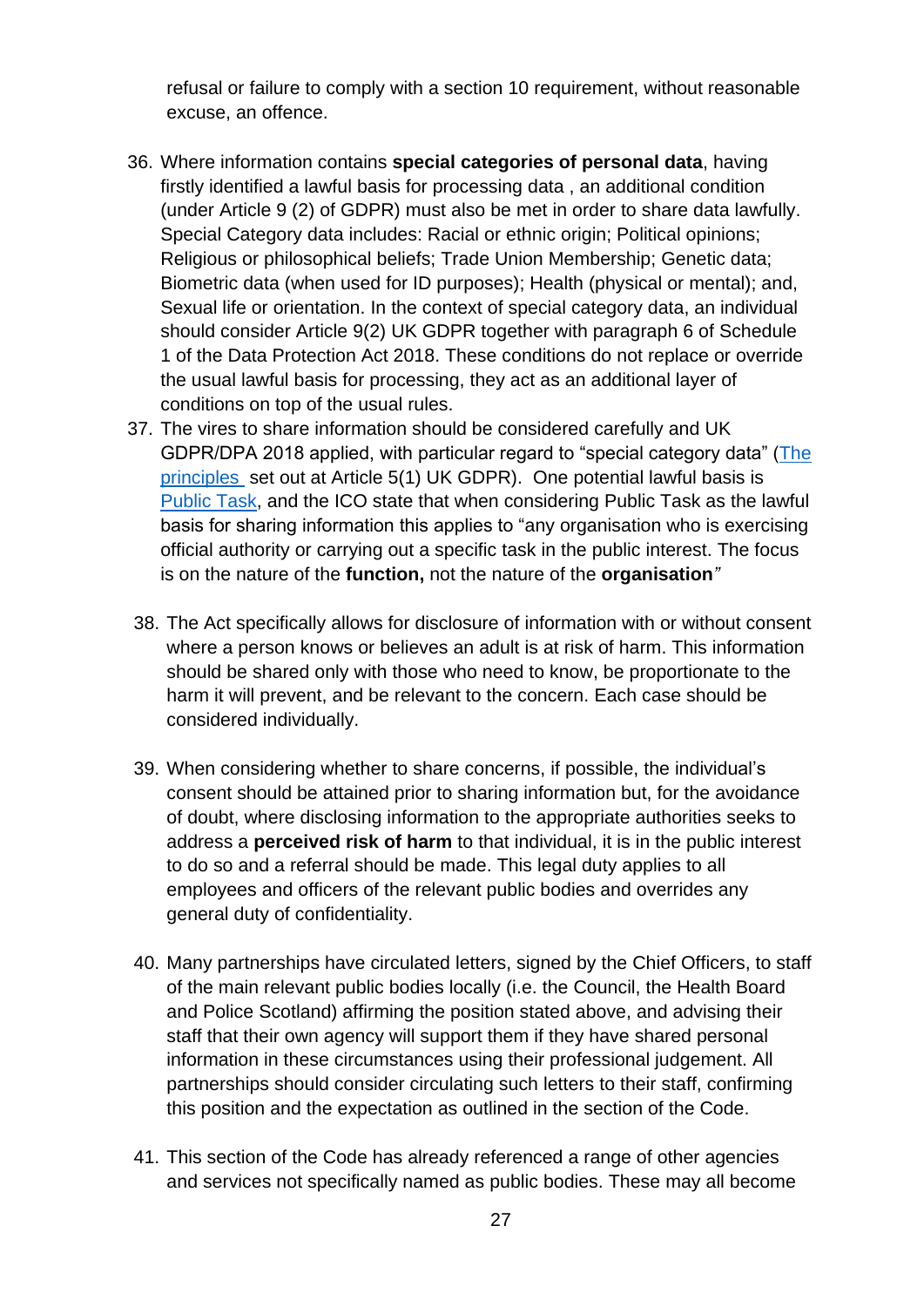involved with adults whom they know or believe as being at risk, and may therefore have cause to refer people to the council, and as such have a direct part to play in protecting people from risk of harm. Such services and agencies are expected to co-operate with assisting inquiries and to provide services to assist adults at risk of harm.

- 42. If in any doubt as to the expectation that they are permitted to share information in regard to adults at risk of harm, these agencies and services should refer to their own Data Protection Officer for advice. The **presumption and expectation** is that there should be **no reason not to share** information under the terms of the Act.
- 43. Adult Support and Protection guidance for General Practitioners and Primary Care teams includes guidance for information sharing as it relates to primary care settings. It is important that GPs are aware of their local protocols for making adult protection referrals.
- 44. Local procedures should provide guidance to council officers on how to deal with emergencies including access to court officials and Justices of the Peace.
- 45. The Law Society of Scotland has advised that issues around client confidentiality exempt solicitors from the expectation that they will share information.

### <span id="page-27-0"></span>**Chapter 4: Adult Participation**

This chapter discusses the principle of ensuring that full regard is given to the wishes of the adult, and the principle of the adult participating as fully as possible in all aspects of the adult protection process. It also covers the importance of providing advocacy and other services.

- 1. The adult's views and wishes are central to adult support and protection, and every effort should be made at each stage of the process to ensure that barriers to the adult's participation are minimized. Undue pressure on the adult from another party is one barrier which can occur. It is good practice to consider the best ways to check at various stages with the adult how included they feel and ensure they have the opportunity to highlight if they feel excluded at any point. All decisions must be clearly recorded and explained to the adult.
	- 2. The adult should be provided with assistance or material appropriate to their needs to enable them to make their views and wishes known. Reasonable adjustments should be made to support the adult's needs wherever identified. The communication needs of the adult should be considered and the adults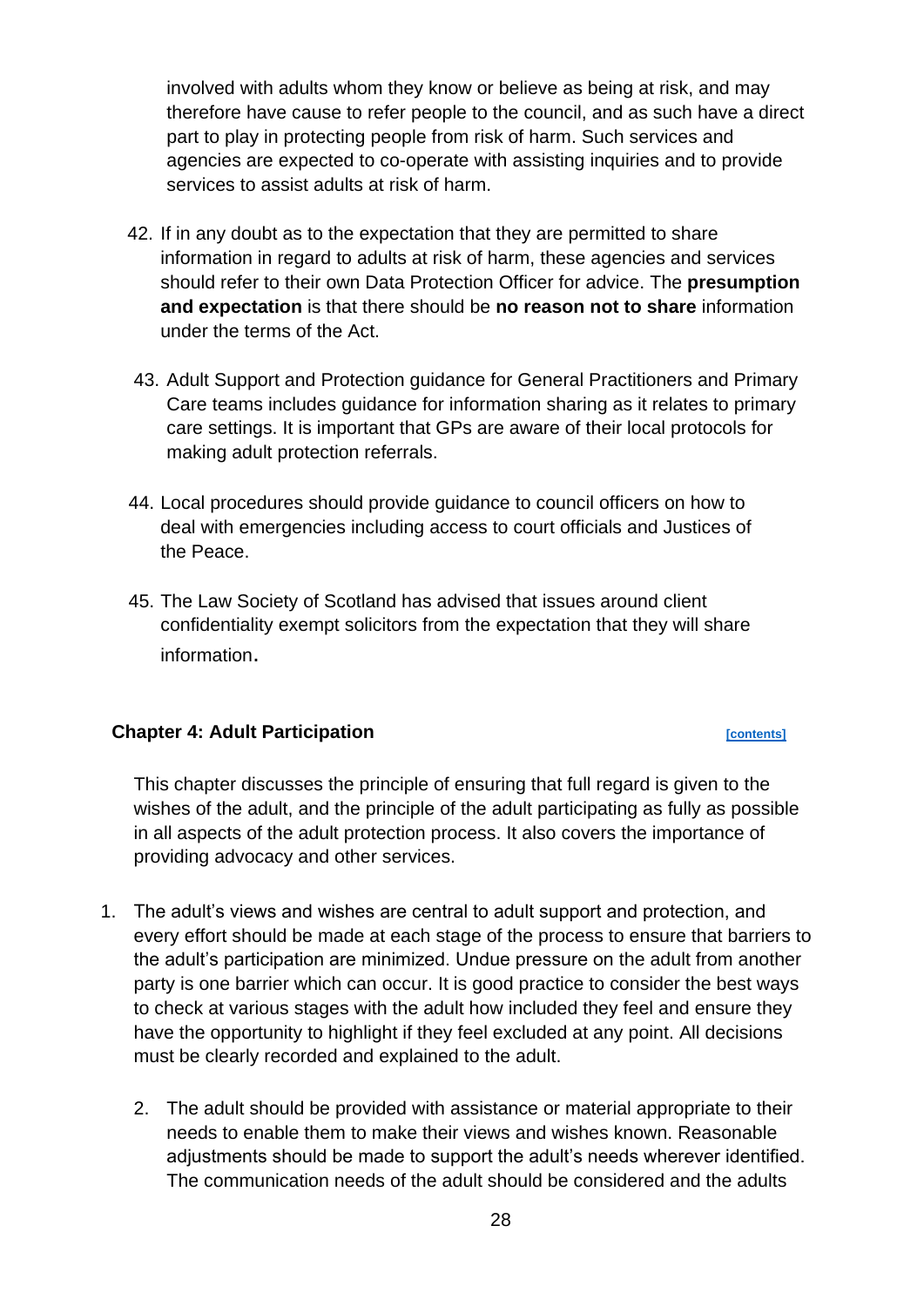should be asked what support if any they wish. It may be that they wish assistance from a relative or primary carer. They may wish a particular format for communication. This could be technical aides to support communication or information to be interpreted, translated or adapted. It could be translation for persons whose first language is not English. The [Royal Society of Speech and](https://www.rcslt.org/)  [Language Therapists](https://www.rcslt.org/) has developed a set of principles, standards and practical guidance for ensuring that an individual is enabled to understand and communicate effectively:

The Office for Disability has [guidance around accessible communication](https://www.gov.uk/government/publications/inclusive-communication/accessible-communication-formats)  [formats ,](https://www.gov.uk/government/publications/inclusive-communication/accessible-communication-formats) whilst Inclusion Scotland have also produced a guide, available [here.](https://inclusionscotland.org/wp-content/uploads/2018/09/Making-Communications-Accessible-guide.pdf)

3. Other aids and adaptations that can support and enable communication include [British Sign Language](https://rnid.org.uk/information-and-support/deaf-awareness/british-sign-language/) interpreters, lip speakers, [Makaton,](https://www.makaton.org/) deaf-blind communicators. Where possible, materials should also be available in alternative formats such as large print, audio tape, Braille and computer disc. Consideration should also be given to the surrounding environment. This can affect communication due to, for example, noise levels, provision of loop systems or lighting. These are just some examples of areas that should be taken into consideration.

### **Independent advocacy services**<br> **Independent advocacy services**

- <span id="page-28-0"></span>4. [Section 6 of the Act](https://www.legislation.gov.uk/asp/2007/10/section/6) places a duty on the council, if it considers that it needs to intervene after making inquiries under Section 4 of the Act, to protect an adult at risk of harm, and to have 'regard to the importance of the provision of appropriate services including independent advocacy services to the adult concerned'. Independent advocacy aims to help people by supporting them to express their own needs, gain access to information, understand the options available and make their own informed decisions.
- 5. The adult should be asked if they know about and would like advocacy. Where advocacy is offered, declined by the adult or not deemed appropriate, the reasons for this should be clearly recorded, as should the reasons for not referring to any other 'appropriate' services. This decision should be re-visited and recorded at each formal review e.g. multi-agency meetings, review or professional meetings.
- 6. The definition and principles of independent advocacy services used in the Act is that given in Section 259 of the [Mental Health \(Care and Treatment\) \(Scotland\)](https://www.legislation.gov.uk/asp/2003/13/contents)  [Act 2003](https://www.legislation.gov.uk/asp/2003/13/contents) , which states that:

'Every person with a mental disorder shall have a right of access to independent advocacy; and accordingly it is the duty of  $-$ 

a. each local authority, in collaboration with the (or each) relevant Health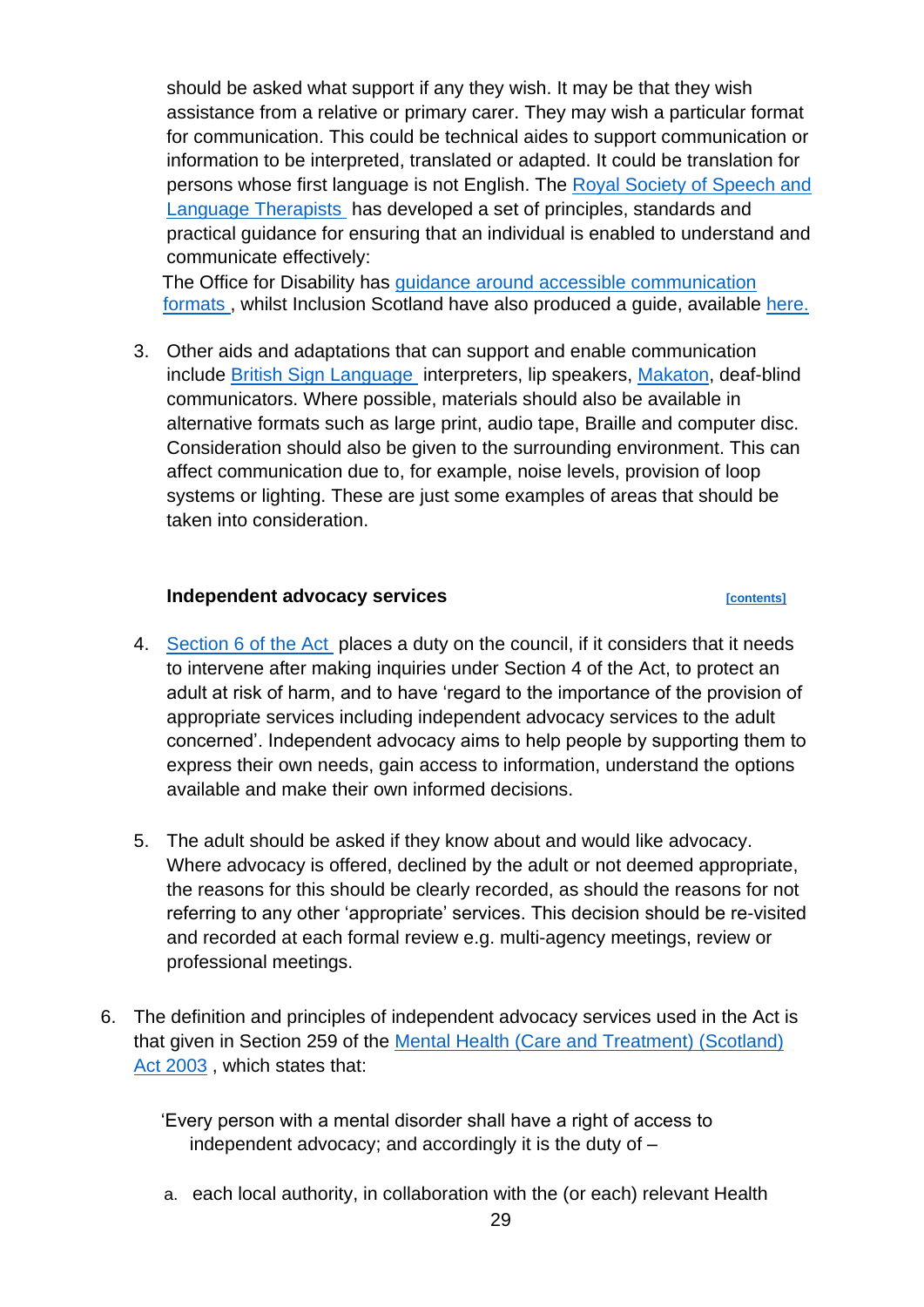Board; and

- b. each Health Board, in collaboration with the (or each) relevant local authority, to secure the availability, to persons in its area who have a mental disorder, of independent advocacy services and to take appropriate steps to ensure that those persons have the opportunity of making use of those services'.
- 8. The duty in the legislation therefore only extends to persons with a mental disorder. However, the **section 2 principles need to also be considered**. It may well be that independent advocacy in a particular case will be appropriate even where a person does not suffer from a mental disorder as defined in the 2003 Act.
- 9. The 2003 Act also states (and these expectations should **apply to all advocacy services** in relation to adults at risk of harm irrespective of whether they fall within the ambit of the 2003 Act) that :
	- independent advocacy providers cannot be involved in the welfare, care or provision of other services to the individual for which it is providing advocacy
	- independent advocacy should be provided by an organisation whose sole role is independent advocacy or whose other tasks either complement, or do not conflict with, the provision of independent advocacy.

For further information about advocacy, please refer to the Scottish Independent [Advocacy alliance .](https://www.siaa.org.uk/)

10. Under [Section 41\(6\)](https://www.legislation.gov.uk/asp/2007/10/section/41) of the Act, the sheriff has discretion to appoint a person to safeguard the interests of the affected adult at risk in any proceedings relating to an application under the Adult Support and Protection (Scotland) Act 2007. It may be that the sheriff will instruct the safe-guarder to report on the issue of consent.

# <span id="page-29-0"></span>**Appropriate adults [\[contents\]](#page-1-0)**

11. The role of the Appropriate Adult is to facilitate communication between a mentally disordered person and the police and, as far as is possible, ensure understanding by both parties.

12. Section 42 of the [Criminal Justice \(Scotland\) Act 2016 p](https://www.legislation.gov.uk/asp/2016/1/contents/enacted)laces a duty on the police to ensure this type of support is provided during custody procedures, while [The Criminal Justice \(Scotland\) Act 2016 \(Support for Vulnerable Persons\)](https://www.legislation.gov.uk/ssi/2019/437/made)  [Regulations 2019](https://www.legislation.gov.uk/ssi/2019/437/made) place a duty on local authorities to provide an Appropriate Adult when such a request is made by the police. The duty on the local authorities extends to requests made in relation to victims and witnesses, as well as to those made for suspects and accused persons. In addition to custody processes, Appropriate Adults can be used in any number of police procedures, including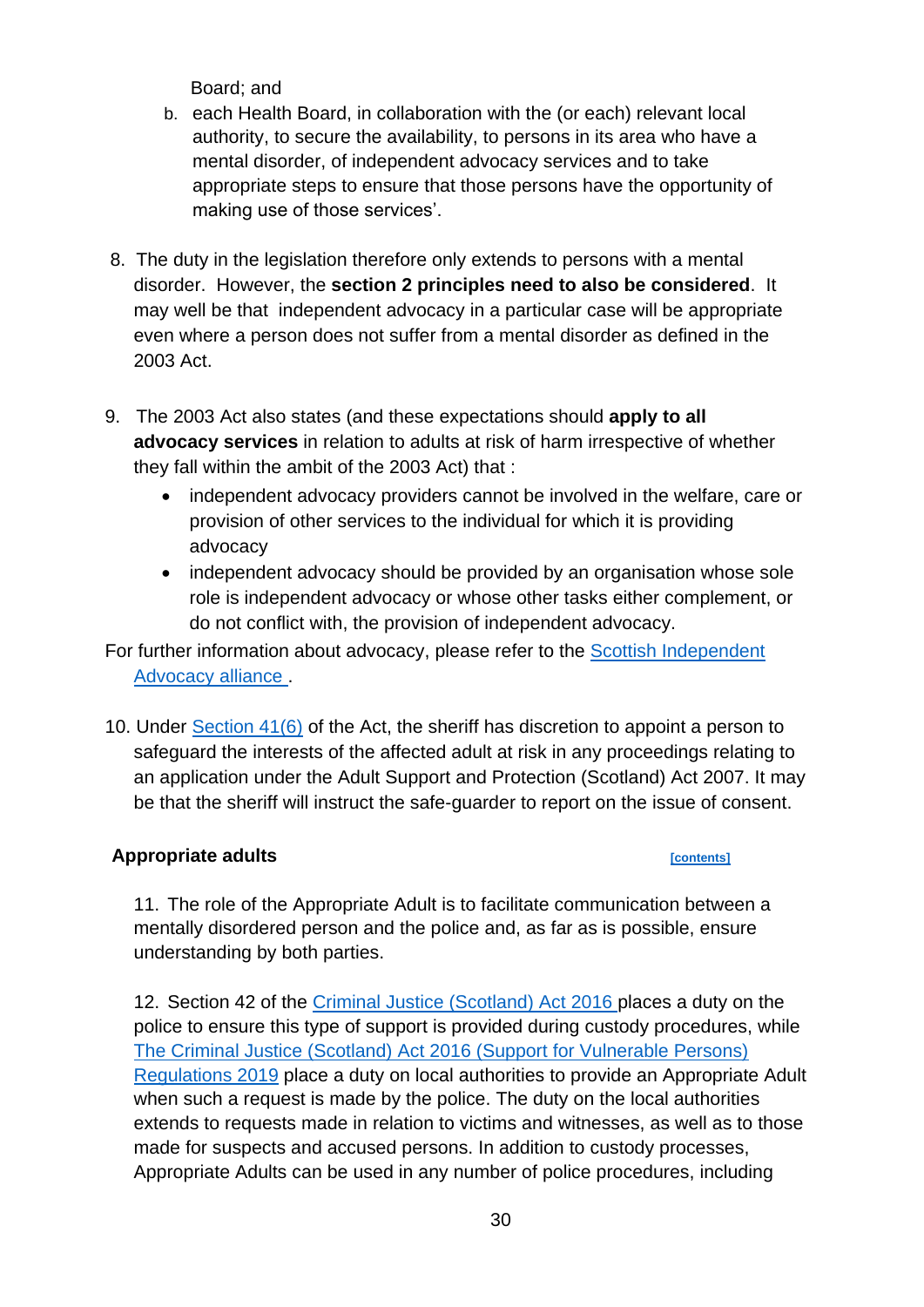interviews, the taking of witness statements, identification procedures, medical examinations and property searches.

13. Appropriate Adults are selected for their experience of working with adults who have a mental disorder and/or experience of assisting vulnerable adults with communication. Appropriate Adult services are informed by the expectations related to supported decision making through the commitment to ensuring that that appropriate measures are taken to provide access to the support individuals may require in exercising their legal capacity.

14. The Appropriate Adult is not providing advocacy or speaking on behalf of a person with a mental disorder, but is an independent third party checking that effective communication is taking place and that the person being interviewed is not disadvantaged in any way due to their mental disorder.

15. Appropriate Adults should not be requested for individuals who lack capacity, as defined in the Adults with Incapacity (Scotland) Act 2000. If an Appropriate Adult attends a request and feels that this definition applies to the person they are supporting the Appropriate Adult should relinquish their participation and the police should obtain assistance from a relevant specialist.

16. Further information on Appropriate Adults can be obtained [here.](https://www.gov.scot/publications/appropriate-adults-guidance-local-authorities/)

# <span id="page-30-0"></span>**Meetings of agencies with the adult at risk** *ECONTERENTERERY CONTENTS*

17. There should be a basic assumption that the adult will be involved in all meetings that are about them. There will be times when this will not be appropriate but in all cases reasons should be recorded in the minute of the meetings explaining why the adult was not present.

- 18.If the fullest possible participation of the adult at risk in supporting and protecting them from harm is to be achieved, they should be included in the best way taking into account their needs and capacity, in all decision-making processes about their support and protection. Good practice in adult protection is no different from good practice in other areas such as care and treatment of mental illness, self-directed support, or commissioning of services to meet assessed individual needs.
- The [Social Care \(Self-directed Support\) \(Scotland\) Act 2013](https://www.legislation.gov.uk/asp/2013/1/contents/enacted?utm_source=Update&utm_campaign=2a041b3951-Update_Bulletin6_14_2011&utm_medium=email) was founded on the principles of dignity, empowerment and collaboration enshrined in law that people have the right to be involved in decisions about what their support looks like and how it is delivered.
- Its introduction means that people receiving social care support in Scotland have the right to choice, control and flexibility to meet their personal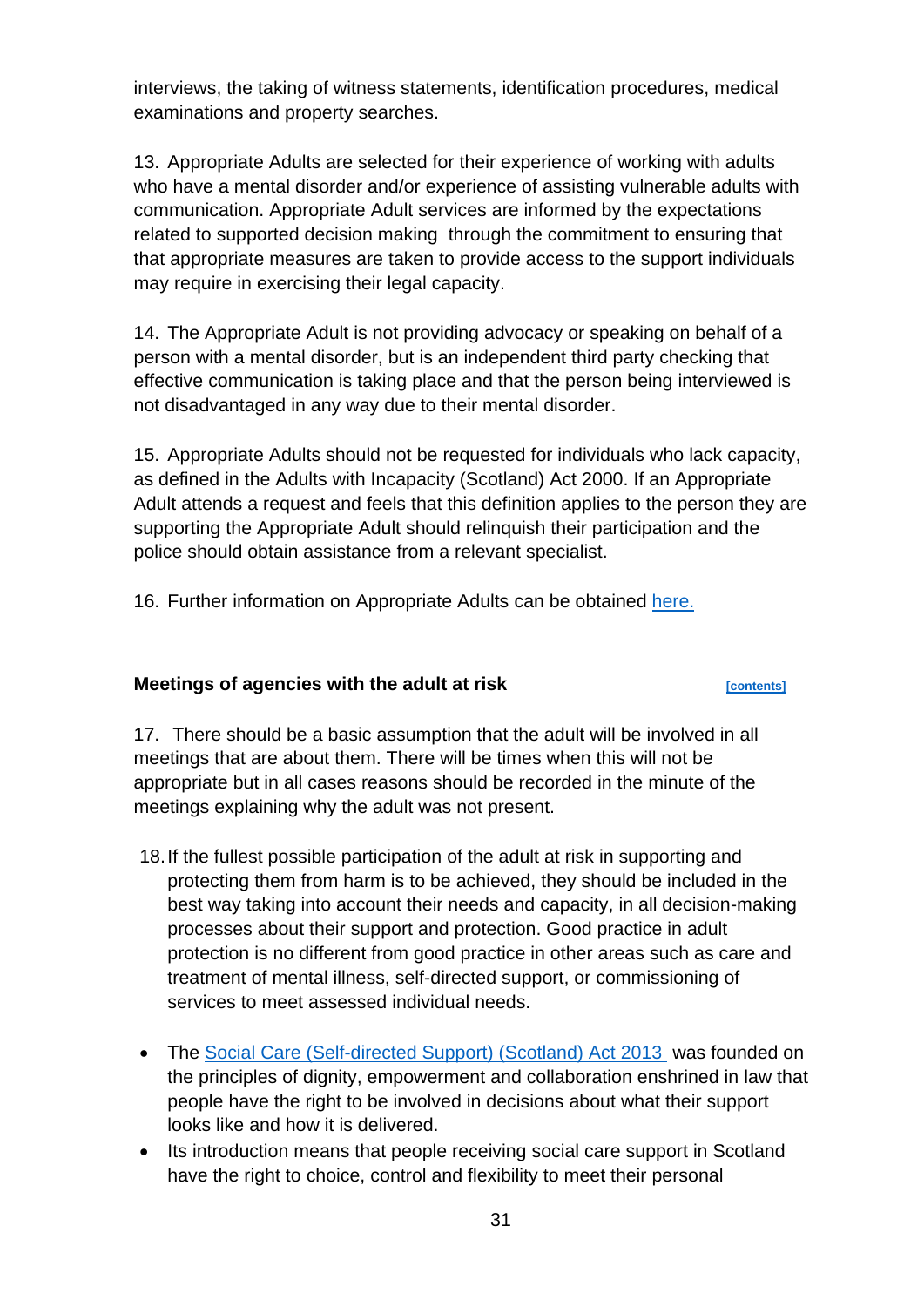outcomes. Health and social care partnerships are required to ensure that people are offered a range of choices on how they receive their social care support.

- 19.The adult at risk should (unless it is considered not to be in their best interests) be invited to and involved in setting up of meetings to consider risks to which they are exposed and how best they can be protected or enabled to make informed decisions concerning potential risks. If they are not invited the reason should be recorded and communicated to the person in a format they can understand along with a method for the person to appeal the decision provided.
- 20. It should be the responsibility of the relevant adult protection practitioners and of those chairing case conferences to ensure that the adult has been invited to meetings and that they are involved to maximise the likelihood of their attending. This can include the provision of information, by asking them about the date, time and venue, the number of other attendees, video conference options, and travel arrangements. Pre meetings with the adult (and advocate if appropriate) to fully explain the purpose of the meeting will assist in this, and can cover the agenda, discuss concerns regarding confidentiality or any other matters, consider language and communication needs, advocacy or other representation). The main aim is to **assist the adult to understand** the purpose of the meeting, their role within it and their participation.

21. There will be occasions and circumstances where it is not in the adult's best interest to attend meetings or may not wish to attend, due to illness or incapacity. It may be that such a meeting would be intimidating or distressing for an already distressed or traumatised adult. Support and information should be offered to the adult and as appropriate their carer or family to assist with the options.

22. The adult also has the right to refuse to attend. It is important that the adult does not feel pressurised, however, the possibility of undue influence affecting the adult's hesitancy to participate should be considered. In all cases where the adult is not attending the views of the adult should be sought and recorded in advance of the meeting and another individual should represent those views such as an advocacy worker or other designated person. The reason for the adult not being present needs to be recorded as part of the minute of the meeting and alternative methods identified for explaining fully to the adult what options were considered, what decisions were taken and why.

23. Local procedures should stipulate that the allocated adult support practitioner should offer to visit the adult (and carer if appropriate) after any meeting to explain the discussions and decisions, and to ascertain whether any issues remain unaddressed or new issues have arisen.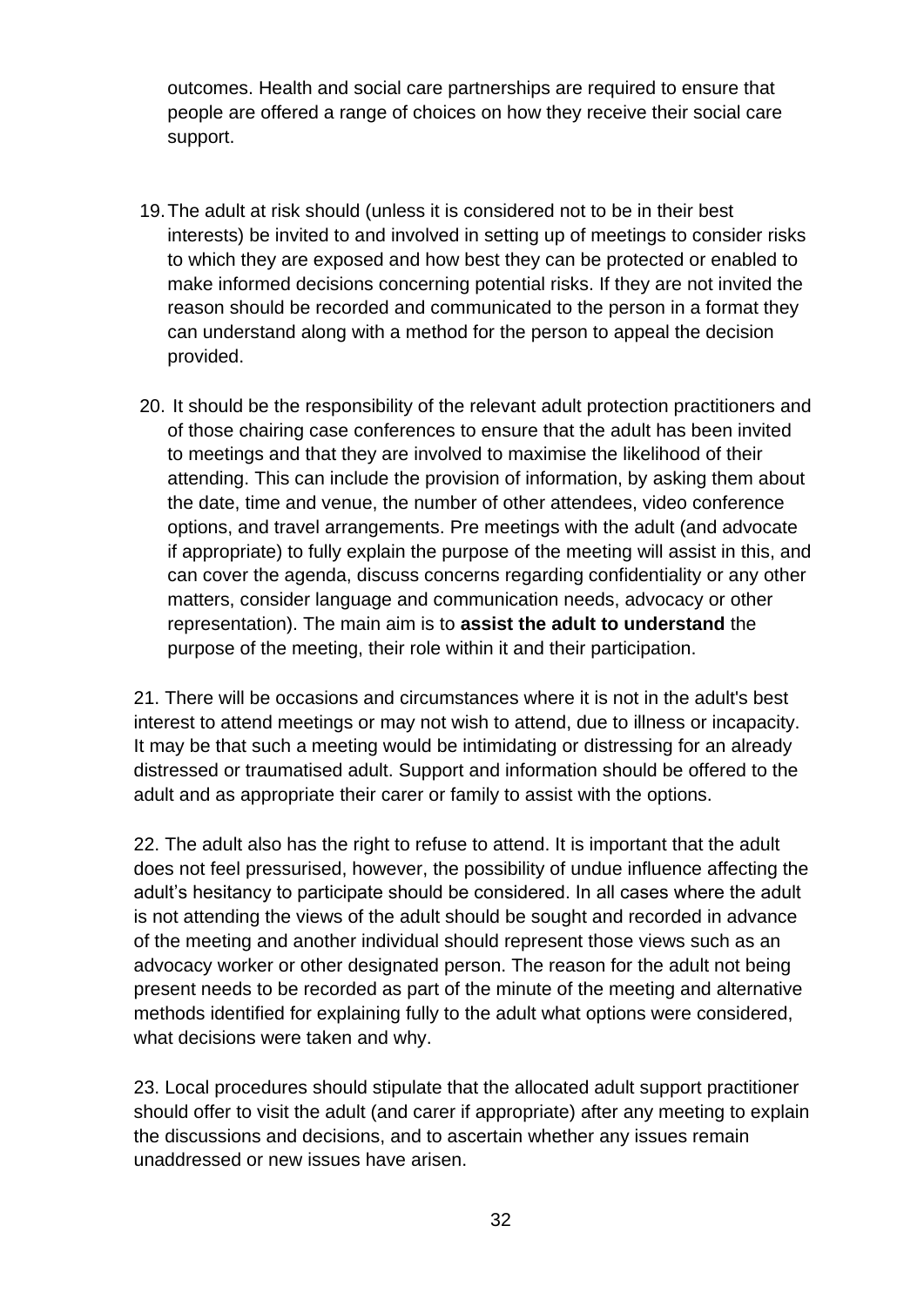24. [Section 2\(c\)](https://www.legislation.gov.uk/asp/2007/10/section/2) of the Act outlines the importance of the views of the adult's nearest relative, primary carer and any guardian or attorney. The steps described above will help to meet this standard.

25. However, it will always be important to distinguish between the needs and perspectives of each person. There may be conflict between the needs of the adult and the carer due to differing perspectives and needs which will both require to be taken into account by workers throughout the adult support and protection process.

26. It may be that someone in a caring role or a guardian may cause harm either intentionally or unintentionally, and they might themselves also be at risk of harm. There can be significant complexity in a relationship, creating the potential for both parties to be both victim and harmer at different times.

27. In such situations information and assessments, for both the carer and cared for person, will need to be carefully considered. Some carers may have needs for support in communication and/or may benefit from independent advocacy support which must be independent of any advocacy worker for the adult.

28. Caring often has a significant impact on a carer's health and wellbeing. It may be that the adult's carer requires support with their caring responsibilities. The [Carers \(Scotland\) Act 2016 ,](https://www.legislation.gov.uk/asp/2016/9/contents/enacted) and associated guidance, provides information on the rights of cares to a carer support plan (or for young carers a carer statement) and associated matters.

# <span id="page-32-0"></span>Audit of adult participation

29. Adult Protection Committees should consider regular audits of the extent to which adults are enabled to participate fully in decision making, for example monitoring the number of meetings which adults at risk are invited but do not attend, auditing the recording of reasons why and including questions about this issue in regular audits of the experience of being protected. The uptake of advocacy services should also be included.

30. Any audit of adult participation should seek to ensure contributions from adults themselves including their own comments on the process and outcomes.

# <span id="page-32-1"></span>**Chapter 5: Inquiries** *p contents*

This chapter covers Section 4 of the Act that places a duty on councils to make inquiries about an adult at risk's well-being, property or financial affairs where the council knows or believes intervention may be necessary to protect the adult.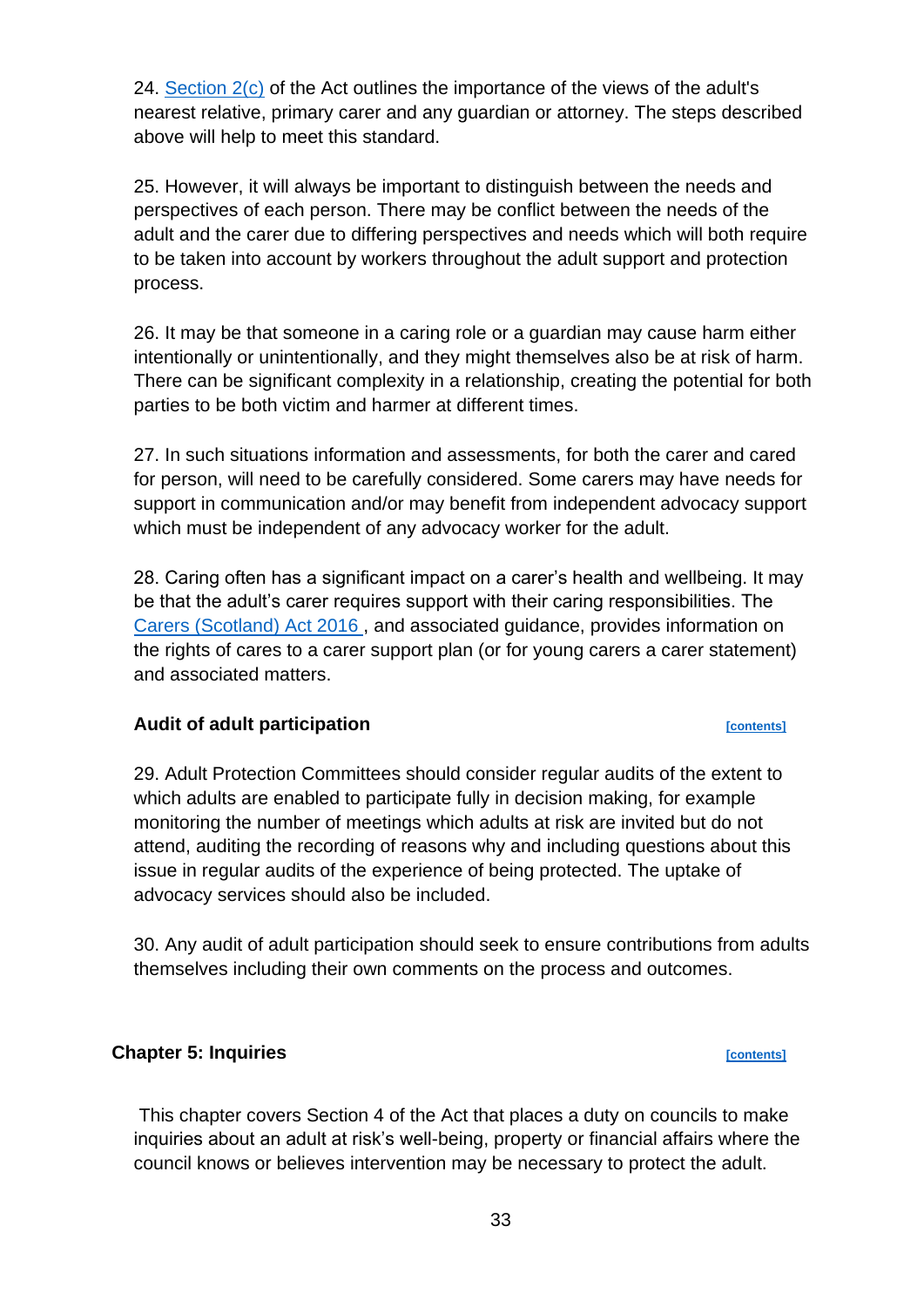## <span id="page-33-0"></span>**When should a council make inquiries?**

[Section 4](https://www.legislation.gov.uk/asp/2007/10/section/4) of the act places a duty on councils to make inquiries about a person's well-being, property or financial affairs **if it knows or believes**:

- that the person is an adult at risk; and
- that it might need to intervene (under the Act or otherwise) in order to protect the person's well-being, property or financial affairs.
	- 1. A council may be assisted in its duty to inquire through various sources, for example statutory bodies and independent and third sector providers.
	- 2. Where inquiries under Section 4 have indicated that a criminal offence may have been committed against the adult, this should be reported to the police at the earliest opportunity. The role of the police in investigating crime should not be compromised. Particularly important is ensuring that evidence is not destroyed or contaminated before the police arrive at the scene. This does not remove the responsibility on the council to take any immediate action to protect the adult at risk in such cases but any proposed action should be taken in consultation with the police.
	- 3. The adult should be kept fully informed at every stage of the process in a manner or format which best suits their needs. Any reason why this does not happen should be recorded.

### <span id="page-33-1"></span>**Referrals** *contents*

- 4. A council's knowledge or belief that an adult may be at risk of harm, and which then triggers their duty under to inquire under section 4 of the Act, may arise from a referral. Any referral suggesting that an adult may be at risk of harm, including anonymous referrals, should be considered without assuming that harm has, or has not, occurred. All referrals warrant a carefully considered and measured response, and should be acted upon as a source of information that may or may not be presented as evidence at a later stage.
- 5. A referral may be made to a council in a number of ways, but most usually will be either:
- by a referrer who uses an ASP notification process or referral form, or otherwise specifies that they are referring an adult they think may be in need of support or protection under the Act; or
- by a referrer who is raising a more general concern.
- 6. The adult's consent is not required for a referral to be made.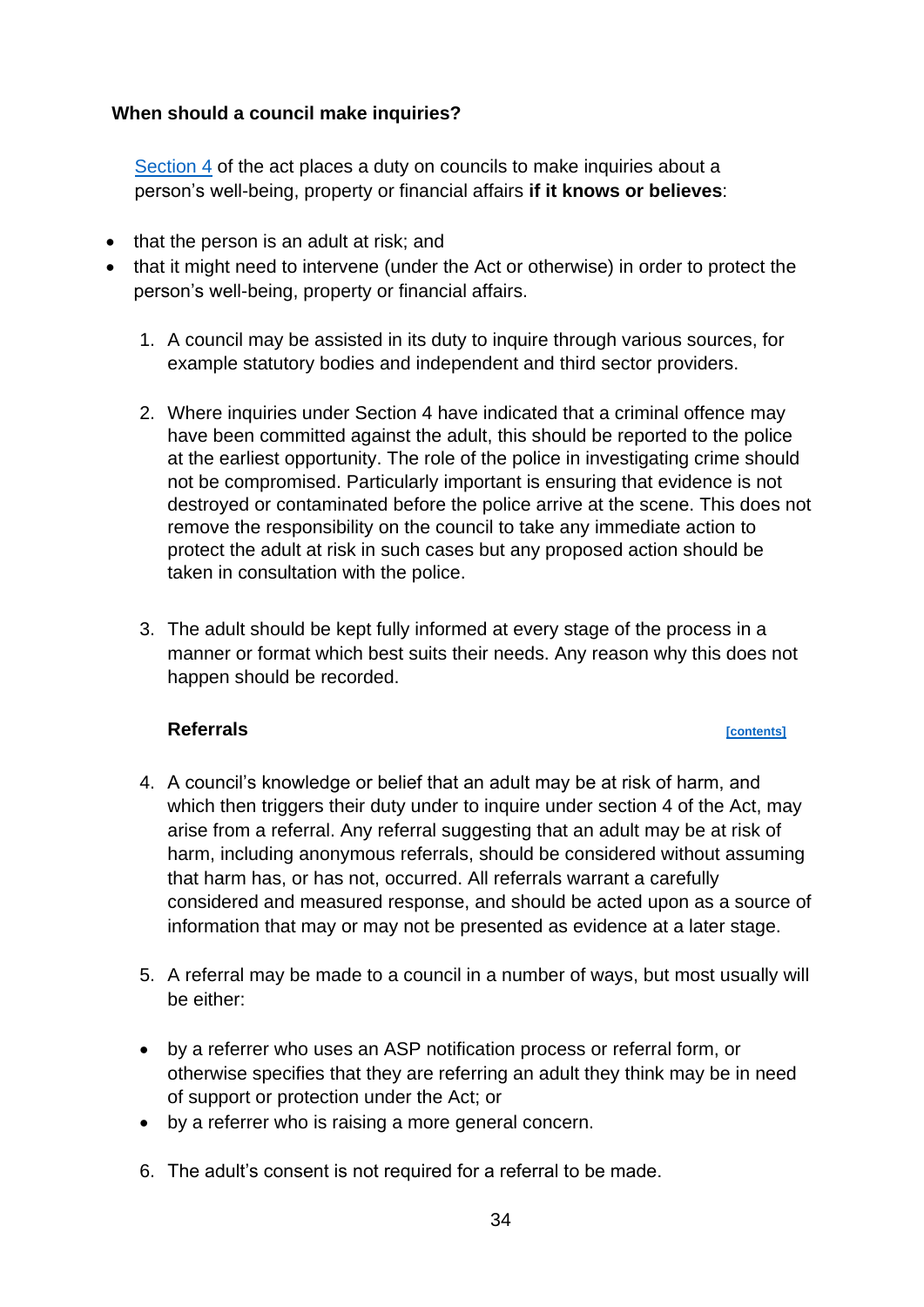- 7. For the first category, the council will be expected to initiate an inquiry under the Act, as they will have grounds for believing that the person referred may be an adult at risk of harm. In the second category some initial consideration may be needed in order for the council to determine whether they have grounds for believing that the person referred may be an adult at risk of harm.
- 8. Councils should publish information that provides details of how an adult protection referral can be made, and this will vary from area to area. They should be flexible in how they deal with referrals. For example it should not be necessary for referrals from members of the public to be submitted in writing. Whist this will usually be the expectation from other agencies, it should not be an absolute requirement. Equally, there will be circumstances where it would be appropriate for a referral to be submitted by phone, and to be than converted into a written referral by the officer of the council taking the referral.
- 9. Staff and office-holders, in any public body or agency, who may be a first point of contact with the public should be made aware of the main provisions of the Act and must make appropriate referrals to the relevant council social work services, and in some cases the police in line with local arrangements as detailed in the local adult protection guidelines. Similarly, councils must ensure that staff who will be receiving referrals from the public and other sources must be aware of the main provisions of the Act in order that they can process referrals appropriately for further action.

### <span id="page-34-0"></span>**Welfare concerns** *contents*

- 10.Since 2014 referrals relating to welfare concerns may now be submitted to councils from Police Scotland. These arise where the police are aware of a person about whom they have concerns, but who they think will not fall within the provisions of the Act. Many partnerships now also accept welfare concern referrals from a range of other agencies including Scottish Fire & Rescue, the NHS, and provider organisations. All welfare concern referrals should be screened and a decision made about further action and can be escalated to be dealt with as adult support and protection if appropriate.
- 11.Where a determination is made that the referral relates to a person that the council knows or believes to be an adult at risk then an inquiry should be instituted under Section 4 of the Act.
- 12.In all cases the Council should endeavour to inform referring individuals or agencies of the outcome of the inquiry. This will be at a level of detail appropriate to the circumstances, and consistent with the need to maintain confidentiality in relation to the adult. This will also be influenced by the level of involvement of the referrer in the inquiry, and the interest they have in the outcome of the inquiry in terms of their responsibilities towards the individual.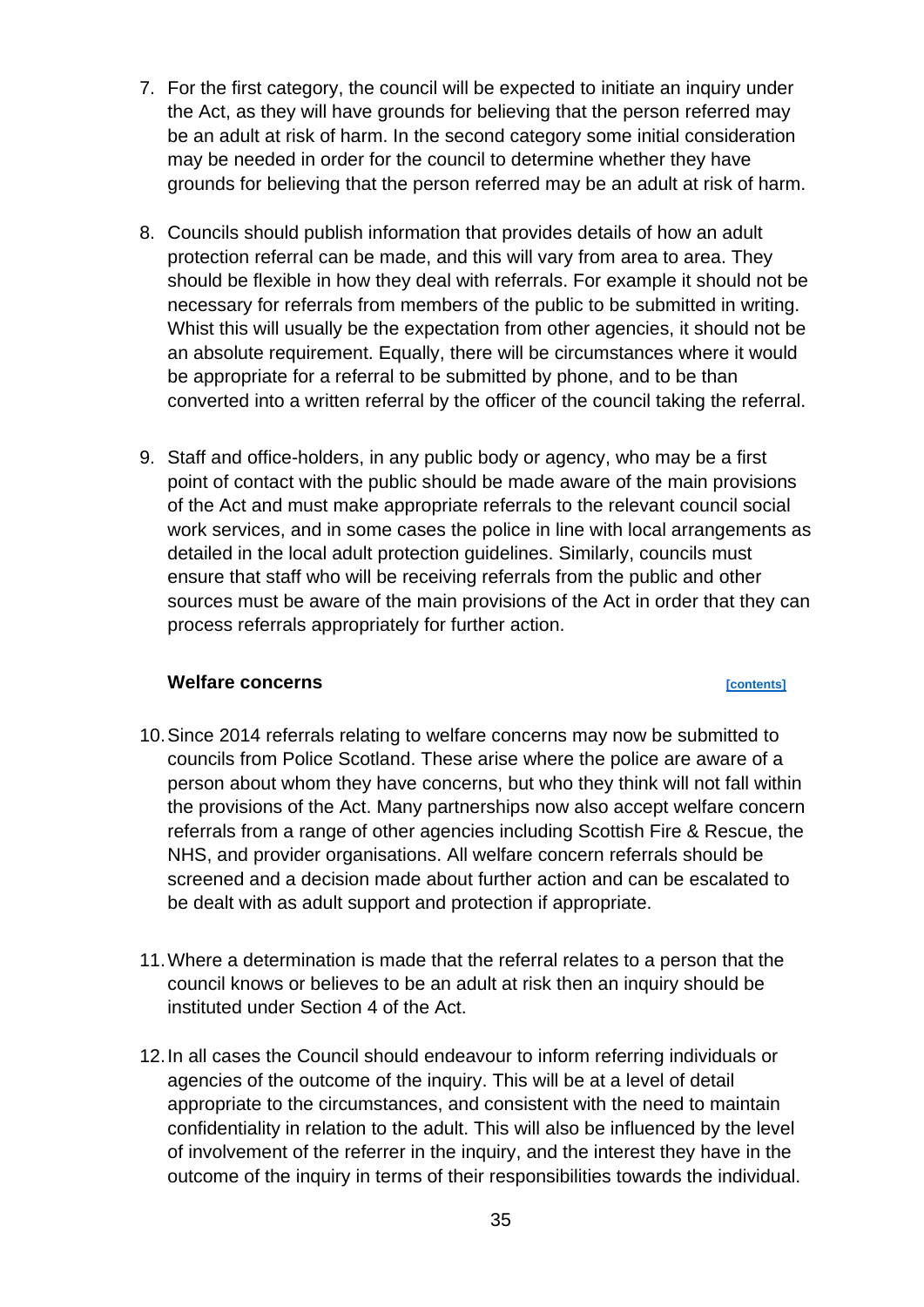For example, should a member of the public ask for the outcome regarding a referral they had made, they would not be told any specific details that compromised confidentiality without the adult's consent.

13.It would be particularly helpful if where an inquiry is undertaken and where there the alleged harmer has Power of Attorney or is a Financial Guardian, that the Office of the Public Guardian is notified of the outcome of the inquiry.

### **Inquiries** *contents*

- <span id="page-35-0"></span>14.Inquiries under Section 4 of the Act will be carried out by the council's social work service and should follow local adult support and protection procedures. An inquiry must be instituted once it is clear that the council knows or believes the adult to be at risk of harm and, as outlined at 5.8 above, this would be the case if a referral has been received using an ASP notification process or referral form, or a referrer otherwise specifies that they are referring an adult they think may be in need of support or protection under the Act
- 15.The council should consult and work in partnership with other agencies and conduct inquiries to establish where there is a need for further investigation and intervention. Other professionals, such as the police, the Care Inspectorate, third or independent sector care providers or health professionals may be asked to assist.
- 16.The initial stages of an inquiry do not need to be (but can be) undertaken by a council officer. Only when specific actions need to be taken is there a requirement for a council officer to be involved. These actions relate to when there is a need for a visit and direct contact with the adult for interview or medical examination, or for the examination of records.
- 17.The initial stage of the inquiry insofar as it does not relate to any of these actions will not need to be undertaken by a council officer, and can include the collation and consideration of relevant material, including consideration of previous records relating to the individual, and seeking the views of other agencies and professionals.
- 18.For some people, this process will allow a determination to be made as to whether or not the adult is at risk as defined by the Act. If it is determined that the adult is at risk then in practice there will be extremely few further interventions that will not require to be undertaken by a council officer, and the inquiry will progress to the investigation stage.
- 19.If it is determined that the adult does not meet the three-point test, this decision does not preclude considering other relevant legislation, local procedures or alternative services to respond to the individual's needs. This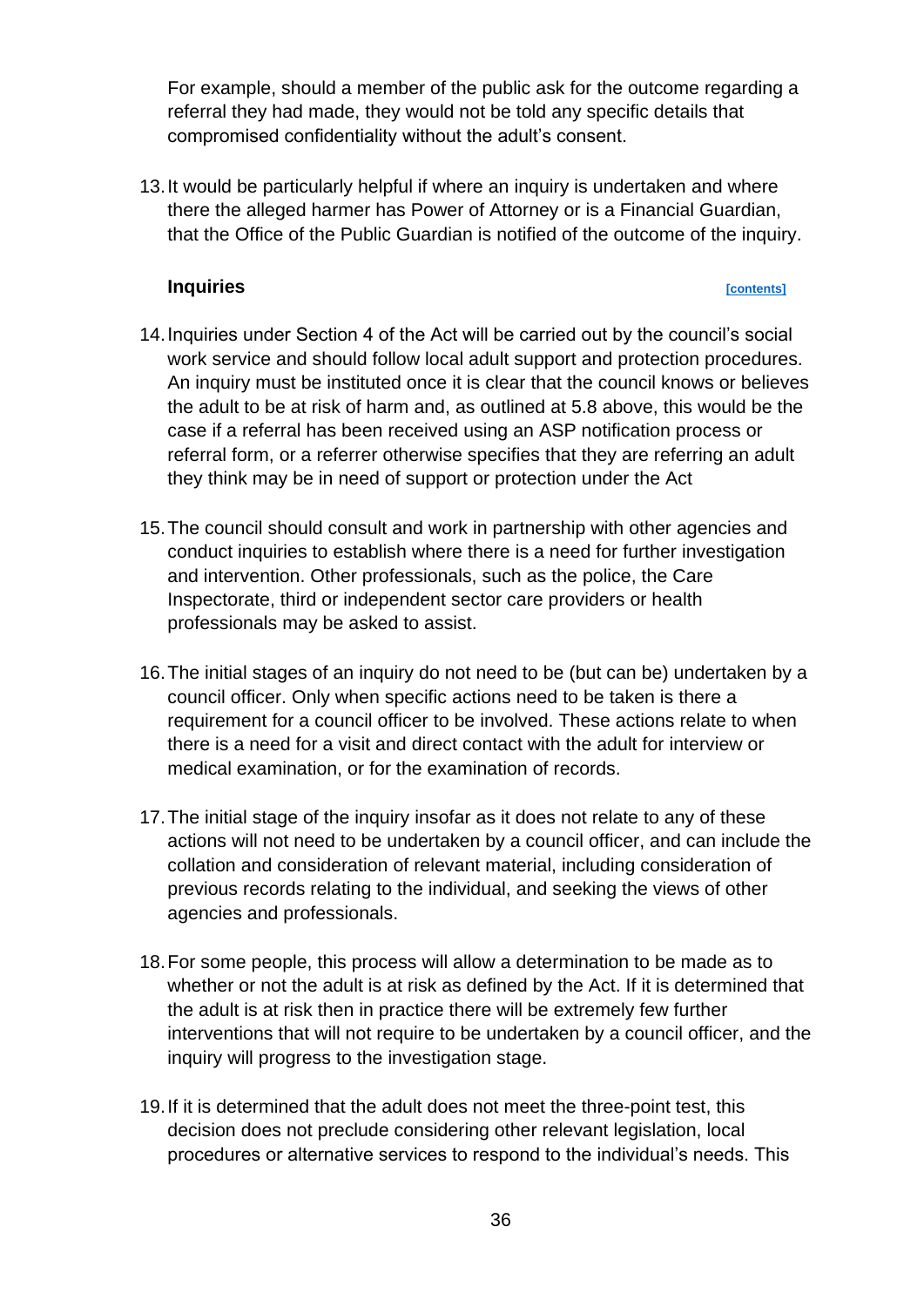would include practical and emotional support provided by social work, health, and independent providers.

- 20.If initial inquiries do not provide sufficient information to determine whether or not the adult is at risk, then further steps should be taken to allow for such a determination to be made. If this involves a visit and direct contact with the adult for interview or medical examination, or for the examination of records then the inquiry will progress to the investigation stage, and the Act requires that a council officer must to be involved.
- 21.If the risk of harm is thought to arise from a carer, and particularly an unpaid carer, the inquiry should also try to gain a picture of the carer's situation. Workers should be aware that unpaid carers may also experience disabilities or ill health which may impact on their caring role. It is well evidenced that caring, particularly without appropriate support, can have a significant impact on carers' health, wellbeing and quality of life. It will therefore be important to recognise and acknowledge these strains on the carer and explore what support could be provided to them or to the adult which may alleviate these.
- 22.Similarly, the possibility that a Guardian or similar proxy might present some form of risk will need to be considered. This may bring additional complexity, particularly in relation to consent and undue pressure.

### **Inter-agency Referral Discussions [\[contents\]](#page-1-0)**

- 23.Some areas in Scotland have procedures that involve Inter-agency Referral Discussions (sometimes also called Initial Referral Discussions). An IRD is a professional discussion held with relevant representatives from social work, health, police and any other agency with knowledge of the adult at risk of harm. The sharing of information and planning of approaches can be conducted by phone or in person. IRDs provide a forum for inter-agency discussion and decision-making about the next steps in protecting an individual. As such they will broadly address the same matters as outlined above in the initial stage of an inquiry but build in an expectation of interagency engagement and discussion to the process. It is for local partnerships to decide if they include IRDs in their processes.
- 24.It should be noted that, in the case of 16-17 year olds who may be considered as children and therefore treated according to child protection processes, the range of consideration within an IRD for a 16-17 year old who may be at risk of significant harm may be broader and less optional to those indicated above. More information is available here (LINK TO CHILD PROTECTION GUIDANCE WHEN AVAILABLE).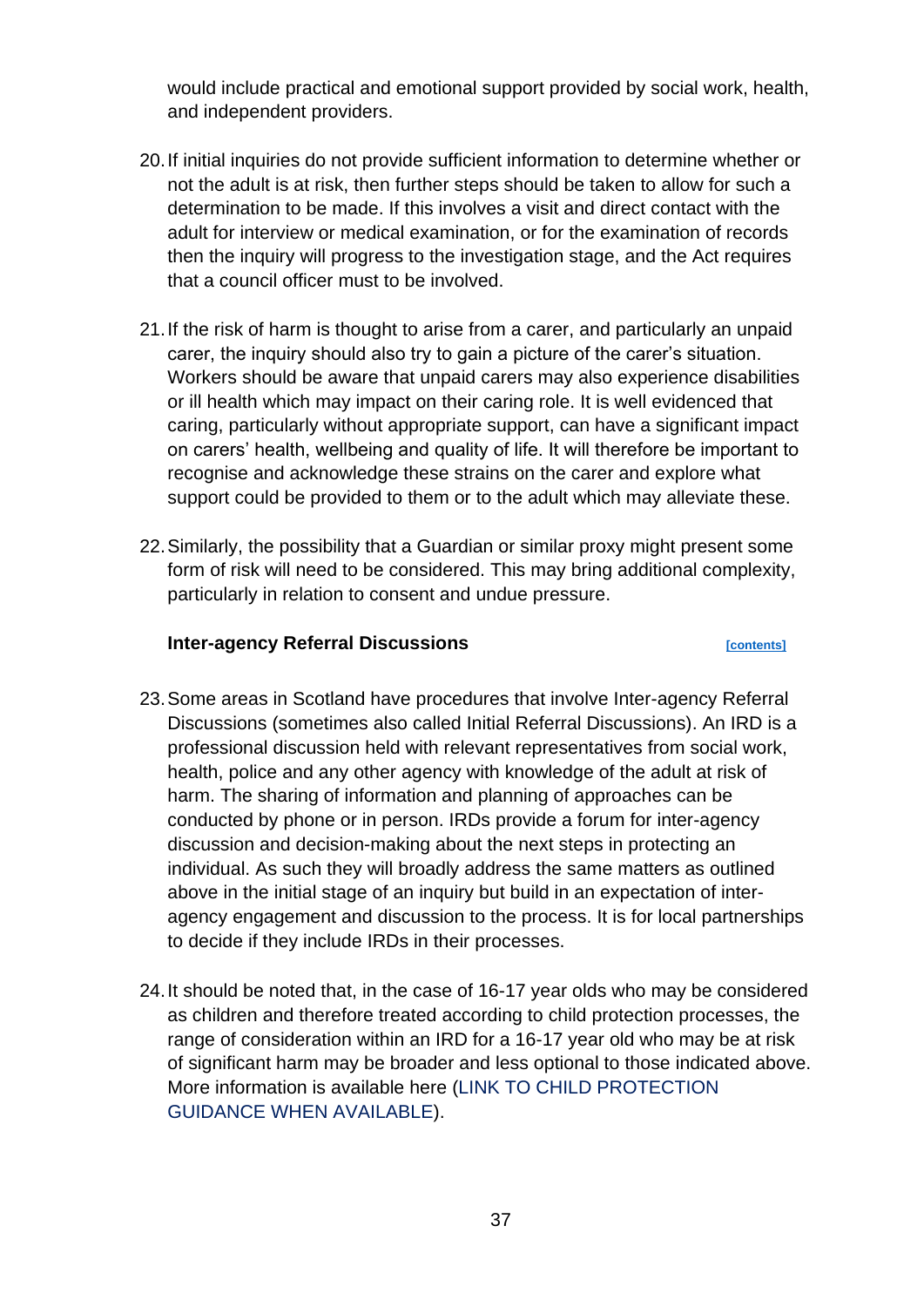### **Where an adult at risk declines to participate**

An adult may appear to meet the criteria of an adult at risk under the terms of the Act, but may indicate that they do not want support and/or protection. This can mean that in effect the adult decides not to co-operate with inquiries or other actions being undertaken.

- 25.Such a decision not to co-operate does not absolve the council and its partners of responsibilities to make inquiries about the adult's circumstances and the degree of risk. Also, any inquiries should consider the adult's capacity to understand the risks they are exposed to and the possible consequences of their refusal to co-operate. Practitioners should remain alert to the possibility that 'undue pressure' might have contributed to a decision to refuse cooperation.
- 26.Even if there are no concerns in relation to capacity or undue pressure, the adult's refusal to co-operate in an adult protection inquiry should not automatically signal the end of any inquiry, assessment or intervention. Whilst the adult has a right not to engage in any such process, the council and its partners should still work together to offer any advice, assistance and support to help manage any identified significant risks. Any assistance should be proportionate to the risk identified and any need to support carers' needs should be considered.

## **Where no further action is required** *[\[contents\]](#page-1-0)*

- 27.The council may decide that nothing further needs to be done, either under the terms of the Act or otherwise. This conclusion would only be arrived at once inquiries have been carried out and all people with a relevant contribution have been consulted.
- 28.Where it is decided that no further action is required, the council should record this decision, the circumstances which gave rise to the inquiries, the actions taken and why they believed that action was not required under adult protection or other legislation. Good practice would assume that written consideration was given to the three elements of the three-point test. The record or report should then be added to the person's case file or in line with their standard procedures for recording actions on referrals.

### **Chapter 6: Adult protection investigations and visits [\[contents\]](#page-1-0)**

This and the following three chapters provide guidance on sections 7 to 10 and the powers that council officers have when conducting adult protection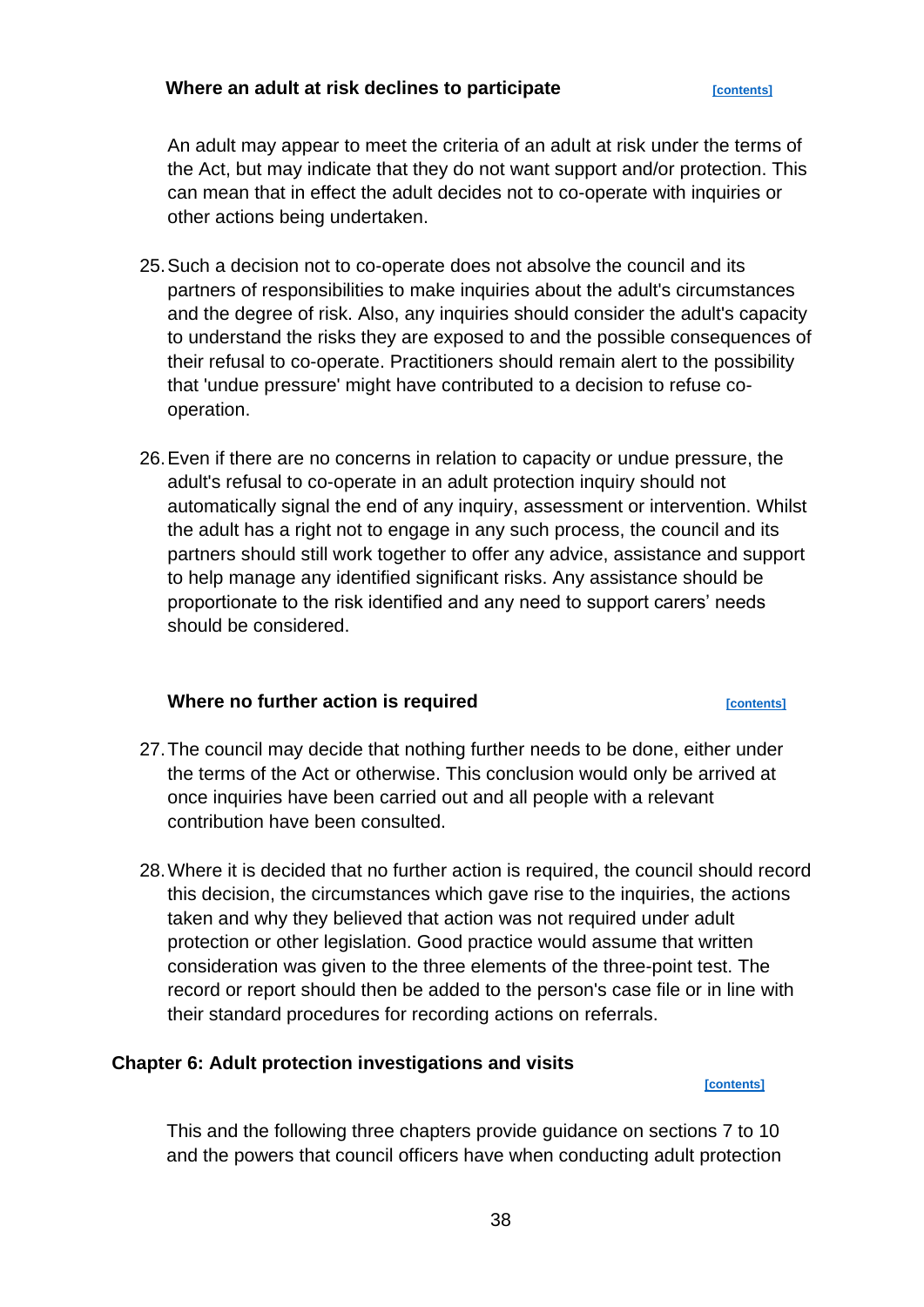investigations. This includes guidance on making visits, undertaking interviews, arranging medical examinations and examining records.

# **Investigations**

- 1. An investigation can take place:
	- following a determination in the initial inquiry stage that the adult is at risk; or
	- in order to gather more information in order to determine whether the adult is at risk; and
	- to determine whether further action is required to protect the adult from harm.
- 2. An adult protection investigation will contain any or all of the following elements, all of which require the involvement of a council officer:
	- a visit
	- an interview with the adult
	- a medical examination of the adult
	- the examination of records

A combination of these actions may then lead on to an application for a protection order.

- 3. The Act states that:
	- a visit may be undertaken to assist the council in conducting inquiries:
	- interviews may be undertaken with any adult present during a visit;
	- medical examinations and the examination of records may be undertaken when the council officer knows or believes the adult may be at risk of harm (ie examinations can be undertaken as part of an inquiry but before a determination has been made as to whether or not the adult is at risk of harm);
	- the purpose of an assessment order is to establish whether the person is an adult at risk.

# **An investigation is therefore part of, and not subsequent to, a Section 4**

**inquiry.** The investigation stage starts when a council officer makes a visit, undertakes an interview, arranges a medical examination or examines records (see also para 8 below).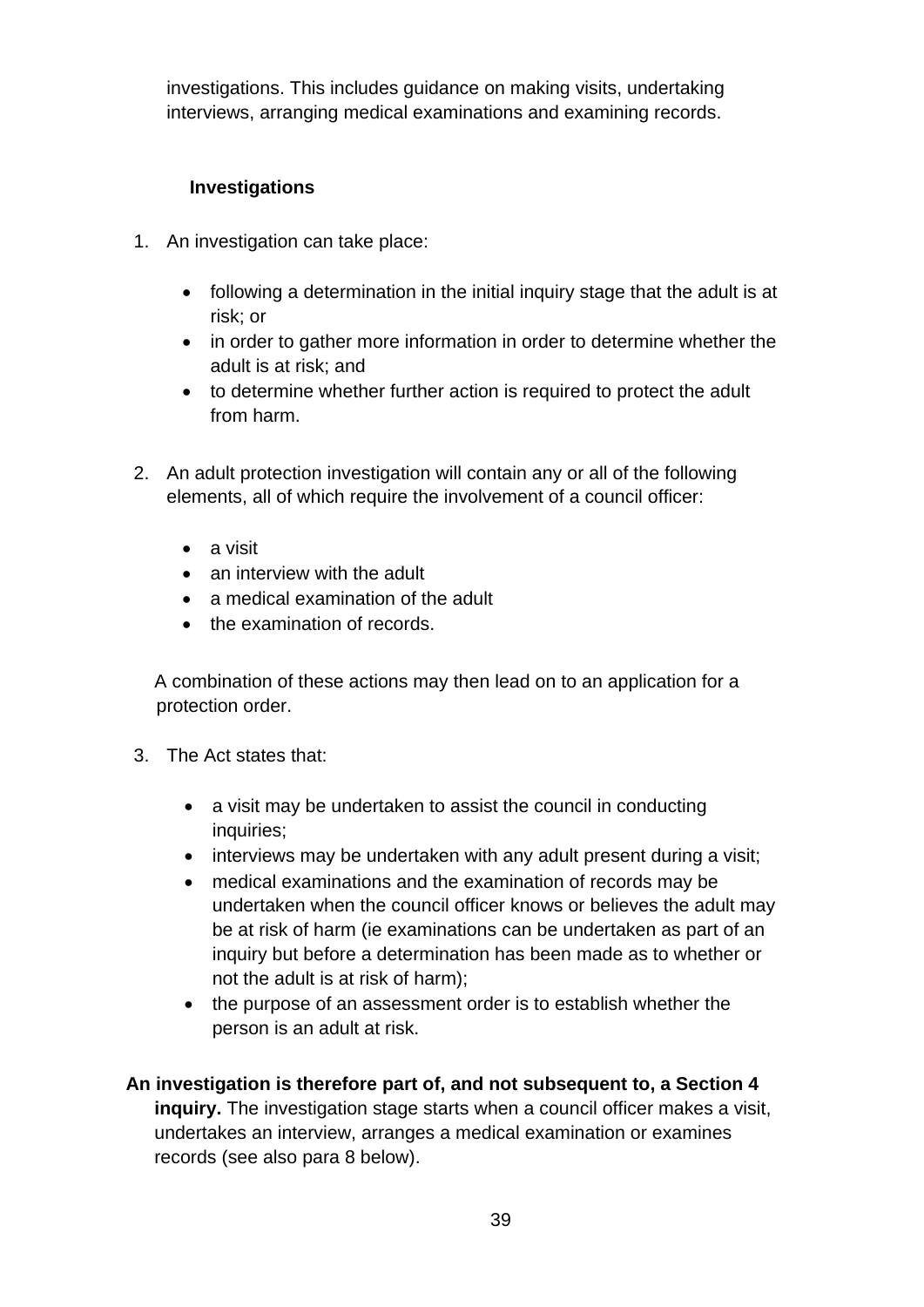- 4. An adult protection investigation should be a carefully planned and managed process to ensure that:
	- i. all available information is gathered and considered;
	- ii. the adult is fully supported to contribute;
	- iii. any medical evidence and medical intervention are provided; and
	- iv. the police are notified if it is thought a crime may have been committed
	- v. a determination can be made as to whether the adult meets the three-point test as an adult at risk
	- vi. appropriate arrangements can be made for support and protect the adult, by performing functions under the Act or otherwise.

## **What is the purpose of a visit?** *CONTERNATE CONTENTS CONTENTS*

It is likely that a visit to the adult and the interview with them will be central to the investigation.

5. [Section 7](https://www.legislation.gov.uk/asp/2007/10/section/7) of the Act allows a council officer to enter any place and adjacent place to make the necessary investigations to:

- enable or assist the council in conducting inquiries under Section 4 to decide whether the adult is an adult at risk of harm; and
- establish whether the council needs to take any action in order to protect the adult at risk from harm.

6. Circumstances may arise where an interview would not take place as part of a physical visit to meet with the adult. The experience of the coronavirus pandemic in 2020 and 2021 was that there were options for the use of telephone and new technology to allow for virtual meetings with both individuals and wider groups. In the context of an interview under Section 4 of the Act such options should only be used if there are strong reasons to do so (largely related to safety and infection control concerns arising out of a physical visit), and these reasons should be recorded.

7. It is reasonable to assume that a virtual encounter with an adult thought to be at risk of harm for the purposes of inquiring into their circumstances should be regarded as an interview in exactly the same way as if it had been a physical encounter. This means that in such cases all the requirements of a physical visit should still be met including the council officer providing evidence of their authorisation.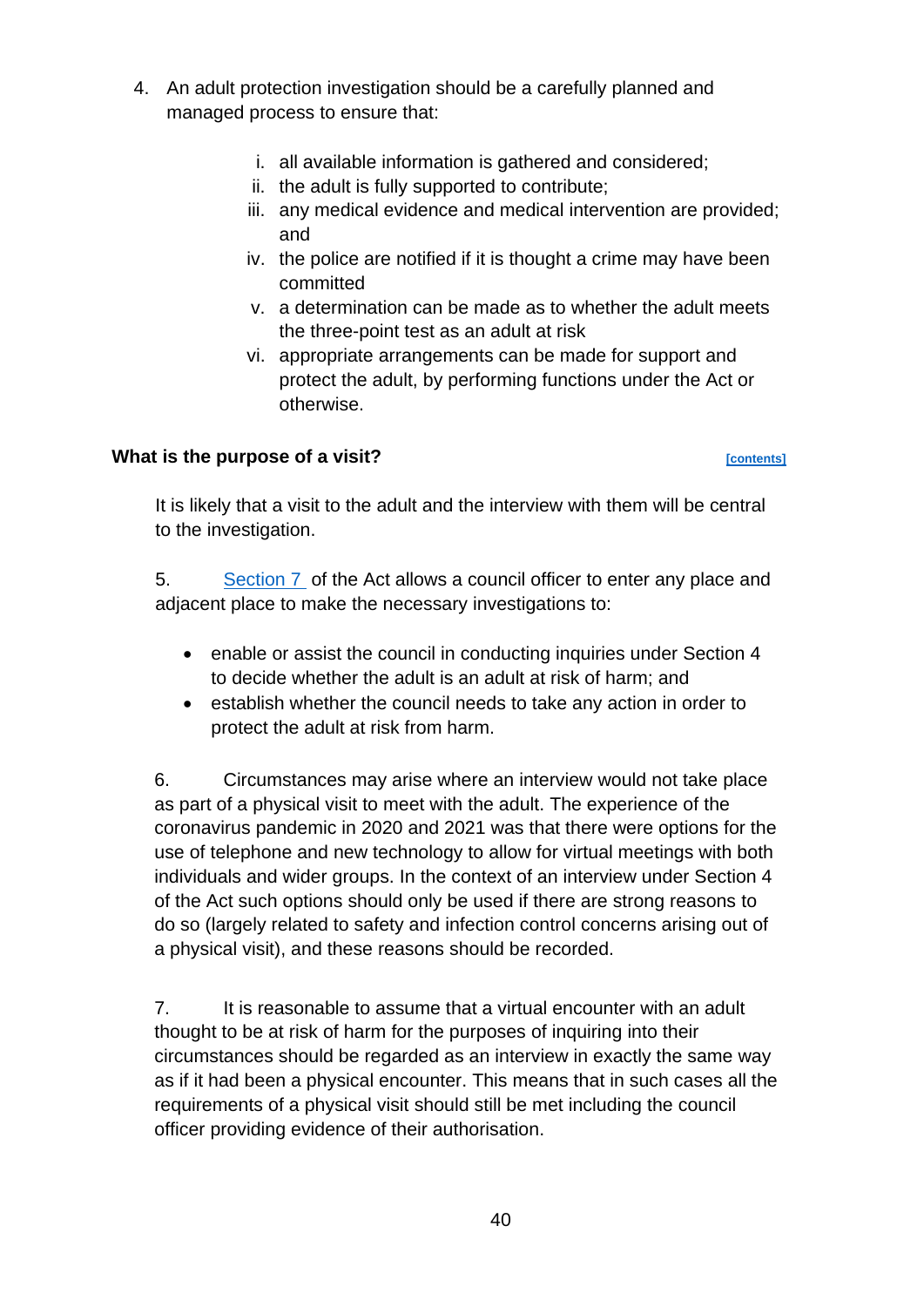8. Where such virtual meetings and interviews do take place council officers should be alert to whether there may be other people in the room of the person being interviewed who may therefore be in a position to influence by word or gesture the responses from the adult.

## **What should be considered prior to a visit? CONTER 2008 2012 12:31 CONTERTS**

9. Any person performing a function under the Act must have regard to the principles. These include whether the action is the least restrictive option necessary whilst providing benefit to the adult. The views of the adult, the adult's nearest relative, primary carer and others so far as relevant must also be taken into account.

10. If the council considers intervention is necessary it must also have regard to the importance of providing appropriate services to the adult, for example independent advocacy or services to assist an adult, or other person in the household, to communicate.

11. Consideration may have to be given to the use of the appropriate provisions contained in other legislation, for example the Adults with Incapacity (Scotland) Act 2000, the Mental Health (Care and Treatment) (Scotland) Act 2003, or other social work, police, health, housing or regulation of care legislation.

# **Who may undertake the visit? CONTERNATE:**  $\frac{[{\text{contents}}]}{[{\text{contents}}]}$

12. Only a council officer, as defined in Section 53 of the Act and who meets the requirements of the Order described at Chapter 4 above, can undertake a visit. The council officer may be accompanied by another person. A joint visit with another person could assist the investigation in a number of ways, for example by:

- allowing the council officer to jointly investigate concerns with, for example, a key worker, a police officer, health professional or representative from the Care Inspectorate or Office of the Public Guardian;
- assisting an assessment of the risk to the adult, such as with a general practitioner, community nurse, key worker or other person already known to the adult and any other members of the household;
- assisting in record taking of the interview, and potentially being available as a second witness in the event of court proceedings; and
- assisting communication with the adult (or any other member of the household) by being accompanied by an interpreter in British Sign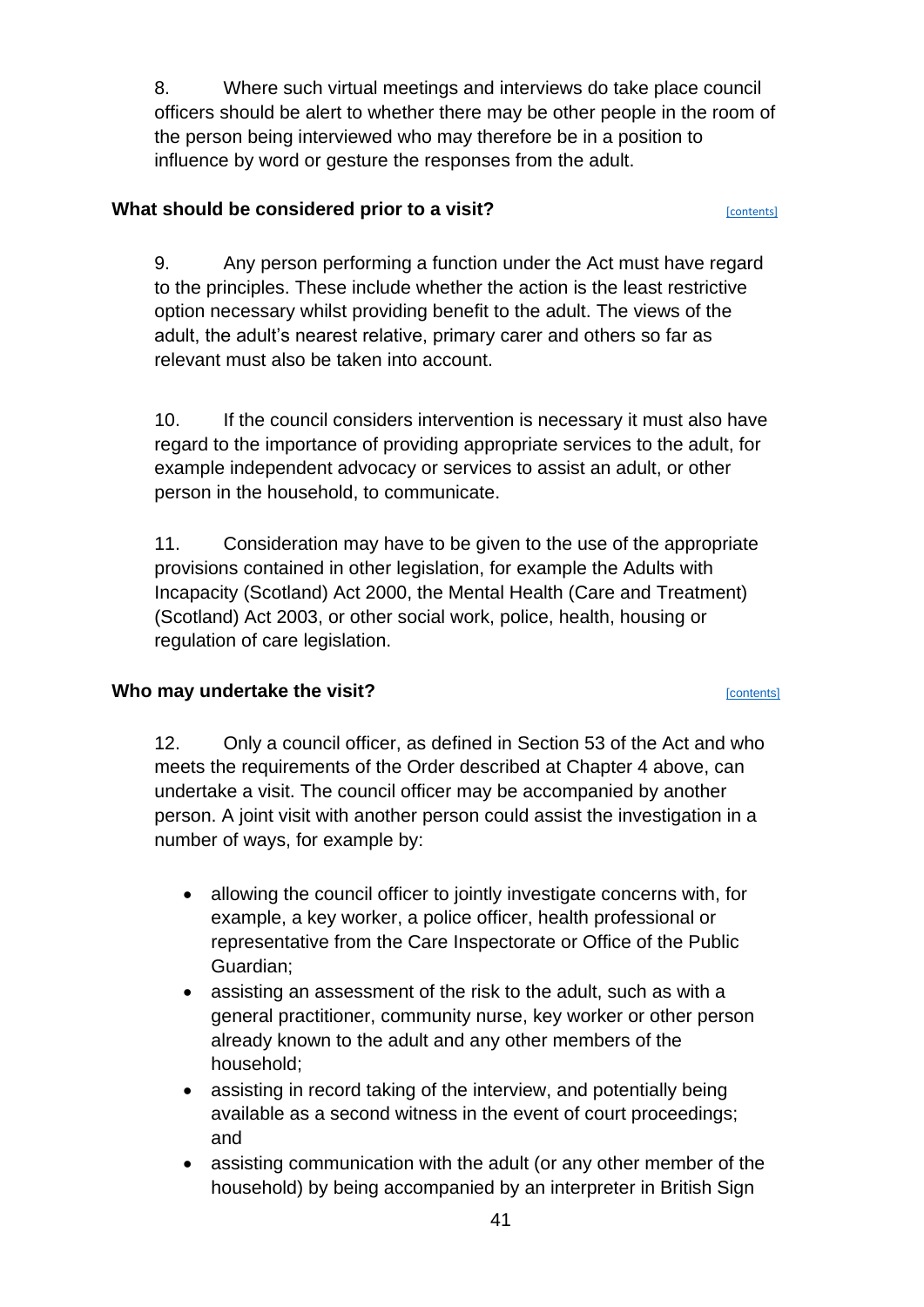Language, lip speakers, Makaton communicator, deaf-blind communications interpreter or a language interpreter where English is not the visited person's first language.

13. Local multi-agency procedures should specify when it is appropriate for the council officer to be assisted in the investigation by appropriately qualified and trained staff from either within the council or from other identified bodies or agencies.

14. In circumstances where there is indication that the council officer carrying out the visit may encounter resistance from the person believed to be at risk of harm or from others at the premises, including the threat of verbal or physical violence, steps should be taken to ensure that staff are protected and supported in planning and executing the visit. Reference should be made to the council's violence to staff or lone working procedures to assess any potential risks and measures, such as staff visiting in pairs or liaising closely with the police, where necessary.

## What places may be visited?

15. Section 7 permits a council officer to enter any place. In the majority of cases this will mean visiting the place where the adult normally resides, for example:

- the adult's rented or owner-occupied accommodation:
- the home of relatives, friends or others with whom the person resides;
- supported or sheltered accommodation staffed by paid carers;
- temporary or homeless accommodation; or
- a care home or other care setting

16. A place could also include entering premises where the person is residing temporarily or spends part of their time, for example:

- a day centre;
- a place of education, employment or other activity;
- respite residential accommodation; or
- a hospital or other medical facility.

17. The council officer is allowed access to, and can examine, all parts of the place visited which might have a bearing on the investigation into the welfare, care and safety of the adult at risk. This right also includes access to any adjacent places, such as sheds, garages and outbuildings.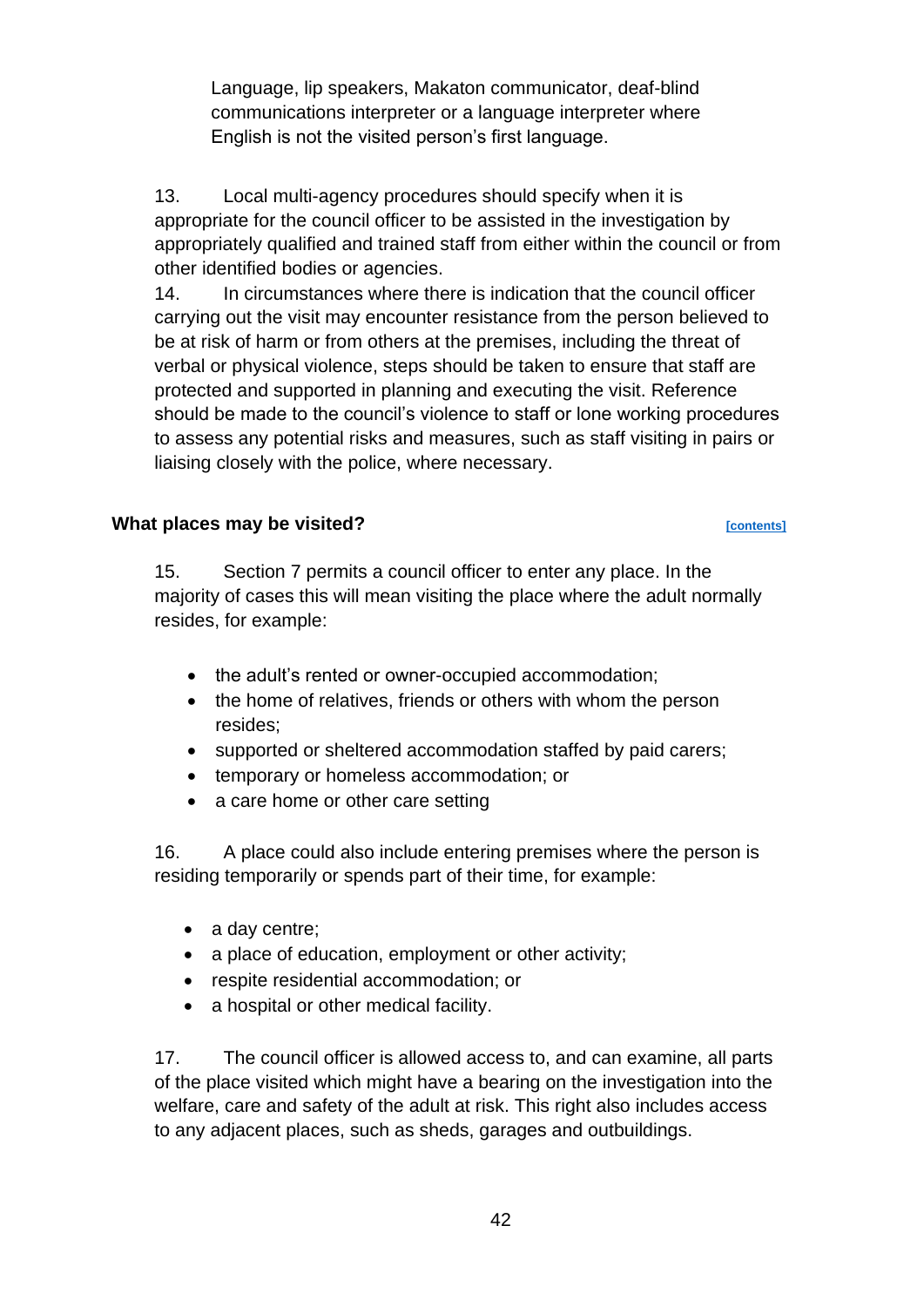18. In the case of the visited adult's place of residence, this could include all areas used by or on behalf of the adult such as sleeping accommodation, facilities for hygiene, meal preparation areas and general living space.

## **When can a council officer visit? CONS EXECUTE:**  $[{\text{contents}}]$

19. [Section 36](https://www.legislation.gov.uk/asp/2007/10/section/36) makes supplementary provision for visits carried out under Part 1 of the Act. Section 36(1) states that a council officer may only visit a place at 'reasonable times'. The Act recognises that a balance needs to be struck between the investigation of allegations of harm and the requirement, where practicable, to fully involve the visited adult and any other individuals in the process of investigation and assessment.

20. It may be that the visit is timed to take into account the likelihood of being able to speak to the adult in private. However good practice would be to give notice of the proposed visit, and of the purpose of the visit, to the individual(s) concerned where this would not be prejudicial to the safety or welfare of the adult at risk.

21. Professional judgement will be required as to the level and nature of the suspected risk to the visited adult and whether the adult is at risk of imminent significant harm. It is recognised that there may be times when the concern is such that an immediate visit at a time that might not otherwise be regarded as reasonable may be reasonable in particular circumstances in order to assess the risk and, if necessary, take action to protect the individual.

# **What evidence must a council officer produce?**

- 22. A council officer must:
	- state the object of the visit; and
	- produce evidence of the officer's authorisation to visit the place.

23. There is an obligation to be clear that the purpose of the visit is to investigate a suspected risk of harm. Wherever possible, other people in the household should also be offered an explanation as to what is happening and why, without breaching the adult's right to confidentiality.

24. Every effort should be made to ensure that any information provided is in an appropriate form that the adult, or other person present, can understand.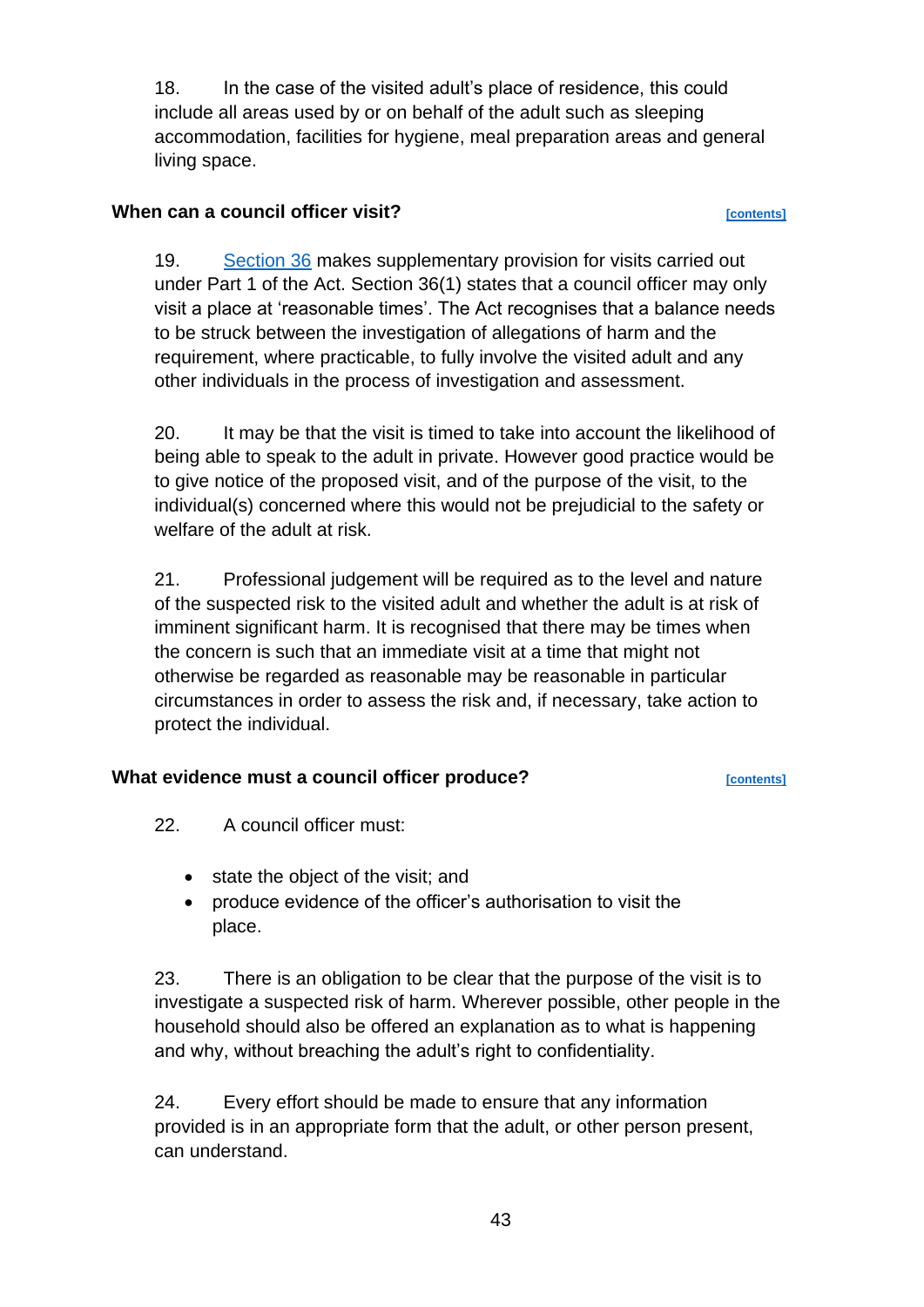25. There may be times where the council officer is refused entry to the premises. Where this happens, the council officer should initially consider how entry may be achieved without resorting to seeking a warrant authorising entry as a first course of action. Provided delay would not increase the risk to the adult, it would be good practice to have a multidisciplinary discussion and plan to coordinate action by those involved before deciding whether to apply for a warrant. Particular regard should be given to minimising distress and risk to the adult. The views of any other persons who may be concerned for the welfare of the adult should be taken into account. Where a warrant authorising entry to premises is sought and provided, this will allow a constable to accompany the council officer and to use reasonable force to fulfil the object of the visit.

### **What does a warrant allow? [\[contents\]](#page-1-0)**

26. A warrant authorises a council officer to visit (under section 7) any place specified in the warrant, accompanied by a constable. The accompanying constable may use reasonable force where necessary to fulfil the object of the visit. This may include the constable opening places which are secured by a lock, therefore it would be expected that the council would take all reasonable steps to ensure the security of the person's premises and belongings if force has been required to enter the premises.

27. Wherever possible, entry to premises should first be attempted without force. It must be borne in mind that the use of force is an absolute last resort, to be used in very exceptional circumstances, and only when all other options have been exhausted.

28. A warrant for entry does not entitle any person to remain in the place entered in pursuance of the warrant after the warrant has expired.

### **Granting of a warrant** *contents*

29. Section 37 of the Act makes provision for warrants of entry. Only the council can apply for a warrant for entry.

30. The sheriff may only grant a warrant for entry in relation to a visit where they are satisfied that:

- a council officer has been, or reasonably expects to be refused entry; or
- a council officer will otherwise be unable to enter; or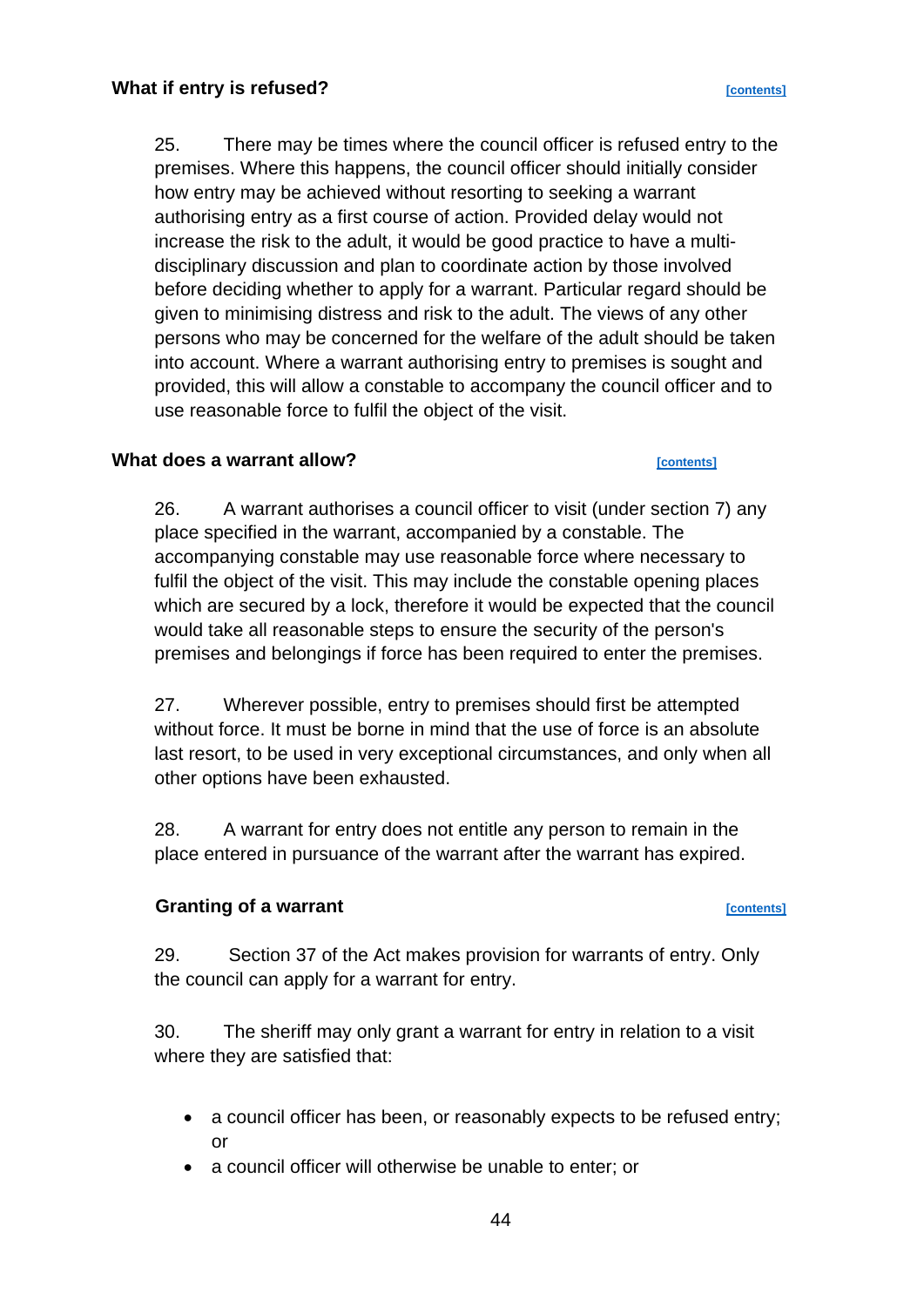• any attempt by a council officer to visit the place without such a warrant would defeat the object of the visit.

## **The warrant expires 72 hours after it has been granted. Once a warrant has expired, the council officer must not re-enter or remain in that place**.

## **What can be done in cases of urgency?**

31. [Section 40](https://www.legislation.gov.uk/asp/2007/10/section/40) of the Act provides that an application for a warrant for entry can be made to a justice of the peace only if it is impracticable to make the application to the sheriff and that an adult at risk is likely to be harmed if there is any delay in granting the warrant. An application must be made to the sheriff wherever possible.

32. A warrant for entry granted by a justice of the peace expires 12 hours after it has been granted. Once a warrant has been executed, it cannot be used again.

## **Chapter 7: Interviews conducted as part of an adult protection investigation [\[contents\]](#page-1-0)**

This chapter provides guidance on **Section 8** of the Act, which permits a council officer and any person accompanying them, to interview any adult present at the place of the visit under section 7. This therefore applies to any adult from the point at which an inquiry has been initiated until such times as it has been determined that they are not an adult at risk of harm.

## **What is an interview?** *CONTERNATE CONTENTS CONTENTS CONTENTS*

- 1. Section 8 permits a council officer, and anyone accompanying the officer, to interview an adult in private within the place being visited as part of an investigation.
- 2. This power applies regardless of whether a sheriff has granted an assessment order authorising the council officer to take the person to another place to allow an interview to be conducted.
- 3. The purpose of an interview is to enable or assist the council to decide whether it needs to do anything in order to protect an adult at risk of harm. This will include:
	- establishing if the adult has been subject to harm;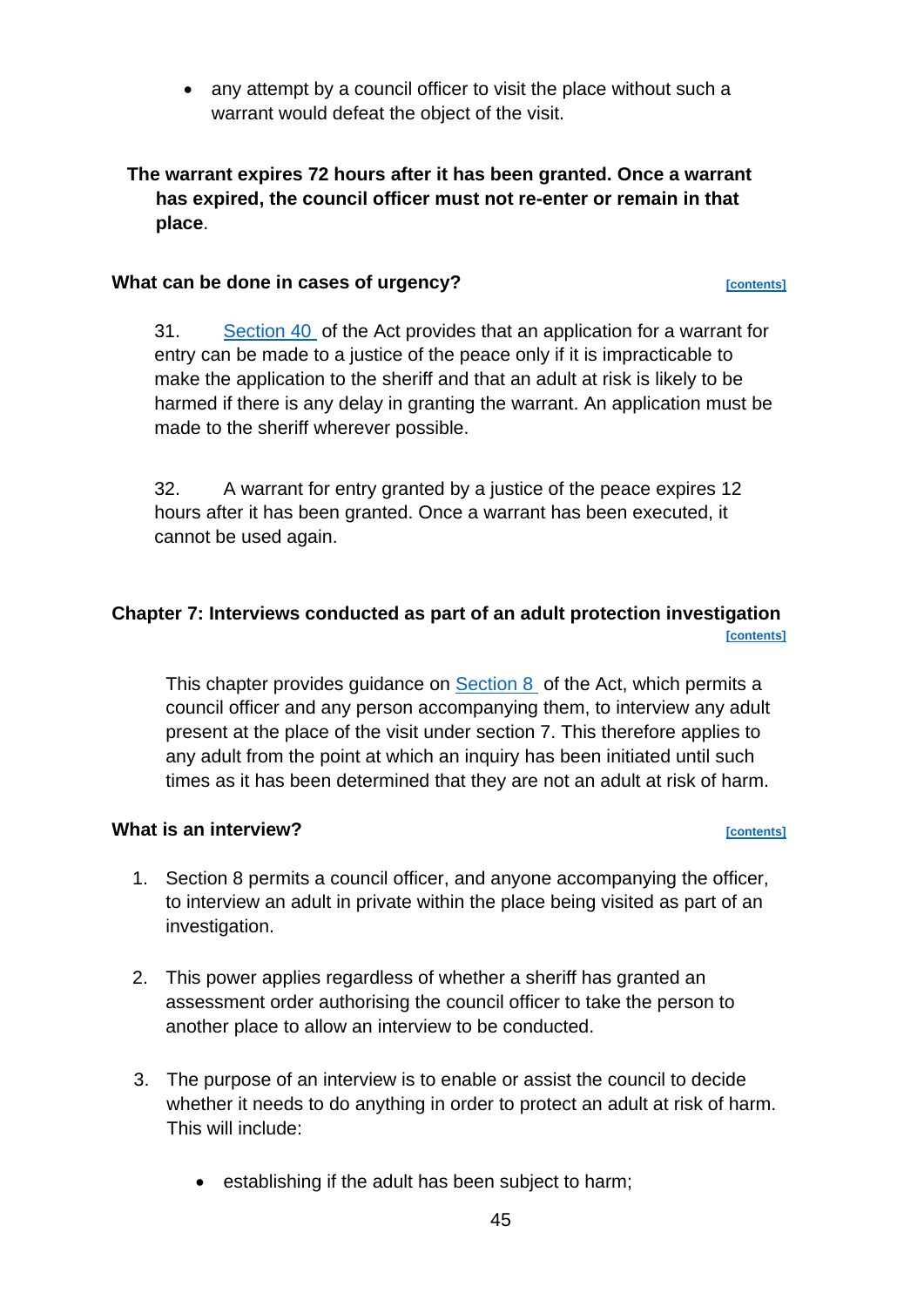- establishing if the adult feels their safety is at risk and from whom;
- discussing what action, if any, the adult wishes or is willing to take to protect themselves; and
- determining whether the adult is at risk of harm.
- 4. Officers conducting interviews will need to ensure appropriate recording of the content of the interview and any decisions made by the adult including those about who attends e.g. a family member. Local multi-agency procedures will give guidance to such officers on the expectations of recording and what format this should take.

## **Where can an adult be interviewed? Contents Econtents**

## 5. An interview may take place within any place being visited. This could be, for example, the adult's home, a day centre, care home or hospital. The decision about where to conduct the interview will be taken by the council officer and all those involved in planning of the investigation on the basis of information received. This will involve a judgement based on the wishes of the adult themselves and ensuring that the adult can participate as fully and freely as possible. The council officer may also make available an independent advocate to assist the adult with the interview.

6. The timing of the interview should be guided by a planned process of investigation, taking into account local inter-agency protocols and procedures.

## **Considering the adult's rights during an interview <b>[CONTER)** [CONTERNS]

- 7. Section 8(2) provides that the adult is not required to answer any questions, and that the adult must be informed of that fact before the interview commences. The adult can choose to answer any question put to them but the purpose of this section is to ensure that they are not forced to answer any question that they choose not to answer. Support must be provided where necessary in order to enable the adult to come to a decision on whether to answer any questions – for instance where they have some level of incapacity
- 8. In keeping with the Act's principles an adult must be assisted to participate as fully as possible in any interview(s). Where an adult can make some contribution (or participate to some extent) the planning process for the interview must consider all appropriate ways of assisting the person to participate. This might include the use of communication aids, the location of the interview and the personnel present during an interview. The purpose of supports will be to assist the adult to make a contribution whilst always protecting the rights of the adult.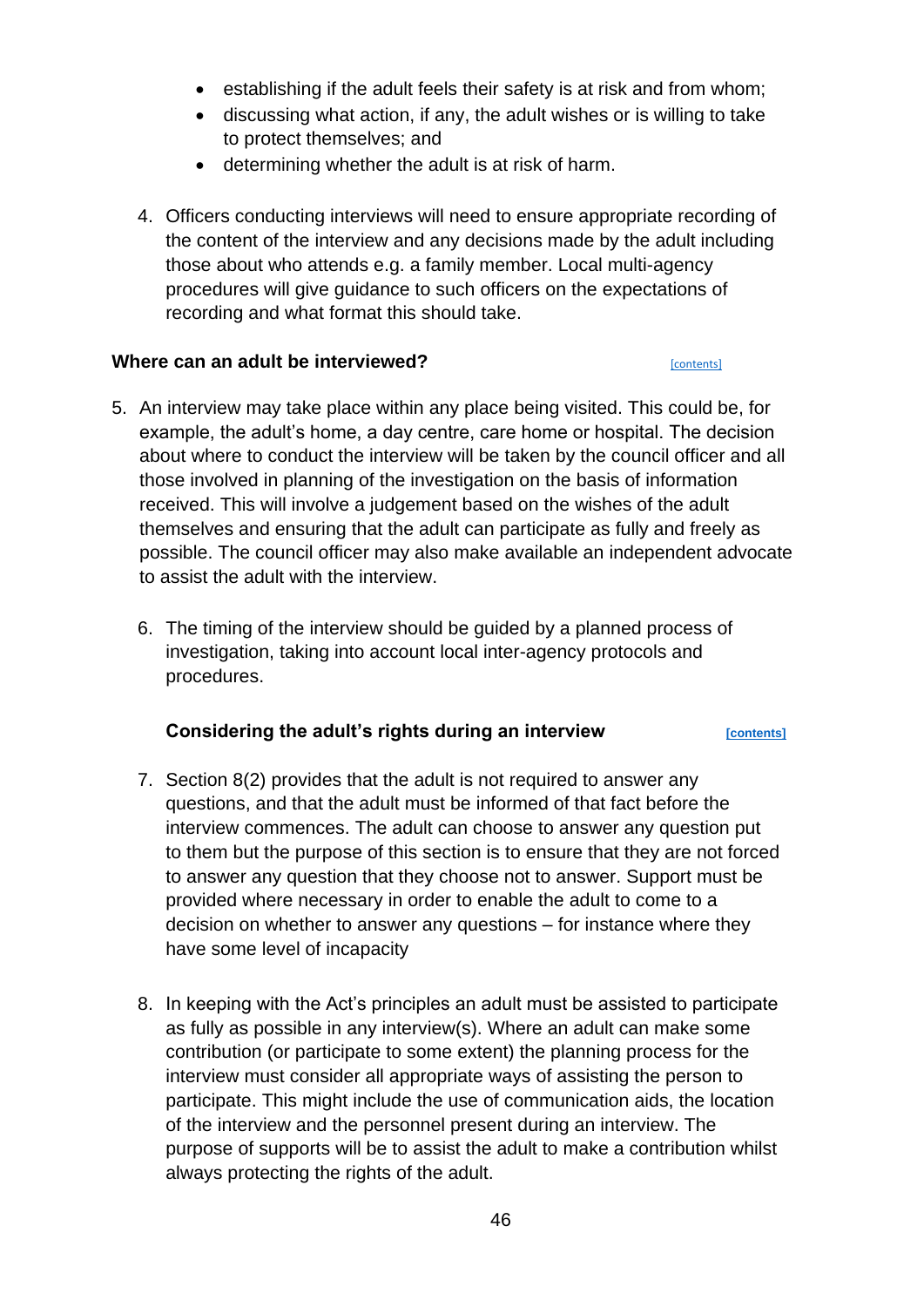- 9. In some situations, an adult might not fully comprehend the purpose of the interview and some or all of the possible consequences but may be able to contribute in some way. Where such situations arise the planning process must give careful consideration to ensuring the adult can make a contribution, while also protecting the rights of the adult. The use of independent advocacy or the presence of other support people during an interview are some options the planning process might consider
- 10.Seeking the consent of the adult to be interviewed is a more proactive approach than simply advising the adult that they are not obliged to answer questions. The point is to ensure that the adult is given reasonable opportunity and encouragement to answer questions whilst respecting their right not to.
- 11[.Section 35\(6\)](https://www.legislation.gov.uk/asp/2007/10/section/35) does not permit a council officer or medical practitioner to ignore an adult's refusal to be interviewed or medically examined even after an assessment order has been granted.

## **Capacity Capacity** *Capacity Capacity Capacity Contents*

- 12. In any interview, gaining the consent of the adult to be interviewed should be the norm. The council officer should also consider the adult's capacity and promote the adult's participation in the interview.
- 13.A person's capacity can vary over time and in respect of different types of decision making. While not relevant to the three-point test, capacity is relevant in relation to the ability to consent to, for example, a medical examination or to take decisions relating to care arrangements or financial dealings. Capacity applies to both decision making and the implementation of decisions. A person can have the capacity to make a particular decision but through illness or infirmity may not have the physical capacity to implement that decision.
- 14. In seeking advice regarding a person's capacity it is important that the determination of capacity is specific in relation to which areas of decision making and executive action the person may lack capacity.
- 15.Some or all of the following factors may be considered where there is doubt about the adult's mental capacity:
	- does the adult understand the nature of what is being asked and why?
	- is the adult capable of expressing their wishes/choices?
	- does the adult have an awareness of the risks/benefits involved?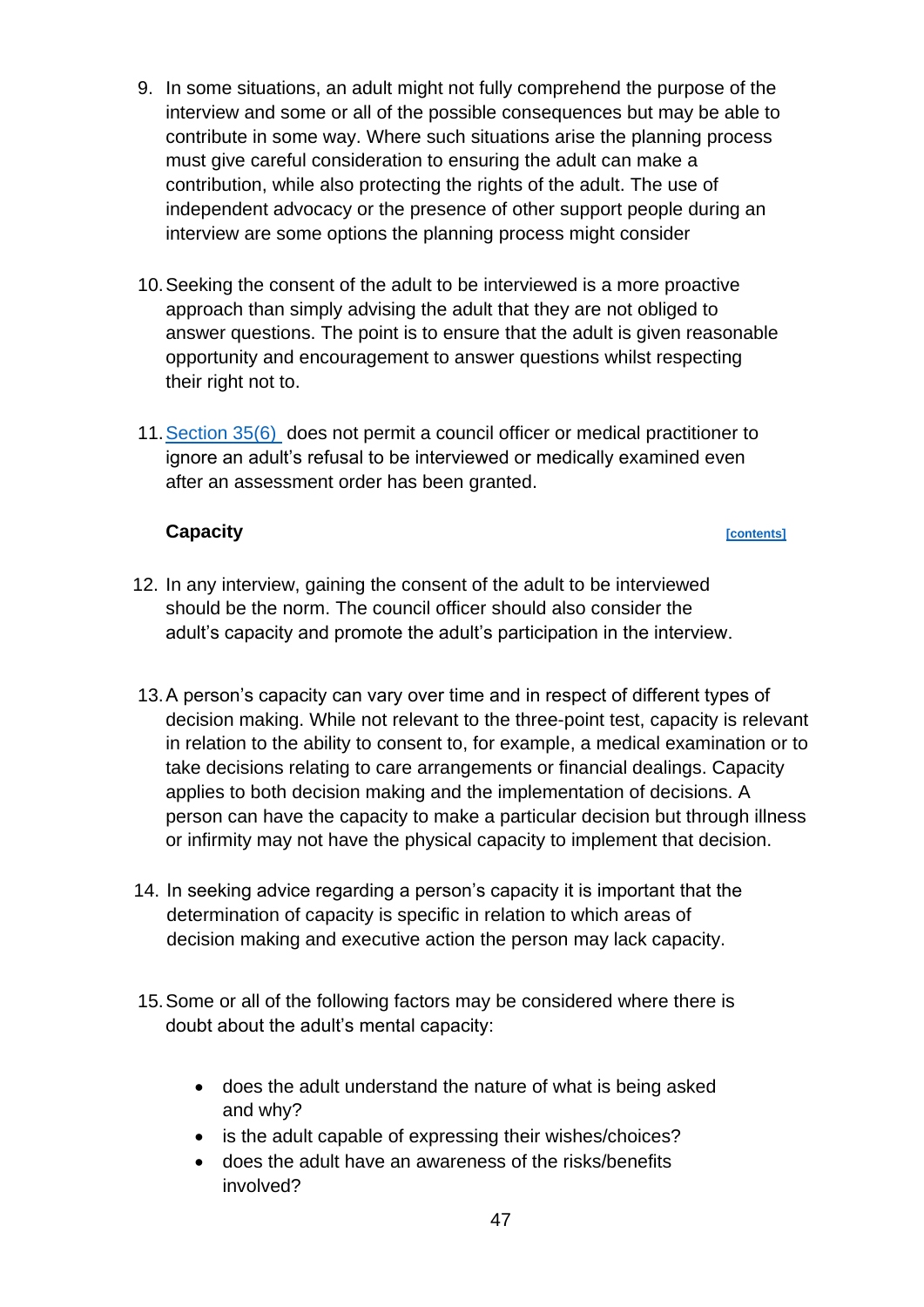- can the adult be made aware of their right to refuse to answer questions as well as the possible consequences of doing so?
- 16.The possible scenarios that may emerge include the following:
	- I. the adult has capacity and agrees to be interviewed;
	- II. the adult has capacity and declines to be interviewed;
	- III. the adult lacks capacity and is unable to consent to being interviewed
	- IV. the adult has capacity but is thought to have been influenced by some other person to refuse consent

## **Participation** *CONTENT CONTENT CONTENT CONTENT CONTENT CONTENT CONTENT*

- 17.A lack of capacity to consent to being interviewed is not an automatic bar on the adult participating in the interview process. The principle of the adult participating 'as fully as possible' should be adhered to. In addition, if the adult is thought to have been influenced to refuse consent, consideration should be given to whether there has been 'undue pressure' applied and therefore a need to consider application for an Assessment Order.
- 18. The council also has to promote the adult's participation in the interview by taking account of the adult's needs where these are identified, for example:
	- communication skills or attention span
	- sensory impairment
	- the adult's first language being other than English any other relevant factors

This may require:

- a specialist in sign language or other form of non-verbal communication such as [Talking Mats](https://www.talkingmats.com/about-talking-mats/)
- a language interpreter
- an independent advocate
- an appropriate adult where police are interviewing an adult who would meet the definition of a mental disorder under the [Mental](https://www.legislation.gov.uk/asp/2003/13/contents)  [Health \(Care and Treatment\) \(Scotland\) Act 2003](https://www.legislation.gov.uk/asp/2003/13/contents)
- a family member or carer to help communication.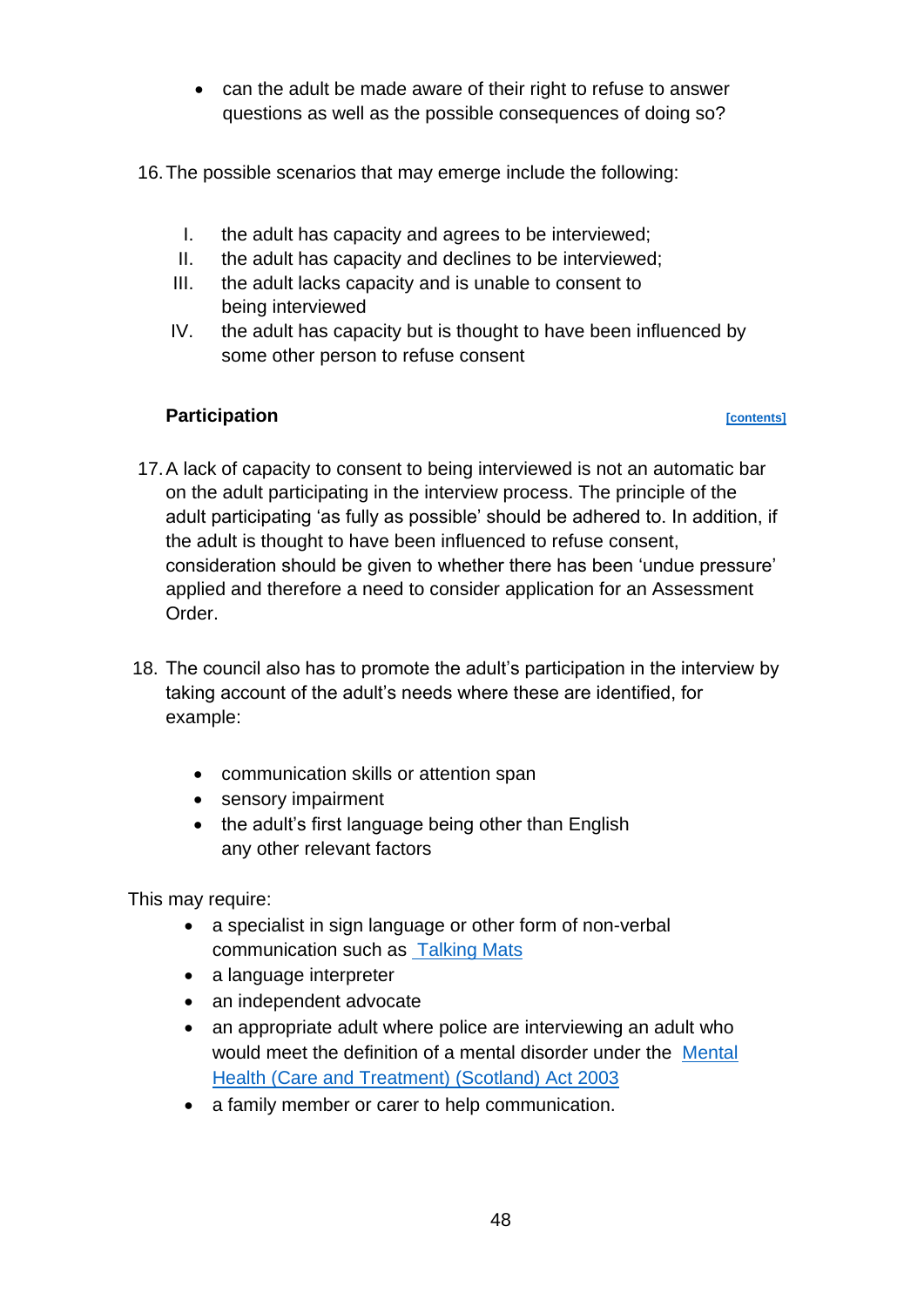## **Can an adult be interviewed with others present? Can an adult be interviewed with others present?**

- 18. It is good practice to ask an adult whether they would wish another person to be present during the interview. For example, a family member, paid carer or an independent advocacy worker, and to facilitate this where possible.
- 19. [Section 8 a](https://www.legislation.gov.uk/asp/2007/10/section/8)llows a council officer, and any person accompanying the officer, to interview the adult in private. Whether or not the adult should be interviewed in private will be decided on the basis of whether this would assist in achieving the objectives of the investigation. The council officer or persons accompanying them may decide to request a private interview with the adult where:
	- a person present is thought to have caused harm or poses a risk of harm to the adult;
	- the adult indicates that they do not wish the person to be present;
	- it is believed that the adult will communicate more freely if interviewed alone; or
	- there is a concern of undue influence from others.

## **Can anyone else be interviewed? Can anyone else be interviewed? Contents**

20.Section 8 allows the interviewing of any adult found in a place being visited under Section 7 of the Act. For example, in some circumstances it may be in the interest of the adult for another person to also be interviewed, for example, someone who shares their home with the adult or, in a regulated care setting, a care worker. Section 8(2) provides that anyone interviewed under this section is not required to answer any questions, and that they are informed of this before the interview commences.

## **Chapter 8: Assessing and managing the risk of harm**

**[\[contents\]](#page-1-0)**

1. The Act provides the legislative framework within which partnerships should establish and implement their own multi-agency procedures and processes. This chapter addresses some of the matters that partnerships should bear in mind in developing these procedures, particularly in relation to multi-agency risk assessment and decision making processes, and also with regard to large scale investigations and initial and significant case reviews.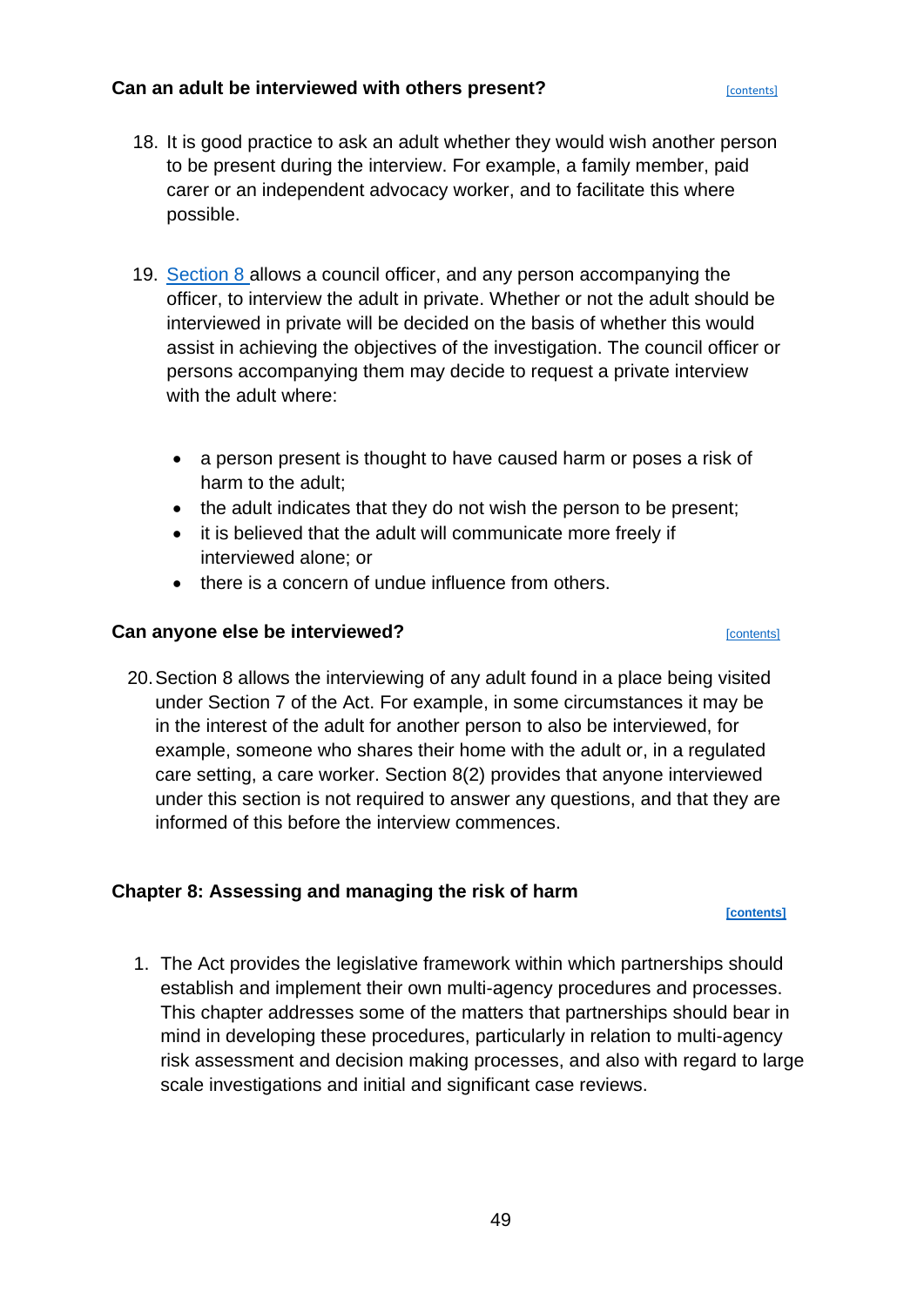### **Risk assessment and the contents of the contents contents [\[contents\]](#page-1-0)**

- 2. The provisions of the Act are concerned with adults at risk of harm. Local procedures should therefore concentrate on the following:
	- an assessment of whether the adult is at risk of harm;
	- an assessment of the nature and severity of any risks identified, including when and where the adult may be paced at risk and an identification of the factors that will impact on the likelihood of risk;
	- the identification of reasonable and proportionate timescales for undertaking inquiries and assessments;
	- the development of a protection plan (that can be single or multiagency), that identifies actions and supports that will eliminate or reduce the risks identified;
	- reviewing and amending protection plans as risks and circumstances change;
	- reviewing whether the adult continues to meet the criteria for an adult at risk of harm, and if not whether there are other supports that will still be required out with the provisions of the Act.
- 3. Many referrals that are made concerning people who are believed to be at risk of harm will result in a determination that they are not at risk of harm and therefore require no further action under the provisions of the Act, though this does not preclude other support or involvement through other relevant legislation, local procedures or alternative services to respond to the individual's needs.
- 4. For other adults the inquiry and investigation process will determine that they are at risk of harm and will need continuing assistance with their support and protection. Such a determination will follow from an assessment process that should involve all relevant agencies. Some cases will involve few or single agency involvement. Others will require the involvement of a wide range of agencies.

### **Case conferences** *p contents*

5. In all cases the assessment process should be based on information supplied by all relevant agencies. This will be coordinated through the Council, with the council officer having a key role in the process. The multi-agency assessment should be considered by an interagency Adult Support and Protection Case Conference. This will be assisted by the collation of up to date and well balanced inter agency chronologies.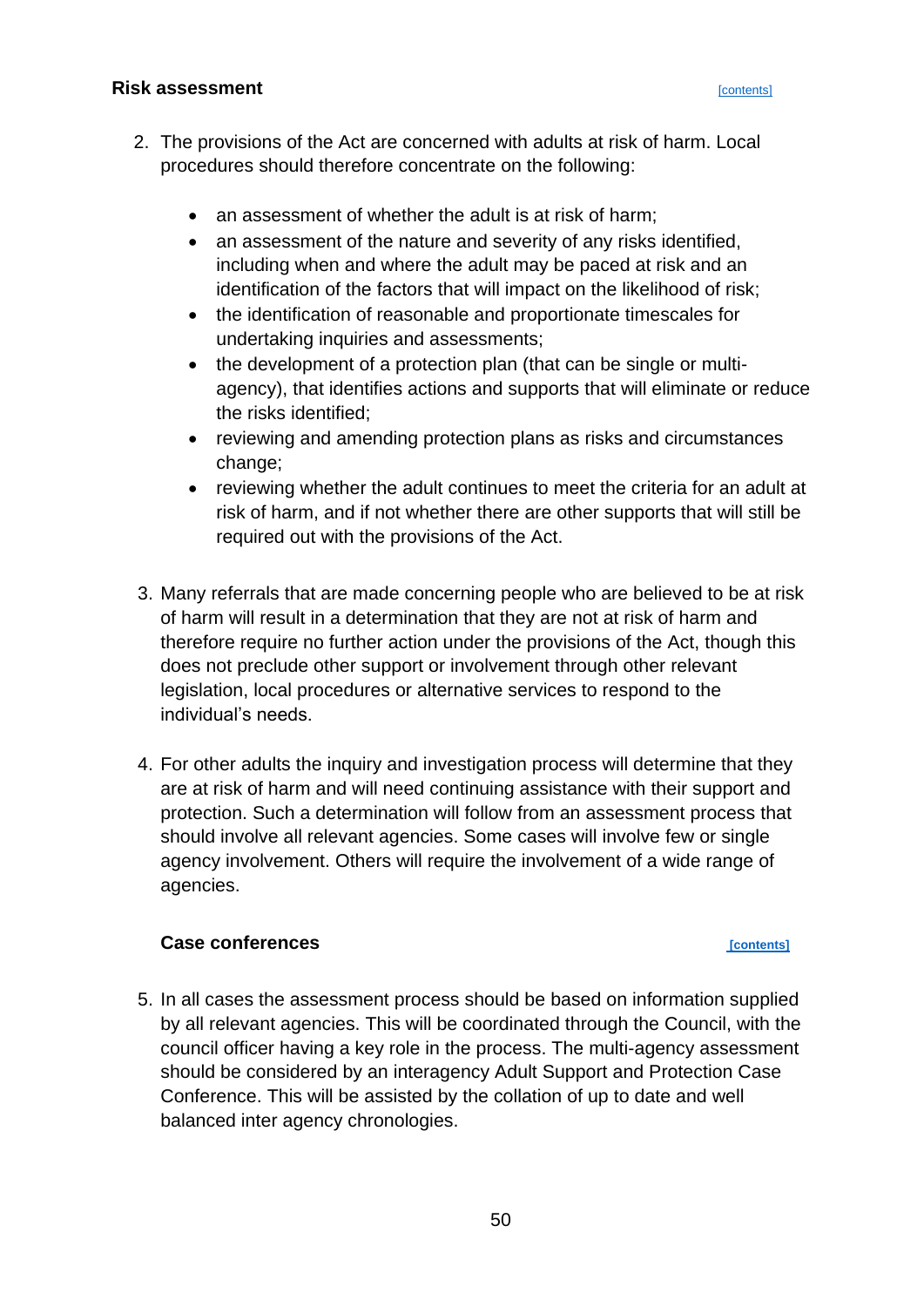- 6. Multi-agency adult protection procedures should give guidance on the convening of meetings of agencies as the best approach to managing risk by agreeing a protection plan.
- 7. Such meetings should be as inclusive as possible, with the presumption that the adult themselves will be in attendance (unless it is considered not to be in their best interests) or that arrangements have been made to ensure that the adult's views and wishes can be conveyed to the meeting. Consideration of timing, venue and accessibility of meetings can assist in making it easier for the adult to attend. The adult does have the right to decide not to attend and this should be respected unless there is reason to believe that this decision has come about as a result of undue pressure.
- 8. The purpose of such meetings will be defined by local procedures, but should include the sharing of information relating to possible harm, the joint assessment of current and ongoing risk and the need to agree a specific and detailed protection plan with timescales for addressing risks and providing services to support and protect the adult.
- 9. The needs of many people may mean that a case conference convened as part of adult support and protection concerns may also need to consider other options for protecting people including under the provisions of the Mental Health (Care and Treatment) (Scotland) Act 2003, and the Adults with Incapacity (Scotland) Act 2000 may also be helpful. However such considerations should not compromise any actions that may need to be taken under the Adult protection legislation.
- 10. During the Covid pandemic in 2020 greater use has been made of virtual meetings and case conferences. This such meetings will require special consideration in the context of enabling the adult to participate as fully as possible, not only in relation to how readily they can use new technology but also in preparation in advance for what can feel very different to a face to face meeting.
- 11. If the meetings of the agencies with the adult are to be effective it is essential that:
	- **the chairperson is trained in the skills necessary** for that role including training on communication support and the ability to take account of the wishes and feelings of the adult at risk and the outcomes which matter to them. Arrangements vary across Scotland but the chairperson is usually either a manager at team leader level or, in some areas an officer whose specific role is to chair such meetings and who has no direct involvement in service provision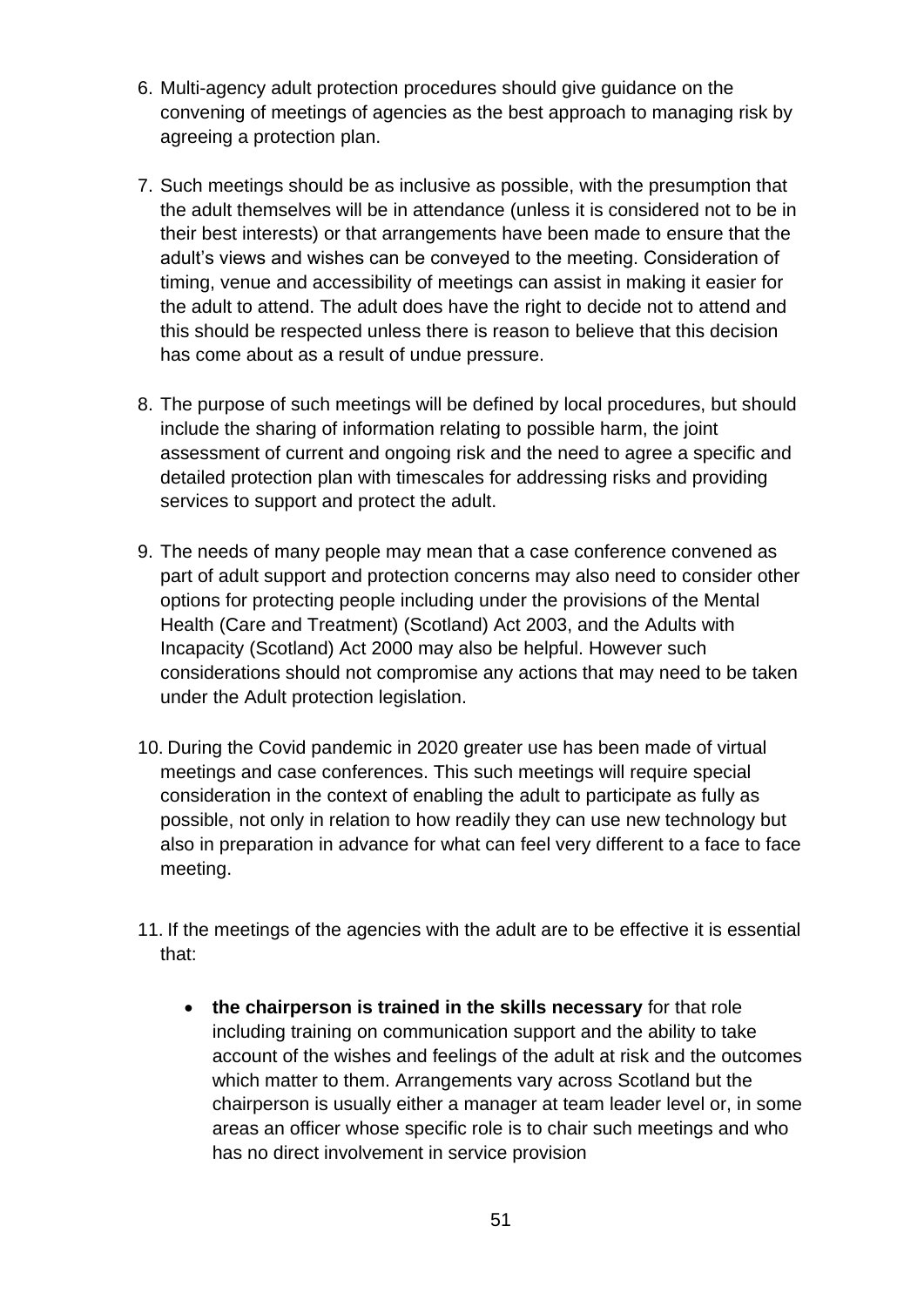- where the **adult at risk has not attended, the reasons** for this are recorded;
- consideration should be given to the **size of the meeting** when the adult is present in order not to make the meeting overwhelming;
- the **meeting is correctly minuted** and sets out who has been invited and who is present (for audit purposes those who have not responded should also be noted) and who has contributed information either in person at the meeting or through previous submissions;
- a **protection plan** is agreed across all relevant agencies, including identification of who is responsible for which aspects of the protection plan, the anticipated timetable, and reporting arrangements;
- **the adult has been able to contribute** to the fullest possible extent and they understand the actions in the protection plan. Where the adult has not attended, arrangements must be agreed for how the outcome of the meeting is explained to them, and who will be responsible for doing this;
- a **date for a review meeting** has been agreed, unless it has been agreed that no further actions are required under the terms of the Act.
- 12.There will be occasions where the alleged perpetrator of harm may be a carer or relative of the adult at risk of harm. In such circumstances there may also be a need to consider the provision of support to the alleged harmer as well as to the adult themselves.

## **Large scale investigations** *performance**[\[contents\]](#page-1-0)*

The Act makes no reference to large scale investigations (LSIs), but these have become increasingly prevalent across Scotland since the implementation of the Act. Many partnerships have their own procedures, sometimes across a number of partnerships (e.g. within one Health Board area). LSIs frequently involve other agencies including the Care Inspectorate, the NHS and the police, but there are no nationally agreed definitions of what warrants an LSI, or guidance for conducting LSIs or for governance arrangements locally. This section of the Code provides some broad guidance for consideration by partnerships in developing their LSI procedures.

13.An LSI may be required where there is reason to believe that adults who are resident of a care home, supported accommodation, an NHS hospital or other facility, or who receives services in their own home may be at risk of harm due to another resident, a member of staff, some failing or deficit in the management regime, or in the environment of the establishment or service. In such circumstances this means that there is a belief that a particular service may be placing all its residents or service users at risk of harm.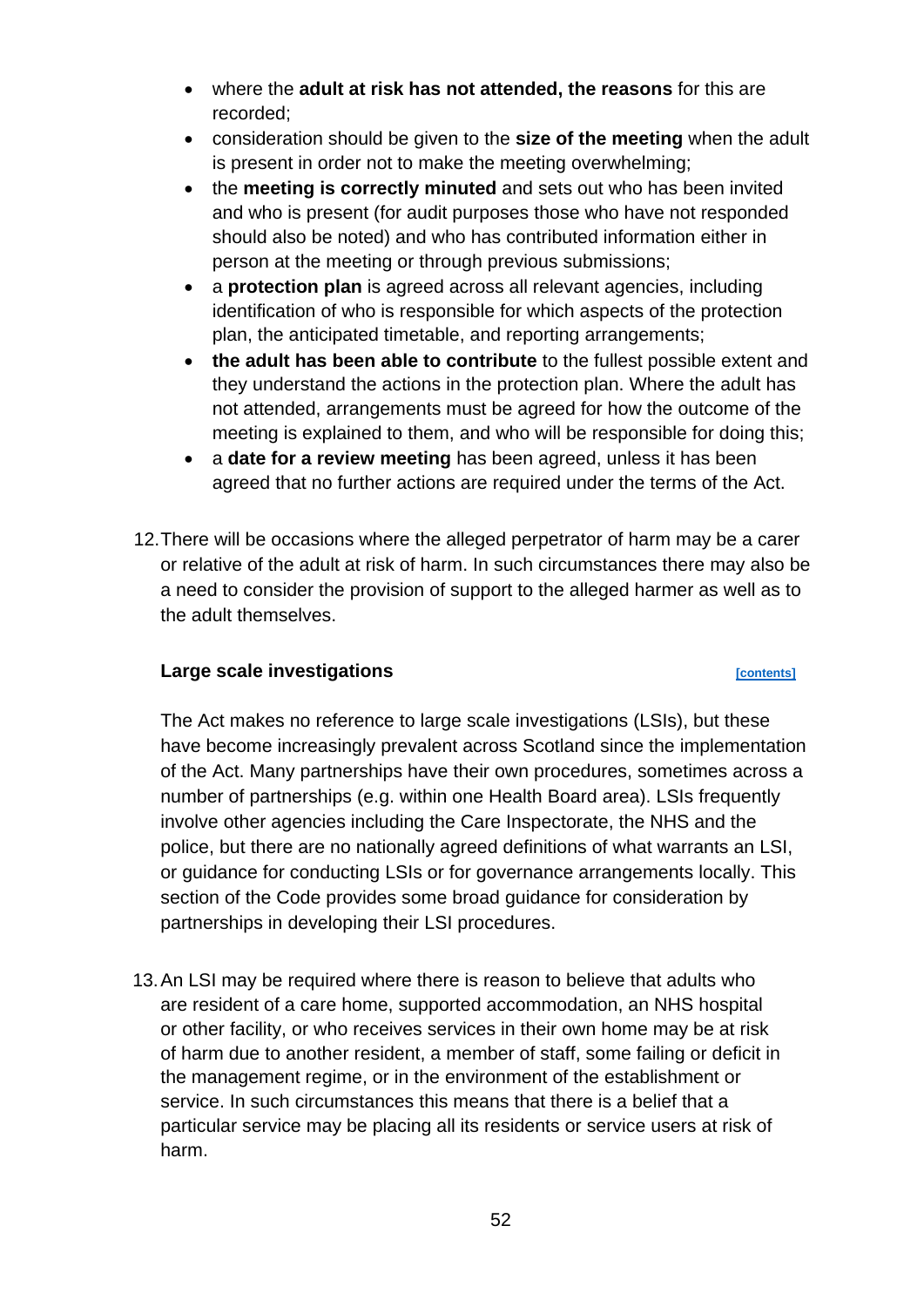14.An LSI should be considered if one or more of the following applies:

- an adult protection referral is received that involves 2 or more adults living within or cared for by the same service;
- a referral is received regarding one adult, but the nature of the referral raises queries regarding the standard of care provided by a service;
- where more than one perpetrator is suspected;
- institutional harm is suspected;
- a whistle-blower has made serious allegations regarding a service;
- there are significant concerns regarding the quality of care provided and a service's ability to improve. These concerns could come from a regulatory body such as the Care Inspectorate;
- an adult or adults are living independently within the community but are subject to harm from a perpetrator or group of perpetrators, or it is strongly suspected that more than one adult is subject to such harm;
- concerns regarding an adult are raised following their admission to hospital or discharge. This may include concerns about a care service that are evidenced by an admission to hospital, or concerns regarding an NHS service area;
- concerns are raised via a complaint to the Care Inspectorate, NHS Board, or the local Council or Health and Social Care Partnership;
- concerns are raised by GPs, District Nurses, Dentists, Allied Health Professionals etc. who attend a service.

15. Harm in a care setting can include:

- Financial, physical or sexual abuse
- Neglect or omission of care
- Exploitation, coercion or undue influence to the detriment of the adult
- Psychological abuse, however subtle.
- Undignified or degrading treatment
- 16. Initial consideration should take place regarding the need for an LSI, including discussion with all other relevant agencies. A decision whether to proceed to an LSI would be expected to take place in a multi-agency meeting, and such meetings would be expected to be chaired by a senior officer of the council at Head of Service level or above.
- 17.The range of agencies involved in an LSI will vary but will always involve:
	- the Council and HSCP, including contracts and commission staff
	- the Care Inspectorate
	- the service provider responsible for the care of the adults

According to circumstances the following, amongst others, may also be involved:

• Police Scotland;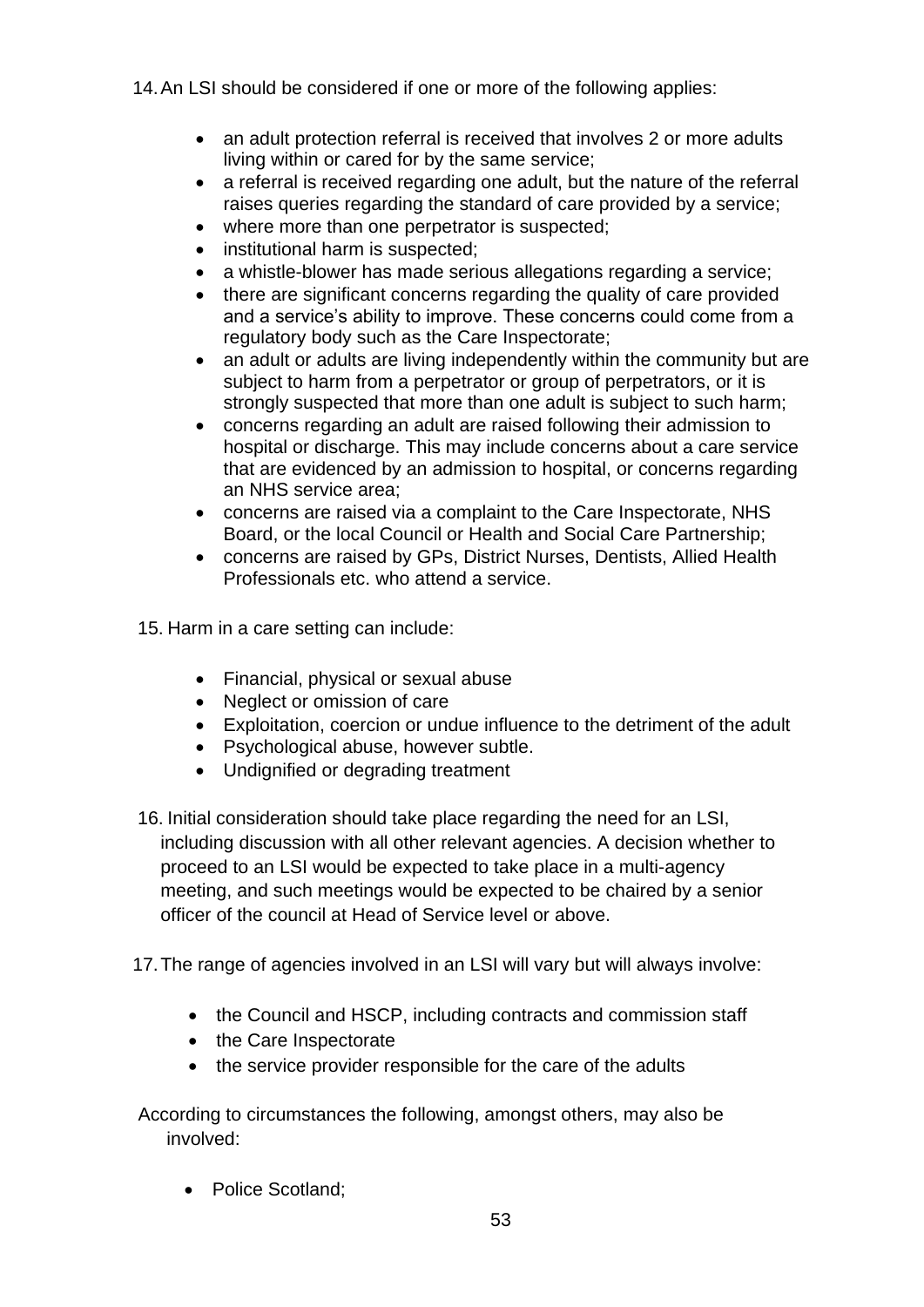- the wider NHS;
- the Office of the Public Guardian;
- the Mental Welfare Commission;
- Health Care Improvement Scotland;
- other councils and partnerships may become involved if they have people placed in the service subject to the LSI.
- 18. If an LSI is instituted a lead officer should be appointed and an oversight group established. All regulatory agencies and staff will have a role to play. Operational staff will have a high level of involvement as all residents or service users will need to minimally have an initial inquiry undertaken, and some of this may move through to the investigation stage.
- 19.It is likely that a number of residents or service users will have protection plans put in place, and that there will also be an improvement plan put in place for the service provider regarding staffing, practice, procedural and other issues.
- 20. The investigation, and subsequent protection planning and action must remain proportionate and reflect the individual needs of all the residents for continuity of care. The families of residents should be kept informed, and the residents themselves kept informed in keeping with their best interests.
- 21. The individual protection plans and service wide improvement plan will all stay in place until agreed that they are no longer necessary. Individual protection plans will be overseen through normal case conference processes. The improvement plan will be monitored by the oversight group.
- 22. The oversight group will be responsible, on the basis of the progress against the protection plans and improvement plan, for determining when the LSI can be concluded.
- 23.LSIs often take place in parallel with other investigations, for example NHS led Adverse Event Reviews or Care Inspectorate activity. Every effort should be made to coordinate such overlapping investigations to minimise duplication and maximise the opportunity for interagency learning.
- 24.Senior managers in partnerships are responsible for initiating and overseeing LSIs. They should keep Adult Protection Committees regularly appraised of the progress of any LSIs that may be underway, and provide the Committee with a final report once the LSI is concluded. This will ensure that any necessary actions arising out of the LSI relating to the duties of Adult Protection Committees can be noted and necessary responses actioned. Adult Protection Committees should advise Officer Groups accordingly.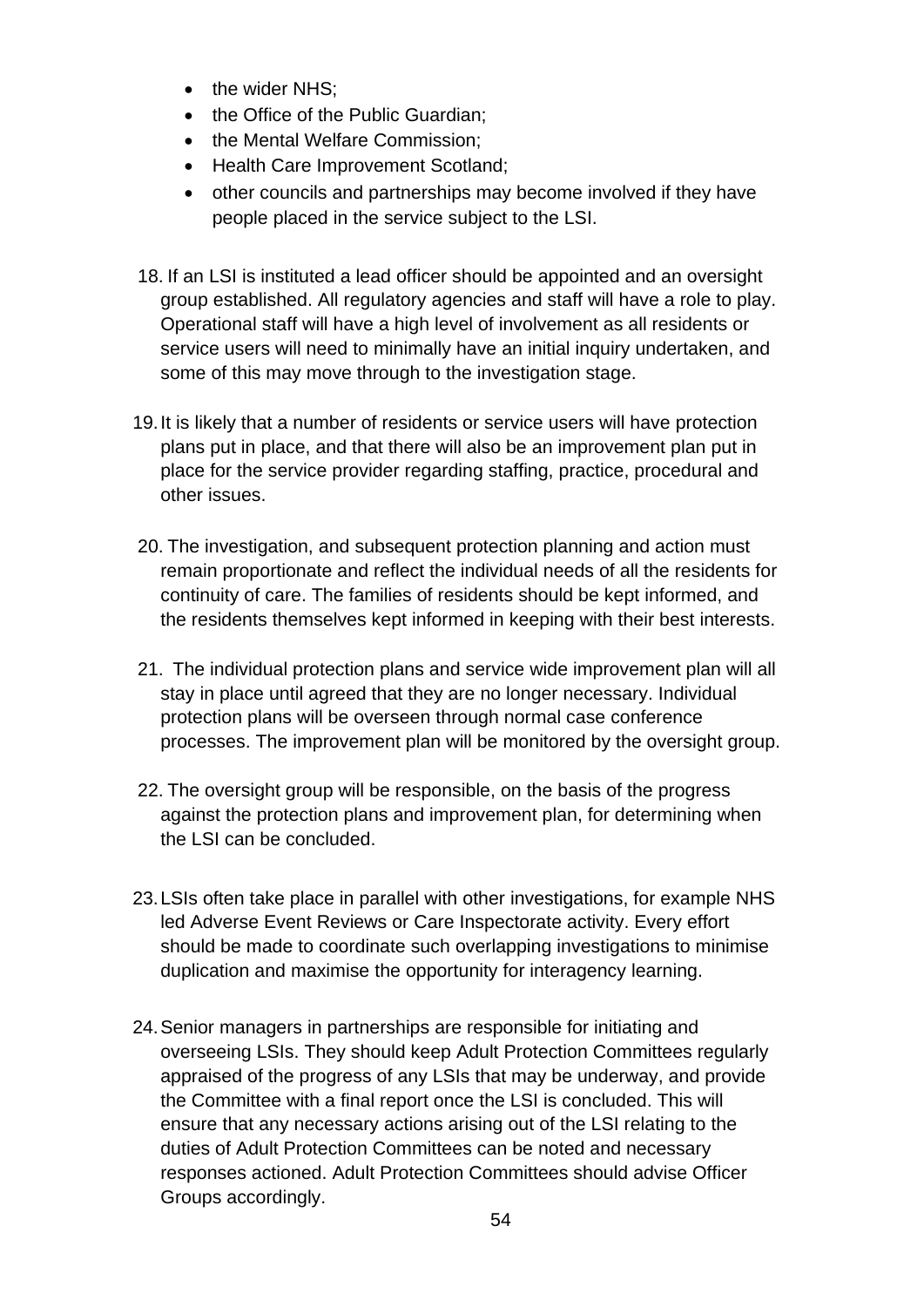### **Initial and significant case reviews**

- 25.A significant case review is a means for public bodies with responsibilities relating to the support and protection of adults at risk of harm to learn lessons from considering the circumstances where an adult at risk has died or been significantly harmed. An initial case review is an opportunity to consider information relating to the case, and recommend whether significant case review or other response is required.
- 26. The Scottish Government published an [Adult protection significant case](https://www.gov.scot/publications/interim-national-framework-adult-protection-committees-conducting-significant-case-review/pages/16/)  [reviews: interim framework](https://www.gov.scot/publications/interim-national-framework-adult-protection-committees-conducting-significant-case-review/pages/16/) in November 2019. This places the responsibility for commissioning and overseeing such reviews with Adult Protection Committees and for submitting final reports to the Chief Officer Group for approval. This is therefore referenced in greater detail in the revised *Guidance for Adult Protection Committees,* publication of which will coincide with publication of this revised Code of Practice.
- 27. This guidance identifies the [Care Inspectorate](https://www.careinspectorate.com/) as the central repository for all ICRs and SCRs as a way of supporting learning from these reviews to be shared more widely. As such, it is important that all learning reviews that are similar in purpose though not labelled as an ICR or SCR are also submitted to the Care Inspectorate.

# **Chapter 9: Medical examinations conducted as part of an adult protection investigation** *contents*

This chapter provides quidance on [Section 9 o](https://www.legislation.gov.uk/asp/2007/10/section/9)f the Act, which allows a health professional to conduct a medical examination, in private, of the adult known or believed to be at risk of harm. This therefore applies to any adult from the point at which an inquiry has been initiated until such times as it has been determined that they are not an adult at risk of harm.

1. A medical examination includes any physical, psychological or psychiatric assessment or examination. The examination can take place either at a place being visited under Section 7 of the Act, or at the premises where the adult has been taken under an assessment order granted under Section 11.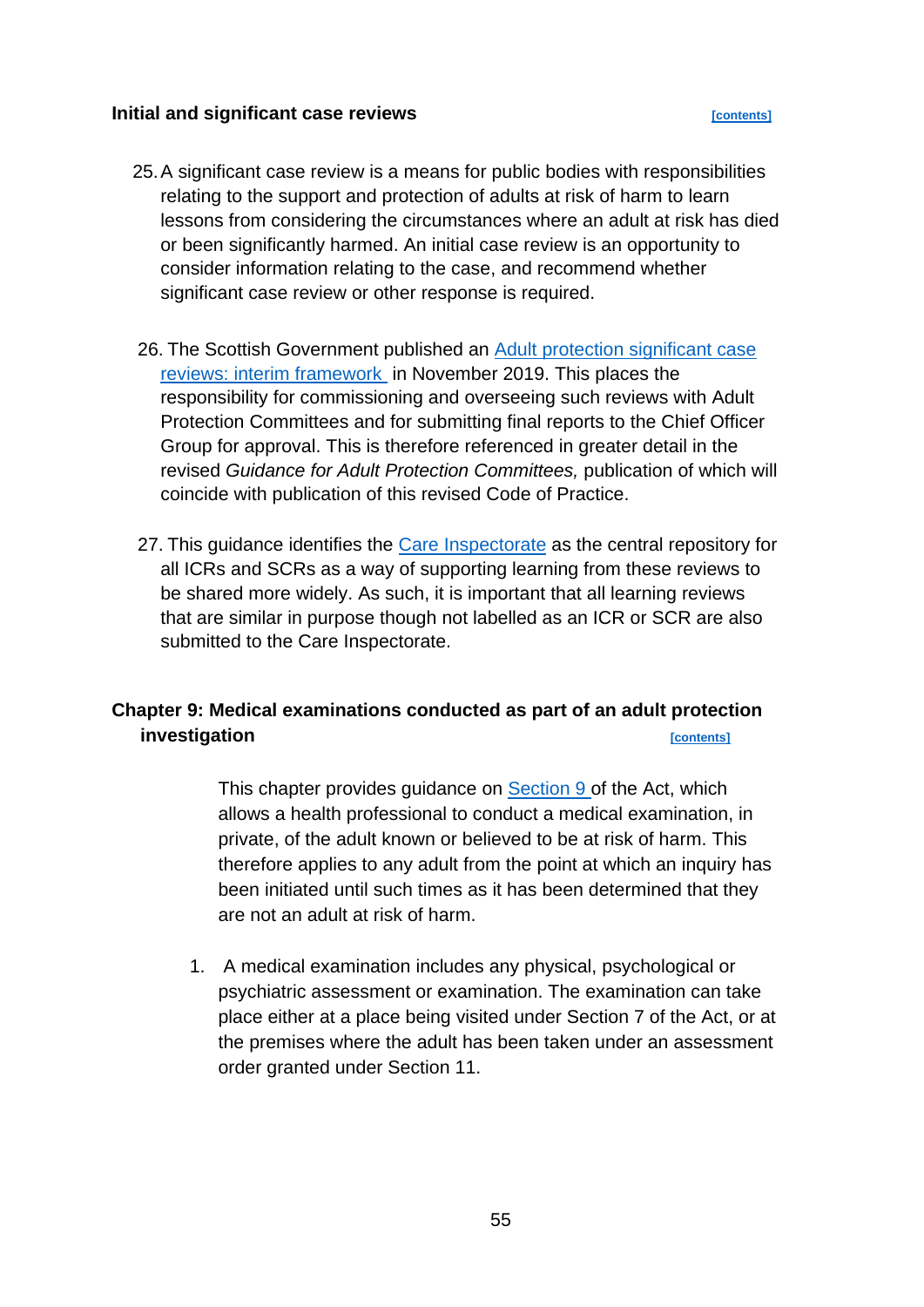**Who may conduct a medical examination and what is its purpose?** 

 **[\[contents\]](#page-1-0)**

2. A medical examination may only be carried out by a health professional as defined under Section 52(2) as a doctor, nurse, midwife or any other type of individual described (by reference to skills, qualifications, experience or otherwise) by order made by Scottish Ministers.

(As at March 2021, no such order has been made)

- 3. A medical examination may be required as part of an investigation for a number of reasons including:
- the adult's need of immediate medical treatment for a physical illness or mental disorder;
- to provide evidence of harm to inform a criminal prosecution under police direction or application for an order to safeguard the adult;
- to assess the adult's physical health needs; or
- to assess the adult's mental capacity.
- 4. Examples of circumstances where a medical examination should be considered include:
- the adult has a physical injury which he or she states was inflicted by another person;
- the adult has injuries where the explanation (from the adult or other person) is inconsistent with the injuries and an examination may provide a medical opinion as to whether or not harm has been inflicted, or whether there are concerns around self-harm;
- there is an allegation or disclosure of sexual abuse and the type of assault may have left physical evidence (following local procedures for liaison with the police);
- the adult appears to have been subject to neglect or self-neglect and is ill or injured and no treatment has previously been sought.

# **Considering the adult's wishes with regard to a medical examination [\[contents\]](#page-1-0)**

5. [Section 9\(2\) o](https://www.legislation.gov.uk/asp/2007/10/section/9)f the Act states that the person to be examined must be informed of their right to refuse to be examined before a medical examination is carried out. In an emergency and where consent cannot be obtained doctors can provide medical treatment to anyone who needs it, provided that the treatment is necessary to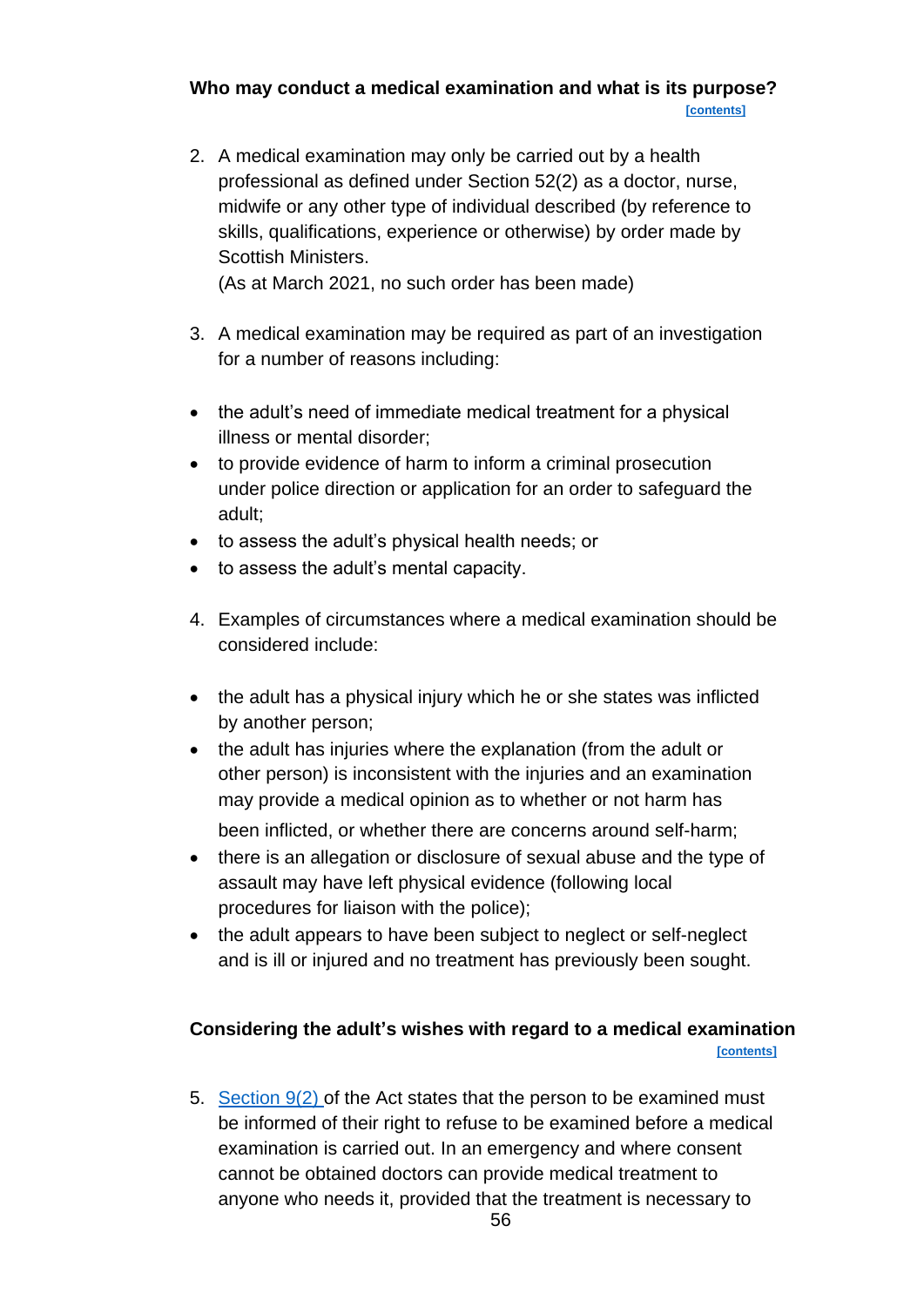save life or avoid significant deterioration in a patient's health. However, doctors are advised to respect the terms of any valid advance refusal, which they know about, or is drawn to their attention. Doctors are also advised to tell the patient what has been done, and why, as soon as the patient is sufficiently recovered to understand. An example of an emergency situation where consent cannot be obtained is where the person is unconscious.

Where it is not possible to obtain the informed consent of the adult because they lack the mental capacity or have difficulty communicating in order to provide consent, the council should contact the Office of the Public Guardian to ascertain whether the person has appointed a welfare attorney, or has a court appointed welfare guardian. Where no guardian or attorney has such powers, consideration may be given to whether it is appropriate to use the provisions in the Adults with Incapacity (Scotland) Act 2000 or the Mental Health (Care and Treatment) (Scotland) Act 2003. Refer to Chapter 5 for advice on advocacy and addressing communication needs. For all medical examinations undertaken, consideration should be given to the importance of where and how medical examinations are conducted. Where a forensic medical examination is required/referred due to concerns around harm caused by rape or sexual assault, this must occur in a suitable healthcare facility i.e. a forensic medical suite in a [Sexual Assault Referral Centre \(SARC\),](https://www.thesurvivorstrust.org/sarc) where the suite has been properly decontaminated.

## **Chapter 10: Examination of records as part of an adult protection investigation [\[contents\]](#page-1-0)**

This chapter provides quidance on [Section 10](https://www.legislation.gov.uk/asp/2007/10/section/10) of the Act which provides that a council officer may require any person holding health, financial or other records relating to an adult known or believed to be at risk, to give the records, or copies of them, to the officer. if this is required to establish whether further action is required to protect that adult from harm. This therefore applies to any adult from the point at which an inquiry has been initiated until such times as it has been determined that they are not an adult at risk of harm. In the case of health records, nothing in the Act authorises someone who is not a health professional to inspect health records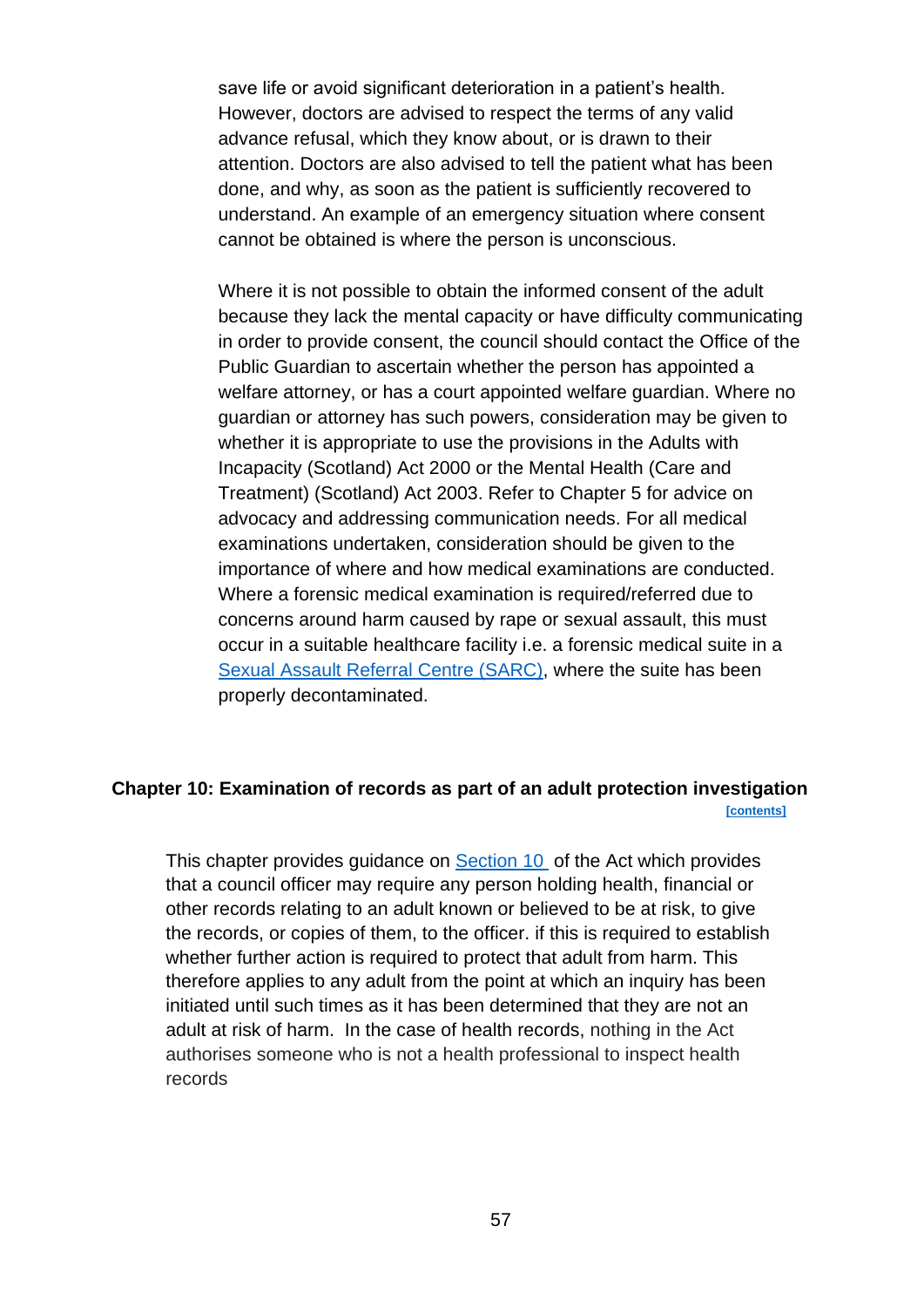## **Information sharing and confidentiality** *[\[contents\]](#page-1-0)*

- 1. The purpose of accessing and examining records is to enable or assist the council to decide whether it needs to do anything in order to protect an adult at risk of harm.
- 2. Under Section 10 of the Act a council officer may require any person holding health, financial or other records relating to an individual whom the officer knows or believes to be an adult at risk, to give the records, or copies of them to the officer. This includes records held in audio, visual or other formats.
- 3. The type of records to be inspected will depend on the type of harm suspected and will need to be judged on an individual basis. Any information requested must be relevant.
- 4. Records should be accessed and information shared only where disclosure will provide benefit to the adult which could not reasonably be provided without such an intervention.
- 5. Chapter 4 of this Code makes clear that it is permissible for agencies to share information when the request arises from a Section 4 inquiry.
- 6. When a person is considering the information to be shared, it is important to consider the adult's right to confidentiality in relation to their personal healthcare information (including medical details, treatment options, and wishes) before information is supplied.

## **Does an adult have to consent to access to records?**

### **[\[contents\]](#page-1-0)**

- 7. If possible, the individual's consent should be attained prior to sharing information but, for the avoidance of doubt, where disclosing information to the appropriate authorities seeks to address a perceived risk of harm to that individual, it is in the public interest to do so. This legal duty applies to all employees and officers of the relevant public bodies and overrides any general duty of confidentiality.
- 8. Where the adult is incapable of consent, it would be good practice to approach the Office of the Public Guardian to ascertain whether a guardian or attorney may consent on their behalf. Where no guardian or attorney has such powers, consideration may be given to whether it is appropriate to use the provisions in the [Adults with Incapacity](https://www.gov.scot/publications/adults-with-incapacity-act-principles/#:~:text=Adults%20with%20Incapacity%20%28Scotland%29%20Act%202000%3A%20principles.%20The,suitable%20for%20meeting%20the%20needs%20of%20the%20individual.)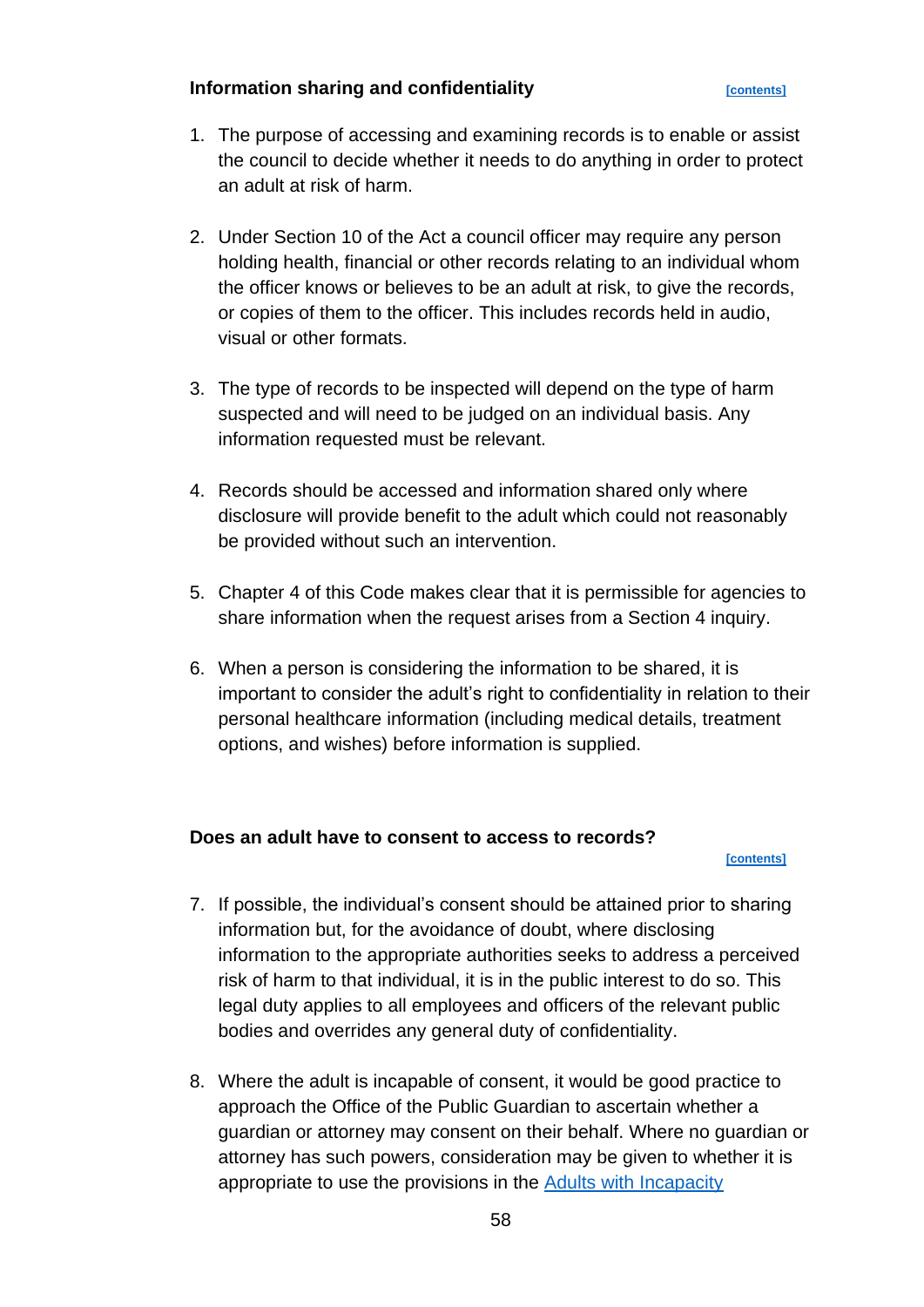## **Who may access and inspect records?** *[\[contents\]](#page-1-0)*

- 9. [Section 10 \(](https://www.legislation.gov.uk/asp/2007/10/section/10)4) allows for records given to the council officer to be inspected by the officer and any other person whom the officer considers appropriate in relation to the content of the records.
- 10.Section 10(7) defines health records as records relating to an individual's physical or mental health which have been made by or on behalf of a health professional in connection with the care of the individual. The council officer or any other person whom the officer considers appropriate may determine whether records are health records.
- 11. In the case of health records, the Council Officer is empowered by the Act to identify, take or copy medical records held by a service but having obtained them must ensure they are interpreted by a health professional.
- 12. In some cases it will be sufficient for a health practitioner provide a summary of their involvement with the adult and of the adult's physical or mental health, along with any relevant documents or reports. It should be noted however that Section 10 refers to existing records held by a professional or organisation rather than information created specifically to meet a request.
- 13.Good practice would be for each council to nominate persons of a suitable seniority to have authority to make decisions regarding accessing records on behalf of the council. This decision should be made in discussion with relevant bodies responsible for keeping records such as general practitioners.

### **How may records be accessed?**

**[\[contents\]](#page-1-0)**

14. A requirement to provide records may be made by the council officer during the time of a visit to the person holding the records or at any other time. The council officer should be able to demonstrate to the record holder that they require records to be given under section 10.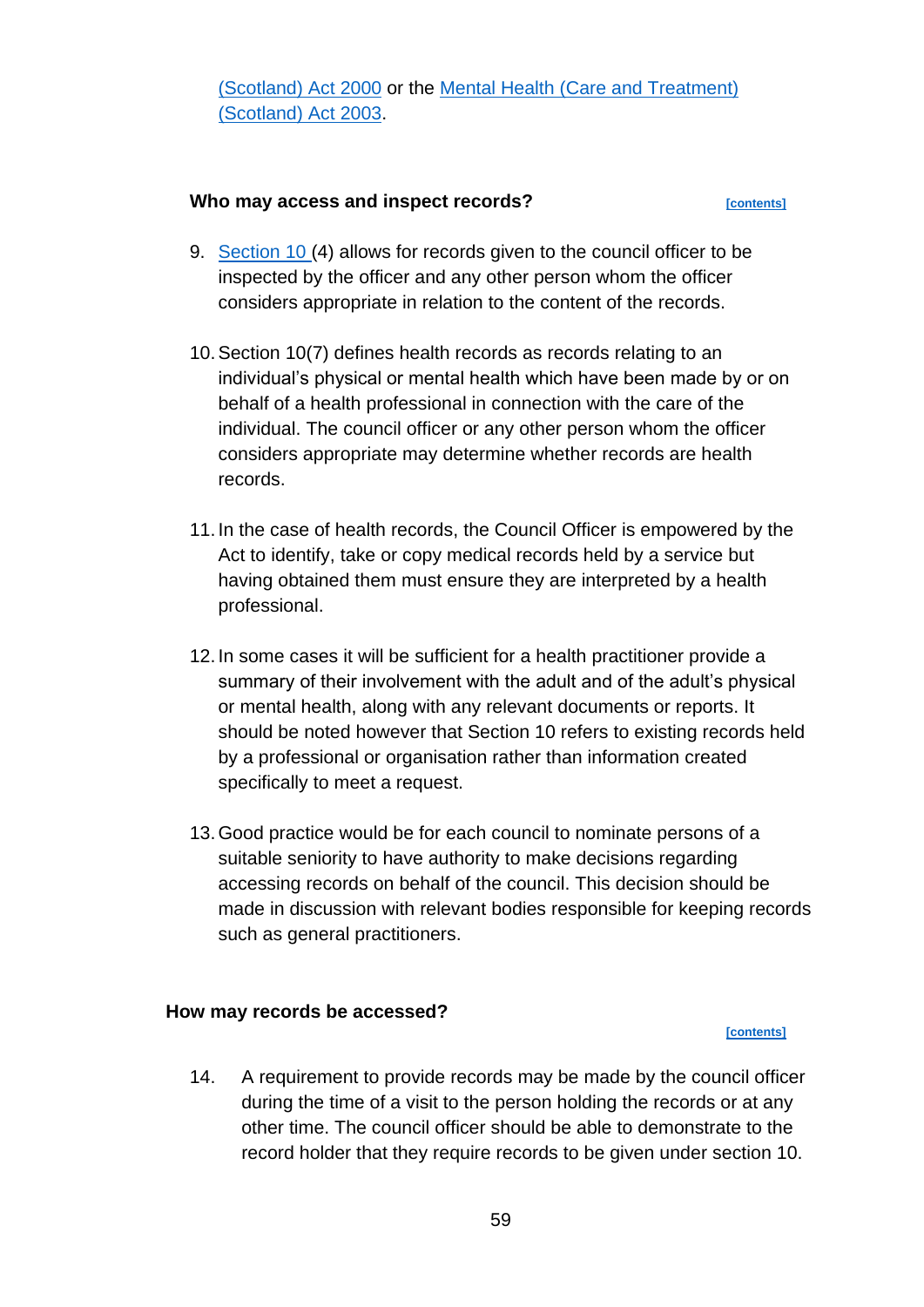The council should have procedures in place, agreed with relevant bodies which hold records, for obtaining and verifying authorisation.

- 15. If a request for information is made at a time other than during a visit, it must be made in writing. If the requirement is transmitted electronically it will be treated as having been made in writing if it is received in a legible form and is capable of being used for subsequent reference.
- 16. Usually only the relevant parts of a record will be copied to be given to the council officer. It is essential that copies of records are treated with the same degree of confidentiality as the original records. Good practice would be to discourage the use of original records except in circumstances where the validity of the original wording is pertinent to the investigation (for example if neglect has been alleged in a registered care setting).
- 17. It would be good practice for agreement to be reached with the record holder when records are obtained on how their records are to be treated. For example, whether copies of records should be kept for the minimum length of time necessary and then returned to the original record keeper or whether they should be destroyed.
- 18. A draft Protocol for Requesting Information under Section 10 was circulated by Social Work Scotland to partnerships in December 2020 for use as a template for use on local procedures. This includes a draft pro forma that should be used for all requests of a particular agency under Section 10, outlining details of the adult at risk, the nature of the information requested and the reason why this is being sought. It also includes guidance notes for council officers, and an information sheet for agencies about the provisions of the Act.

### **Must the record keeper comply with a request for access?**

 **[\[contents\]](#page-1-0)**

- 19[.Section 49](https://www.legislation.gov.uk/asp/2007/10/section/49) of the Act provides that it is an offence for a person to fail to comply with a requirement to provide information under Section 10, unless that person has a reasonable excuse for failing to do so.
- 20. Councils should make reasonable efforts to resolve disagreements when record holders refuse to disclose them. Informal or independent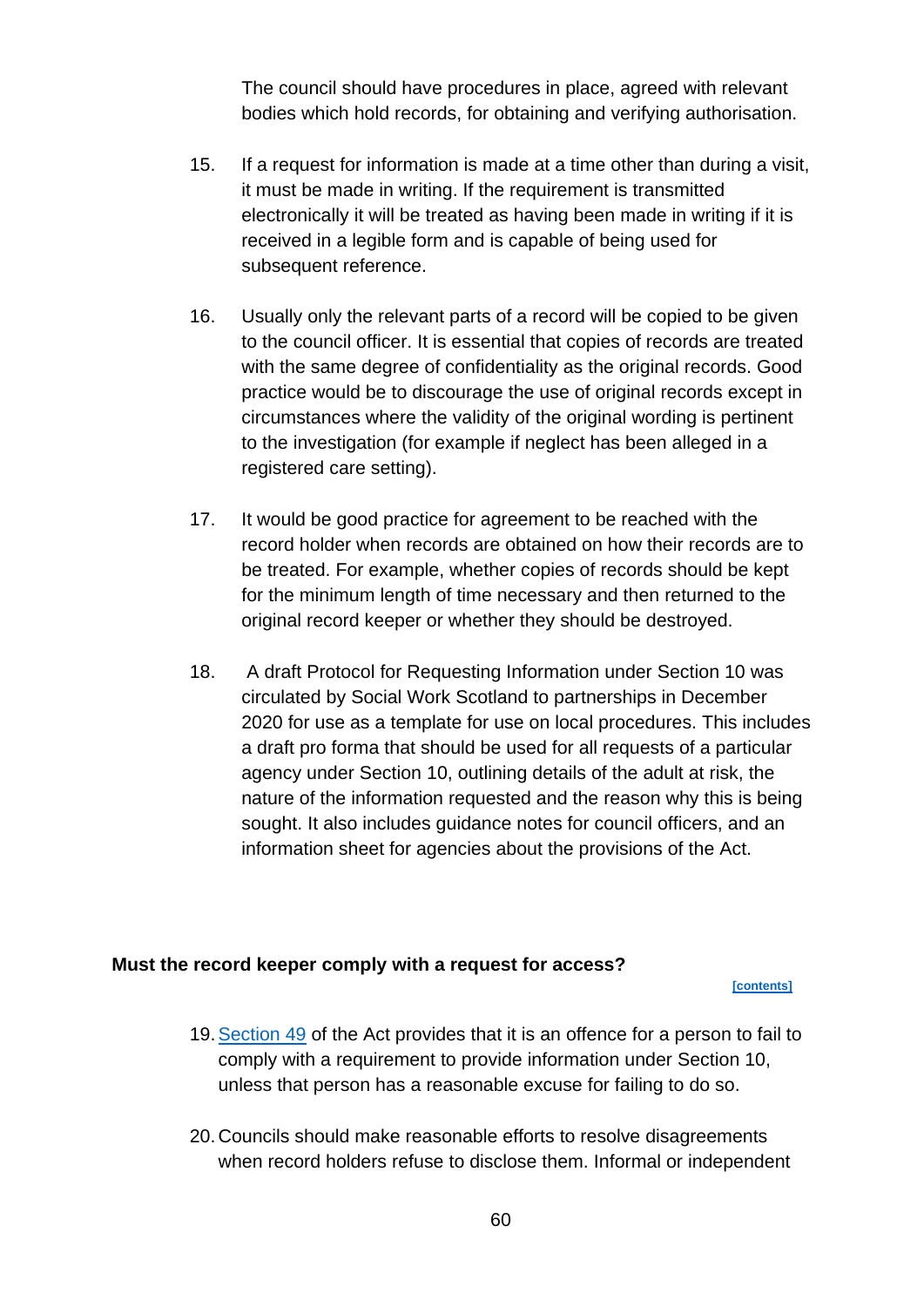conciliation might be considered, depending on the circumstances and reasons given for refusal.

21. Chapter 15 provides detail of the disposals available if a person or body is found guilty of obstruction or failure to comply with a request for information.

## **Chapter 11: Protection orders** *contents contents*

## **General considerations for all protection orders**

This chapter provides guidance on the sections of the Act which allow a council to apply to a sheriff for a protection order. Protection orders cover assessment orders (which may be to carry out an interview or medical examination of a person), removal orders (removal of an adult at risk) and banning orders or temporary banning orders (banning of the person causing, or likely to cause, the harm from being in a specified place) (Sections 11-22).

- 1. Applications for protection orders must be made by the council, save for banning orders where the application may also be made by or on behalf of the adult whose well-being or property would be safeguarded by the order or any other person who is entitled to occupy the place concerned. This section of the Code will apply to applications made by the council.
- 2. There is no requirement under the Act for the council to have previously arranged a visit under Section 7, an interview under Section 8, or medical examination under Section 9 prior to applying for a protection order. Protection orders may be applied for at any time in the process, depending on the individual circumstances of a case.
- 3. The decision to apply for a protection order will normally be taken at an Adult Support & Protection case conference. As such it will be a multiagency decision, informed by a report from the Council Officer. The council's legal department will then be asked to arrange for the submission of the application. Evidence must be made on oath with both the council's solicitor and the authorised council officer appearing before the sheriff to present evidence.
- 4. A council cannot apply for a Protection Order until the expiry date of the previous order. This means attention must be paid to timescales where an application for a further order is being considered. Timely discussions with the sheriff clerk, explaining the concerns and seeking an agreement regards what needs to be done and when will assist in ensuring continuity of protection orders.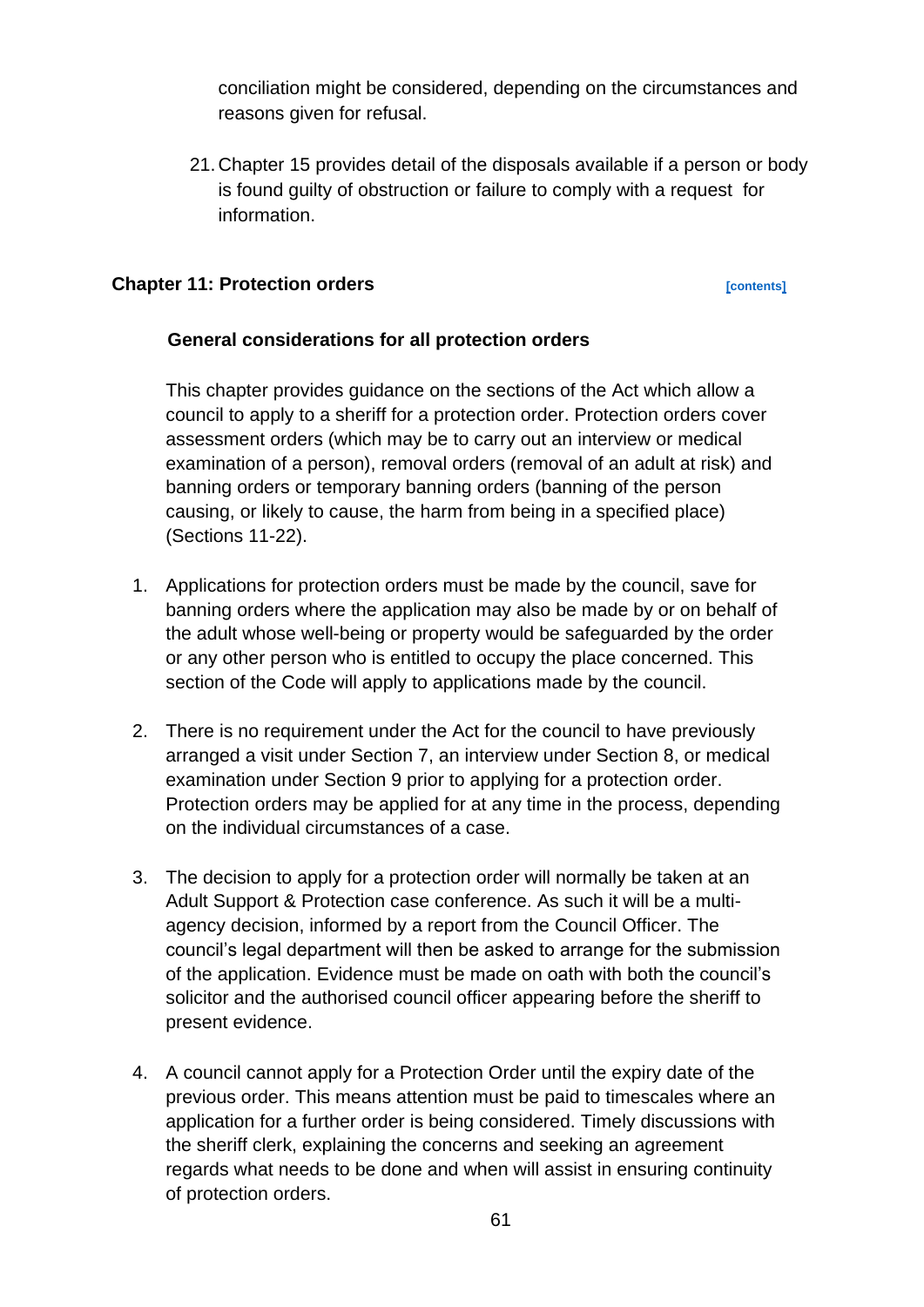## **What to consider before applying for a protection order?**

 **[\[contents\]](#page-1-0)**

- 5. Before the council or any person makes a decision or undertakes any function under the Act, they must have regard to the general principles outlined in sections 1 & 2 of the Act, and as outlined in Chapter 3 of the Code.
- 6. The use of other legislation may also be considered, for example, social work, child protection, mental health, civil law or criminal justice legislation.
- 7. Consideration must also be given to whether the adult should be referred to an independent advocacy organisation or provided with other services. The rationale for referring or not referring to advocacy must be clearly recorded and specifically referred to in any reports.
- 8. If it is considered that the adult will refuse consent to the granting of a protection order the council should re-consider the merit of the application. If the council decides to pursue an application where the affected adult has capacity to consent and their refusal to consent is known, then the council must prove that the adult has been 'unduly pressurised' to refuse to consent to the granting of an order, see paragraphs 10 -15 of the Chapter.
- 9. Wherever practicable, the adult must be kept fully informed at every stage of the process, for example, whether an order has been granted, what powers it carries, what will happen next, whether they have the right to refuse, or what other options are available. It is also good practice to ensure that carers' providing care and support are kept up-to-date with the proceedings. This is also important where a carer is a Guardian or has power of attorney.

## **Can an order be granted or enforced without an adult's consent?**

 **[\[contents\]](#page-1-0)**

- 10.It must be borne in mind that the principles emphasise the importance of striking a balance between an individual's right to freedom of choice and the risk of harm to that individual. Where the adult at risk has refused to consent, [Section 35](https://www.legislation.gov.uk/asp/2007/10/section/35) provides that the sheriff in considering making an order, or a person taking action under an order, may ignore the refusal where the sheriff, or that person, reasonably believes:
	- that the affected adult at risk has been unduly pressurised to refuse consent; and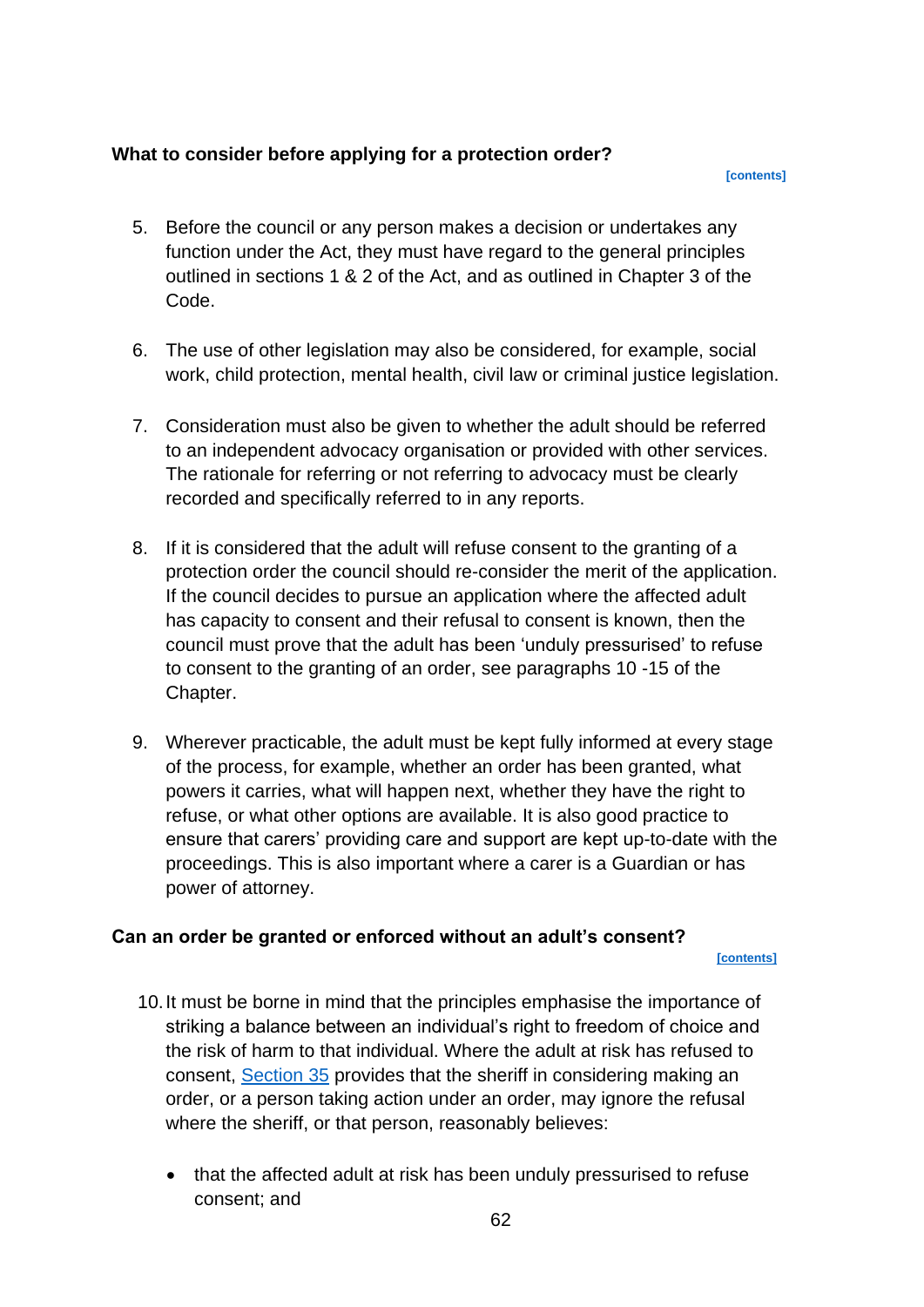- that there are no steps which could reasonably be taken with the adult's consent which would protect the adult from the harm which the order or action is intended to prevent.
- 11. There are essentially three stages that require that the issue of consent be considered. Firstly, a council (or other person) must believe that there are no steps, which could reasonably be taken with the adult's consent before proceeding to apply for an order. For example, the council may have previously tried an informal approach to move the adult to another place for interview and a medical examination. If the informal approach was unsuccessful, the option to formally apply to the court for an assessment order is available. Secondly, if an application is made and consent to the granting of the order is refused by the adult at risk, then the sheriff must consider the test referred to in paragraph 10 above and the onus will be on the applicant for the order to satisfy the sheriff in that regard. Thirdly, if an order is granted, a person must not take action to carry out or enforce that order without separately considering the same test.
- 12. Section 35(4) of the Act gives an example of what may be considered to be undue pressure. This states that an adult at risk may be considered to have been unduly pressurised to refuse to consent if it appears that:
	- harm which the order or action is intended to prevent is being, or is likely to be, inflicted by a person in whom the adult at risk has confidence and trust; and
	- that the adult at risk would consent if the adult did not have confidence and trust in that person.
- 13. In this scenario, the sheriff or the council officer pursuing the application must reasonably believe that there is a relationship of confidence and trust between the affected adult and the person allegedly subjecting the adult to undue pressure, and that the adult would otherwise consent if the adult did not have that confidence and trust. The most obvious relationships to assume confidence and trust would be between parent-child, siblings, partnerships and friendships. The assessment of undue pressure may include the development of the relationship and how the suspected harmful circumstances may have resulted in the affected adult's refusal to consent.
- 14. Section 35(5) makes it clear that this is not the only type of behaviour that would constitute undue pressure. Undue pressure can also be applied by an individual who may or may not be the person suspected of harming the adult, such as a neighbour, carer or other person. For example, a relative who is not suspected of causing the harm but does not, for whatever reason, wish the council to apply for an order may place undue pressure on the affected adult to refuse consent. Undue pressure may also be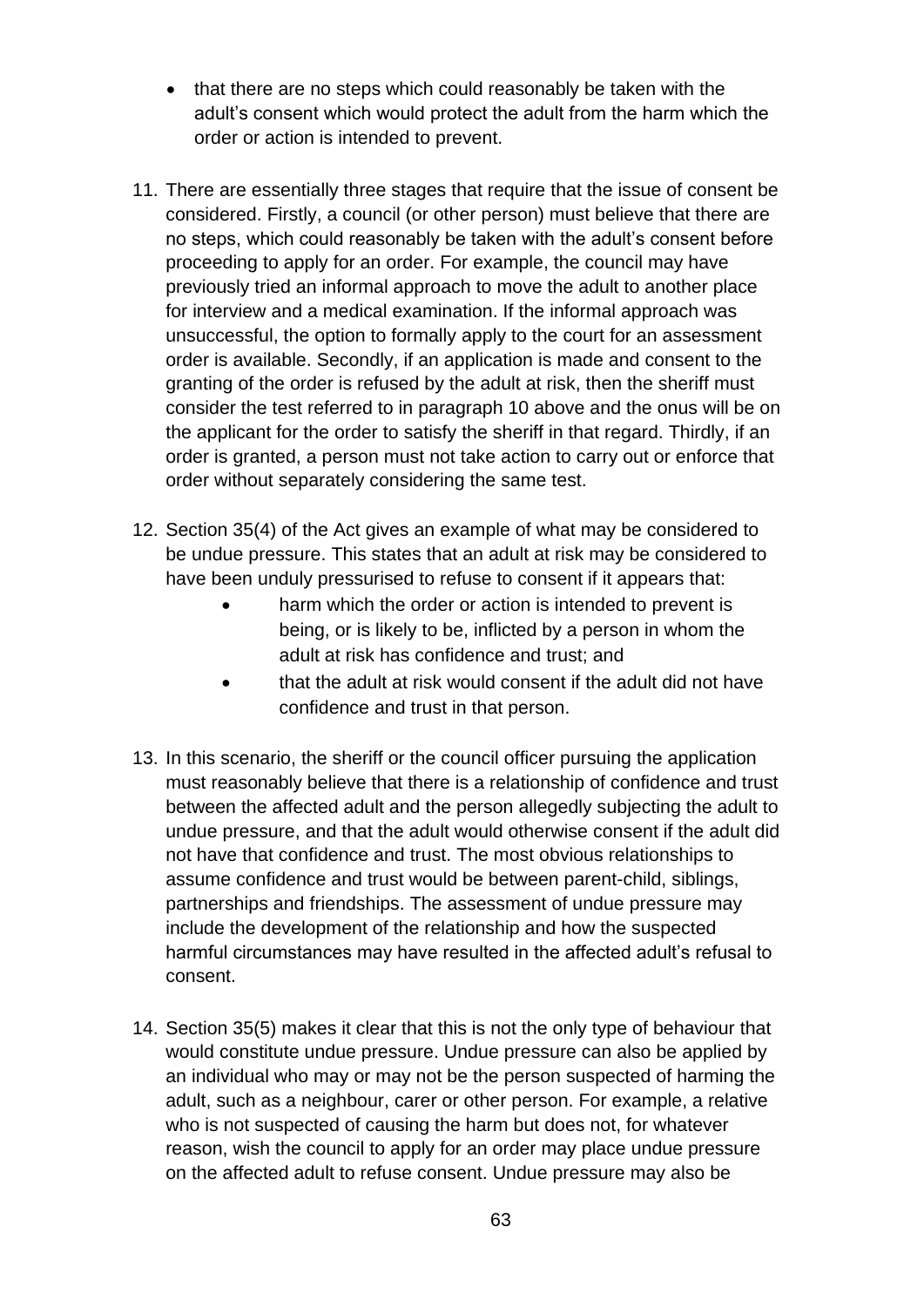applied by a person that the adult is afraid of or who is threatening them and that the adult does not trust.

15. Where the adult does not have capacity to consent, the requirement to prove undue pressure does not apply. Evidence of lack of capacity will be required by the Sheriff. Where there is an *active refusal* of consent, what should properly happen where an adult clearly refuses to consent but where s/he is believed not to have the capacity to make that decision must be considered. Where an adult may be unable to express an opinion, or unable physically to resist an order, that inaction is not necessarily acquiescence. If an adult with incapacity refuses to comply with a banning order, and where an adult does not have capacity in that context, it may be better practice to take action under other legislation, rather than under ASPA, e.g. under the Adults with Incapacity (Scotland) Act, the appointment of a guardian with the power to take whatever action is necessary to protect or support the adult. Alternatively, if the adult with incapacity has a mental disorder, it may be more appropriate to consider the Mental Health (Care and Treatment) (S) Act 2003, which can permit an assessment, medical examination and, if necessary, the removal of the person at risk to a place of safety without her/ his consent.

### **Chapter 12: Assessment orders** *contents*

This chapter provides guidance on [Section 11](https://www.legislation.gov.uk/asp/2007/10/section/11) of the Act which allows a council to apply to a sheriff for an assessment order. This allows a council officer to take a person from a place being visited under section 7 in order to allow a council officer, or any council nominee, to conduct a private interview, or a health professional to conduct a medical examination in private. This order would be necessary only if it were not possible to carry out the interview or examination at the place of the visit. An assessment order will be granted only where there is reasonable cause to suspect that the subject of the order is an adult at risk of serious harm, and that the action specified is necessary to establish this and to identify what further action may be required.

### **What is an assessment order?** *CONTERNATE CONTENTS*

- 1. The purpose of an assessment order is to determine whether the adult is an adult at risk; and whether there is reasonable cause to suspect that the adult at risk is being, or is likely to be, seriously harmed; and whether any action should be taken to protect the adult from serious harm.
- 2. The council may make an application to a sheriff for an assessment order to help the council to decide whether the person is an adult at risk and to take an adult at risk of serious harm to a more suitable place in order to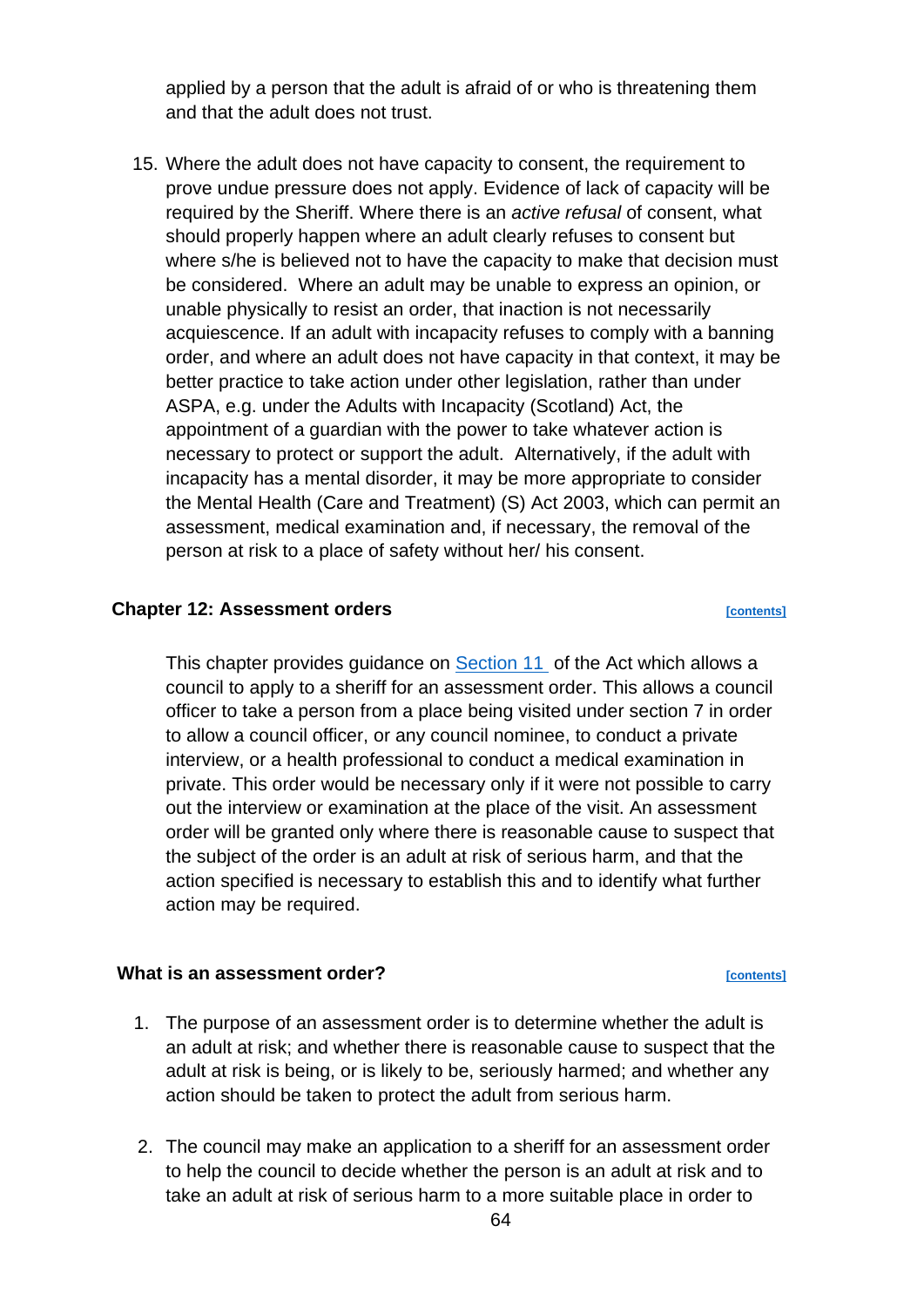allow a council officer or council nominee to conduct a private interview. The order also provides that a health professional may carry out a medical examination in private.

- 3. When an assessment order is granted, the sheriff must also grant a warrant for entry under [Section 37](https://www.legislation.gov.uk/asp/2007/10/section/37) in relation to a visit under [Section 7.](https://www.legislation.gov.uk/asp/2007/10/section/7) The warrant for entry to accompany an assessment order will detail a specified place and only that place can be entered using the warrant. The warrant permits a constable to accompany a council officer and to do anything, including the use of reasonable force, where necessary which the constable considers to be required in order to fulfil the object of the visit. Only the constable has a right to use reasonable force.
- 4. The affected adult can be taken to the place specified on the order but whilst there, the adult still retains the right to refuse to answer all or some of the questions when interviewed. The adult may similarly refuse a medical examination. The affected adult must be informed of these rights before an interview or a medical examination takes place.
- 5. The protection element of the assessment order allows the council to conduct an assessment in private. This could also be beneficial to the adult where the adult may be under undue pressure to refuse consent.
- 6. An assessment order does not have the power to detain the adult in the place they are taken to. The adult may choose to leave at any time.

### **What are the criteria for granting an assessment order?** *[\[contents\]](#page-1-0)*

- 7. [Section 12 s](https://www.legislation.gov.uk/asp/2007/10/section/12)ets out the circumstances in which a sheriff may grant an assessment order. The sheriff must be satisfied that:
	- the council has reasonable cause to suspect the subject of the order is an adult at risk who is being, or is likely to be, seriously harmed;
	- the order is required to establish whether the person is an adult at risk who is being, or is likely to be, seriously harmed; and
	- the place at which the person is to be interviewed and examined is available and suitable.
- 8. The council must therefore be able to satisfy the sheriff that a suitable place will be available to take the adult. This may in some circumstances require written confirmation from the person who owns or manages this place that they are willing to receive the adult for assessment purposes. For example, the place could be a friend's or relative's house or a care home. The suitability of the place to conduct a private examination could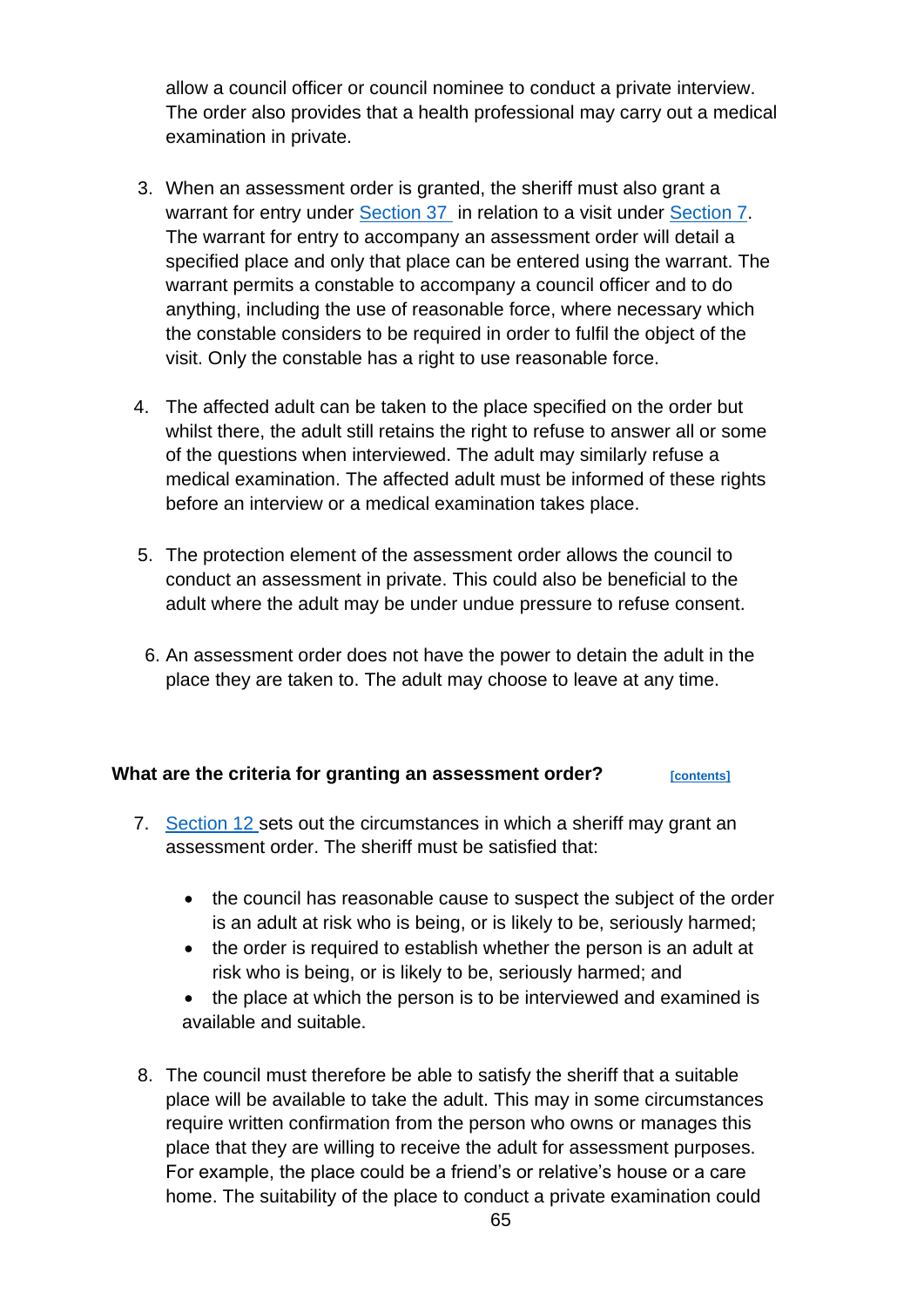also be confirmed in writing. This would be desirable but it may not always be practicable in potentially urgent or emergency situations.

- 9. Under [Section 13 ,](https://www.legislation.gov.uk/asp/2007/10/section/13) an order should only be sought where it is not practicable during a visit under Section 7 (due to a lack of privacy or otherwise) to:
	- interview the person under Section 8 : or
	- conduct a medical examination of the person under [Section 9 .](https://www.legislation.gov.uk/asp/2007/10/section/9)
- 10. It may be that the adult needs to be taken from a threatening environment with the prospect the adult may then relax and agree to an interview and/or medical examination. Given that the adult is to be taken to a place where they may be interviewed and medically examined, it would be good practice for the council to provide full details of the actions to be undertaken under the order and the estimated length of time that the assessment and interview may take. This approach would support the application in demonstrating that the council is taking into account the principle of least restriction.

## **Notification** *[\[contents\]](#page-1-0)*

- 11.Under [Section 41\(](https://www.legislation.gov.uk/asp/2007/10/section/41)3) and (5), the Act provides that the applicant for an order must notify the affected adult in writing of the application and should advise them of their right to be heard or represented before the sheriff and to be accompanied by a friend, relative or any other representative chosen by the adult.
- 12. Under [Section 41\(4\)](https://www.legislation.gov.uk/asp/2007/10/section/41) the affected adult may be heard or represented before granting an assessment order. Under section 41(5) the affected adult may be accompanied in court by a friend, a relative or any other representative (including legal) chosen by the adult.
- 13. Section 41(2) provides that the sheriff may disapply the above requirements where the sheriff is satisfied that by doing so this will protect the adult from serious harm or will not prejudice any other person affected by the disapplication.
- 14. In cases where the council becomes aware that the person suspected of harming the adult may also attend a hearing, for example where the adult wishes to be accompanied by that person, it would be good practice for the council to inform the sheriff prior to the hearing being held. The sheriff will then be able to decide whether to apply the provisions available under the [Vulnerable Witnesses \(Scotland\) Act 2004](https://www.legislation.gov.uk/asp/2004/3/contents#:~:text=%20Vulnerable%20Witnesses%20%28Scotland%29%20Act%202004%20%201,proofs%20in%20relation%20to%20victim%20statements%20More%20) .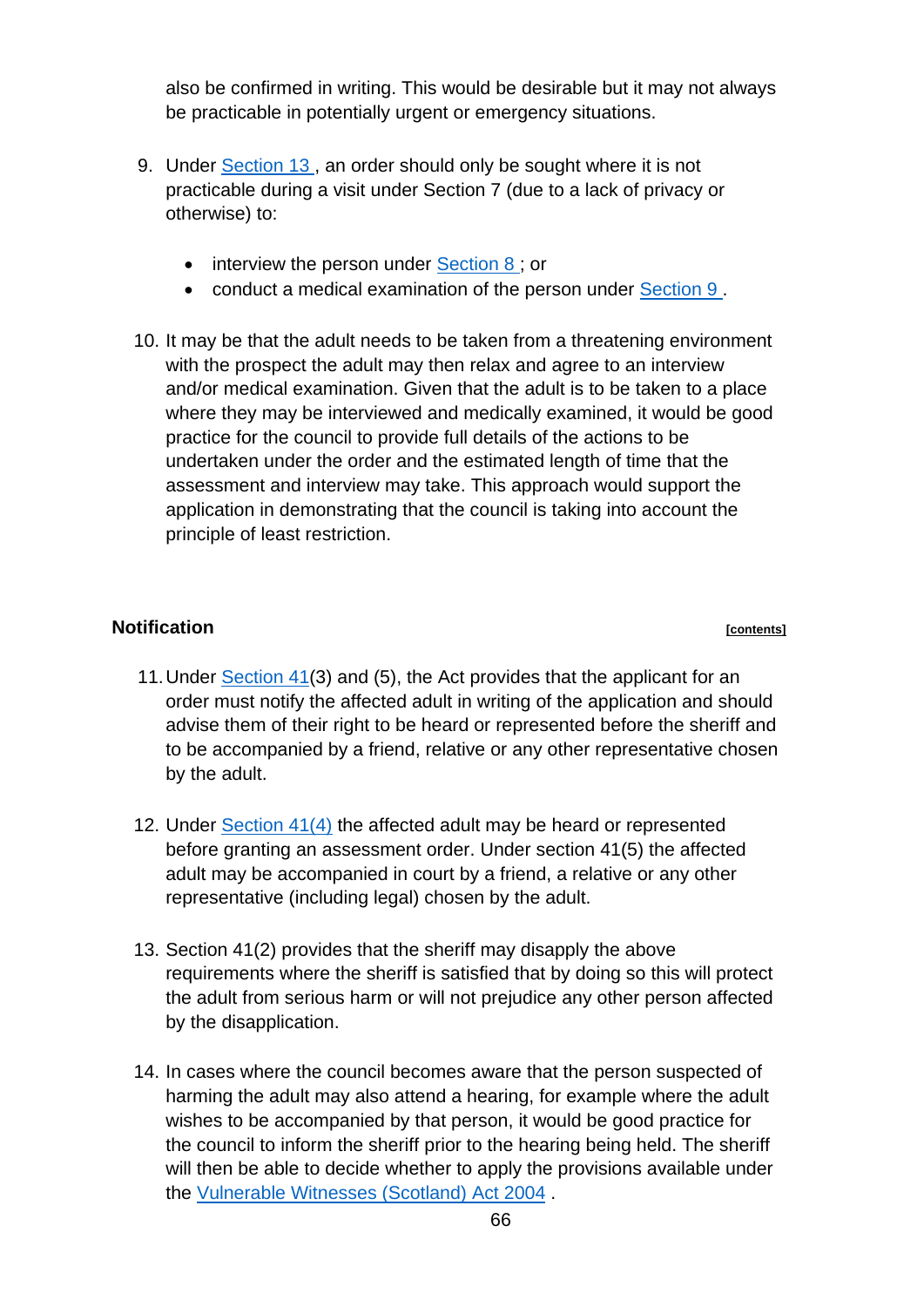- 15.Where the adult concerned has indicated that they do not wish to have legal representation, or it appears that they do not understand the process, this should be recorded and indicated to the court by the council. The court retains a common law power to appoint a Curator ad Litem where a person is party to a case, but does not have full mental capacity.
- 16. Under Section 41(6), the sheriff has discretion to appoint a safeguarder before deciding on the order. The role of the safeguarder is to safeguard the interests of the affected adult at risk in any proceedings relating to an application. The sheriff may instruct the safeguarder to report on the issue of consent.

## **Timescales within which an order must be carried out** *[\[contents\]](#page-1-0)*

- 17.The date specified in the order may be different from the date the order is granted. The assessment order is valid for 7 days after the date specified in the order. For example, an order with a specified date of 13 November would expire at midnight on 20 November.
- 18. The purpose of the assessment order is to take the adult to a more suitable place to enable the adult to be interviewed or medically examined. The adult must only be taken to the place specified on the order. There may be circumstances where, before the order is executed, the adult consents to being taken to another place. This does not invalidate the original terms of the order.
- 19. The key focus should be on carrying out an assessment given the suspicion of serious harm. It should be explained to the adult that the application for an assessment order was made due to concern for the adult. The adult has the right to refuse consent to the interview or the medical examination. After the interview or examination has been conducted or where the adult has refused to give their consent, the adult is free to leave.
- 20.The assessment must be undertaken in the shortest time practicable to minimise any possible distress or confusion to the adult. For example, a medical examination may only require an adult to be removed to the GP's surgery for an hour while an examination is carried out. However it may be that the adult would be happy to consent to remaining in a place overnight.
- 21. Once the order has been executed, it cannot be used again i.e. it does not provide for the adult to be taken from a place more than once to be interviewed or for a further medical examination.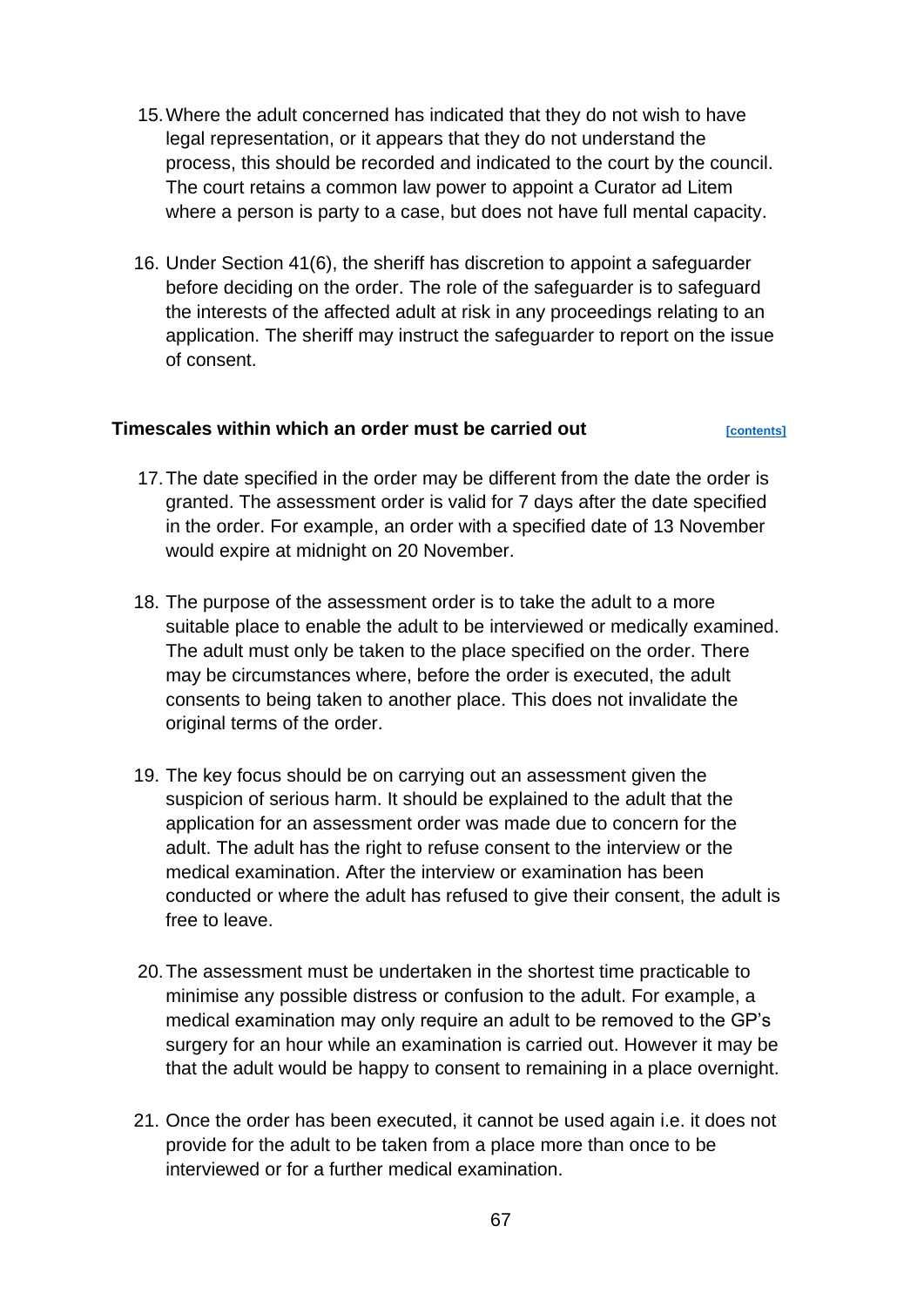- 22. The adult should be informed that an assessment order does not permit detention or allow a refusal to participate in an interview or medical examination to be over-ridden.
- 23. An assessment order cannot be appealed.

## **Warrant for entry** *contents*

- 24. In granting an assessment order, the sheriff must also grant a warrant for entry that authorises a police constable to use reasonable force. It must be borne in mind that the use of force is an absolute last resort, to be used in very exceptional circumstances, and only when all other options have been exhausted.
- 25.It is important that a multi-disciplinary plan be prepared in advance on how to carry out the assessment order. In order to minimise distress and risk to the adult, the procedure should be carefully planned and co-ordinated with all those involved in the process. The plan should include contingencies in case the adult does not respond as expected. Where it is anticipated that there may be a risk of violence, a multidisciplinary assessment of the risk should be undertaken. It may be that the management of the process should be passed on to the police to enable them to address the issue of the safety of all parties concerned. However, all parties involved should bear in mind the principle of "least restrictive alternative" at all times.
- 26.Once a warrant has been executed, it cannot be used again.

## **What can be done in cases of urgency?** *CONTERENTERS*

- 27. [Section 40](https://www.legislation.gov.uk/asp/2007/10/section/40) makes provision for cases of urgency. An application can be made to a justice of the peace for a warrant to enter premises in cases of urgency where it is not practicable to make application to a sheriff. (For further information on warrants for entry, please refer to chapter 7).
- 28. An application may be made to a justice of the peace where:
	- it is not practical to apply to the sheriff; and;
	- the adult at risk is likely to be harmed if there is a delay in granting the warrant.
- 29. Local procedures should provide guidance to council officers on how to deal with emergencies including access to court officials and Justices of the Peace.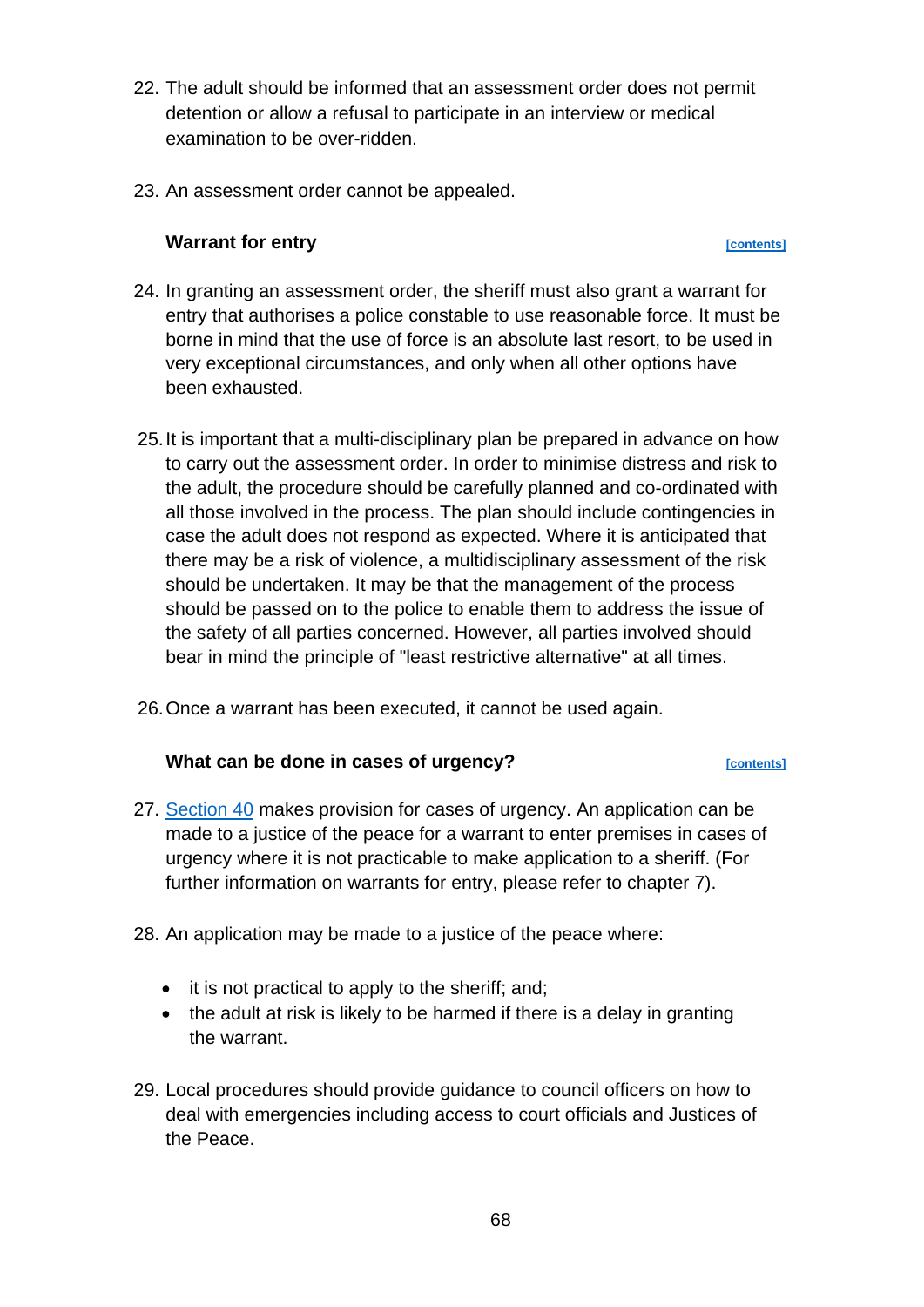### **What happens after the order expires or the adult wishes to leave? [\[contents\]](#page-1-0)**

30. Although the Act does not make explicit what happens after an assessment order expires or the adult chooses to leave, the council continues to have a duty of care to return the adult safely to the place from which they were removed or to a place of their choice, within reason. To this end, the council may consider discussing some form of support plan with the adult at risk or, where appropriate, convene a multidisciplinary meeting to discuss further care and protection issues.

### **Chapter 13: Removal orders** *contents*

This chapter provides guidance on [Section 14](https://www.legislation.gov.uk/asp/2007/10/section/14) of the Act which allows a council to apply to the sheriff for a removal order, which, if granted, allows the council to remove the adult at risk to a specified place. The purpose of a removal order is to assess the adult's situation and to support and protect them. This is a short-term order and, although effective for a maximum of seven days, it is envisaged that it will not be required to last that long in the majority of cases. A removal order will be granted only where the sheriff is satisfied that the adult is likely to be seriously harmed if not moved to another place and that there is a suitable place available to remove the adult to. The council must protect any property owned or controlled by an adult who is removed from a place under a removal order.

## **What is a removal order?**

- 1. A removal order can only be granted in respect of an adult at risk of harm and is primarily for protection purposes and not for a council interview or a medical examination. It permits the person named in the order to be moved from any place to protect them from harm. For example, the place the adult at risk actually lives may however be a contributory factor in the harm and the move may provide "breathing space" for the specified person.
- 2. Action can only be considered where the person is an adult at risk who is likely to be seriously harmed if not moved and suitable accommodation is available to which that person can be moved. (For further information on what constitutes an adult at risk, please refer to Chapter 3).
- 3. [Section 14](https://www.legislation.gov.uk/asp/2007/10/section/14) provides that a council may apply to the sheriff for a removal order which authorises: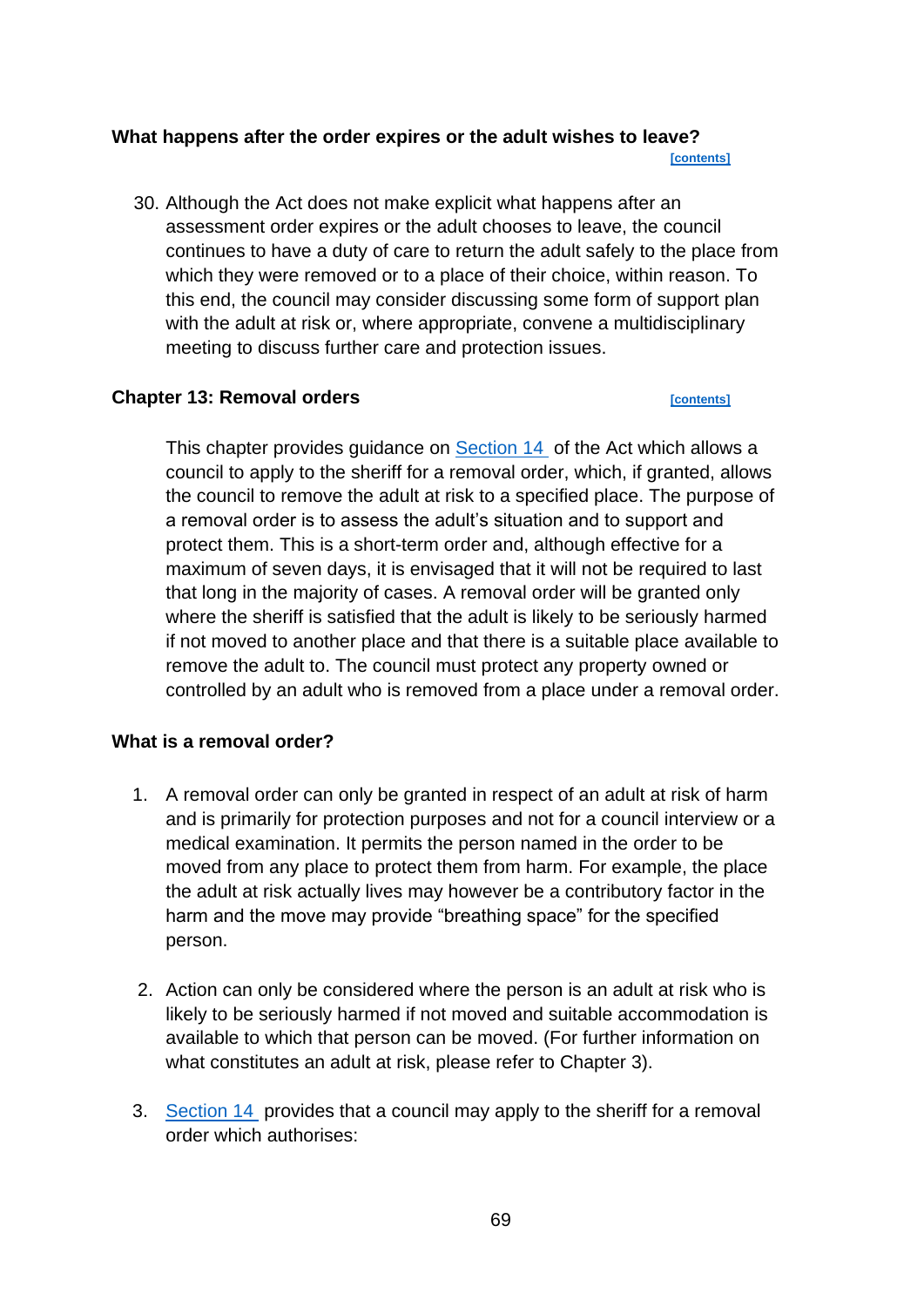- a council officer, or any council nominee, to move a specified person to a specified place within 72 hours of the order being made; and
- the council to take such reasonable steps as it thinks fit for the purpose of protecting the moved person from harm.
- 4. There is a 72 hour period in which to execute the removal order. It expires 7 days (or such shorter period as may be specified in the order) after the day on which the person specified in the order is moved in pursuance of the order.

## Who can apply for a removal order?

- 5. Although the application for the order must be made by the council, the council may choose to nominate another person, for example, someone from one of the co-operating bodies to actually move the adult at risk. This may be important if, for example, the nominated person is more familiar to the adult at risk than the council officer. It may be more reassuring for the person being removed if this was done by someone who they already know rather than a stranger. However, only the council officer and police constable have the right to enter the premises where the adult is located to remove the adult.
- 6. The removal order will specify where the adult is to be removed to. Good practice suggests a protection plan could be submitted by the council with the application.

## **What are the criteria for granting a removal order? [\[contents\]](#page-1-0)**

- 7. Under [Section 15 ,](https://www.legislation.gov.uk/asp/2007/10/section/15) the sheriff may grant a removal order only if satisfied:
	- that the person in respect of whom the order is sought is an adult at risk who is likely to be seriously harmed if not moved to another place; and
	- as to the availability and suitability of the place to which the adult at risk is to be moved.
- 8. The place where the adult at risk is removed from may not necessarily be their own home. They could be in public, private or commercial premises. The adult can be removed from any place in pursuance of a removal order. The adult is to be removed to the place specified in the order.

Good practice would be that the council provides a suitability report of both the place and the person willing to care for the adult at risk. The council should also obtain a written agreement from the owner of the proposed specified place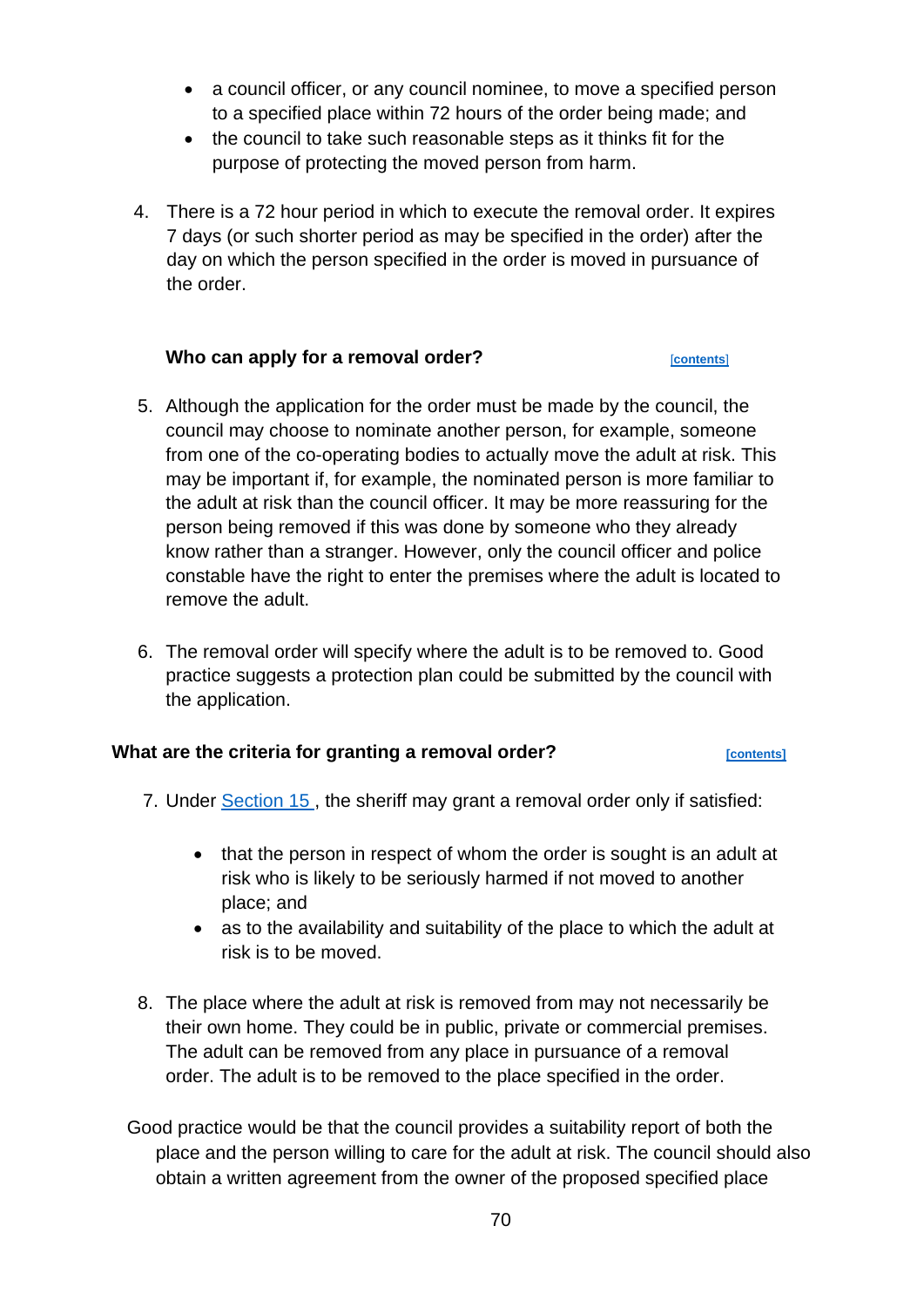where it is for example, a private home or independent care provider to confirm the owner's willingness to receive the adult at risk for up to 7 days. The place to which the adult should be taken will be specified in the order.

## **Notifications and hearing** <br> **Property** *contents*

- 9. Under [Section 41\(3\)](https://www.legislation.gov.uk/asp/2007/10/section/41), the applicant for an order should notify the affected adult in writing of the application and advise them of their right to be heard or represented before the sheriff and to be accompanied by a friend, relative, carer or any other representative of their choice in accordance with section  $41(4)$  and  $(5)$ .
- 10.Under Section 41(4) and (5), the affected adult may be heard or represented before the granting of a removal order and has the right to be accompanied in court by a friend, a relative or any other representative (including legal) chosen by the adult.
- 11. The council should, if appropriate, advise any other persons who are known to have an interest in the person's well-being or property that the application is to be made. This would enable any such person to enter the proceedings.
- 12. Under Section 41(2), the sheriff may disapply the requirement (at paragraphs 28 to 30) where the sheriff is satisfied that by doing so this will:
	- protect the adult from serious harm; or
	- not prejudice any other person affected by the disapplication.
- 13. [Section 15\(2\)](https://www.legislation.gov.uk/asp/2007/10/section/15) provides that the sheriff may require the council to allow a specified person to have contact with the adult at risk subject to specified conditions. Before doing so the sheriff must under section 15(3) have regard to:
	- representations of the council as to whether persons should be allowed contact with the adult at risk; and
	- any relevant representations made by:
		- $\circ$  the adult at risk:
		- $\circ$  any person who wishes to be able to have contact with the adult at risk; and
		- $\circ$  any other person who has an interest in the adult at risk's wellbeing or property.
- 14. There may also be times when a person who is concerned for the adult's welfare would wish to enter the proceedings and be heard by the sheriff,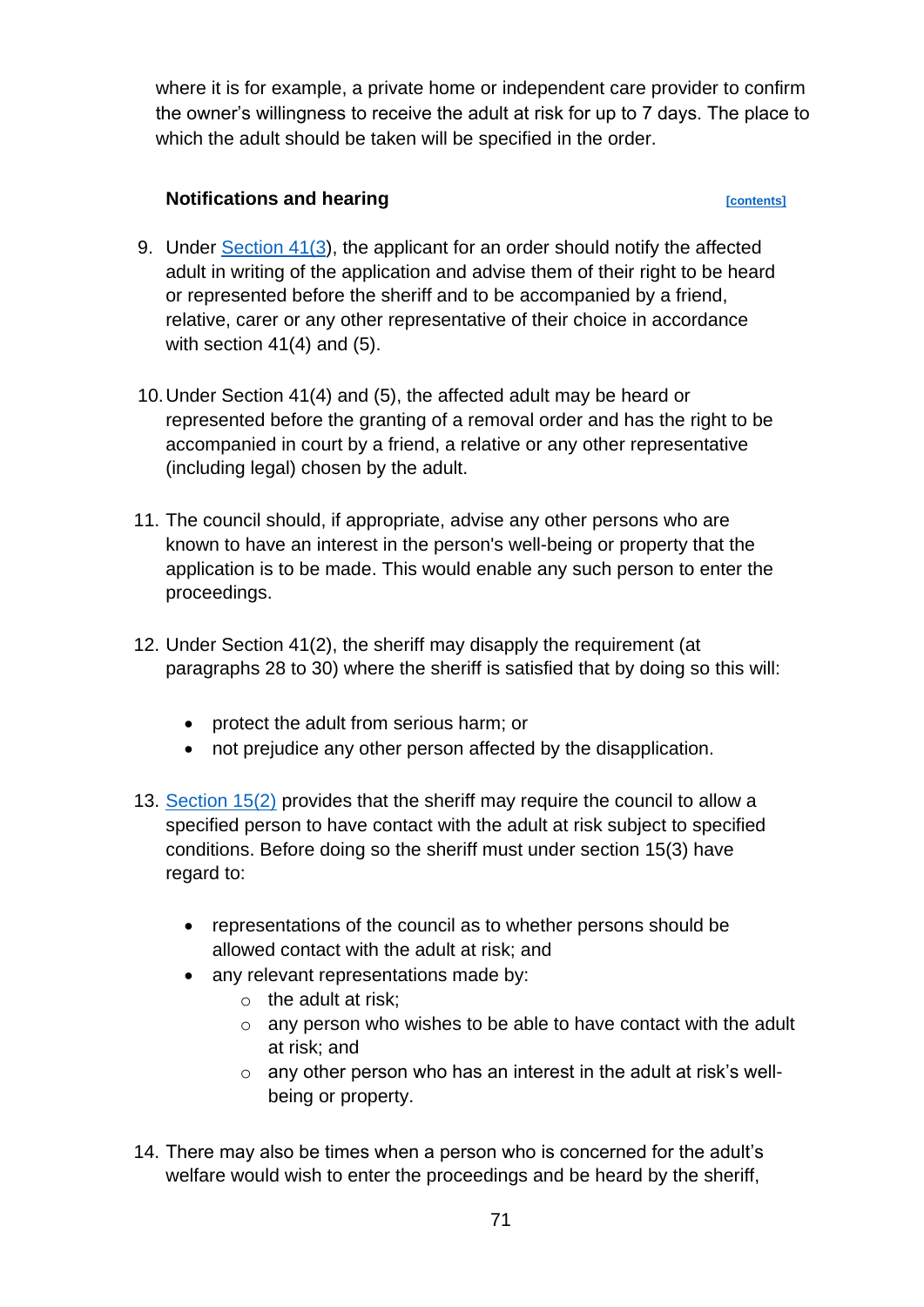for example, to ask that the adult be taken to a place other than that chosen by the council as the "suitable place".

- 15. Where the adult concerned has indicated that they do not wish legal representation, or it appears that they do not understand the process, this should be indicated to the court.
- 16. Under Section 41(6), the sheriff also has discretion to appoint a safeguarder to safeguard the interests of the affected adult at risk before deciding the application. The role of the safeguarder is to safeguard the interests of the affected adult at risk in any proceedings relating to an application. The sheriff may instruct the safeguarder to report on the issue of consent.
- 17.In cases where the council becomes aware that the person suspected of harming the adult may also attend, for example, where the adult wishes to be accompanied by that person, it would be good practice for the council to inform the sheriff prior to the hearing being held. The sheriff will then be able to decide whether to apply the provisions available under the Vulnerable Witnesses (Scotland) Act 2004.
- 18. Where the council considers that it would be prejudicial to the adult's welfare for the adult to attend a hearing, then the council may ask the sheriff to dispense with intimation to the adult who is the subject of the application and other parties (see also paragraphs 28 to 36).

### **Can conditions be attached to a removal order?** *CONTERET ECONTERET ECONTENTS*

- 19. Section 15(2) provides that the sheriff may attach a requirement to the granting of a removal order. This may require a council to allow any specified person to have contact with the adult at risk to whom the order relates:
	- at any specified time during which the order has effect; and
	- in accordance with any specified conditions.
- 20. Whether the sheriff attaches such a requirement to an order will depend on the circumstances in each application. The purpose of such a requirement may be to permit certain persons to have contact with the moved person to help maintain family or social relationships. The conditions specified in relation to the requirement may also stipulate that this conduct takes place under supervision arrangements where there is concern that harm may continue if contact was unsupervised. It should be borne in mind that representations may be made to the sheriff by any of the parties, either orally or in writing, for contact to be granted.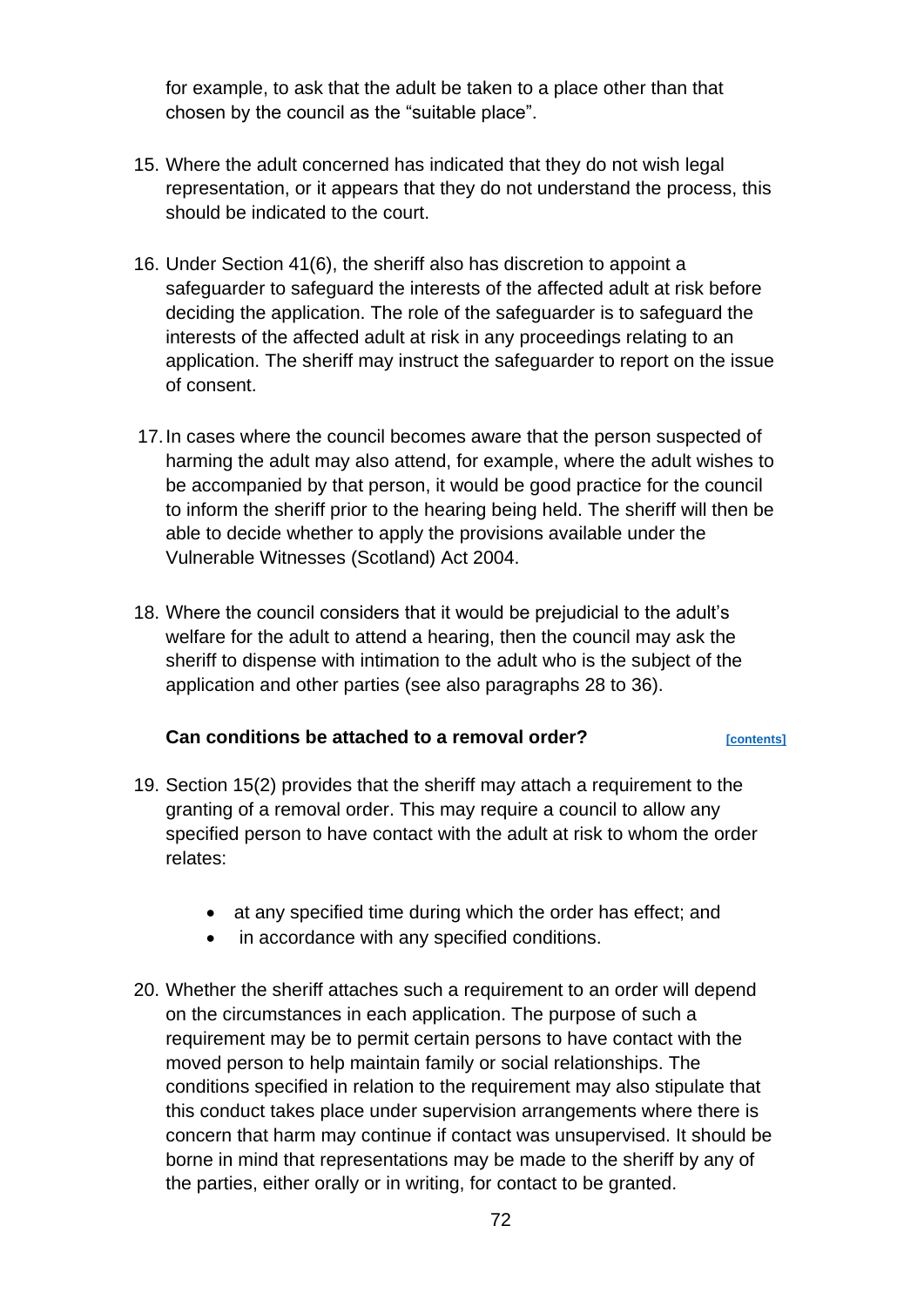- 21. It may be inappropriate to have the adult at risk exposed to the alleged perpetrator during the period of the removal order, but contact with other persons may be beneficial, for example, relatives or friends. This issue could be addressed in advance with the adult.
- 22. Where conditions for contact have been specified by the sheriff, good practice would be for the council to prepare some form of access plan. This would include dates/times and may, for example, provide that any contact takes place in an alternative location from where the adult has been moved to.

# **Warrant for entry** *contents*

- 23.The sheriff (or justice of the peace) must grant a warrant that authorises a police constable to use reasonable force to achieve the purpose of the visit. Wherever possible, entry to premises should first be attempted without force. The use of force is an absolute last resort, to be used in very exceptional circumstances, and only when all other options have been exhausted.
- 24. In order to minimise distress and risk to the adult at risk, the procedure should be carefully planned and co-ordinated with all those involved in the process. Ideally, a multi-disciplinary plan would be prepared in advance on how to carry out the entry and removal of the person. The plan should include contingencies in case the adult or a person present does not respond as expected. Where it is anticipated that the use of force may be necessary to execute the order, a multi-disciplinary assessment of the risk should similarly be undertaken. In such circumstances, management of the process should be passed on to the police to enable them to address the issue of safety of all parties concerned. However, all parties involved should bear in mind the general principles in Sections 1 and 2 of the Act.
- 25.Once a warrant has been executed, it cannot be used again.

# **Timescales within which an order must be carried out**

#### **[\[contents\]](#page-1-0)**

26. Given the purpose of the order, the adult must be removed within 72 hours. The order will expire up to seven days after the day the adult is moved, not counting the day the adult is moved, and it expires at midnight on the final day. The order can be specified by the sheriff to expire in a shorter period. The adult at risk cannot be returned home and then removed again within this period.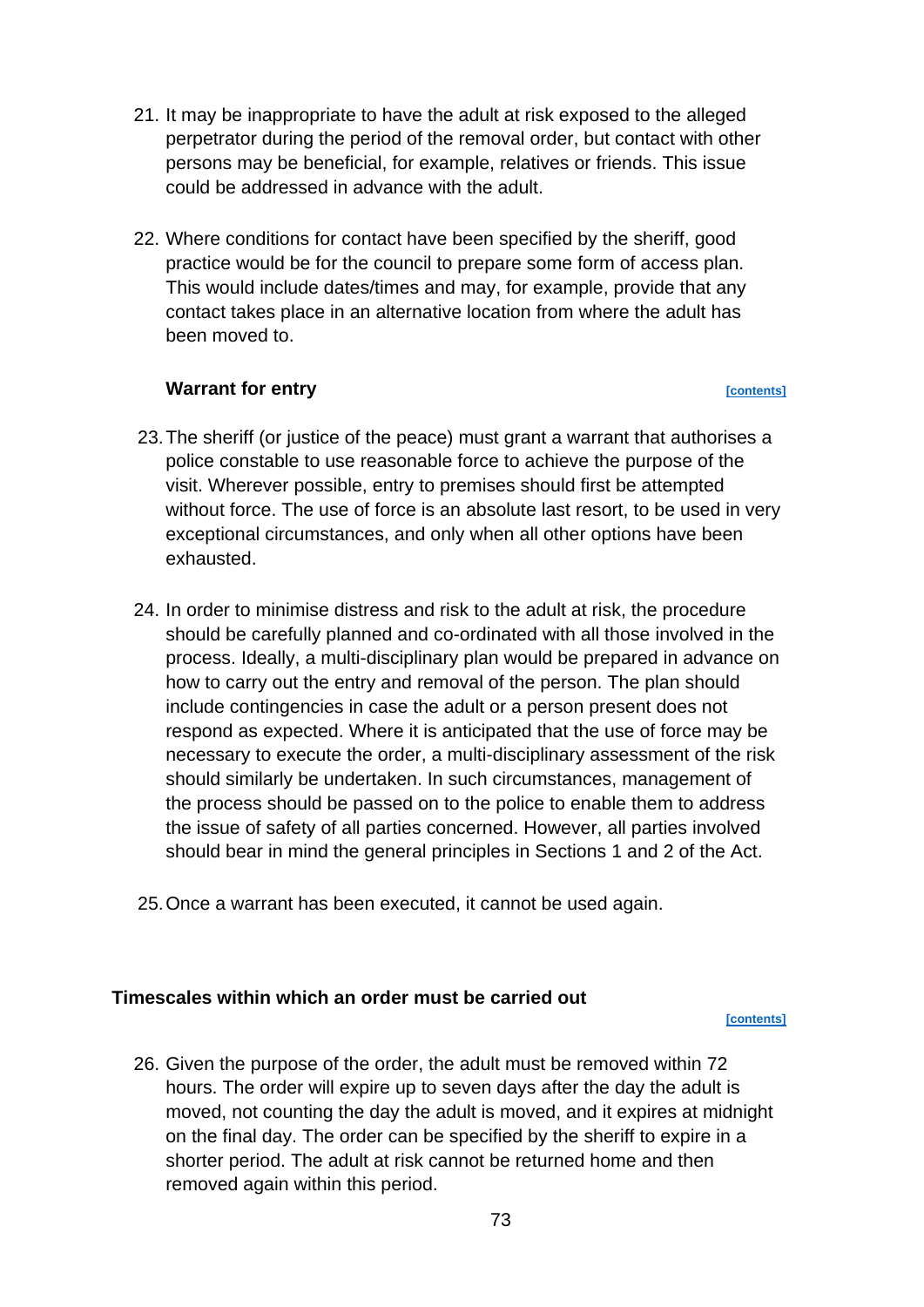- 27. A further application for a removal order must not be made with a view to extending the order. This is to avoid the unintended consequence of an adult being out of their home for longer than is necessary.
- 28. The council should always consider as short a removal period as possible in line with the general principles of benefit, least restriction and the adult's wishes.

# **What if the adult at risk moves before the removal order can be carried out? [\[contents\]](#page-1-0)**

- 29. It may be that the adult at risk has either left the premises or been moved by another person to avoid the consequences of the removal order.
- 30.The removal order may not always specify the place from which the adult must be removed, however the warrant for entry always does. This means that if a person is moved to a second place in the period between the removal order and warrant being actioned, and it is anticipated that entry by warrant will be necessary, then a fresh application for a warrant must be made. Where the original removal order specified the place from where the adult must be removed, a fresh application will also be needed for a new removal order.

# **Can a removal order be varied or recalled?** *[\[contents\]](#page-1-0)*

- 31. [Section 17](https://www.legislation.gov.uk/asp/2007/10/section/17) provides that an application may be made to the sheriff to recall or vary a removal order. Application may be made by:
	- the adult at risk:
	- any person who has an interest in the adult at risk's well-being or property; or
	- the council.
- 32. The sheriff may vary or recall the removal order if satisfied that the variation or recall is justified. The sheriff would have to be satisfied that there has been a change in the facts or circumstances in respect of which the order was granted or, as the case may be, last varied.
- 33. Where the sheriff has recalled the removal order, the sheriff may direct the council to:
	- return the adult to the place from which the adult was removed; or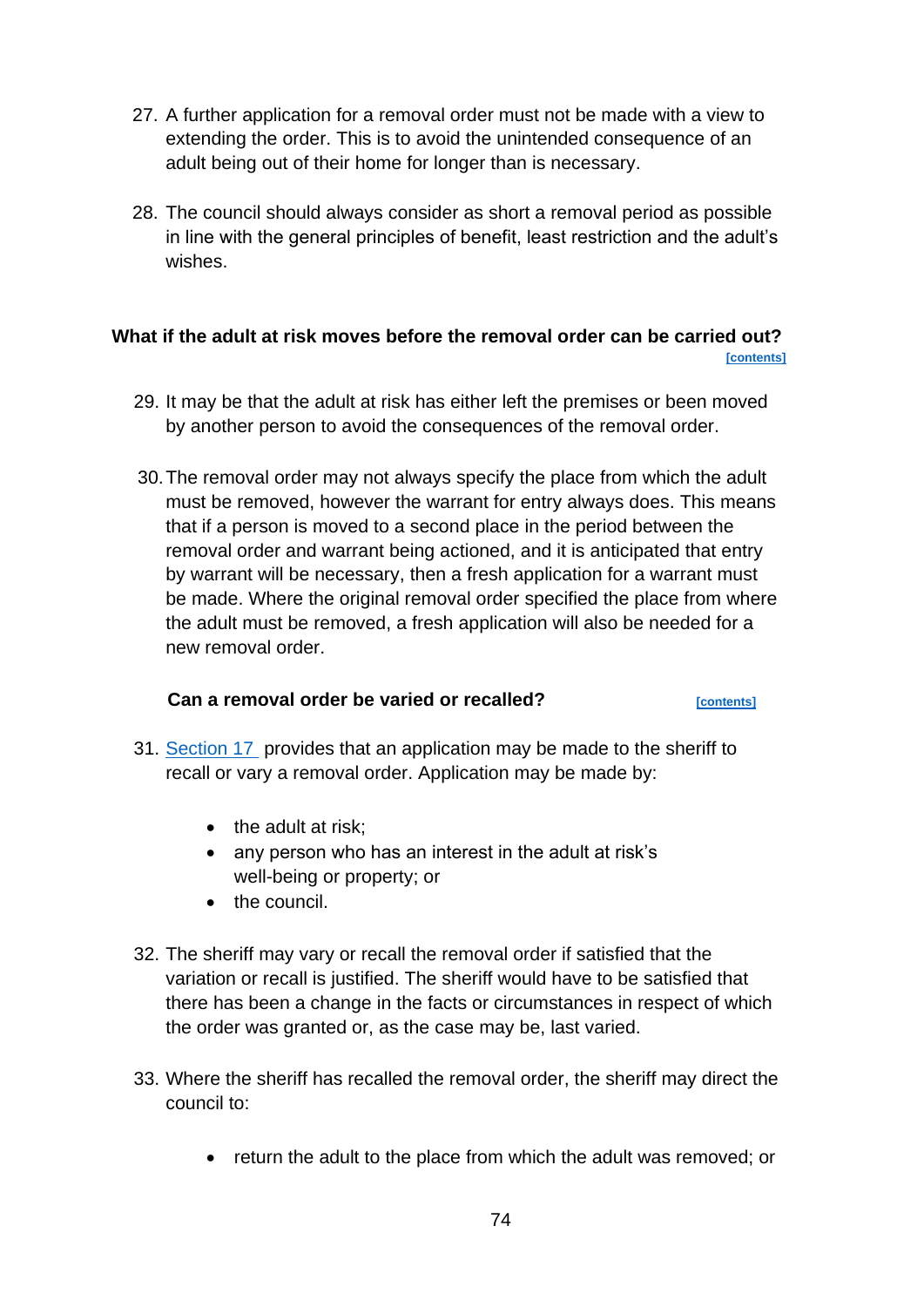- take the adult to any other place which the sheriff, having regard to the adult's wishes, may specify.
- 34. As with the initial application, the sheriff has the discretion to disapply the notification and other requirements where the sheriff considers that by doing so it will protect the adult at risk from serious harm or will not prejudice any person affected by the disapplication.

# **Who has responsibility for caring for the adult's property?** *[\[contents\]](#page-1-0)*

- 35. [Section 18 d](https://www.legislation.gov.uk/asp/2007/10/section/18)eals with protecting the adult at risk's property, whether this is owned or controlled by the adult, from being lost or damaged. The Act (section 18(1)) provides that the council must take reasonable steps to prevent any property owned or controlled by person moved in pursuance of a removal order from being lost or damaged because:
	- the moved person is unable to protect, care or otherwise deal with the property; and
	- no other suitable arrangements for the property have been or are being made.
- 36.A council officer has a right to enter any place, or adjacent place, which the council knows or believes to contain any property which it has a duty under the Act to protect on order to enable or assist the council in performing that duty (sections 18(2) and (3)). If the council officer finds such property, the officer may do anything reasonably necessary to prevent the property from being lost or damaged. In particular the officer may move the property to another place (section 18(4)).
- 37. Property could include the contents of a house, vehicles, animals, livestock, cash, credit cards and clothing.
- 38. The council is not entitled to recover any expenses it incurs in relation to property owned or controlled by the adult removed. The council has to return the property to the adult at risk as soon as is reasonably practicable. This could be agreed in advance with the adult at risk in the form of a Protection Plan.

# **What happens after the order expires or the adult wishes to leave?**

 **[\[contents\]](#page-1-0)**

39. Although the Act does not make explicit what happens after the order expires or the adult chooses to leave, the council continues to have a duty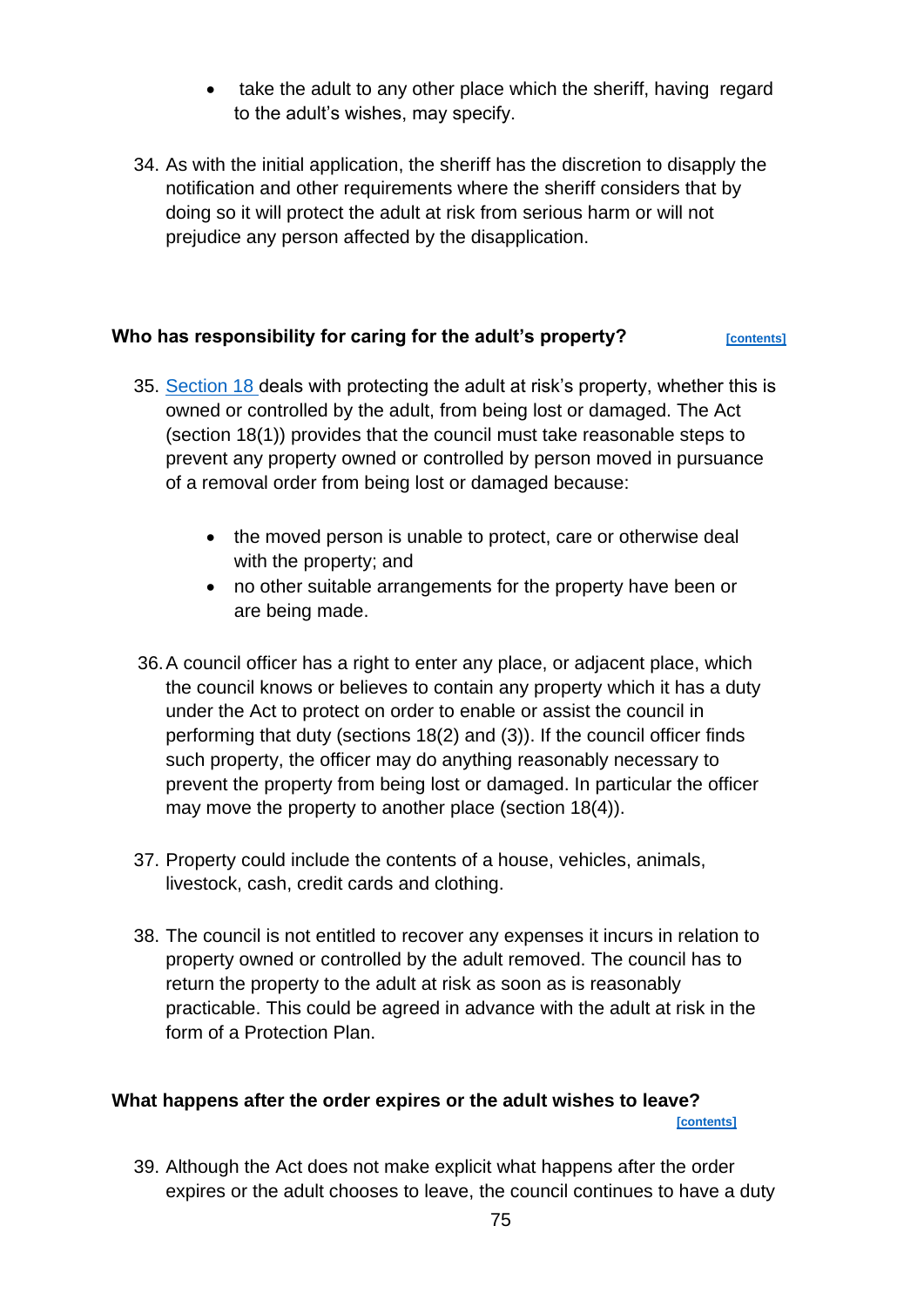of care to return the adult safely to the place from which they were removed or to a place of their choice, within reason. To this end, the council may consider agreeing some form of support plan with the adult, or where appropriate, convene a multi-disciplinary meeting to discuss further care and protection issues.

40. The adult must only be taken to the place specified on the order. There may be circumstances where, before the order is executed, the adult consents to being taken to another place. This does not invalidate the original terms of the order.

# **What can be done in cases of urgency?** *CONTERENTERS CONTERENTERS*

- 41. [Section 40](https://www.legislation.gov.uk/asp/2007/10/section/40) provides that a council can apply to a justice of the peace of the commission area in which the adult is located, where:
	- it is not practicable to make application to the sheriff; and
	- an adult at risk is likely to be harmed if there is any delay in granting the order.
- 42.The justice of the peace must be satisfied that the person is an adult at risk who is likely to be seriously harmed if not moved to another place and that the adult is to be removed to a place that is suitable and available.
- 43. The adult at risk must be removed within 12 hours of the grant of the removal order and the order expires after 24 hours.
- 44. Good practice would be that the council should advise any person with an interest in the adult's welfare that the adult has been removed.

Local procedures should provide guidance to council officers on how to deal with emergencies including access to court officials and Justices of the Peace.

# **Chapter 14: Banning and temporary banning orders <b>***[\[contents\]](#page-1-0)*

This chapter provides guidance on applications for banning orders and temporary banning orders. These orders will only be granted where the adult at risk is in danger of being seriously harmed, and where banning the subject of the order from a specified place is likely to safeguard the adult's well-being and property more effectively than would the removal of the adult at risk. Any decision to grant or refuse to grant a banning or temporary banning order can be appealed to the sheriff principal.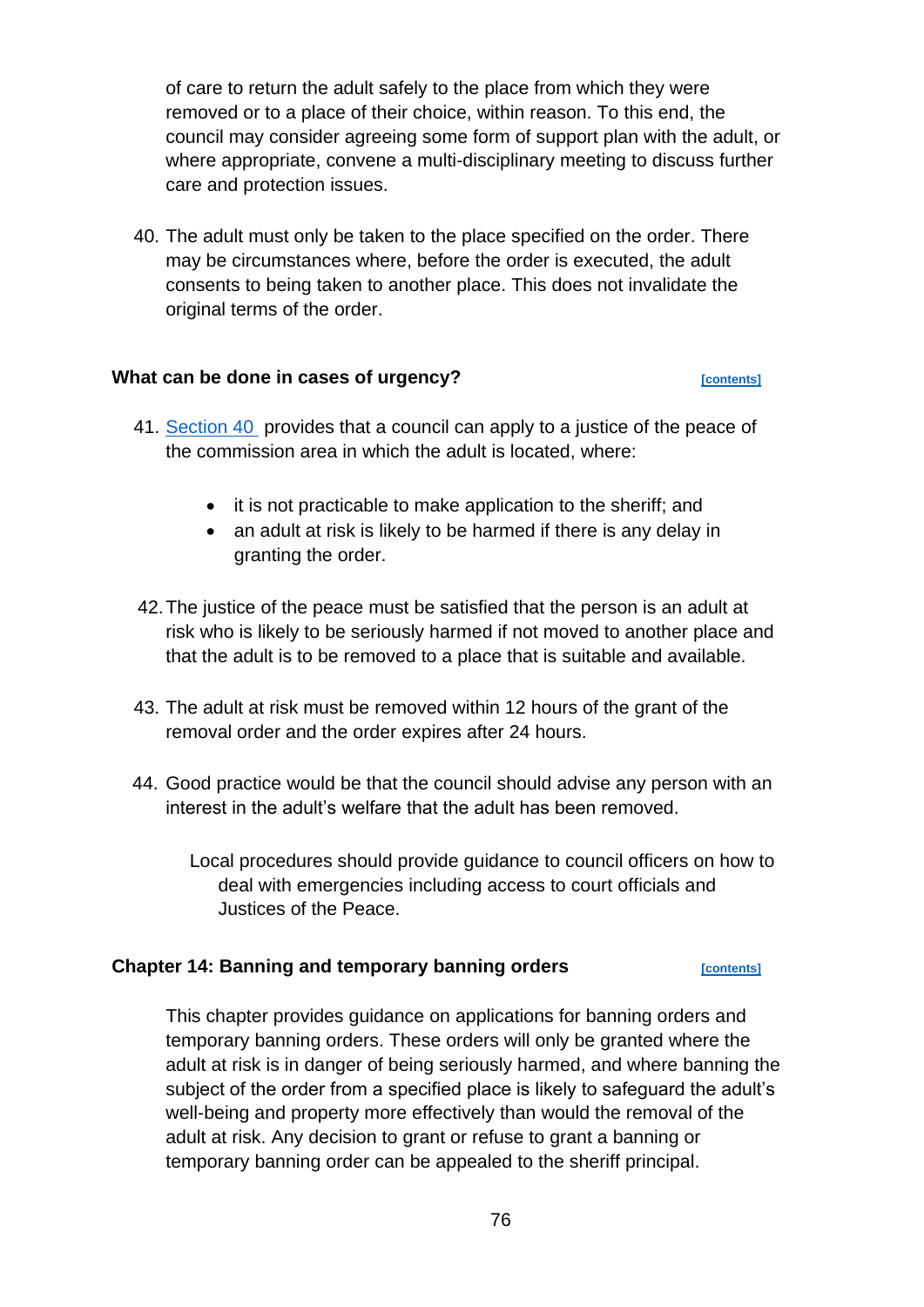# **What is a banning order or temporary banning order?** *<b>CONTERGENEER*

- 1. A banning or temporary banning order can only be granted in respect of an adult at risk of harm, and bans the subject of the order from a specified place, may have other conditions attached to it, and may last for a period of time not exceeding 6 months. The purpose of these orders is to better safeguard the adult at risk's well-being and property more effectively than would removing the adult from a place where they are at risk of harm from another person.
- 2. [Section 19](https://www.legislation.gov.uk/asp/2007/10/section/19) provides for the granting of a banning order, and attachment of conditions to such an order, by the sheriff. A banning order bans the subject of the order ("the subject") from being in a specified place. The subject of the order may be a child. [Section 21](https://www.legislation.gov.uk/asp/2007/10/section/21) allows the sheriff to grant a temporary banning order pending determination of an application for a banning order.
- 3. A banning or temporary banning order may:
	- ban the subject from being in a specified area in the vicinity of the specified place;
	- authorise the summary ejection of the subject from the specified place and the specified area;
	- prohibit the subject from moving any specified thing from the specified place;
	- direct any specified person to take specified measures to preserve any moveable property owned or controlled by the subject which remains in the specified place while the order has effect; be made subject to any specified conditions; and
	- require or authorise any person to do, or to refrain from doing, anything else which the sheriff thinks necessary for the proper enforcement of the order.
- 4. A condition specified in an order may authorise the subject of the order to be in a place or area from which they are banned, but only in specified circumstances, for example while being supervised by another person or during specified times.

# Who can apply for an order? *CONTERNATE CONTENTING*

- 5. [Section 22](https://www.legislation.gov.uk/asp/2007/10/section/22) provides that an application for a banning order may be made by or on behalf of:
	- an adult whose well-being or property would be safeguarded by the order; or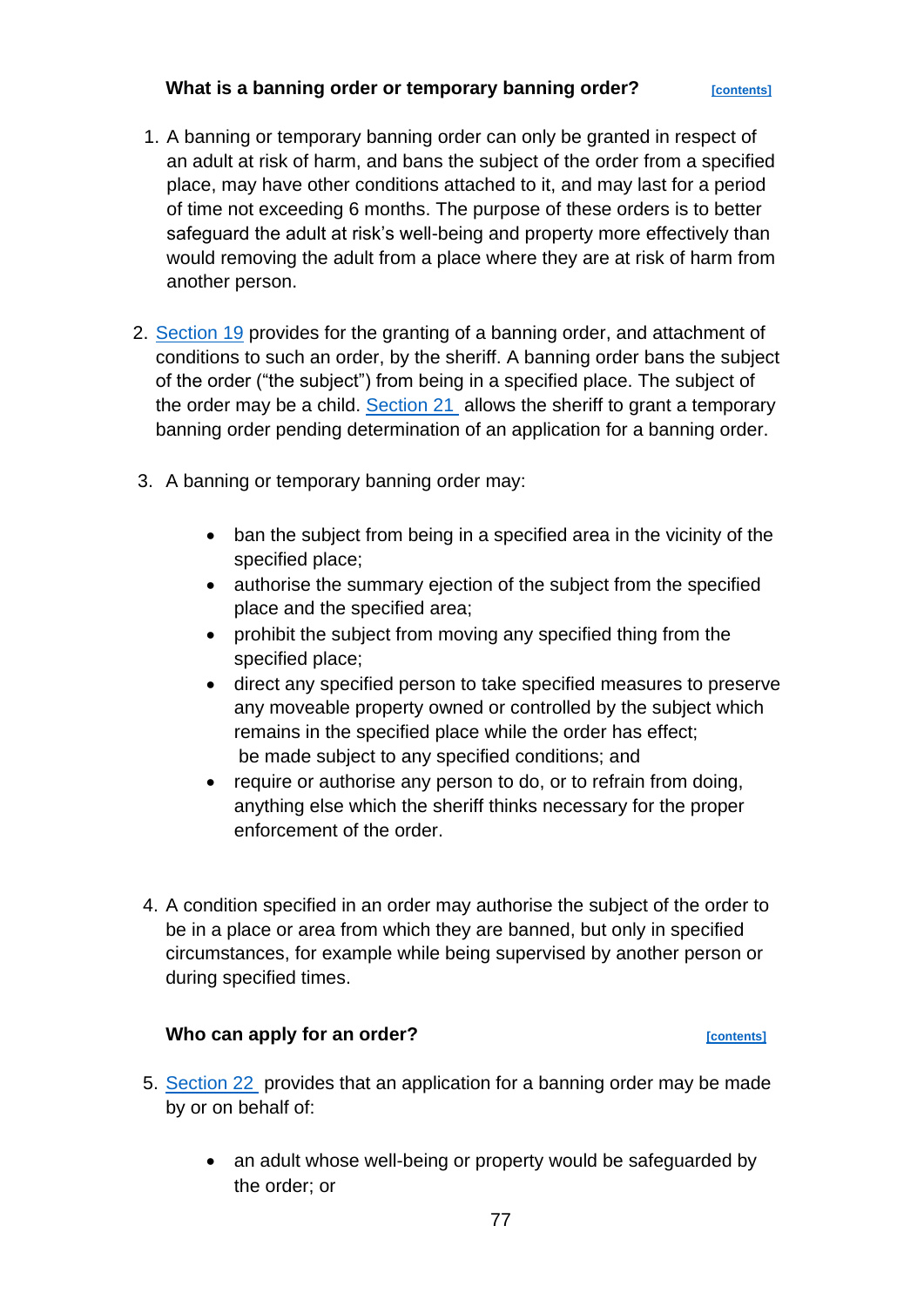- any other person who is entitled to occupy the place concerned; or where section 22(2) applies a Council.
- 6. Under Section 22 (2) the council is under an obligation to apply for a banning order if it is satisfied:
	- that nobody else is likely to apply for a banning order in respect of the circumstances which caused the council to be satisfied as to the matters set out in Section 20; and
	- that no other proceedings to eject or ban the person concerned from the place concerned are pending before a court.
- 7. The applicant may also apply for a temporary banning order at the same time as making application for a banning order, or at a later date. This allows an order to be granted pending final determination of a banning order application and may be used in cases where it is deemed inadvisable to wait until a full hearing on the banning order application takes place.
- 8. If the adult at risk is the applicant, it would be good practice for the council to assist with the application.

# **What are the criteria for granting a banning order or temporary banning order? [\[contents\]](#page-1-0)**

- 9. [Section 20](https://www.legislation.gov.uk/asp/2007/10/section/20) of the Act provides that a sheriff may grant a banning order only if they are satisfied that:
- an adult at risk is being, or is likely to be, seriously harmed by another person;
- the adult at risk's well-being or property would be better safeguarded by banning the other person from a place occupied by the adult than it would be by moving the adult from that place; and
- that either:
- the adult at risk is entitled, or permitted by a third party, or
- neither the adult at risk nor the subject of the order is entitled, or permitted by a third party to occupy the place from which the subject is to be banned.
- 10.The subject of the banning order may not necessarily be living with the adult at risk. The point of the banning order is to put some distance between them to protect the adult at risk from further serious harm.
- 11. The order allows a person to be banned from being in a specific place, usually where the adult at risk lives. The main test of the order is whether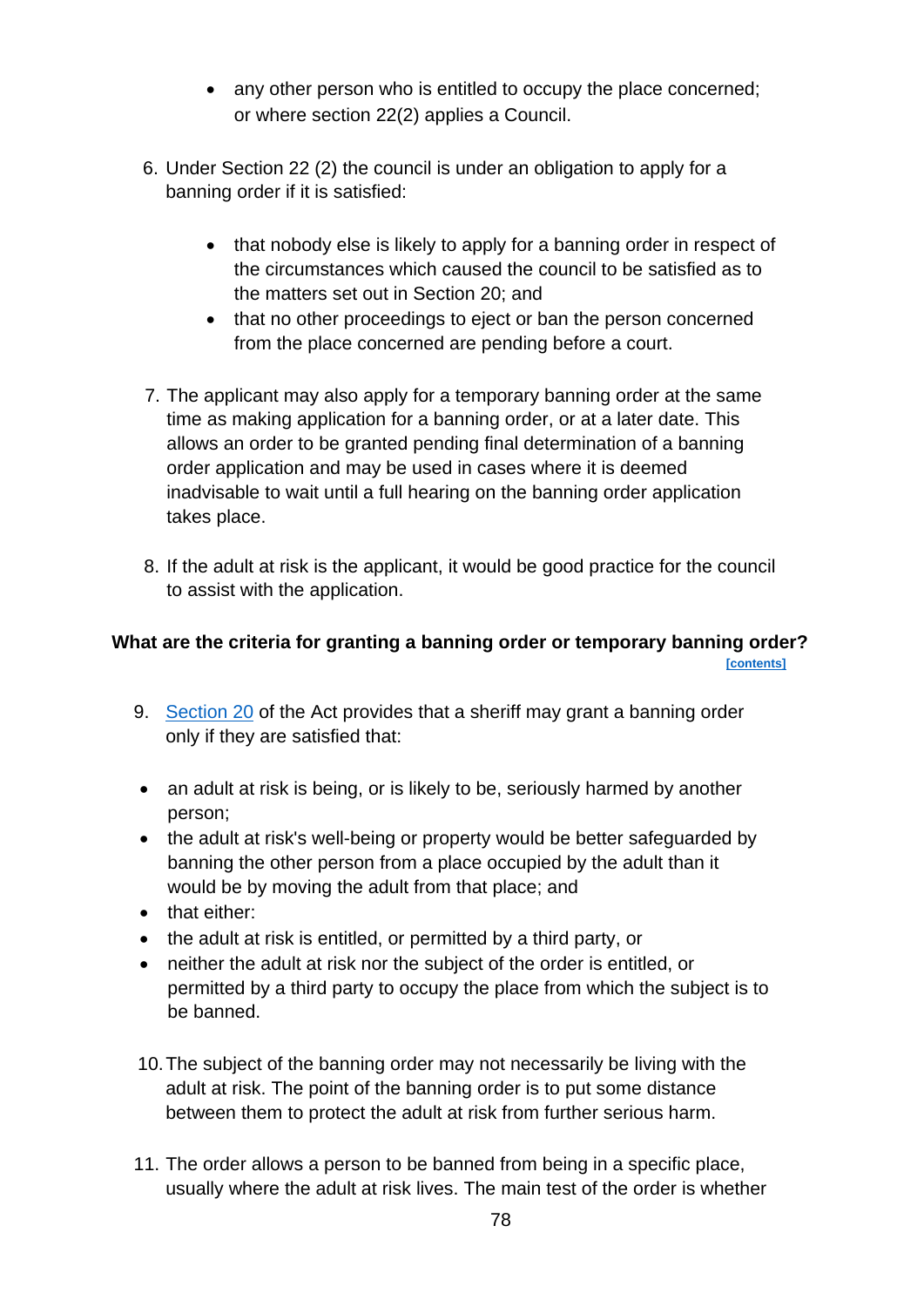the person is, or is likely to be, seriously harming an adult at risk. The banning order may ban the subject from contact with the adult at risk for up to a maximum period of six months, and may include other conditions that a sheriff thinks appropriate. For example, this period could provide an opportunity for the adult at risk and the subject to undergo mediation to explore future living arrangements, or to secure the adult at risk's future on a permanent basis.

# **Who can be banned from a property?** *CONTERRY EQUARRY EQUARRY EQUARRY EQUARRY EQUARRY* **EQUARRY EQUARRY EQUARRY EQUARRY EQUARRY EQUARRY EQUARRY EQUARRY EQUARRY EQUARRY EQUARRY EQUARRY EQUARRY EQUARRY EQUARRY EQUARRY EQUAR**

- 12. Section 23 provides that the granting of a banning or temporary banning order does not affect the adult at risk's rights, as a non-entitled spouse, to occupy a home within the place from where the subject of the order is banned under the [Matrimonial Homes \(Family Protection\) \(Scotland\) Act](https://www.legislation.gov.uk/ukpga/1981/59/contents)  [1981.](https://www.legislation.gov.uk/ukpga/1981/59/contents) This means that a banning order, despite affecting the subject's right to occupy the property in question, does not affect any rights that the adult at risk has under the 1981 Act.
- 13.Where the adult at risk is entitled to occupy a place, their occupancy rights are not affected if their husband, wife, partner etc. is banned from the place. Where the adult at risk has no occupancy rights and the proposed subject of the order does have these rights, then the subject cannot be banned from the place.
- 14.Banning orders may also be applied in respect of public places and may also be used where neither the adult at risk nor the subject has a right to occupy a property.
- 15. Where consideration is being given to applying for an order which bans a child, this should include prior consideration of making a referral to the Children's Reporter where it is believed there would be an effective case to answer. If the circumstances are such that is a need to act urgently, then a referral to the Children's Reporter should be made at the same time as the application for an order.

# How long can a banning order be granted for?

- 16.A banning order can last for any period up to a maximum of six months.
- 17. The applicant should consider what would be the shortest period possible in line with the general principles of the adult at risk's wishes and what would be beneficial to the adult.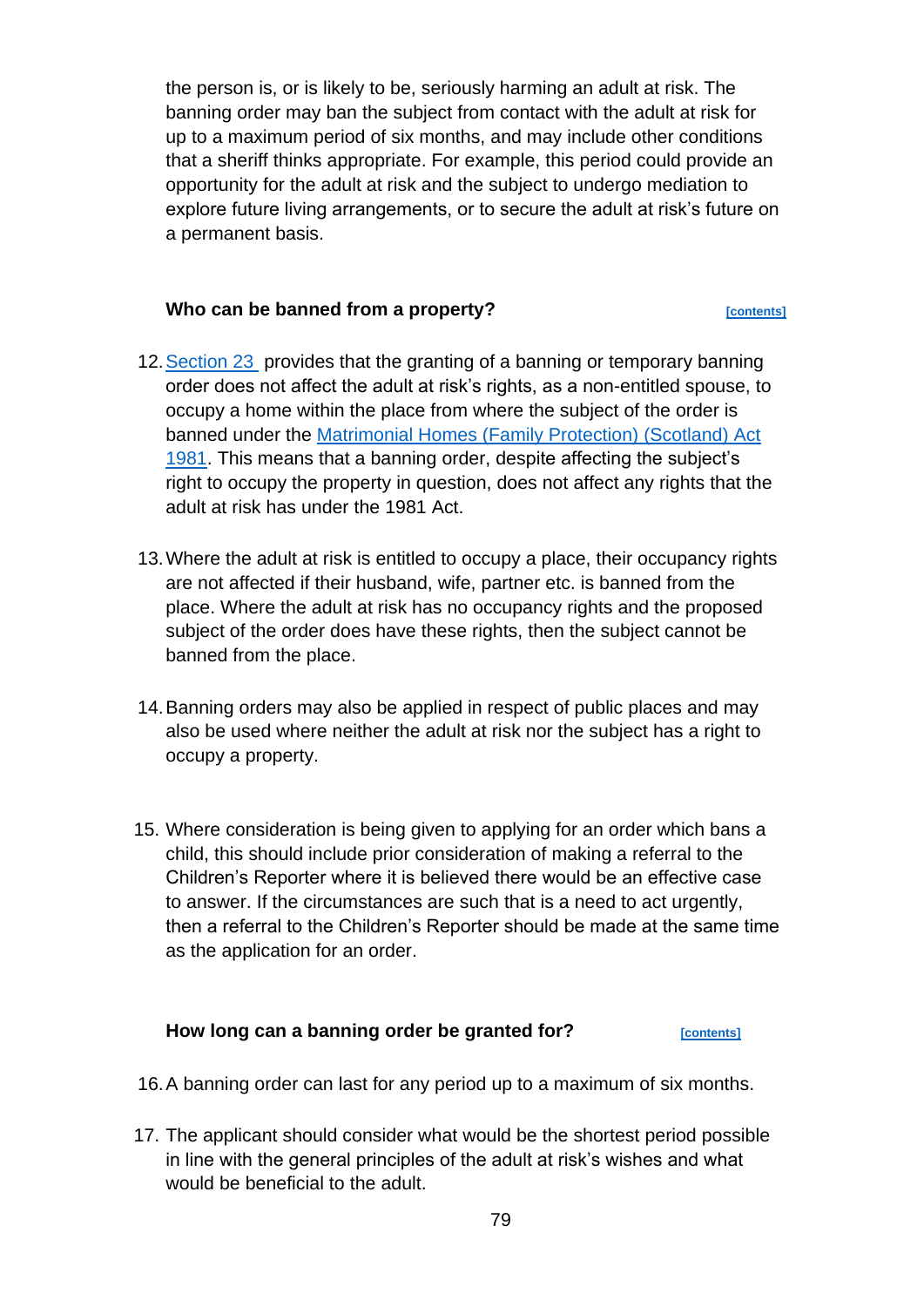18. The period for a banning order will be specified by the sheriff. A banning order may be recalled or varied.

# **How long can a temporary banning order be granted for?**

 **[\[contents\]](#page-1-0)**

- 19[.Section 21\(4\)](https://www.legislation.gov.uk/asp/2007/10/section/21) of the Act provides that a temporary banning order expires on the earliest of the following dates:
	- the date the sheriff determines the application for the related banning order; or
	- the date the sheriff is required to determine the banning order within the period specified in Court Rules;
	- the date on which it is recalled; or
	- any specified expiry date.

20.A temporary banning order may also be recalled or varied.

# **What conditions can be attached to an order?** *<b>PEC [CONTERNETS]*

- 21. A banning order may specify a number of matters and may have conditions attached.
- 22. [Section 19](https://www.legislation.gov.uk/asp/2007/10/section/19) enables the order to be tailored to allow contact between the subject and the adult at risk under supervised conditions, perhaps as a first step to resolving the issue. This may include supervision of the subject in the area or place they are banned from to allow some form of mediation between the subject and the adult at risk, or to allow the subject access to the adult at risk's children or family. The conditions for this contact could be specified in an Access Plan, showing dates, times and location.

# Attaching a power of arrest *power power**s [\[contents\]](#page-1-0)*

- 23. Section 25 permits the sheriff, at the time of granting the banning or temporary banning order, to attach a power of arrest. The sheriff will make such a decision based on the facts and circumstances of the case presented.
- 24.The evidence for this would be based on the likelihood of the subject breaching the banning order or any of the conditions attached to the banning order. If the order or any of these conditions were breached the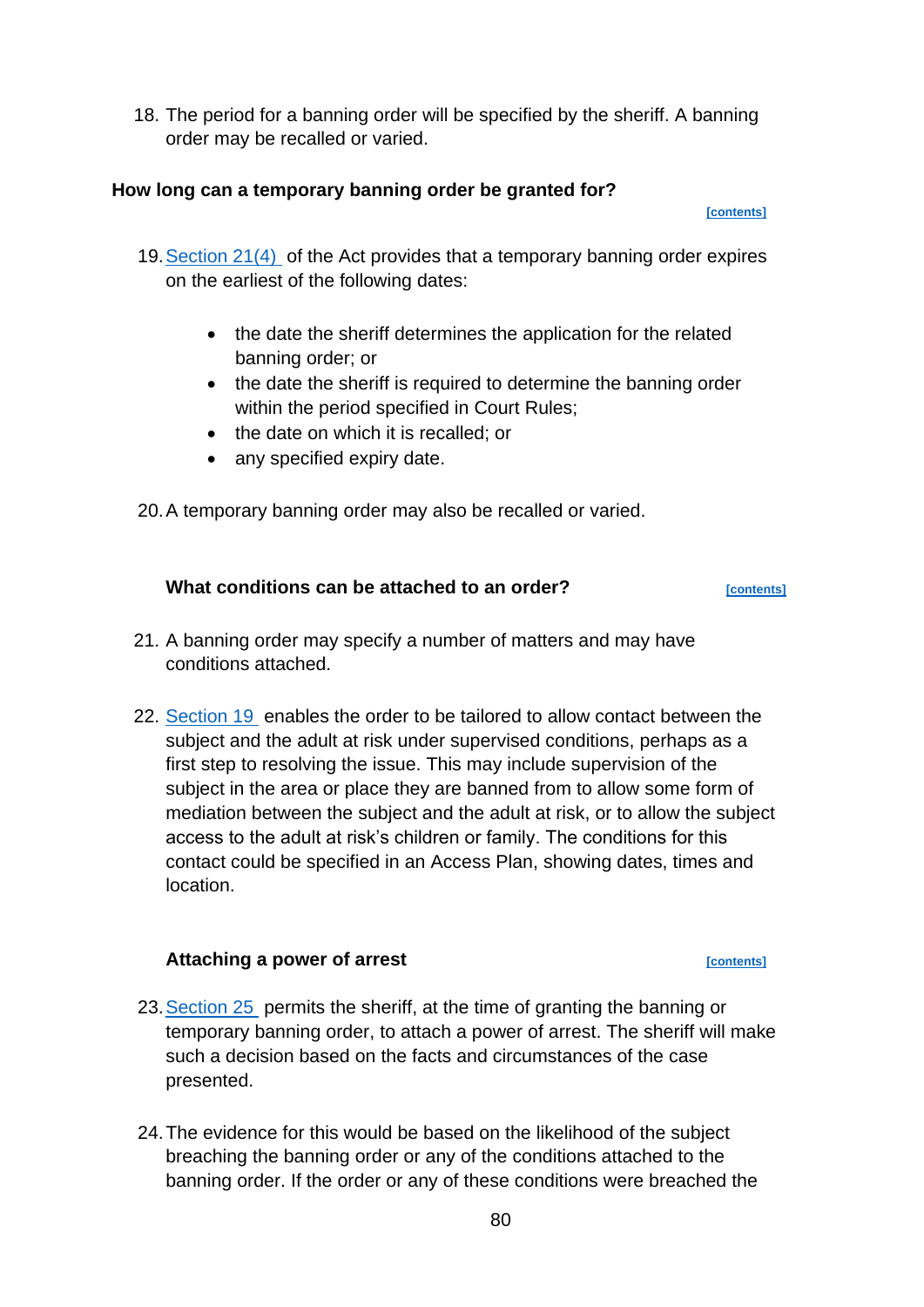subject may be arrested without warrant if a constable reasonably suspects them to be in breach of the order and that they are likely to breach the order again if not arrested.

25. Where a banning or temporary banning order has been granted without an attached power of arrest and the facts and circumstances of the case have changed since the order was granted, then application by way of a motion in the process may subsequently be made to the sheriff to attach a power of arrest.

# **Notifications and hearings** *performance**[\[contents\]](#page-1-0)*

- 26. Under [Section 41 ,](https://www.legislation.gov.uk/asp/2007/10/section/41) the applicant for the banning order or temporary banning order (or application for variation or recall) should give notice in writing of the application to the subject of the order, and to the affected adult at risk (where that person is not the applicant). This notification should advise the subject of the order of their right to be heard or represented before the sheriff. Notification to the affected adult at risk (where that person is not the applicant), should advise of their right to be heard or represented before the sheriff, and to be accompanied by a friend, relative or any other representative chosen by the adult.
- 27. [Section 19\(4\)](https://www.legislation.gov.uk/asp/2007/10/section/19) provides that, where it is proposed to attach a condition authorising the subject of the order to be in the place or area from which they are banned during specified circumstances, the sheriff must have regard to any relevant representations made by:
	- the applicant for the order;
	- the adult at risk;
	- any other person who has an interest in the adult at risk's wellbeing or property; and
	- the subject of the application.
- 28. Where the adult concerned has indicated that they do not wish legal representation, or it appears that they do not understand the process, this should be indicated to the court.
- 29.Under [Section 41\(6\),](https://www.legislation.gov.uk/asp/2007/10/section/41) the sheriff also has discretion to appoint a safeguarder before deciding on the order. The role of the safeguarder is to safeguard the interests of the affected adult at risk in any proceedings relating to an application. The sheriff may instruct the safeguarder to report on the issue of consent.
- 30. In cases where the council becomes aware that the person suspected of harming the adult may also attend e.g. where the adult wishes to be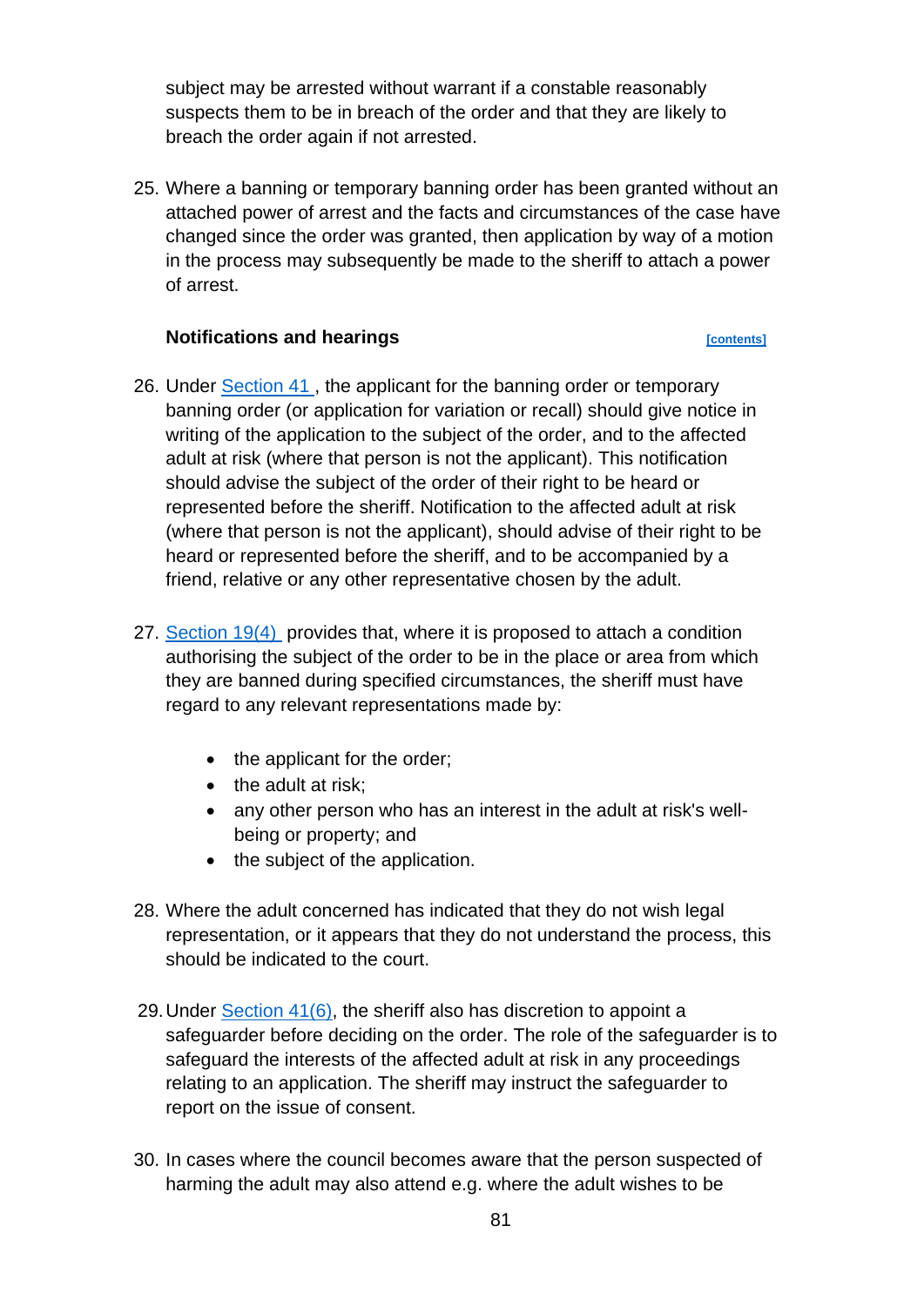accompanied by that person, the council should inform the sheriff prior to the hearing being held. The sheriff will then be able to decide whether to apply the provisions available under the [Vulnerable Witnesses \(Scotland\)](https://www.legislation.gov.uk/asp/2004/3/contents)  [Act 2004.](https://www.legislation.gov.uk/asp/2004/3/contents)

# **Disapplication of notification and intimation**  $\frac{[contents]}{[contents]}$  $\frac{[contents]}{[contents]}$  $\frac{[contents]}{[contents]}$

- 31. Where the council (or other person applying for an order) considers that it would be prejudicial to the adult at risk's welfare for the certain persons to attend a hearing, then the council should ask the sheriff (under section 41(2)) to dispense with some or all of the requirements under [Section 41](https://www.legislation.gov.uk/asp/2007/10/section/41) (3) to (7) of the Act. These provisions include the requirement to intimate the application to the person who is the subject of the application and to the affected adult at risk (section 41(3)). The council should provide the sheriff with its reasons in coming to this conclusion to enable the sheriff to decide whether it is appropriate to dispense with intimation and any other requirements in the circumstances. The sheriff must be satisfied that:
	- by doing so this will protect the adult from serious harm;
	- this will not prejudice any other person affected by the disapplication.
- 32.Section 41(2) also provides that the sheriff may disapply the requirement in [Section 19\(4\)](https://www.legislation.gov.uk/asp/2007/10/section/19) of the Act to have regard to any relevant representations made by the persons listed in paragraph 37 of this Code in those cases where a condition is to be specified in the banning order authorising the subject to be in the place or area from which they have been banned for specified circumstances (under Section 19(3)). Again the sheriff has to be satisfied as to the matters listed above.

# Application for variation or recall of an order *[\[contents\]](#page-1-0)*

- 33[.Section 24](https://www.legislation.gov.uk/asp/2007/10/section/24) provides that application may be made to the sheriff to recall or vary an order by:
	- the subject of the order;
	- the applicant for the order;
	- the adult at risk to whom the order relates; or any other person who has an interest in the adult at risk's well-being or property.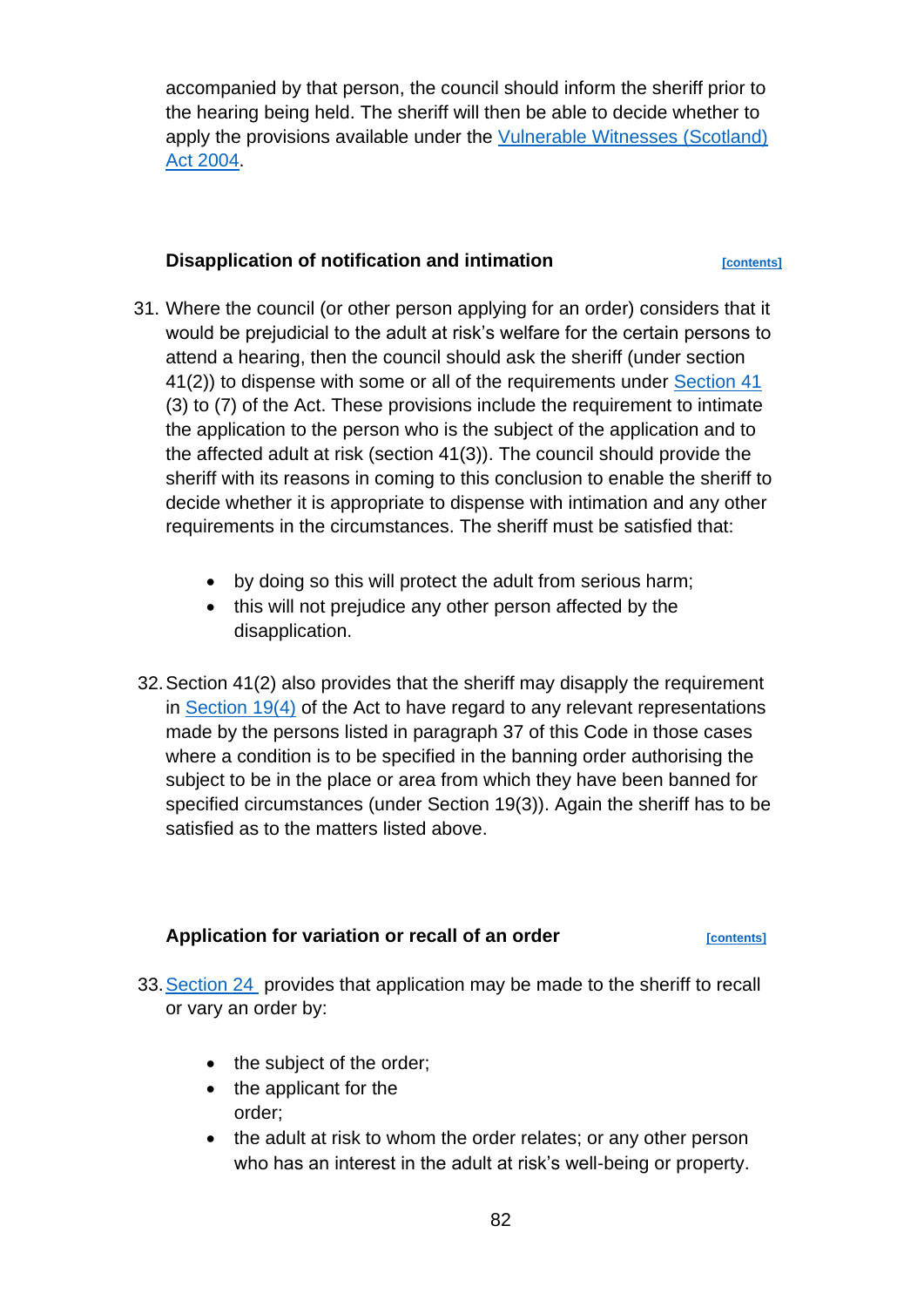- 34. The sheriff may vary or recall an order if satisfied the variation or recall is justified. The sheriff must be satisfied that there has been a change in the facts or circumstances in respect of which the order was granted or, as the case may be, last varied.
- 35. A variation may not vary the date on which the order expires:
	- (a) in the case of a banning order, beyond the date which is 6 months after the date on which the order was granted;
	- (b) in the case of a temporary banning order, beyond the date by which section 21(3) requires the sheriff to determine the related application for a banning order.
- 36. A banning or temporary banning order can be varied any number of times within the specified period. If the sheriff recalls the order then the terms of the order cease to have effect. The grounds therefore for recalling the order should show that further harm is not likely to take place.

# **Right of appeal against a decision to grant or a refusal to grant an order or temporary order** *contents*

- 37. [Section 51\(2\)](https://www.legislation.gov.uk/asp/2007/10/section/51) provides for a right of appeal against a decision to grant, or a refusal to grant a banning order. An appeal must be made to the sheriff principal in the first instance. The sheriff principal's decision may be appealed to the Court of Session, but only by those who were party to the appeal to the sheriff principal.
- 38.An appeal against a sheriff's decision to grant, or refuse to grant, a temporary banning order may be made to the sheriff principal. However an appeal is only competent with the leave of the sheriff. An appeal against the sheriff principal's decision to the Court of Session is only competent with the leave of the sheriff principal.

# **How long does an order continue to have effect?** *[\[contents\]](#page-1-0)*

- 39.Where a sheriff principal decides to quash a banning order or temporary banning order, the order will continue to have effect until either the end of the period for appeal (if no appeal is made) or, where an appeal is made, when it is abandoned or where the decision is confirmed.
- 40. Alternatively, the order will continue to have effect until it expires or, in the case of a temporary banning order, the sheriff principal refuses leave to appeal against the decision to quash the order.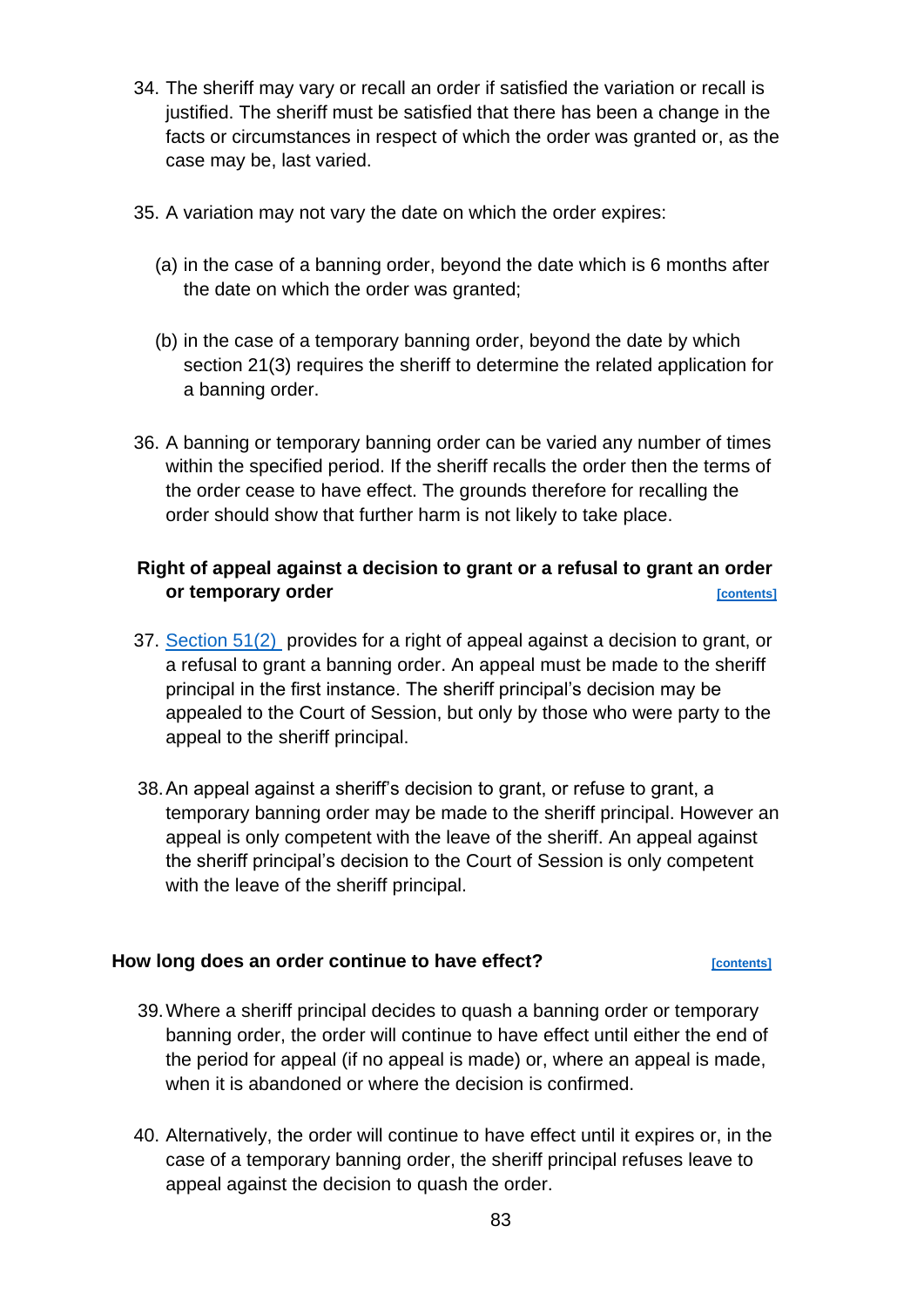# **Who does the applicant have to notify of the granting, variation or recall of an order?**

#### [\[contents\]](#page-1-0)

- 41. Under [Section 26](https://www.legislation.gov.uk/asp/2007/10/section/26) where the sheriff grants a banning order, temporary banning order, variation or recall, the applicant (where not the adult at risk) must notify the adult at risk and such other person specified by the sheriff, by delivering a copy of the order (and any power of arrest attached) or the varied order or order of recall to the adult and/or other person(s) specified by the sheriff. However, failure to deliver an order does not invalidate it.
- 42. Where a power of arrest has been attached, section 27 provides that the police, via the chief constable, must be notified, as soon as possible, by delivering a copy of the order and any power of arrest attached.

# **Who is responsible for preserving the banned person's property during an order?** *CONTRESS CONTRESS CONTRESS CONTRESS CONTRESS*

- 43. [Section 19\(2\) \(d\)](https://www.legislation.gov.uk/asp/2007/10/section/19) of the Act states that a banning order may also direct any specified person to take specified measures to preserve any moveable property owned or controlled by the subject which remains in the specified place while the order has effect.
- 44.The Act allows for specific measures to be taken to preserve the subject's property. The applicant should obtain an inventory of moveable property belonging to the subject of the banning order that can remain in the adult at risk's home or specified place, where the subject is banned. It would be good practice to obtain a signature from the subject confirming that the inventory is correct. The subject can formally request any of these measures. This may be to protect property such as pets or computers.

# **What happens if an order without an attached power of arrest is breached?**

### **[\[contents\]](#page-1-0)**

45.Where the subject of the order breaches the order then this will be dealt with on the basis of a failure to comply with an order of court. As a result of this, if established, the subject of the order can be held in contempt of court. The applicant (and the adult at risk where not the applicant) may raise a normal action for breach of an order. Any proceedings in this regard should be accompanied by confirmation from the procurator fiscal that no criminal proceedings are to be commenced in respect of the facts and circumstances that are to form the subject matter of breach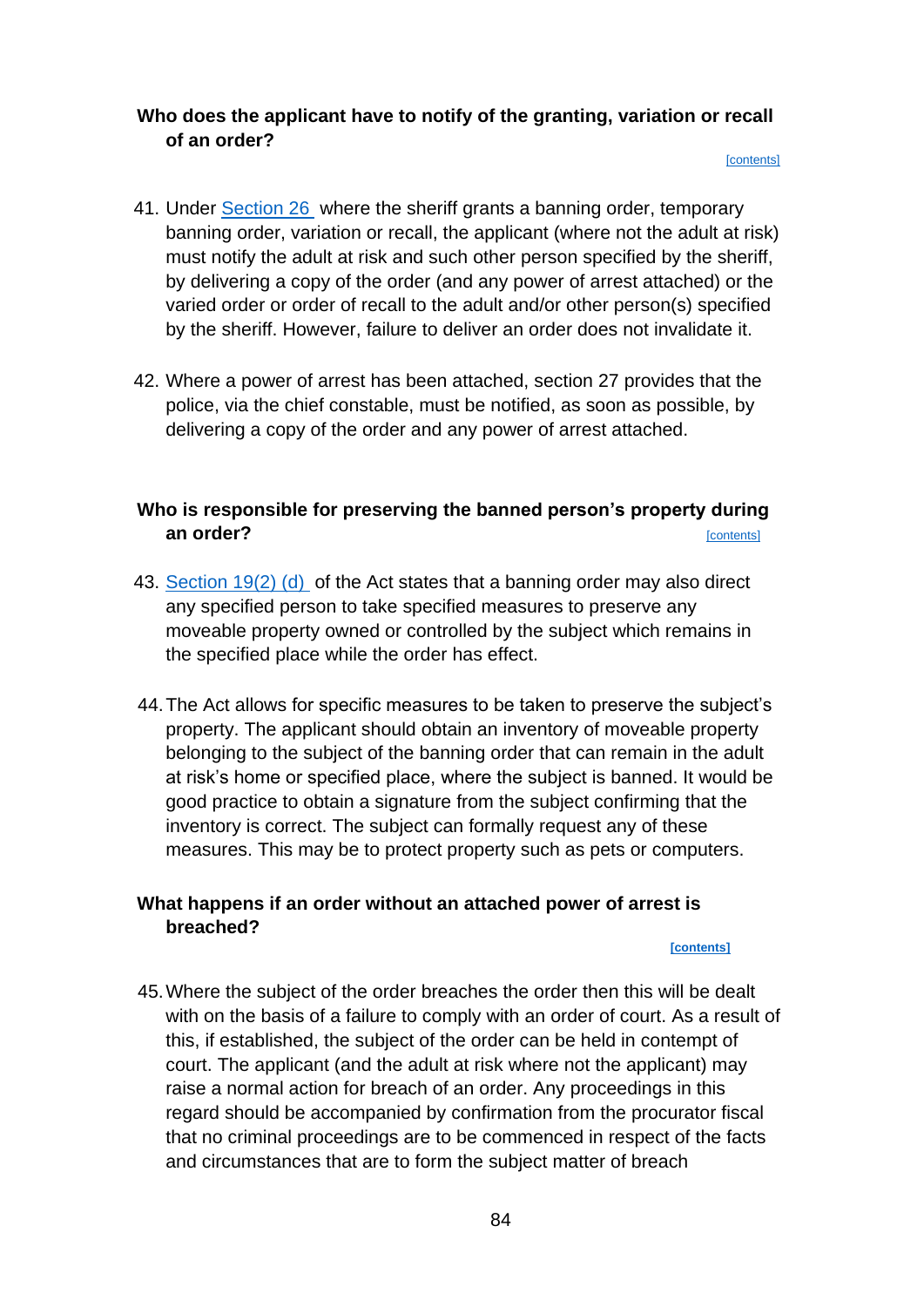proceedings. An adult at risk is not required to report any breach of an order.

- 46.Where the person breaching the order has also committed a criminal offence, then this will be dealt with in the usual manner. Proceedings will be instigated by way of a petition by the procurator fiscal, following normal court procedures.
- 47. Where a Banning Order is breached and the basic sanctions are ineffective in deterring the subject of the Order, other options may be considered. Where no powers of arrest are in place, application to vary the Order under section 24 should be considered to include this power. In such cases the Local Authority and its partners may need to consider other civil and criminal law routes to protect the adult at risk of harm. As with any proposed action, there will be professional and ethical considerations that will require to be balanced against the principles of the Act.
- 48.Local procedures should provide guidance to council officers on how to deal with breaches including detail on the powers the Act gives the Police in such circumstances.

### **What happens if an order with an attached power of arrest is breached? [\[contents\]](#page-1-0)**

- 49.The power of arrest becomes effective only when served on the subject of the order and will expire at the same time as the order.
- 50. Under [Section 28 ,](https://www.legislation.gov.uk/asp/2007/10/section/28) where a banning order or temporary banning order has a power of arrest attached, a constable can arrest the subject of an order if the constable:
	- reasonably suspects the subject to be breaching, or to have breached, the order; and
	- considers that there would, if the subject were not arrested, be a risk of the subject breaching the order again.

# **What must the police do when someone is arrested under Section 28?**

 **[\[contents\]](#page-1-0)**

51.Section 28(2) requires that the arresting officer must immediately inform the arrested person of the reason for the arrest and take the arrested person as quickly as is reasonably practicable to a police station.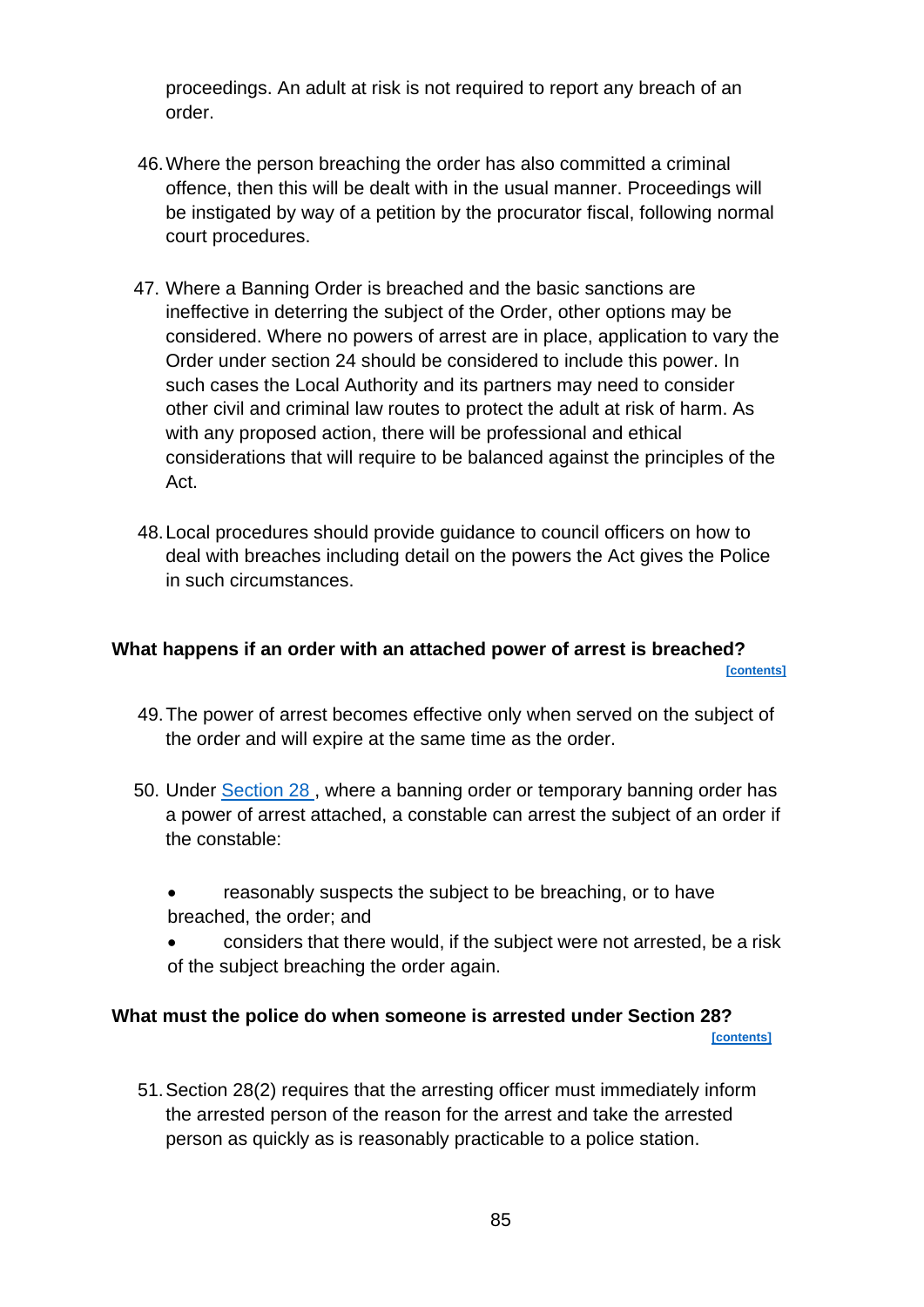- 52. [Section 29](https://www.legislation.gov.uk/asp/2007/10/section/29) requires that the officer in charge must detain the arrested person in custody until the person is accused on petition or charged on complaint with an offence in respect of the facts and circumstances which gave rise to the arrest or brought before the sheriff under [Section 32](https://www.legislation.gov.uk/asp/2007/10/section/32) of the Act.
- 53. [Section 30](https://www.legislation.gov.uk/asp/2007/10/section/30) requires the officer in charge to ensure that the detained person is informed immediately of:
	- their right to have, on request, intimation of detention and the place of detention given, without delay, to a solicitor, and one other person reasonably named by the person,
	- the right to have, on request, intimation given to a solicitor that the solicitor's professional assistance is required;
	- the right to have, on request, the solicitor informed, as soon as the information is available, of the court to which the person is to be taken and the date when that is to happen; and
	- the right to have, on request, a private interview with the solicitor before any appearance before the sheriff.
- 54.The police must pass the facts and circumstances to the procurator fiscal. The fiscal will then decide if there is sufficient evidence to take any criminal proceedings (e.g. assault towards the adult at risk) regarding the incident which gave rise to the arrest for breaching the banning order.

# **Breaching of order with an attached power of arrest - child**

### **[\[contents\]](#page-1-0)**

55.The subject of the banning order may be a child. Section 30 provides that where the officer in charge knows or believes that an arrested person is a child, then the officer must, where practicable, give intimation without delay of the detention and place of detention to any person known to have parental responsibilities and rights in relation to the child. Such person must be permitted reasonable access to the child. It would be expected that the police would also make a referral to the Children's Reporter.

# **Police duty to keep record of detention**

- 56.Under [Section 31 ,](https://www.legislation.gov.uk/asp/2007/10/section/31) the officer in charge must ensure that the following matters are recorded in connection with the detention of the subject of the order:
	- the time at which the person was arrested; the police station to which the person was taken;
	- the time when the person arrived at that police station;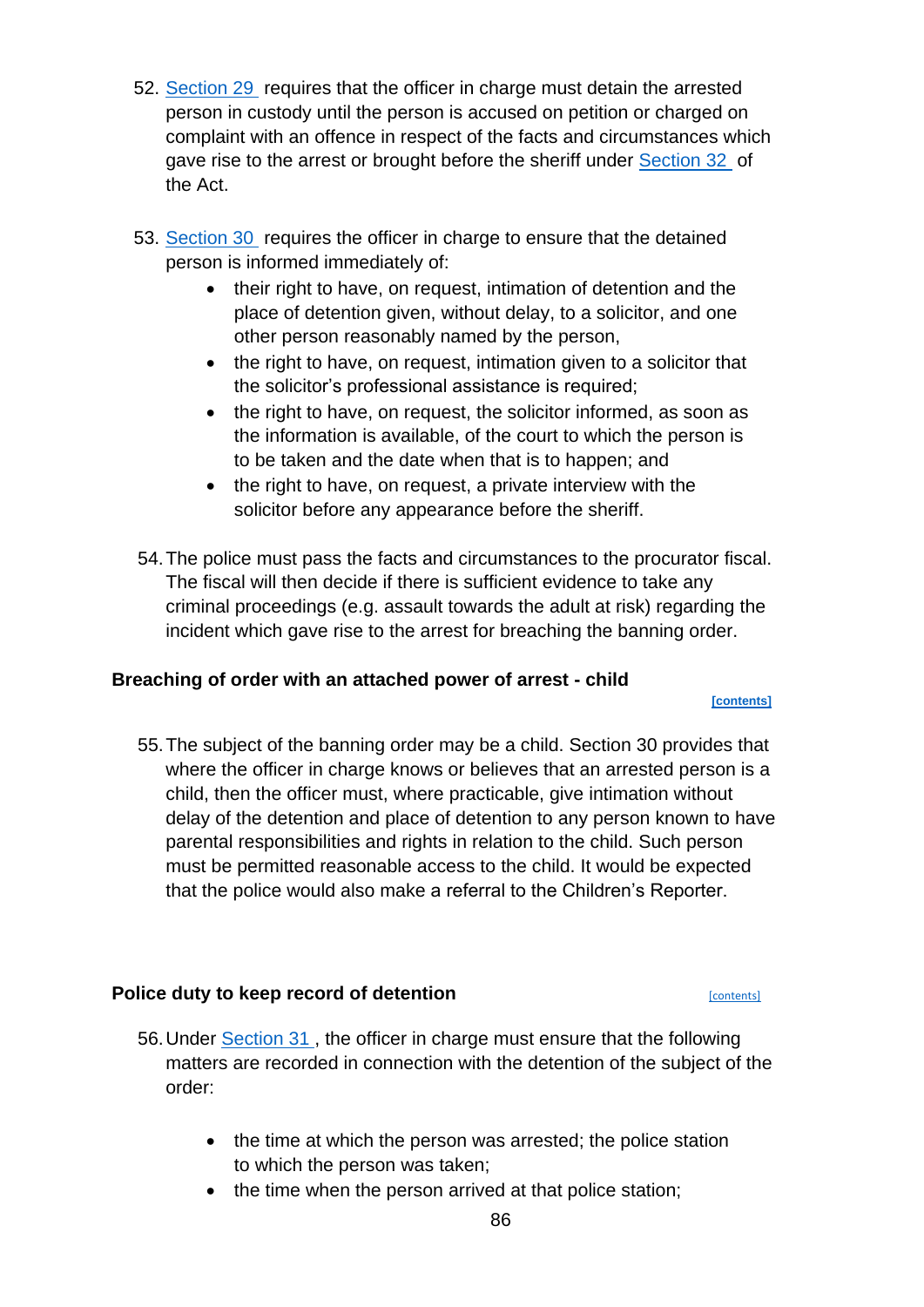- the address of any other place to which the person is, during the detention, taken;
- the time when the person was informed of their rights; the time and nature of any request made by the person to exercise any of those rights; and
- the time and nature of any action taken by a police officer under section 30.

# **Duty to bring detained person before sheriff**

**[\[contents\]](#page-1-0)**

- 57[.Section 32](https://www.legislation.gov.uk/asp/2007/10/section/32) makes clear that the procedure under the Act would only apply in circumstances where the procurator fiscal has not yet decided to take criminal proceedings against the arrested person as a result of the facts leading to the arrest.
- 58. The arrested person should be brought to court, in the district in which the person was arrested. This should be on the next court day on which it is practicable to do so but that does not prevent the sheriff dealing with the matter if sitting on a non-court day for the disposal or criminal business.

# **Information to be presented to sheriff Example 20 and September 20 and September 20 and September 20 and September 20 and September 20 and September 20 and September 20 and September 20 and September 20 and September 20**

- 59. Under [Section 33](https://www.legislation.gov.uk/asp/2007/10/section/33) , the fiscal must present a petition to the sheriff setting out various details of the case and requesting the sheriff to consider whether a longer period of detention is justified. The petition should:
	- give the detained person's particulars:
	- state the facts and circumstances which gave rise to the arrest; and
	- give any information known to the fiscal:
		- $\circ$  about the circumstances which gave rise to the banning order or temporary banning order concerned, and
		- o which is relevant to an assessment of whether the detained person is likely to breach that order: and
	- request the sheriff to consider whether a longer period of detention is justified.

# Authorisation of further detention period by Sheriff *Depremies*

60.Where the sheriff is satisfied, based on the information provided by the fiscal, that a breach of the banning order or temporary banning order appears to have taken place and that there is a "substantial risk" the subject will breach the order again, the sheriff may authorise the person to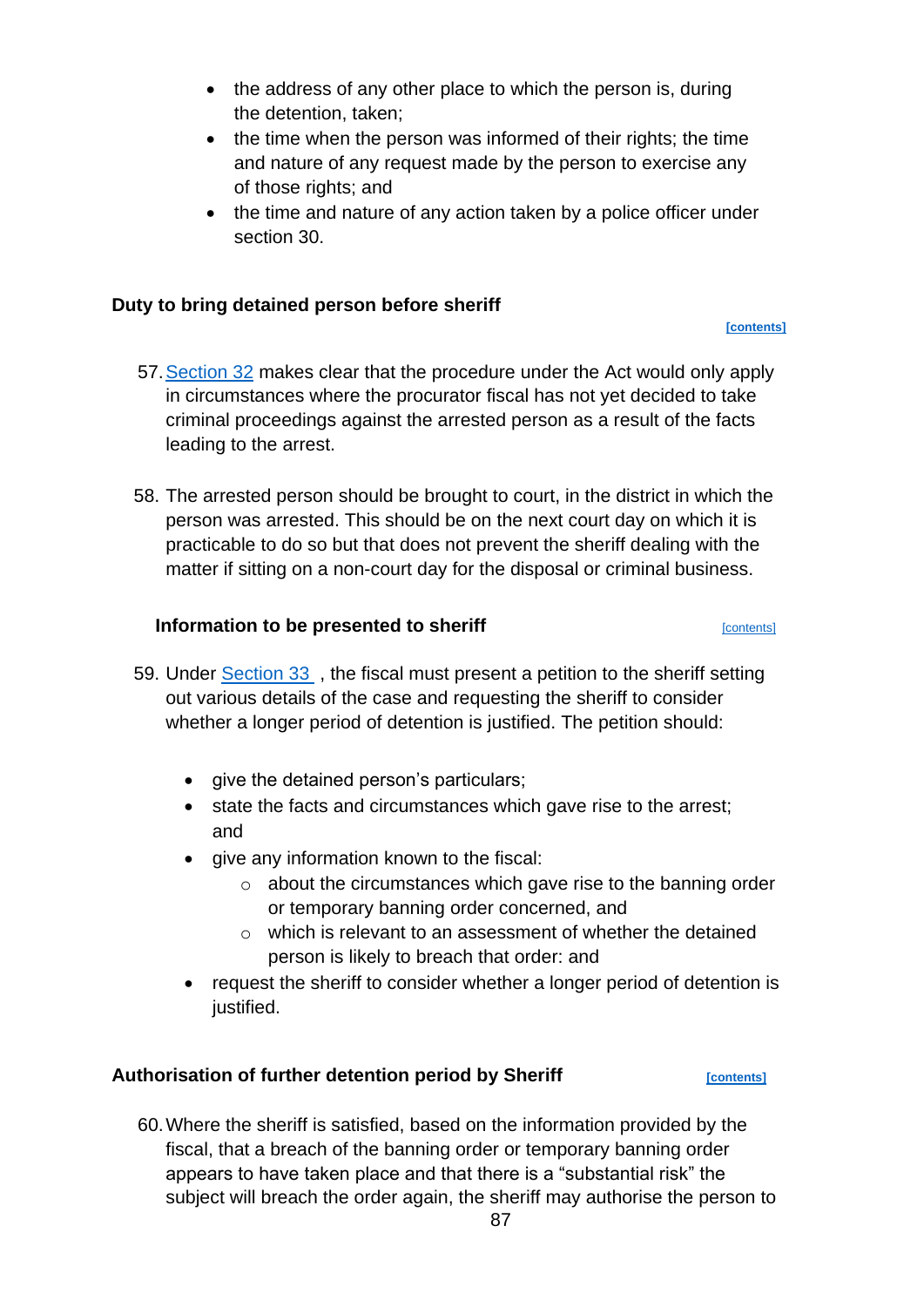be detained for a further 2 days (not counting days which are not court days).

- 61. Where the sheriff decides not to authorise further detention, then the detained person must be released (unless already in custody in respect of another matter).
- 62. The sheriff must provide the detained person with an opportunity to make representations prior to making any decision.
- 63. The banning or temporary banning order, any conditions attached, and power of arrest continue notwithstanding breach proceedings.

# **Expiry of an order prior to any criminal proceedings** [\[contents\]](#page-1-0)

- 64. If the subject was charged for committing an offence as a result of breaching the order and released on bail, the conditions of the order continue until its expiry, unless varied under [Section 24](https://www.legislation.gov.uk/asp/2007/10/section/24) .
- 65. In cases where an order will expire prior to court proceedings, the applicant for the order, or the council if not the applicant, may wish to consider applying for a new banning order and temporary banning order until such time as the subject is tried. There is nothing in the Act from preventing fresh application being made. The decision to do so would depend on whether there is sufficient evidence to make an application and an order remains justified according to the statutory criteria. In cases where the council intends to act under its adult protection duties, it may wish to liaise with the police or procurator fiscal regarding the application.

# **Chapter 15: Offences**

# **Obstruction** [\[contents\]](#page-1-0)

- 1. [Section 49](https://www.legislation.gov.uk/asp/2007/10/section/49) provides that it is an **offence** to prevent or obstruct any person from doing anything they are authorised or entitled to do under the Act. It is also an offence to refuse, without reasonable excuse, to comply with a request to provide information made under section 10 (examination of records etc.). However if the adult at risk prevents or obstructs a person, or refuses to comply with a request to provide access to any records, then the adult will not have committed an offence.
- 2. A person found guilty of these offences is liable on summary conviction to:
	- a fine not exceeding level 3 on the standard scale; and/or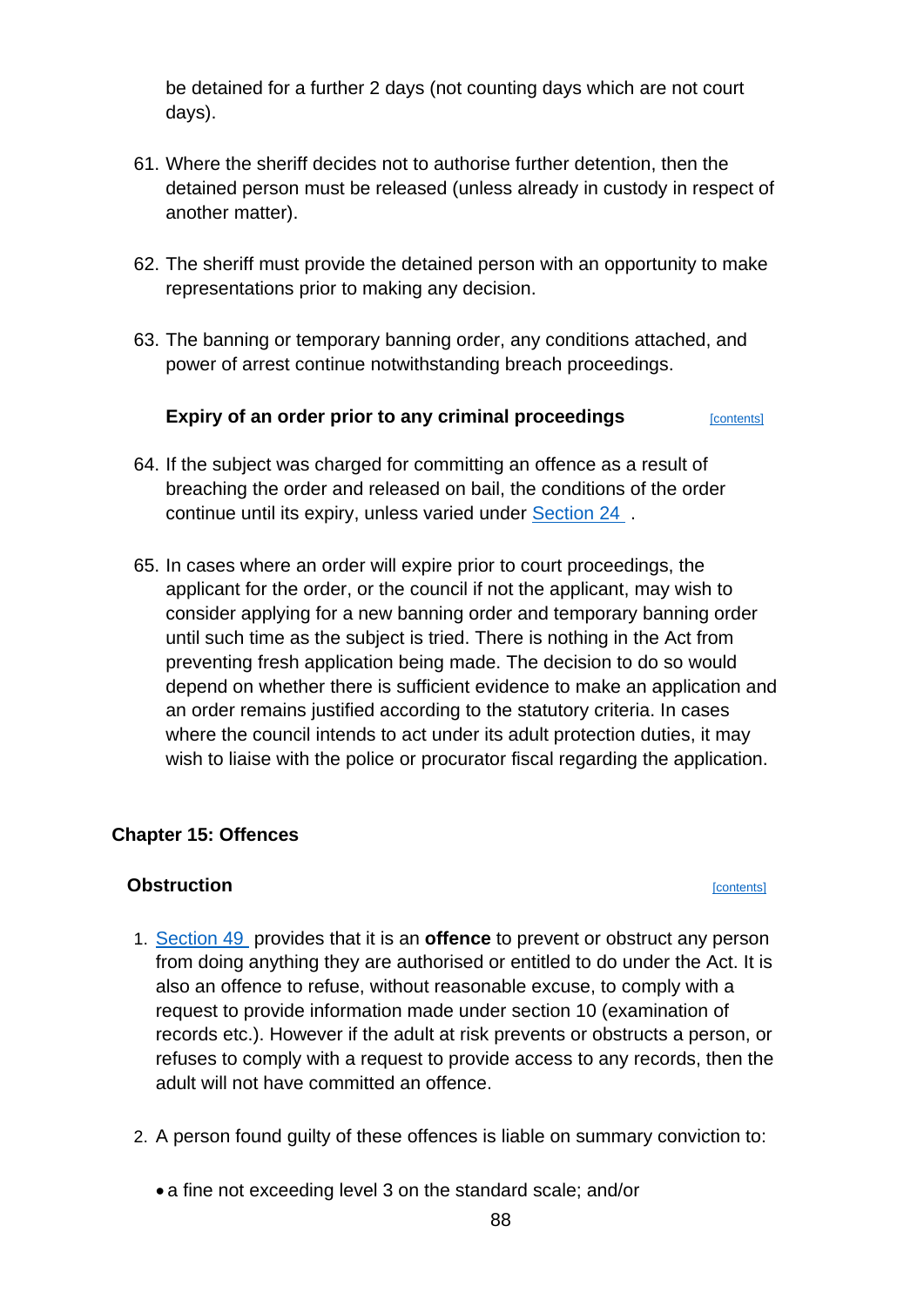• imprisonment for a term not exceeding 3 months.

## **Offences by corporate bodies etc. Contents** [\[contents\]](#page-1-0)

Where it is proven that an offence under Part 1 of the Act was committed with the consent or connivance of, or was attributable to any neglect on the part of a 'relevant person', or a person purporting to act in that capacity, that person as well as the body corporate, partnership or unincorporated association is also guilty of an offence.

A 'relevant person' for the purposes of this section means:

- a director, manager, secretary or other similar officer of a body corporate such as limited company, a plc., or
- a company established by a charter or by Act of Parliament;
- a member, where the affairs of the body are managed by its members;
- an officer or member of the council:
- a partner in a Scottish partnership; or
- a person who is concerned in the management or control of an unincorporated association other than a Scottish partnership.

An unincorporated association is the most common form of organization within the independent and third sector in Scotland. It is a contractual relationship between the individual members of the organisation, all of whom have agreed or "contracted" to come together for a particular charitable purpose. Unlike an incorporated body the association has no existence or personality separate from its individual members.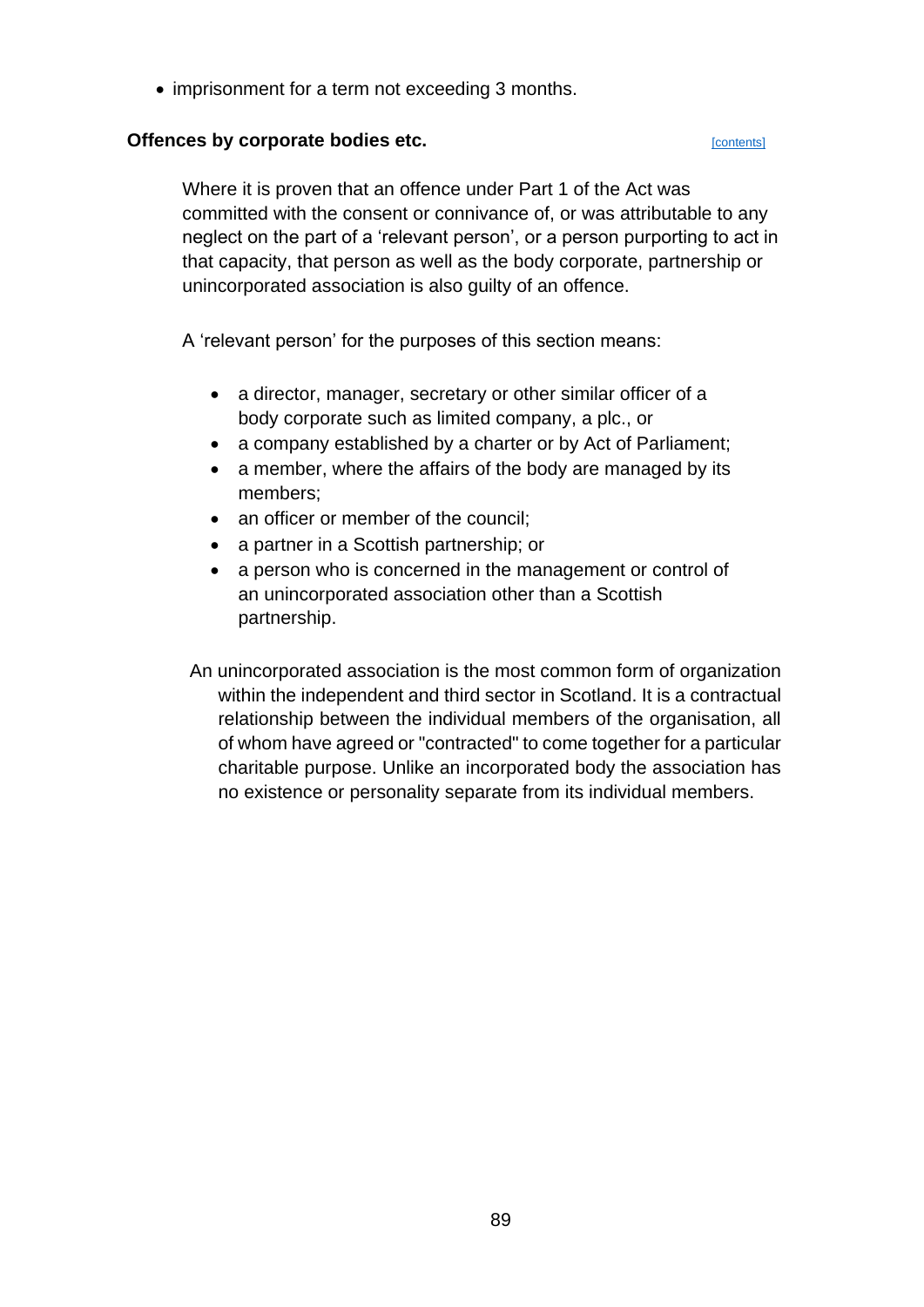**Links to other legislation and guidance Annex A**

 [\[contents\]](#page-1-0) [Adult protection significant case reviews: interim](https://www.gov.scot/publications/interim-national-framework-adult-protection-committees-conducting-significant-case-review/pages/16/)  [framework](https://www.gov.scot/publications/interim-national-framework-adult-protection-committees-conducting-significant-case-review/pages/16/)  [Adult Support and Protection Act 2007.](https://www.legislation.gov.uk/asp/2007/10/contents)  [Adult Support and Protection National Strategic Forum](https://www.gov.scot/groups/adult-support-and-protection-national-strategic-forum/)  [Adults with Incapacity \(Scotland\) Act 2000](https://www.legislation.gov.uk/asp/2000/4/contents)  Appropriate adults - [guidance for local authorities](https://www.gov.scot/publications/appropriate-adults-guidance-local-authorities/) [ASP Code of Practice \(revised\)](https://www.gov.scot/publications/adult-support-and-protection-revised-code-of-practice/pages/3/) [British Sign Language](https://rnid.org.uk/information-and-support/deaf-awareness/british-sign-language/)  [Care Inspectorate](https://www.careinspectorate.com/) [Carers \(Scotland\) Act 2016](https://www.legislation.gov.uk/asp/2016/9/contents/enacted)  [Counter-Terrorism and Security Act 2015](https://www.legislation.gov.uk/ukpga/2015/6/contents/enacted)  [Criminal Justice \(Scotland\) Act 2016](https://www.legislation.gov.uk/asp/2016/1/contents/enacted)  [Data Protection Act 2018](https://www.legislation.gov.uk/ukpga/2018/12/contents/enacted)  [Equality Act 2010](https://www.equalityhumanrights.com/en/equality-act/protected-characteristics) [European Convention on Human Rights \(ECHR\)](https://www.equalityhumanrights.com/en/what-european-convention-human-rights#:~:text=The%20European%20Convention%20The%20European%20Convention%20on%20Human,the%20Protection%20of%20Human%20Rights%20and%20Fundamental%20Freedoms%E2%80%99.) [Guidance on Prevent Multi-Agency panels](https://www.gov.uk/government/publications/channel-and-prevent-multi-agency-panel-pmap-guidance) [Health \(Tobacco, Nicotine etc., and Care\) \(Scotland\) Act](https://www.legislation.gov.uk/asp/2016/14/contents#:~:text=Health%20%28Tobacco%2C%20Nicotine%20etc.%20and%20Care%29%20%28Scotland%29%20Act,accessible%20to%20readers%20who%20are%20not%20legally%20qualified.)  [2016](https://www.legislation.gov.uk/asp/2016/14/contents#:~:text=Health%20%28Tobacco%2C%20Nicotine%20etc.%20and%20Care%29%20%28Scotland%29%20Act,accessible%20to%20readers%20who%20are%20not%20legally%20qualified.)  [Ico.org.uk \(public-task\)](https://ico.org.uk/for-organisations/guide-to-data-protection/guide-to-the-general-data-protection-regulation-gdpr/lawful-basis-for-processing/public-task/) [Inclusion Scotland](https://inclusionscotland.org/wp-content/uploads/2018/09/Making-Communications-Accessible-guide.pdf) [Inclusive-communication and accessible-communication-formats](https://www.gov.uk/government/publications/inclusive-communication/accessible-communication-formats) [Learning from Adverse Events](http://www.healthcareimprovementscotland.org/our_work/governance_and_assurance/management_of_adverse_events/national_framework.aspx)  [\(healthcareimprovementscotland.org\)](http://www.healthcareimprovementscotland.org/our_work/governance_and_assurance/management_of_adverse_events/national_framework.aspx) [Local Government \(Scotland\) Act 1973](https://www.legislation.gov.uk/ukpga/1973/65/contents)  [Makaton](https://www.makaton.org/) [Matrimonial Homes \(Family Protection\) \(Scotland\) Act 1981](https://www.legislation.gov.uk/ukpga/1981/59/contents) [Mental Health \(Care and Treatment\) \(Scotland\) Act 2003](https://www.legislation.gov.uk/asp/2003/13/contents) [Office of the Public Guardian \(Scotland\)](http://www.publicguardian-scotland.gov.uk/) [Public Bodies \(Joint Working\) \(Scotland\) Act 2014](https://www.legislation.gov.uk/asp/2014/9/contents/enacted)  [Royal Society of Speech and Language Therapists](https://www.rcslt.org/)  [Scotland Act 1998](https://www.legislation.gov.uk/ukpga/1998/46/contents)  [Scottish Independent Advocacy Alliance](https://www.siaa.org.uk/) [Social Care \(Self-directed Support\) \(Scotland\) Act 2013](https://www.legislation.gov.uk/asp/2013/1/contents/enacted?utm_source=Update&utm_campaign=2a041b3951-Update_Bulletin6_14_2011&utm_medium=email)  [Supporting disabled children, young people and their families: guidance](https://www.gov.scot/publications/supporting-disabled-children-young-people-and-their-families/pages/transitions/)  [gov.scot](https://www.gov.scot/publications/supporting-disabled-children-young-people-and-their-families/pages/transitions/) [Talkingmats.com](https://www.talkingmats.com/about-talking-mats/) [The Criminal Justice \(Scotland\) Act 2016 \(Support for Vulnerable Persons\)](https://www.legislation.gov.uk/ssi/2019/437/made)  [Regulations 2019](https://www.legislation.gov.uk/ssi/2019/437/made) [Trauma-informed practice: toolkit -](https://www.gov.scot/publications/trauma-informed-practice-toolkit-scotland/) gov.scot (www.gov.scot) [UK General Data Protection Regulation \(UK GDPR\)](https://ico.org.uk/for-organisations/guide-to-data-protection/guide-to-the-general-data-protection-regulation-gdpr/)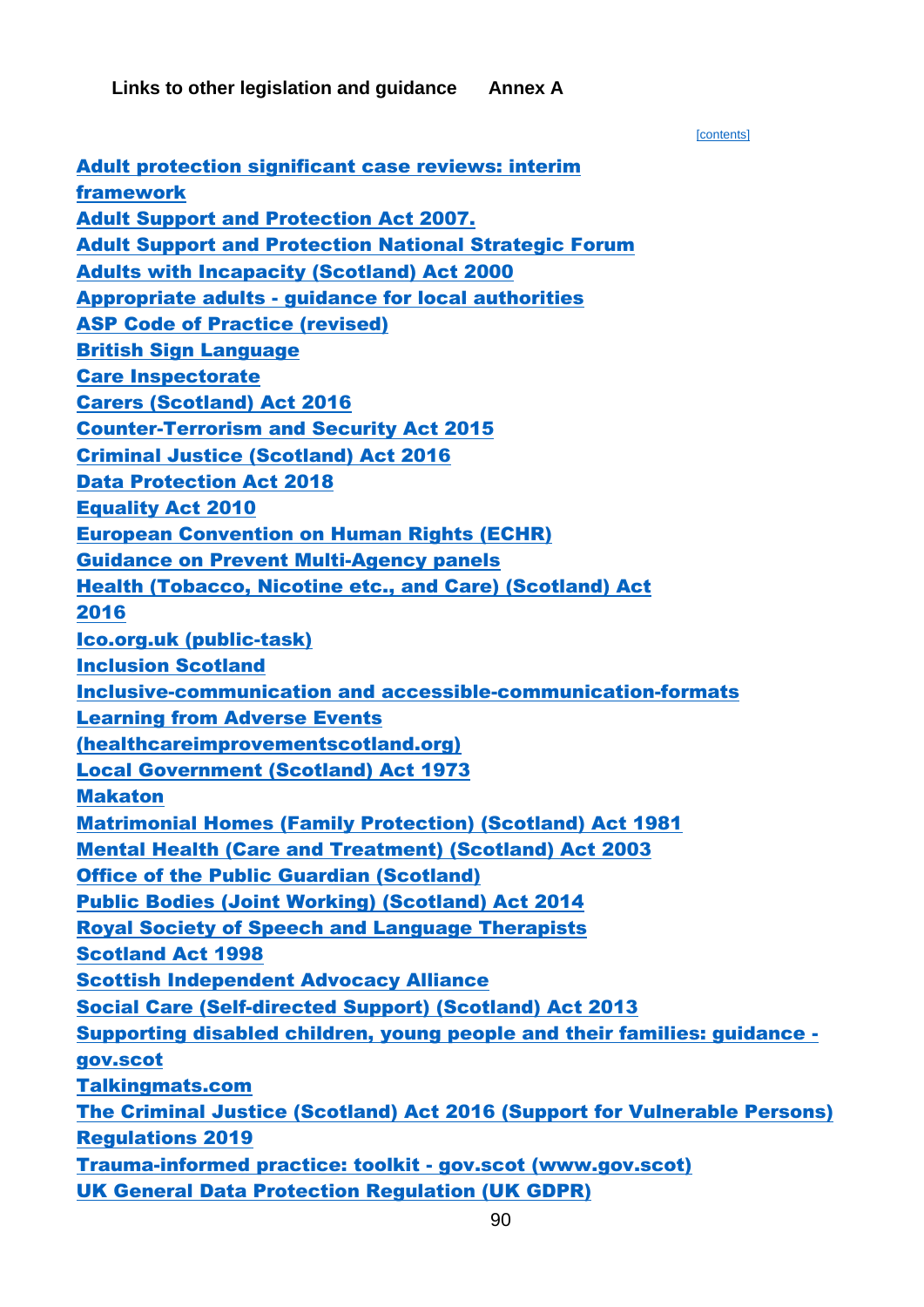# [UNCRC \(Incorporation\) \(Scotland\) Bill.](https://www.gov.scot/publications/united-nations-convention-rights-child-incorporation-scotland-bill-leaflet/)  [United Nations Convention on the Rights of Persons with Disabilities](https://www.un.org/development/desa/disabilities/convention-on-the-rights-of-persons-with-disabilities.html)  [\(UNCRPD\)](https://www.un.org/development/desa/disabilities/convention-on-the-rights-of-persons-with-disabilities.html) [Vulnerable Witnesses \(Scotland\) Act 2004](https://www.legislation.gov.uk/asp/2004/3/contents#:~:text=%20Vulnerable%20Witnesses%20%28Scotland%29%20Act%202004%20%201,proofs%20in%20relation%20to%20victim%20statements%20More%20)

## **Glossary Annex B**

# [\[contents\]](#page-1-0)

# **Introduction**

This glossary is for illustrative purposes only and is not intended to be prescriptive. Full statutory definitions of many of the terms are contained in Section 53 of the Act, and it is those that should be used in any process or situation where precise definition is required.

| <b>Adjacent place</b>                              | A place near or next to any place where an adult at risk may be,<br>such as a garage, outbuilding etc.                                                                                                                                                                                                                                                                                                                                                 |  |
|----------------------------------------------------|--------------------------------------------------------------------------------------------------------------------------------------------------------------------------------------------------------------------------------------------------------------------------------------------------------------------------------------------------------------------------------------------------------------------------------------------------------|--|
| <b>Adult</b>                                       | An individual aged 16 years or over                                                                                                                                                                                                                                                                                                                                                                                                                    |  |
| <b>Adult at risk</b>                               | Refer to Chapter 2 for the full definition                                                                                                                                                                                                                                                                                                                                                                                                             |  |
| <b>Adult Protection</b><br><b>Committee</b>        | A committee established by a council to safeguard adults at risk<br>in its area.                                                                                                                                                                                                                                                                                                                                                                       |  |
| <b>Advance Statement</b>                           | A statement made under the provisions of Section 275 of the<br>Mental Health (Care and Treatment) (Scotland) Act 2003,<br>setting out how a person would, or would not, wish to be treated<br>should they subsequently require care under that Act.                                                                                                                                                                                                    |  |
| <b>Assessment Order</b>                            | Order granted by a sheriff to help the council decide whether<br>the person is an adult at risk and, if so, whether it needs<br>to do anything to protect the person from harm.                                                                                                                                                                                                                                                                        |  |
| <b>Banning / Temporary</b><br><b>Banning order</b> | Order granted by a sheriff to ban a person from being in a<br>specified place or area. The order may have specified<br>conditions attached.                                                                                                                                                                                                                                                                                                            |  |
| <b>Council Officer</b>                             | An individual appointed by a council to perform certain specified<br>function under the terms of the Act.                                                                                                                                                                                                                                                                                                                                              |  |
| <b>Health Professional</b>                         | In terms of the Act, this refers to a doctor, nurse, midwife or any<br>other type of individual prescribed by Scottish Ministers.                                                                                                                                                                                                                                                                                                                      |  |
| <b>Inquiry</b>                                     | An inquiry is any process that has the aim of gathering<br>knowledge and information. This could include inquiries of any<br>relevant party and the cooperation of the public bodies and<br>office holders under Section 5 of the Act. The purpose of<br>making inquiries is to ascertain whether adults are at risk of<br>harm, and whether the council may need to intervene, provide<br>support, or any other assistance to the adult or any carer. |  |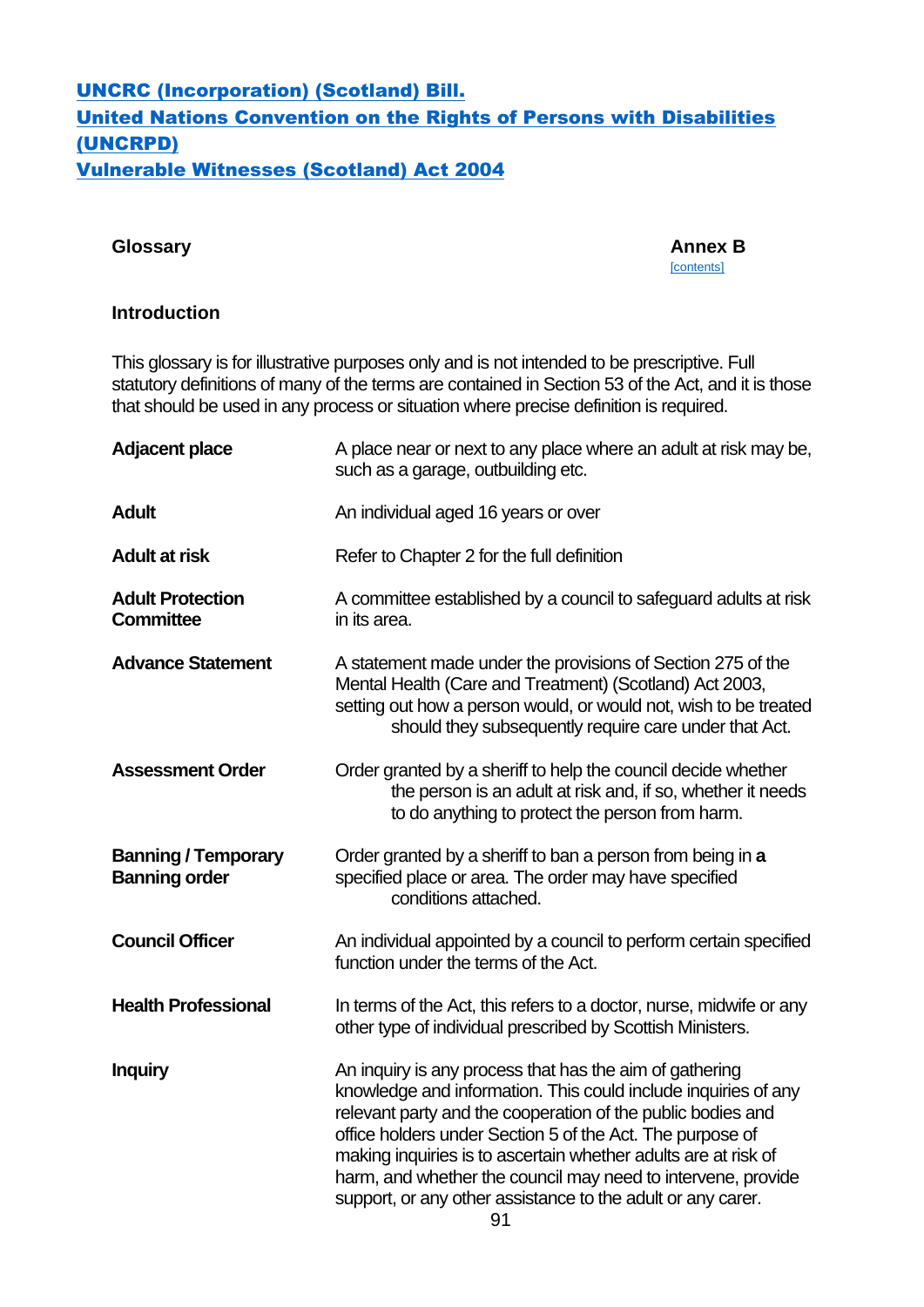| Investigation        | That part of an inquiry which requires the involvement of a<br>council officer.                                                                                                                  |
|----------------------|--------------------------------------------------------------------------------------------------------------------------------------------------------------------------------------------------|
| <b>Primary Carer</b> | The individual who provides all or most of the care and support<br>for the person concerned. This could be a relative or friend, but<br>does not include any person paid to care for the person. |
| <b>Proxy</b>         | A continuing or welfare attorney, or a guardian under the Adults<br>with Incapacity (Scotland) Act 2000.                                                                                         |

[\(Back to Contents\)](#page-1-0)

# **Responding to this Consultation**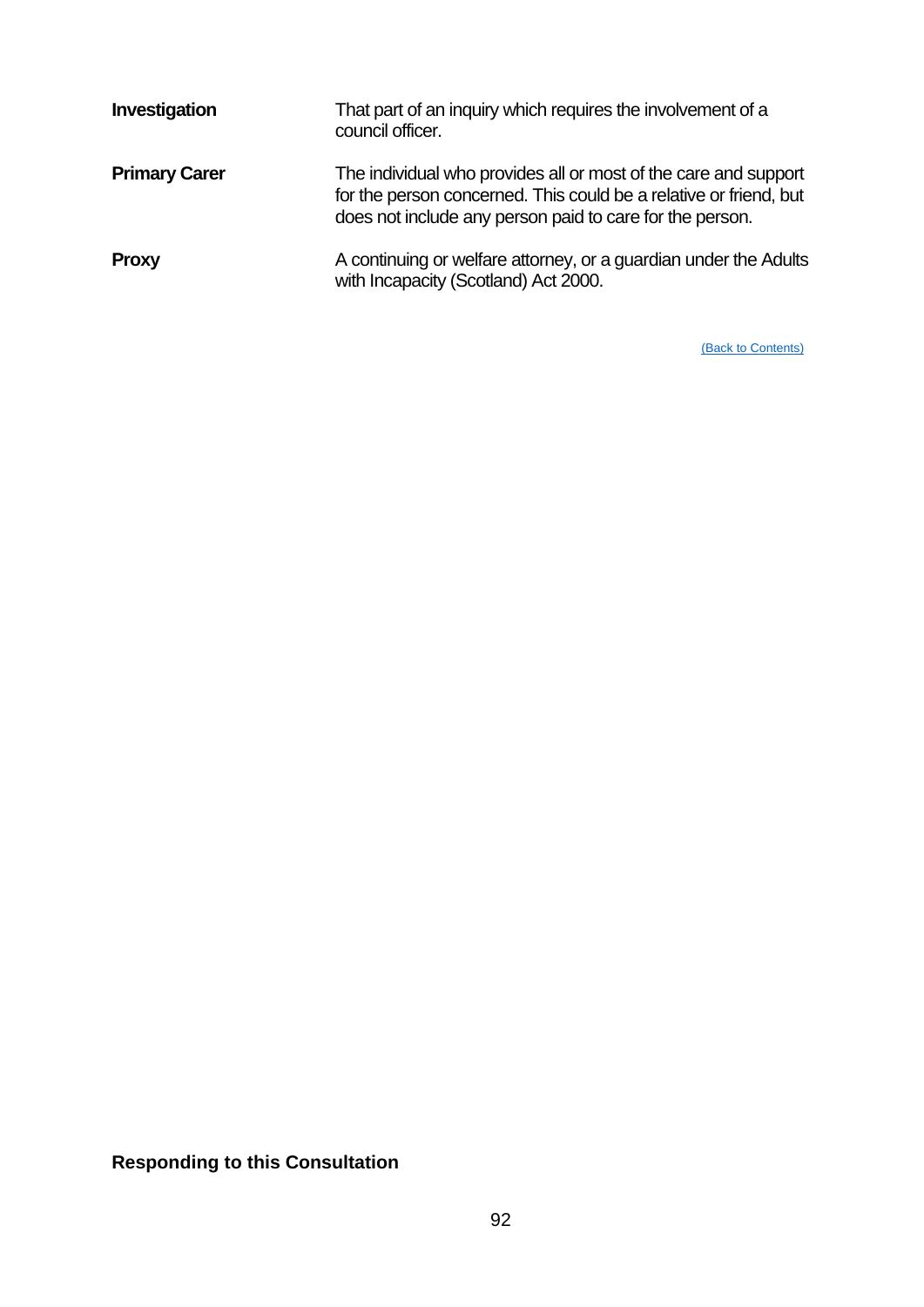We are inviting responses to this consultation by **28 September 2021**

Please respond to this consultation using the Scottish Government's consultation hub. Citizen Space [\(http://consult.gov.scot\)](http://consult.gov.scot/). Access and respond to this consultation online at [https://consult.gov.scot/health-and-social-care-integration/adult-support](https://consult.gov.scot/health-and-social-care-integration/adult-support-and-protection-updated-guidance)[and-protection-updated-guidance.](https://consult.gov.scot/health-and-social-care-integration/adult-support-and-protection-updated-guidance) You can save and return to your responses while the consultation is still open. Please ensure that consultation responses are submitted before the closing date of 28 September 2021.

If you are unable to respond using our consultation hub, please complete the Respondent Information Form to:

Adult Support and Protection Policy Team Scottish Government GE St Andrews House Edinburgh EH13DG

# **Handling your response**

If you respond using the consultation hub, you will be directed to the About You page before submitting your response. Please indicate how you wish your response to be handled and, in particular, whether you are content for your response to published. If you ask for your response not to be published, we will regard it as confidential, and we will treat it accordingly.

All respondents should be aware that the Scottish Government is subject to the provisions of the Freedom of Information (Scotland) Act 2002 and would therefore have to consider any request made to it under the Act for information relating to responses made to this consultation exercise.

If you are unable to respond via Citizen Space, please complete and return the Respondent Information Form included in this document.

To find out how we handle your personal data, please see our privacy policy: <https://www.gov.scot/privacy/>

# **Next steps in the process**

Where respondents have given permission for their response to be made public, and after we have checked that they contain no potentially defamatory material, responses will be made available to the public at [http://consult.gov.scot.](http://consult.gov.scot/) If you use the consultation hub to respond, you will receive a copy of your response via email.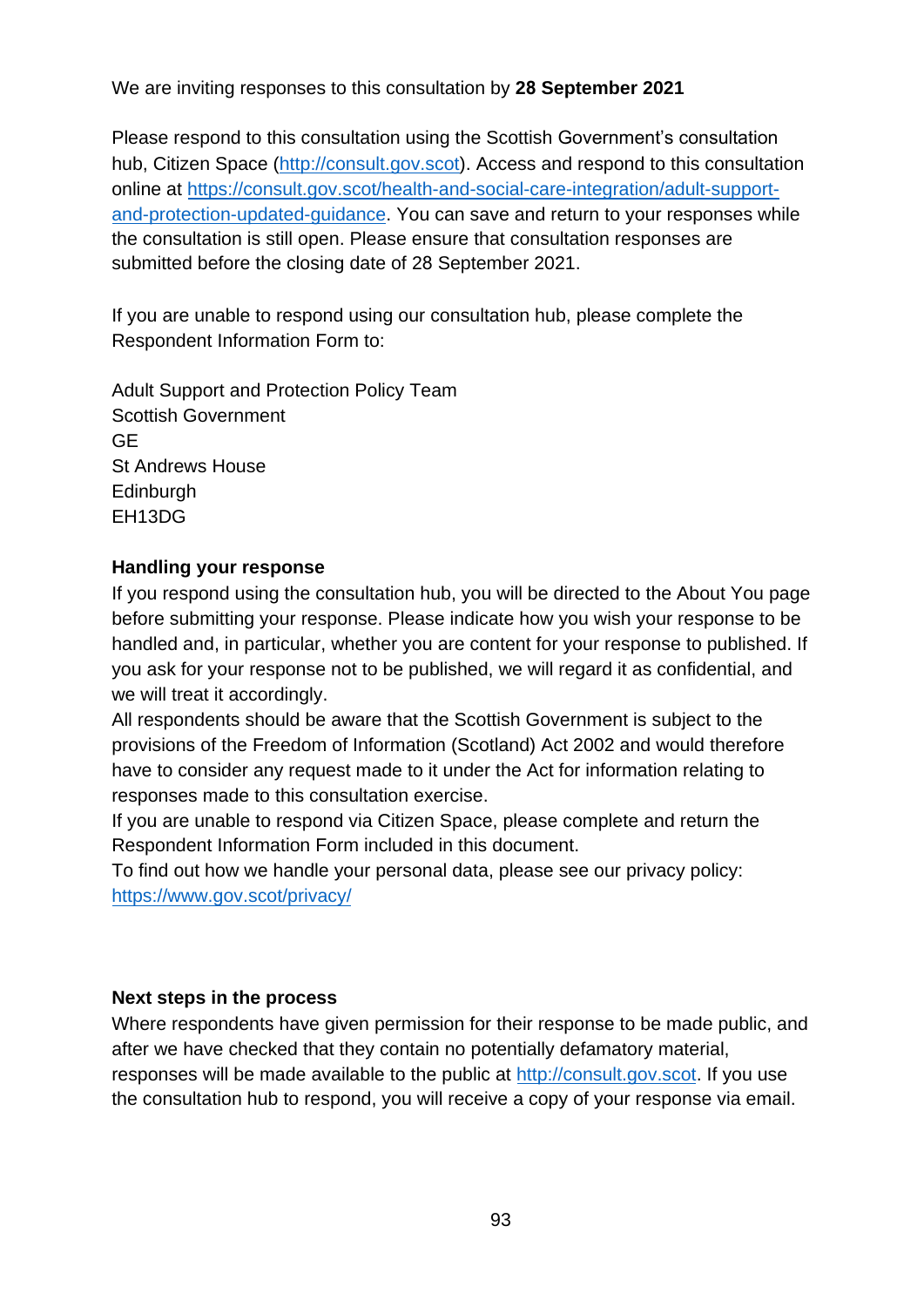Following the closing date, all responses will be analysed and considered along with any other available evidence to help us. Responses will be published where we have been given permission to do so. An analysis report will also be made available.

# **Comments and complaints**

If you have any comments about how this consultation exercise has been conducted, please send them to the contact address above or to [Heather.Gibson@gov.scot](mailto:Heather.Gibson@gov.scot)

# **Scottish Government consultation process**

Consultation is an essential part of the policymaking process. It gives us the opportunity to consider your opinion and expertise on a proposed area of work.

You can find all our consultations online: [http://consult.gov.scot.](http://consult.gov.scot/) Each consultation details the issues under consideration, as well as a way for you to give us your views, either online, by email or by post.

Responses will be analysed and used as part of the decision making process, along with a range of other available information and evidence. We will publish a report of this analysis for every consultation. Depending on the nature of the consultation exercise the responses received may:

- indicate the need for policy development or review
- inform the development of a particular policy
- help decisions to be made between alternative policy proposals
- be used to finalise legislation before it is implemented

While details of particular circumstances described in a response to a consultation exercise may usefully inform the policy process, consultation exercises cannot address individual concerns and comments, which should be directed to the relevant public body.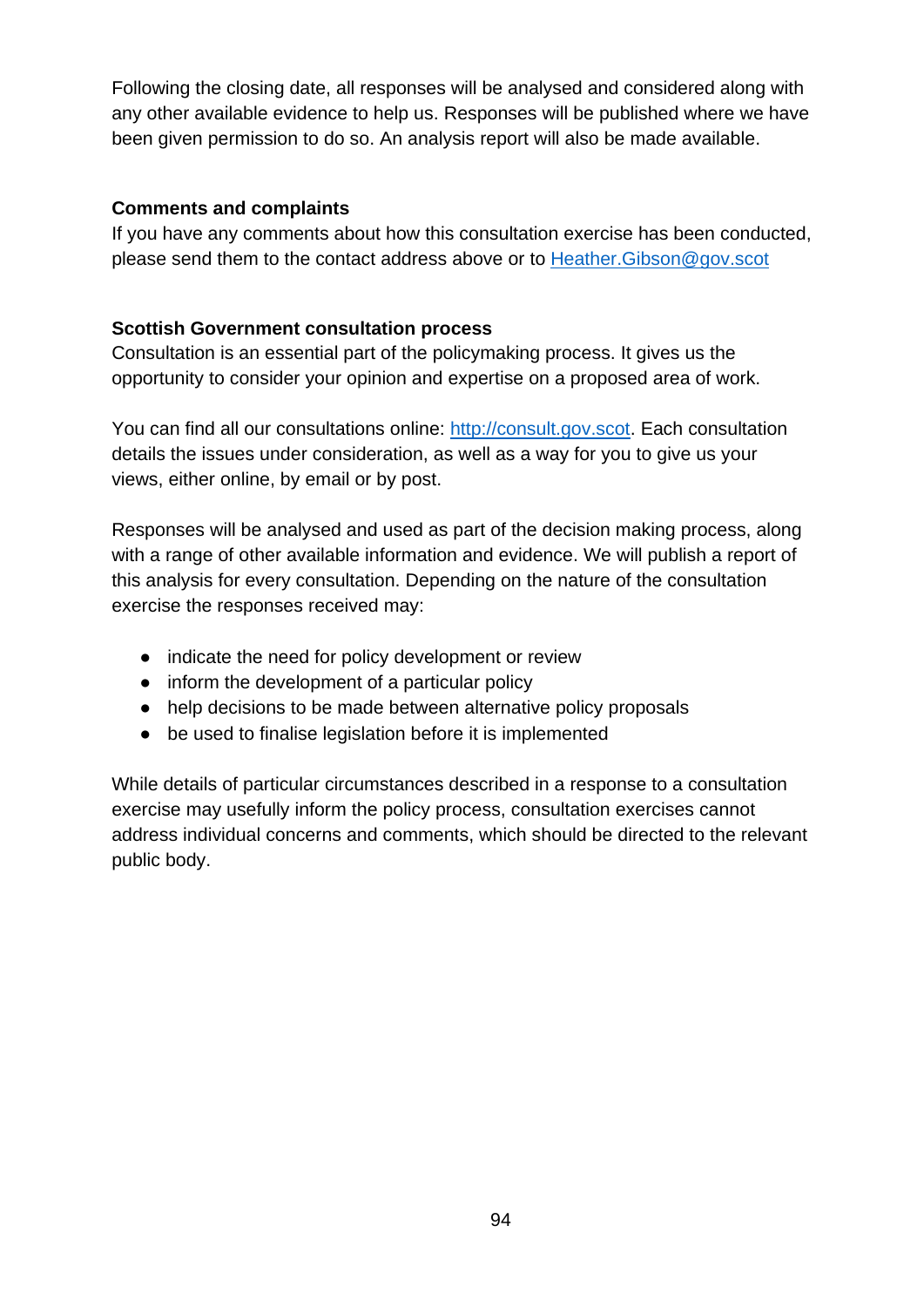# **Respondent Information Form**

**Please Note:** this form **must** be completed and returned with your response. To find out how we handle your personal data, please see our privacy policy: <https://www.gov.scot/privacy/>

Are you responding as an individual or an organisation?

- Individual **Tarat**
- П **Organisation**

Full name or organisation's name

| Phone number |  |
|--------------|--|

# Address

| Postcode |  |
|----------|--|
| Email    |  |

The Scottish Government would like your permission to publish your consultation response. Please indicate your publishing preference:

Publish response with name

Do not publish response

Publish response only (without name)

### **Information for organisations:**

The option 'Publish response only (without name)' is available for individual respondents only. If this option is selected, the organisation name will still be published. If you choose the option 'Do not publish response', your organisation name may still be listed as having responded to the consultation in, for example, the analysis report.

We will share your response internally with other Scottish Government policy teams who may be addressing the issues you discuss. They may wish to contact you again in the future, but we require your permission to do so. Are you content for Scottish Government to contact you again in relation to this consultation exercise?

|  | ч<br>ີ |
|--|--------|
|  |        |

 $\Box$  $\Box$  $\Box$ 

No  $\Box$